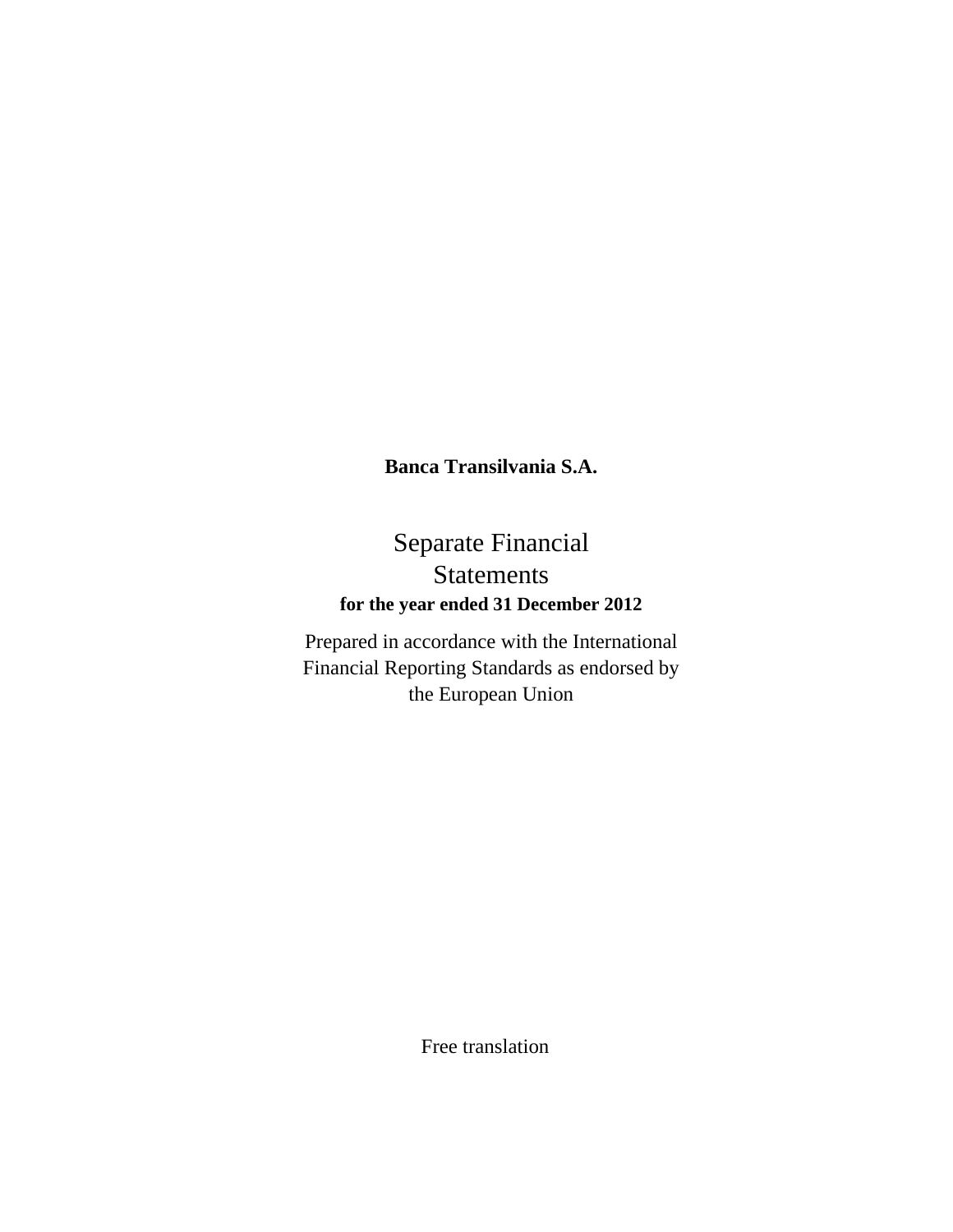# **Contents**

Declaration regarding responsability for the preparation of the separate financial statements

Independent auditors' report

| Separate income statement                  |          |
|--------------------------------------------|----------|
| Separate statement of comprehensive income |          |
| Separate statement of financial position   |          |
| Separate statement of changes in equity    | $4 - 5$  |
| Separate statement of cash flows           | $6 - 7$  |
| Notes to the separate financial statements | $8 - 70$ |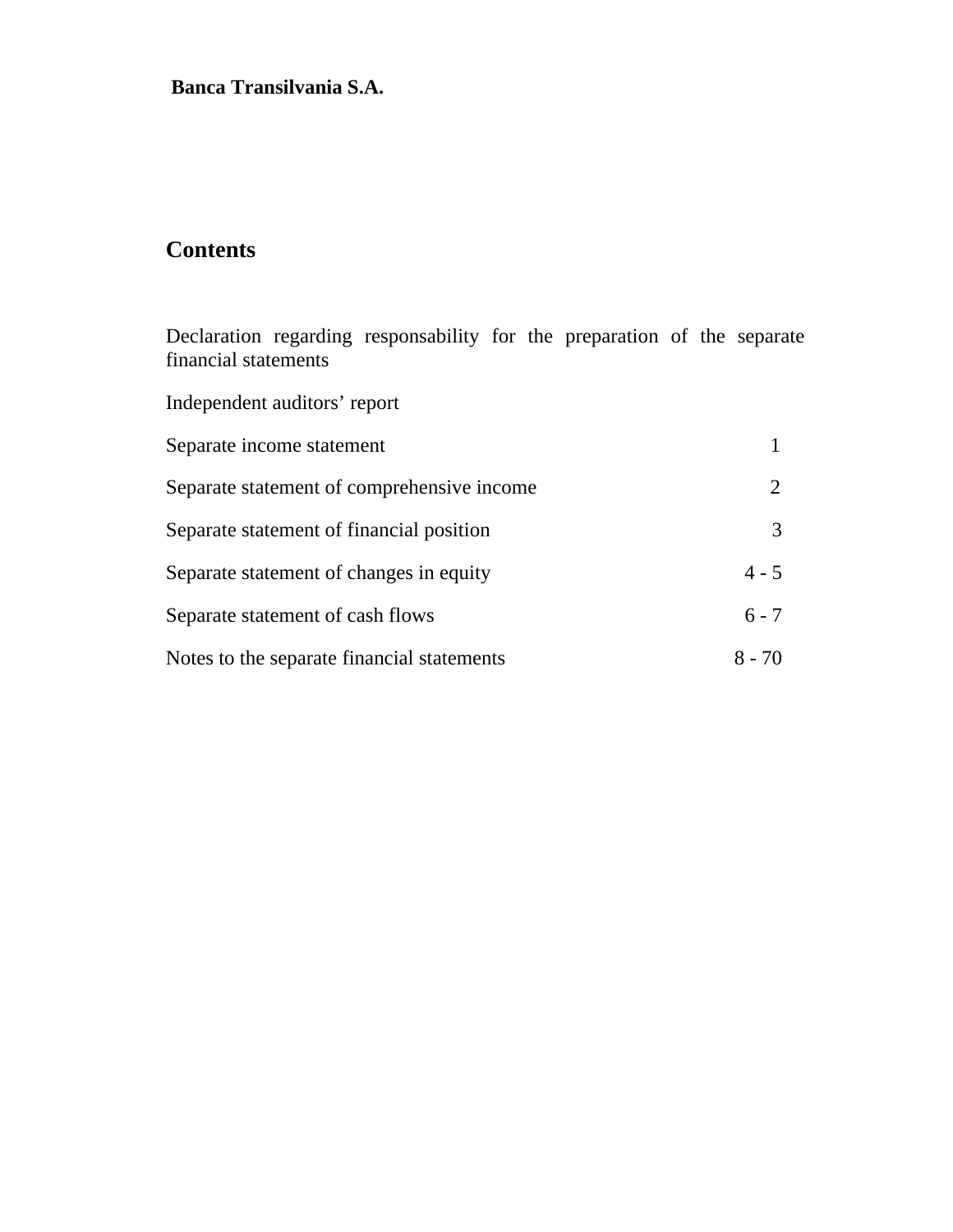## **Separate income statement**

#### *For the year ended 31 December*

|                                                                            | <b>Note</b>     | 2012            | 2011                   |
|----------------------------------------------------------------------------|-----------------|-----------------|------------------------|
|                                                                            |                 | RON<br>thousand | <b>RON</b><br>thousand |
| Interest income                                                            |                 | 2,012,405       | 1,804,239              |
| Interest expense                                                           |                 | (1,074,536)     | (932, 360)             |
| Net interest income                                                        | $7\phantom{.0}$ | 937,869         | 871,879                |
| Fee and commission income                                                  |                 | 487,716         | 440,952                |
| Fee and commission expense                                                 |                 | (63,016)        | (51, 677)              |
| Net fee and commission income                                              | 8               | 424,700         | 389,275                |
| Net trading income                                                         | 9               | 131,164         | 117,088                |
| Other operating income                                                     | 10              | 42,812          | 24,425                 |
| <b>Operating income</b>                                                    |                 | 1,536,545       | 1,402,667              |
| Net impairment losses for assets, other contingencies and loan commitments | 11              | (379, 427)      | (380,798)              |
| Personnel expenses                                                         | 12              | (409, 595)      | (368, 916)             |
| Depreciation and amortization                                              | 21,22           | (46, 422)       | (49,261)               |
| Other operating expenses                                                   | 13              | (360, 342)      | (325, 448)             |
| <b>Operating expenses</b>                                                  |                 | (1, 195, 786)   | (1,124,423)            |
| Profit before income tax                                                   |                 | 340,759         | 278,244                |
| Income tax expense                                                         | 14              | (20, 327)       | (49, 697)              |
| Profit for the year                                                        |                 | 320,432         | 228,547                |

The separate financial statements were approved by the Board of Directors on 27 March 2013 and were signed on its behalf by:

Horia Ciorcila Mariana Ilea

\_\_\_\_\_\_\_\_\_\_\_\_\_\_\_\_\_\_\_\_\_\_\_\_\_\_\_\_\_\_\_\_\_\_

 *Chairman Deputy Director D.C.G.*

1

The accompanying notes from pages 8 to 70 form an integral part of these separate financial statements.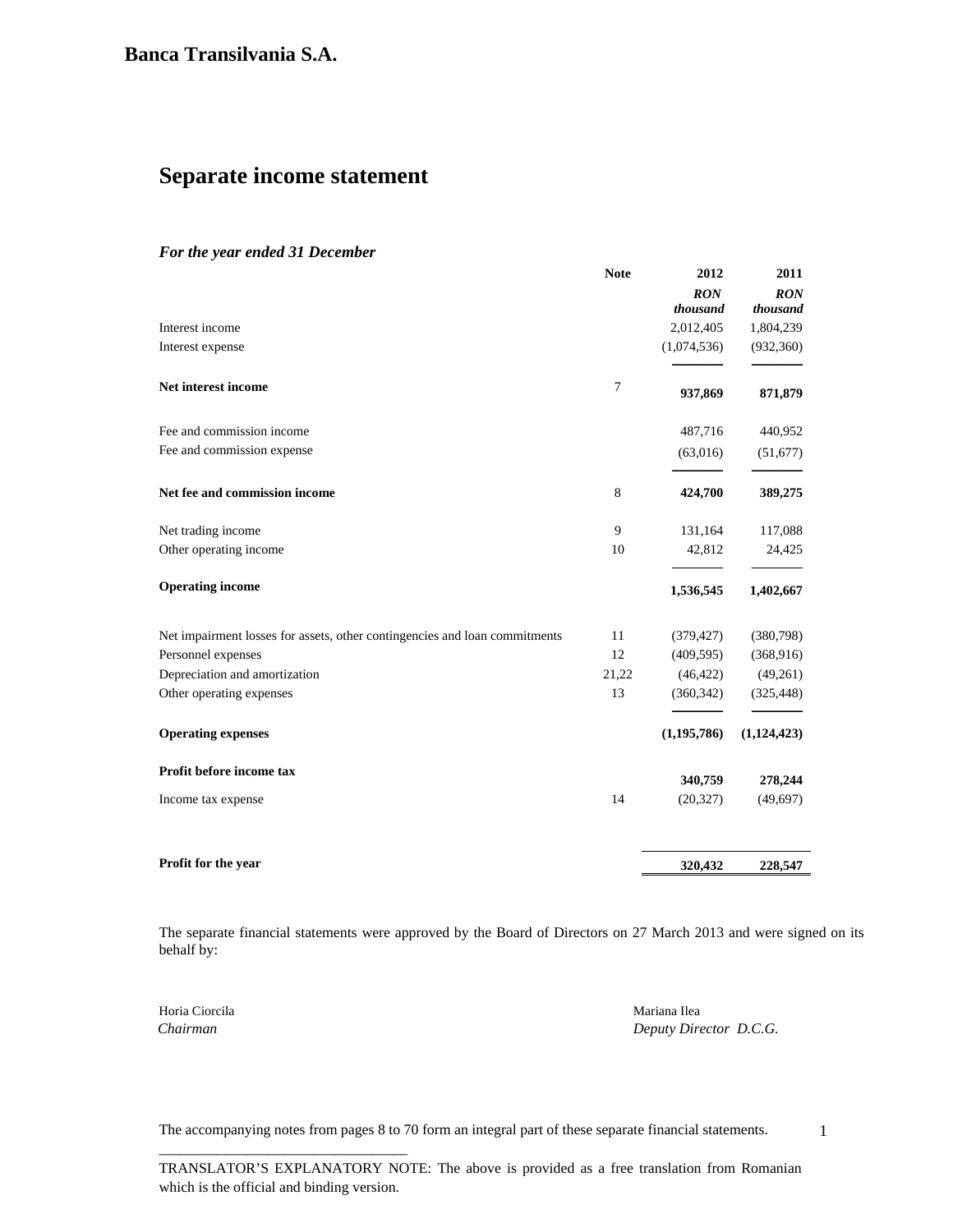## **Separate statement of comprehensive income**

*For the year ended 31 December* 

|                                                                                                          | <b>Note</b> | 2012       | 2011       |
|----------------------------------------------------------------------------------------------------------|-------------|------------|------------|
|                                                                                                          |             | <b>RON</b> | <b>RON</b> |
|                                                                                                          |             | thousand   | thousand   |
| <b>Profit for the year</b>                                                                               |             | 320,432    | 228,547    |
| Other comprehensive income, net of income tax                                                            |             |            |            |
| Gains/(losses) from fair value changes of financial assets availa-<br>ble for sale (net of deferred tax) |             | 90,139     | (1,855)    |
| Other comprehensive income, net of tax                                                                   |             | (33,652)   | 21,517     |
| Gains from revaluation of tangible assets                                                                |             | 4,738      |            |
| Total comprehensive income for the period                                                                |             | 381,657    | 248,209    |

The separate financial statements were approved by the Board of Directors on 27 March 2013 and were signed on its behalf by:

Horia Ciorcila Mariana Ilea

\_\_\_\_\_\_\_\_\_\_\_\_\_\_\_\_\_\_\_\_\_\_\_\_\_\_\_\_\_\_\_\_\_\_

 *Chairman Deputy Director D.C.G.*

The accompanying notes from pages 8 to 70 form an integral part of these separate financial statements.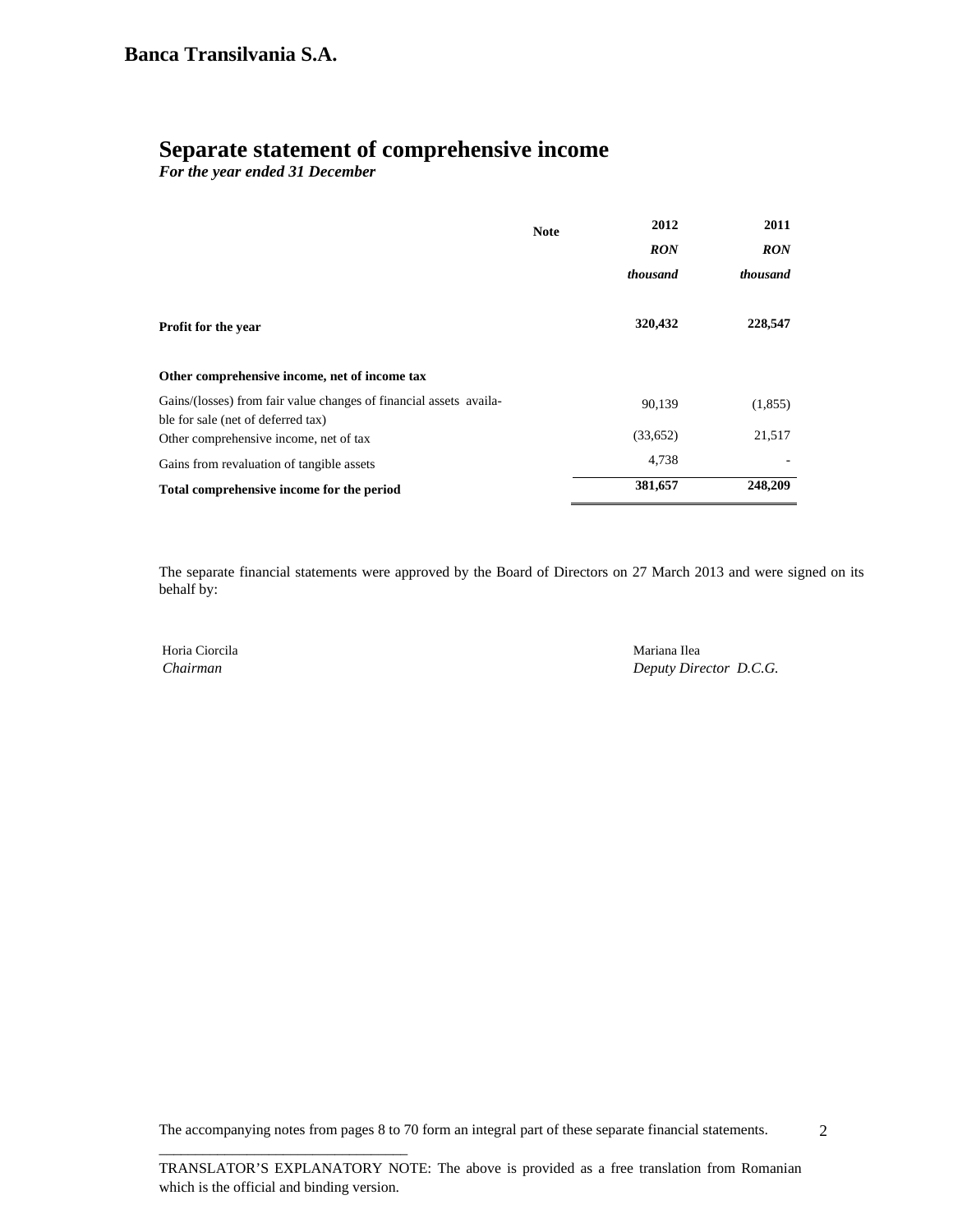## **Separate statement of financial position**

*As at 31 December*

|                                                   | <b>Note</b> | 2012                | 2011                |
|---------------------------------------------------|-------------|---------------------|---------------------|
|                                                   |             | <b>RON</b> thousand | <b>RON</b> thousand |
| <b>Assets</b>                                     |             |                     |                     |
| Cash and cash equivalents                         | 15          | 5,576,290           | 4,546,532           |
| Placements with banks                             | 16          | 1,383,114           | 769,427             |
| Financial assets at fair value through profit and |             |                     |                     |
| loss                                              | 17          | 39,179              | 119,521             |
| Loans and advances to customers                   | 18          | 15,457,481          | 14,035,290          |
| Investment securities, available for sale         | 19          | 6,529,701           | 5,813,219           |
| Investment securities, held to maturity           | 19          |                     | 819                 |
| Property and equipment                            | 21          | 290,006             | 266,586             |
| Intangible assets                                 | 22          | 80,090              | 69,136              |
| Equity investments                                | 20          | 74,053              | 69,978              |
| Deferred tax assets                               | 23          |                     | 26,974              |
| Other assets                                      | 24          | 142,130             | 100,364             |
| <b>Total assets</b>                               |             | 29,572,044          | 25,817,846          |
|                                                   |             |                     |                     |
| <b>Liabilities</b>                                |             |                     |                     |
| Deposits from banks                               | 25          | 45,953              | 251,181             |
| Deposits from customers                           | 26          | 23,232,922          | 20,280,230          |
| Loans from banks and other financial institutions | 27          | 2,969,302           | 2,468,988           |
| Subordinated liabilities                          | 28          | 288,810             | 260,148             |
| Deferred tax liabilities                          | 23          | 28,228              |                     |
| Other liabilities                                 | 29          | 311,892             | 237,495             |
| <b>Total liabilities</b>                          |             | 26,877,107          | 23,498,042          |
|                                                   |             |                     |                     |
| <b>Equity</b>                                     | 30          |                     |                     |
| Share capital                                     |             | 1,989,543           | 1,860,159           |
| Share premium                                     |             |                     | 732                 |
| Retained earnings                                 |             | 376,144             | 234,983             |
| Own shares                                        |             | (7, 752)            | (1,904)             |
| <b>Revaluation reserve</b>                        |             | 38,125              | 34,134              |
| Other reserves                                    | 31          | 298,877             | 191,700             |
| <b>Total equity</b>                               |             | 2,694,937           | 2,319,804           |
| <b>Total liabilities and equity</b>               |             | 29,572,044          | 25,817,846          |

The separate financial statements were approved by the Board of Directors on 27 March 2013 and were signed on its behalf by:

Horia Ciorcila Mariana Ilea

\_\_\_\_\_\_\_\_\_\_\_\_\_\_\_\_\_\_\_\_\_\_\_\_\_\_\_\_\_\_\_\_\_\_\_\_

*Chairman Deputy Director D.C.G.*

The accompanying notes from pages 8 to 70 form an integral part of these separate financial statements.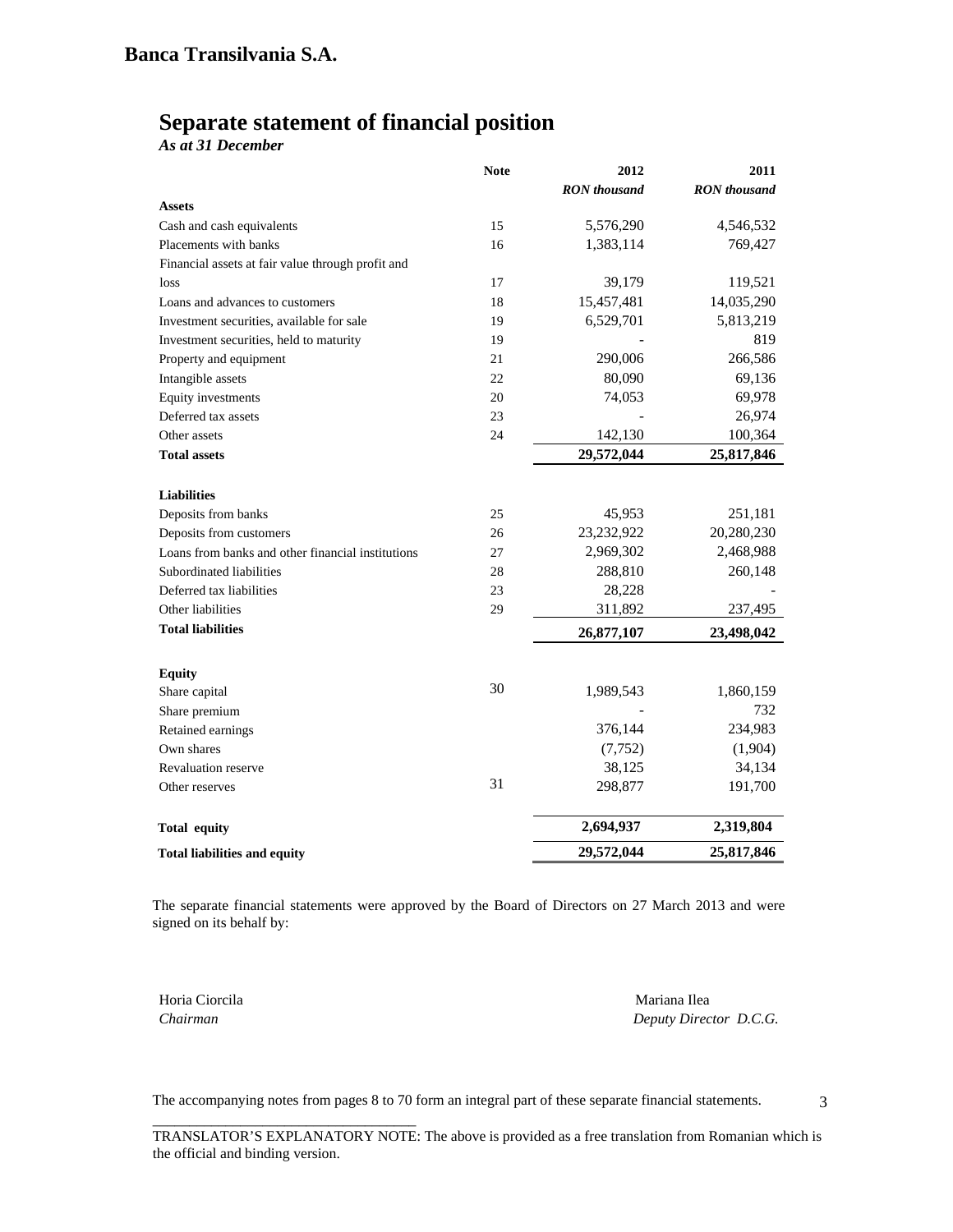# **Separate statement of changes in equity**

*For the year ended 31 December 2012* 

| In RON thousand                                                                    | <b>Share</b><br>capital | <b>Share</b><br>premium  | Own<br>shares            | <b>Revaluation</b><br><b>Reserves</b> | <b>Other</b><br>reserves | <b>Retained</b><br>earnings | <b>Total</b> |
|------------------------------------------------------------------------------------|-------------------------|--------------------------|--------------------------|---------------------------------------|--------------------------|-----------------------------|--------------|
| <b>Balance as at 31 December 2011</b>                                              | 1,860,159               | 732                      | (1,904)                  | 34,134                                | 191,700                  | 234,983                     | 2,319,804    |
| Total comprehensive income for the period<br>Profit for the year                   |                         |                          |                          |                                       |                          | 320,432                     | 320,432      |
| Other comprehensive income, net of income tax                                      |                         |                          |                          |                                       |                          |                             |              |
| Transfer from revaluation surplus to retained earnings<br>Reevaluation reserve     |                         |                          |                          | (747)<br>4,738                        |                          | 747                         | 4,738        |
| Fair values gains from available for sale financial assets (net of deferred tax)   |                         |                          |                          | $\overline{\phantom{a}}$              | 90,139                   |                             | 90,139       |
| Other comprehensive income                                                         |                         | ٠                        | ٠                        |                                       |                          | (33,652)                    | (33, 652)    |
| Total comprehensive income for the period                                          |                         | ۰                        |                          | 3,991                                 | 90,139                   | 287,527                     | 381,657      |
| Increase in share capital through conversion of reserves from the statutory profit | 128,652                 |                          |                          |                                       | $\overline{\phantom{a}}$ | (128, 652)                  |              |
| Acquisitions of own shares                                                         |                         | $\overline{\phantom{a}}$ | (20, 945)                |                                       |                          | $\overline{\phantom{a}}$    | (20, 945)    |
| Increase in share capital through incorporation of share premiums                  | 732                     | (732)                    | $\overline{\phantom{a}}$ |                                       |                          |                             |              |
| Distribution to statutory reserves                                                 |                         |                          |                          | $\overline{\phantom{a}}$              | 17,038                   | (17,038)                    |              |
| Share based payments                                                               |                         | $\blacksquare$           | 15,097                   | ٠                                     |                          | (676)                       | 14,421       |
| <b>Total contributions by shareholders</b>                                         | 129,384                 | (732)                    | (5,848)                  | ۰.                                    | 17,038                   | (146, 366)                  | (6, 524)     |
| <b>Balance at 31 December 2012</b>                                                 | 1.989.543               | ۰                        | (7,752)                  | 38,125                                | 298,877                  | 376,144                     | 2,694,937    |

The accompanying notes from pages 8 to 70 form an integral part of these separate financial statements.

\_\_\_\_\_\_\_\_\_\_\_\_\_\_\_\_\_\_\_\_\_\_\_\_\_\_\_\_\_\_\_\_\_\_\_\_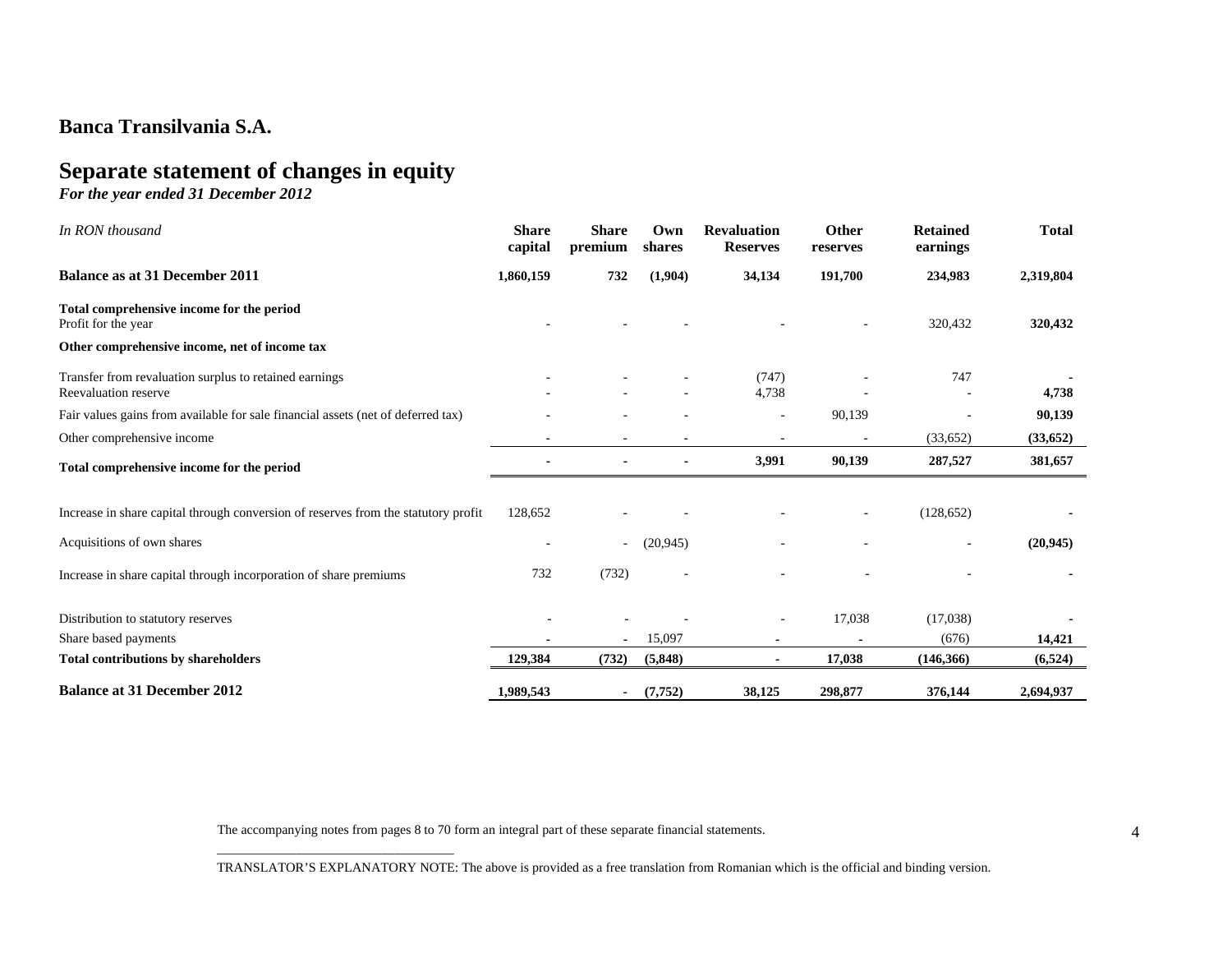# **Separate statement of changes in equity**

*For the year ended 31 December 2011* 

| In RON thousand                                                                                                  | <b>Share</b><br>capital | <b>Share</b><br>premium  | Own<br>shares | <b>Revaluation</b><br>reserves | Other re-<br>serves | <b>Retained</b><br>earnings | <b>Total</b>       |
|------------------------------------------------------------------------------------------------------------------|-------------------------|--------------------------|---------------|--------------------------------|---------------------|-----------------------------|--------------------|
| Balance as at 31 December 2010                                                                                   | 1,560,500               |                          |               | 26,874                         | 184,266             | 300,406                     | 2,072,046          |
| Total comprehensive income for the period<br>Profit for the year                                                 |                         |                          |               |                                |                     | 228,547                     | 228,547            |
| Other comprehensive income, net of income<br>tax                                                                 |                         |                          |               |                                |                     |                             |                    |
| Transfer from revaluation surplus to retained<br>earnings<br>Fair values gains from available for sale financial |                         |                          |               | (1,080)                        |                     | 1,080                       |                    |
| assets (net of deferred tax)<br>Other comprehensive income                                                       | (3,398)                 |                          |               | 8,340                          | (1,855)             | 16,575                      | (1, 855)<br>21,517 |
| Total comprehensive income for the period                                                                        | (3,398)                 |                          |               | 7,260                          | (1, 855)            | 246,202                     | 248,209            |
| Increase in share capital through conversion of<br>reserves from the statutory profit                            | 302,336                 |                          |               |                                |                     | (302, 336)                  |                    |
| Acquisitions of own shares                                                                                       |                         |                          | (1,904)       |                                |                     | $\overline{\phantom{a}}$    | (1,904)            |
| Increase in share capital by cash contribution                                                                   | 721                     | 732                      | $\sim$        |                                |                     | ٠                           | 1,453              |
| Distribution to statutory reserves                                                                               | $\overline{a}$          | $\overline{\phantom{a}}$ |               | $\sim$                         | 9,289               | (9,289)                     |                    |
| <b>Total contributions by shareholders</b>                                                                       | 303,057                 | 732                      | (1,904)       |                                | 9,289               | (311, 625)                  | (451)              |
| <b>Balance at 31 December 2011</b>                                                                               | 1,860,159               | 732                      | (1,904)       | 34,134                         | 191,700             | 234,983                     | 2,319,804          |

The accompanying notes from pages 8 to 70 form an integral part of these separate financial statements.

\_\_\_\_\_\_\_\_\_\_\_\_\_\_\_\_\_\_\_\_\_\_\_\_\_\_\_\_\_\_\_\_\_\_\_\_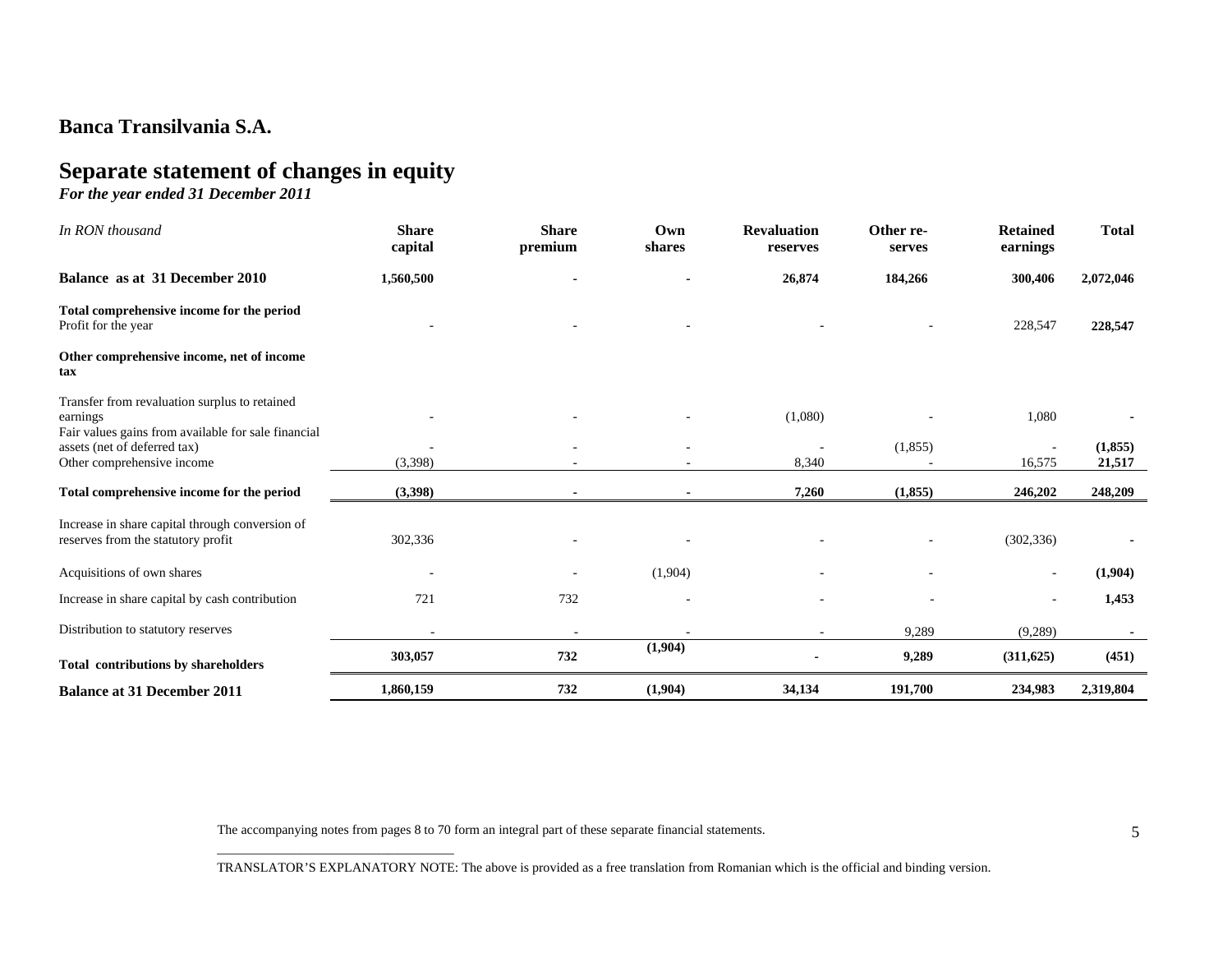## **Separate statement of cash flows**

*for the year ended 31 December* 

| In RON thousand                                                       | <b>Note</b> | 2012        | 2011        |
|-----------------------------------------------------------------------|-------------|-------------|-------------|
| Cash flow from operating activities                                   |             |             |             |
| Profit for the year                                                   |             | 320,432     | 228,547     |
| <b>Adjustments for:</b>                                               |             |             |             |
| Depreciation and amortization                                         | 21,22       | 46,422      | 49,261      |
| Provisions and write-offs of financial assets, other contingencies    |             | 380,955     | 381,335     |
| and loan commitments                                                  | 11          |             |             |
| Fair value adjustment of financial assets at fair value through       |             | (11,829)    | 4,844       |
| profit and loss                                                       |             |             |             |
| Income tax expense                                                    | 14          | 20,327      | 49,697      |
| Other adjustments                                                     |             | (9,015)     | (89, 438)   |
| Net profit adjusted with non-monetary elements                        |             | 747,292     | 632,652     |
| Changes in operating assets and liabilities                           |             |             |             |
| Change in investment securities                                       |             | (518, 314)  | (2,007,002) |
| Change in deposits and placements with banks                          |             | 216,290     | 26,326      |
| Change in loans and advances to customers                             |             | (1,780,143) | (2,010,368) |
| Change in financial assets at fair value through profit and loss      |             | 92,170      | (34, 351)   |
| Change in other assets                                                |             | (58, 586)   | (24, 154)   |
| Change in deposits from banks                                         |             | (205, 032)  | (82,036)    |
| Change in deposits from customers                                     |             | 2,913,886   | 2,927,950   |
| Change in other liabilities                                           |             | 121,597     | 81,649      |
| Income tax paid                                                       |             | (67, 382)   | (47, 878)   |
| Net cash from / (used in) operating activities                        |             | 1,461,778   | (537,212)   |
| Cash flow from (used in) investing activities                         |             |             |             |
| Net acquisitions of tangible and intangible assets                    |             | (71, 941)   | (88, 125)   |
| Acquisition of equity investments                                     |             | (1,280)     | (16,500)    |
| Dividends collected                                                   | 10          | 664         | 422         |
|                                                                       |             |             |             |
| Net cash flow proceeds / (used in) investing activities               |             | (72, 557)   | (104, 203)  |
| Cash flow from / (used in) financing activities                       |             |             |             |
| Proceeds from increase of share capital                               |             |             | 1,454       |
| Net collections/(payments) from loans from banks and other            |             | 491,052     | 1,068,084   |
| financial institutions, subordinated debts and debt securities issued |             |             |             |
| Collections from investments held to maturity                         |             | 780         |             |
| Payments for own shares                                               |             | (20, 945)   | (1,904)     |
| Net cash from financing activities                                    |             | 470,887     | 1,067,635   |

The accompanying notes from pages 8 to 70 form an integral part of these separate financial statements.

\_\_\_\_\_\_\_\_\_\_\_\_\_\_\_\_\_\_\_\_\_\_\_\_\_\_\_\_\_\_\_\_\_\_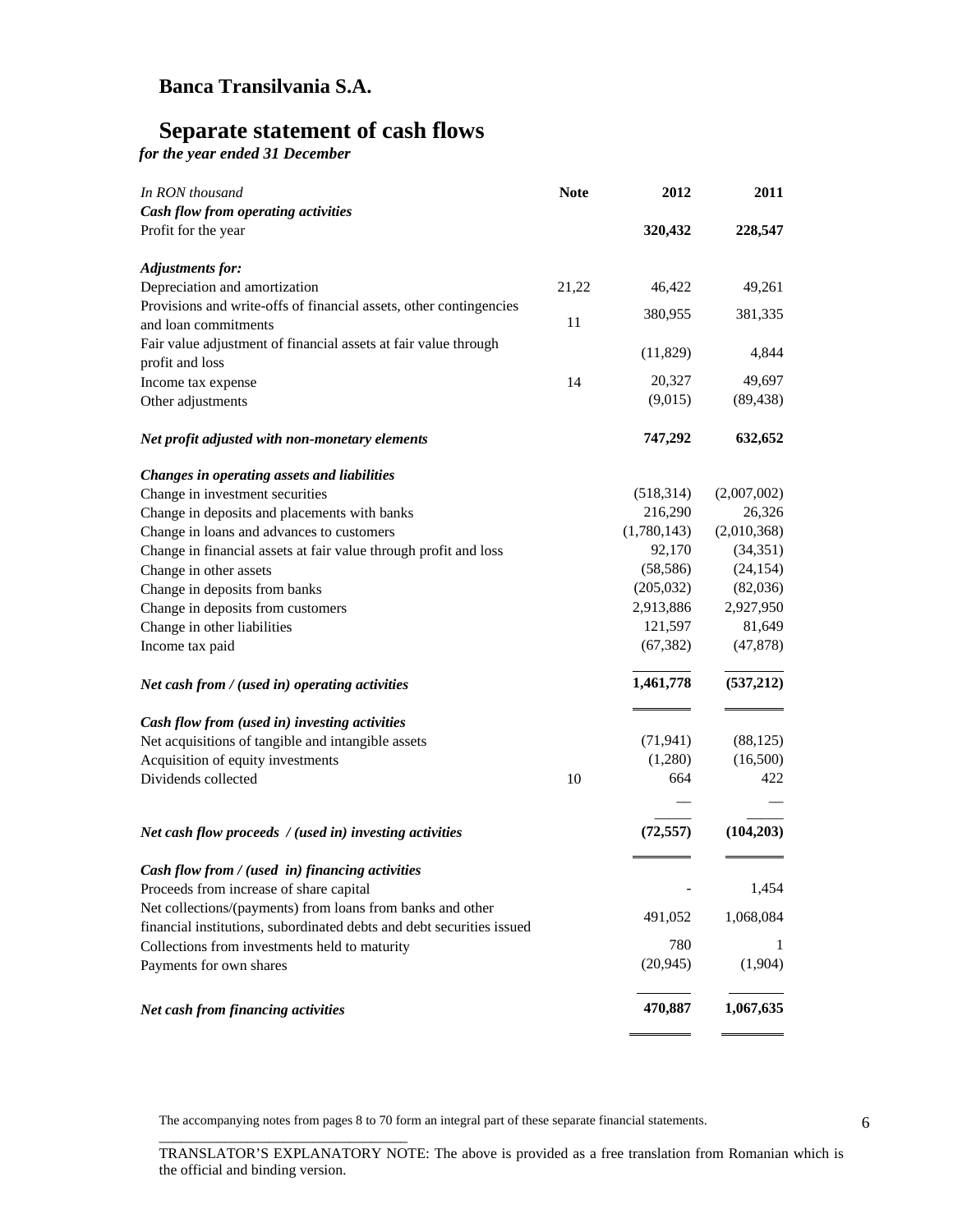# **Separate statement of cash flows (continued)**

*For the year ended 31 December* 

| In RON thousand                           | 2012      | 2011      |
|-------------------------------------------|-----------|-----------|
| Net increase in cash and cash equivalents | 1,860,108 | 426,220   |
| Cash and cash equivalents at 1 January    | 5,019,370 | 4,593,150 |
| Cash and cash equivalents at 31 December  | 6,879,478 | 5,019,370 |
|                                           |           |           |

### *Reconciliation of cash and cash equivalents to separate statement of financial position*

| In RON thousand                                                                                          | <b>Note</b> | 31 December<br>2012               | 31 December<br>2011             |
|----------------------------------------------------------------------------------------------------------|-------------|-----------------------------------|---------------------------------|
| Cash and cash equivalents<br>Placements with banks, less than 3 months maturity<br>Less accrued interest | 15          | 5,576,290<br>1,304,788<br>(1,600) | 4,546,532<br>474,812<br>(1,974) |
| Cash and cash equivalents in the separate cash flow<br>statement                                         |             | 6,879,478                         | 5,019,370                       |
| Cash flows from operating activities include:                                                            |             |                                   |                                 |
| In RON thousand                                                                                          |             | 2012                              | 2011                            |
| Interest collected                                                                                       |             | 1,926,976                         | 1,712,012                       |

Interest paid 1,035,287 906,285

The accompanying notes from pages 8 to 70 form an integral part of these separate financial statements.

\_\_\_\_\_\_\_\_\_\_\_\_\_\_\_\_\_\_\_\_\_\_\_\_\_\_\_\_\_\_\_\_\_\_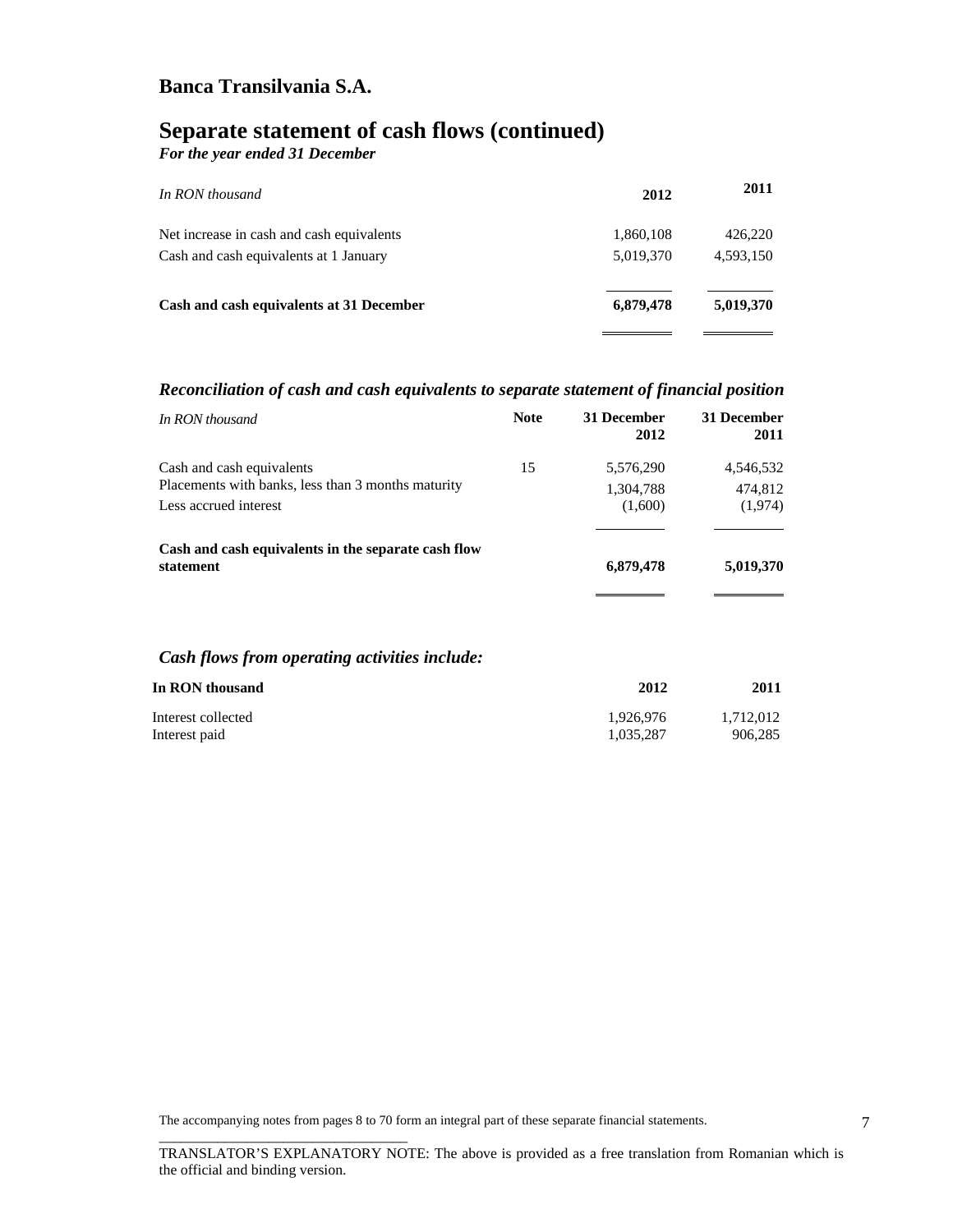## **Notes to the separate financial statements**

### *1. Reporting entity and basis of preparation*

### **a) Reporting entity**

Banca Transilvania S.A. was incorporated in Romania in 1993 and is licensed by the National Bank of Romania to conduct banking activities. The Bank started its activity in 1994 and its main operations involve banking services for corporate and individuals.

The Bank carries its activity through its business place in Cluj-Napoca and 63 branches, 445 agencies, 31 bank units, 10 medical divisions and 1 regional centre located in Bucharest (2011: 63 branches, 447 agencies, 32 bank units, 10 medical divisions and 1 regional centre located in Bucharest) throughout the country and in Cyprus (a branch opened in 2007). The Bank accepts deposits and grants loans, carries out funds transfers in Romania and abroad, exchanges currencies and provides banking services for its corporate and retail customers.

The patrimony structure of the Cyprus branch as at 31 December 2012 was the following: total assets – RON 618,475 thousands (31 December 2011: RON 326,169 thousand); total liabilities – RON 618,946 thousand (31 December 2011: RON 326,115 thousand), loss – RON 471 thousand (2011: profit – RON 54 thousand).

The Bank's number of employees as at 31 December 2012 was 6,780 (31 December 2011: 6,788).

The registered address of the Bank is 8 George Baritiu Street, Cluj-Napoca, Romania.

The structure of the equity holders of the Bank is presented below:

|                                                           | 31 December<br>2012 | 31 December<br>2011 |
|-----------------------------------------------------------|---------------------|---------------------|
|                                                           |                     |                     |
| European Bank for Reconstruction and Development ("EBRD") | 14.61%              | 14.61%              |
| Romanian individuals                                      | 23.06%              | 25.98%              |
| Romanian companies                                        | 26.32%              | 26.35%              |
| Foreign individuals                                       | 2.84%               | 2.21%               |
| Foreign companies                                         | 33.17%              | 30.85%              |
| <b>Total</b>                                              | 100%                | 100%                |

The Bank's shares are listed on the Bucharest Stock Exchange and are traded under the symbol TLV.

#### **b) Statement of compliance**

\_\_\_\_\_\_\_\_\_\_\_\_\_\_\_\_\_\_\_\_\_\_\_\_\_\_\_\_\_\_\_\_\_\_

The separate financial statements of the Bank have been prepared in accordance with the International Financial Reporting Standards ("IFRS") as endorsed by the European Union, effective at the Bank's annual reporting date, 31 December 2012.

According with provisions of Order 27/2010 issued by National Bank of Romania, starting with 1 January 2012 the Bank applies IFRS as endorsed by European Union as statutory financial reporting framework. Transition from financial statements prepared based on Romanian Accounting standards in place until 31 December 2011 to IFRS was based on the information from financial statements as at 31 December 2011 prepared by the Bank in accordance with IFRS as endorsed by the European Union. The IFRSs relevant for the Bank were the same as those endorsed by the European Union for both years, therefore there is no effect on the Bank's accounting policies from the change of financial reporting framework applied.

The Bank also prepares a set of consolidated financial statements of the Group in accordance with the International Financial Reporting Standards ("IFRS") as endorsed by the European Union, effective at the Group annual reporting date, 31 December 2012.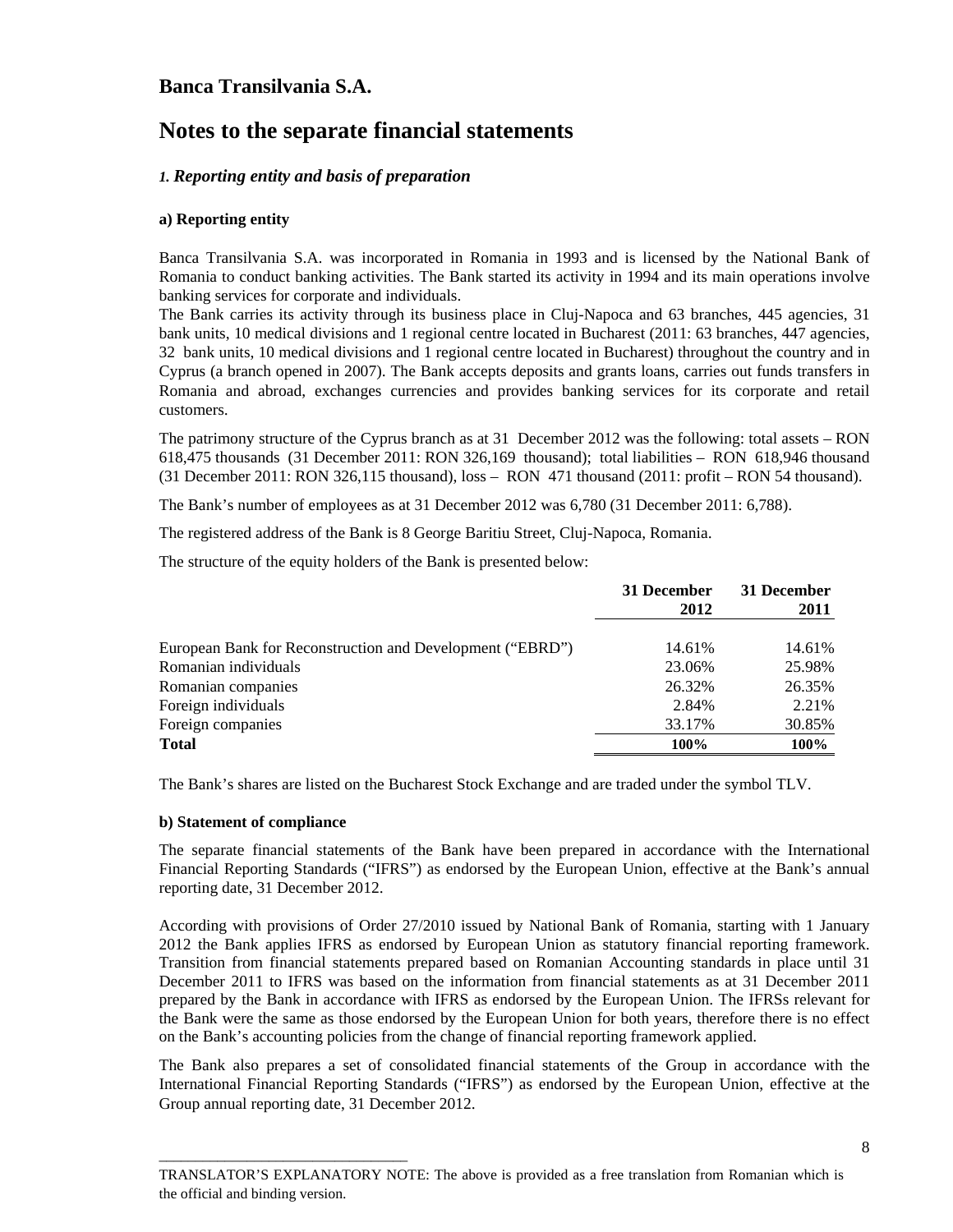## **Notes to the separate financial statements**

### **1. Reporting entity and basis of preparation (continued)**

#### **c) Basis of measurement**

The separate financial statements of the Bank are prepared on a fair value basis: financial assets and liabilities at fair value through profit or loss and available for sale financial instruments, except from those where the fair value could not be determined reliably.

Other financial assets and liabilities and non-financial assets and liabilities are stated at amortized cost, revaluated amount or historical cost. Non-current assets held for sale are stated at the lower of net carrying amount and fair value, less cost to sale.

The Bank's investments in subsidiaries and in associates are accounted at cost according to IAS 27 "Consolidated and Separate Financial Statements" in these separate financial statements.

### **d) Functional and presentation currency**

Items included in the financial statements are measured using the currency of the primary economic environment in which the entity operates ('functional currency'). The separate financial statements are presented in Romanian lei - "RON", which is the Bank's functional and presentation currency, rounded to the nearest thousand.

### **e) Use of estimates and judgments**

\_\_\_\_\_\_\_\_\_\_\_\_\_\_\_\_\_\_\_\_\_\_\_\_\_\_\_\_\_\_\_\_\_\_

The preparation of financial statements in accordance with IFRS as endorsed by the European Union implies the use by management of estimates and judgments affecting the application of accounting policies as well as the reported value of assets, liabilities, income and expenses. Such estimates and judgments are based on historical experience and various other factors that are believed to be reasonable under the circumstances, the result of which form the basis of judgments used in assessing the carrying value of assets and liabilities for which no other evaluation sources are available. Actual results may differ from estimated values.

The estimates and judgments are reviewed periodically. The reviews of the accounting estimates are recognized in the review period if such review affects only that period or in the period when the estimate is reviewed and the periods to come if it affects both current and future periods.

The information related to the estimates used in the application of the accounting policies having a significant impact on the separate financial statements as well as the estimates involving a significant degree of uncertainty are described in Notes 3 and 4.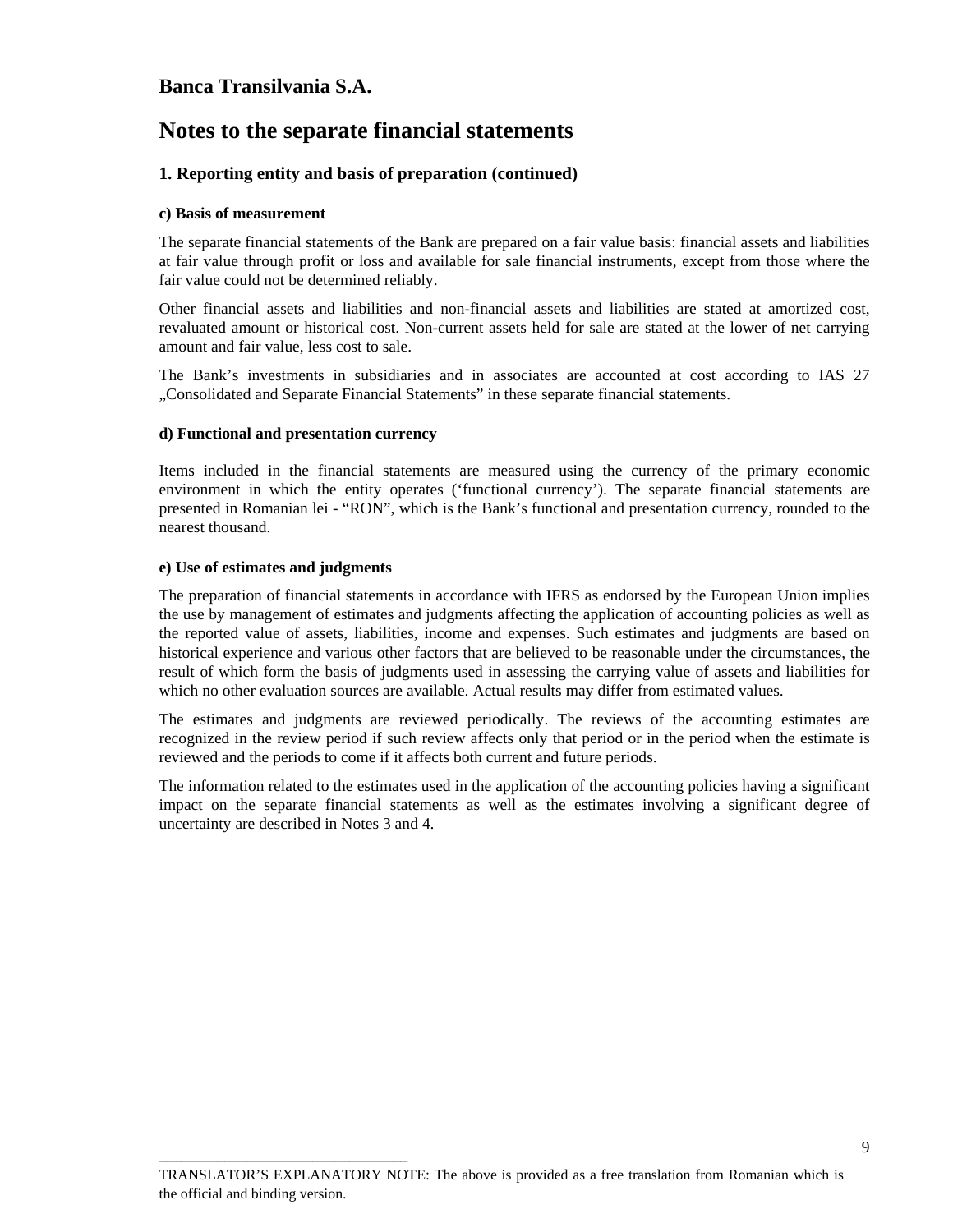## **Notes to the separate financial statements**

### **2. Significant accounting policies**

The significant accounting policies and methods were consistently applied by the Bank during the years presented in these separate financial statements.

### **a) Foreign currency operations**

### *i) Foreign currency operations*

The foreign currency operations are booked in RON at the official exchange rate outstanding at the trading date. Monetary assets and liabilities denominated in foreign currencies at the date when the separate statement of the financial position is prepared are translated into the functional currency at the exchange rate at that date. The gains and losses from their settlement and the translations of balances using the exchange rate at the end of the financial year are recognized in the income statement, except for the ones booked in equity as a result of applying the hedge accounting.

Non-monetary assets and liabilities that are measured in terms of historical cost in a foreign currency are translated using the exchange rate at the date of the transaction. Non-monetary assets and liabilities denominated in foreign currencies that are stated at fair value are translated into the operational currency at the exchange rate existing at the date when the fair value is determined.

Foreign currency differences arising from translation are recognized in profit or loss.

### *ii) Translation of foreign currency operations*

The results and financial position of foreign currency operations are translated into the functional currency of the Bank as follows:

- assets and liabilities, both monetary and non-monetary, of this entity have been translated at the exchange rate at the date of the separate financial statements position;
- income and expenses items of these operations have been translated at the average exchange rate of the period, as estimate for the exchange rates at the transaction dates; and
- all resulting differences have been classified as equity until the disposal of the investment.

The exchange rates of major foreign currencies were:

\_\_\_\_\_\_\_\_\_\_\_\_\_\_\_\_\_\_\_\_\_\_\_\_\_\_\_\_\_\_\_\_\_\_

| Currency        | 31 December 2012 31 December 2011 |               | <b>Variation</b> |
|-----------------|-----------------------------------|---------------|------------------|
|                 |                                   |               | $\frac{6}{9}$    |
| Euro (EUR)      | 1: LEU 4.4287                     | 1: LEU 4.3197 | 2.52%            |
| US Dollar (USD) | 1: LEU 3.3575                     | 1: LEU 3.3393 | $0.55\%$         |

For the Cyprus branch, the Bank measures in RON the debit and credit movement and balances denominated in foreign currency from the trial balance at the exchange rate of the last day of the reporting period, and aggregates them with trial balance prepared for the economic and financial operations carried out in the country.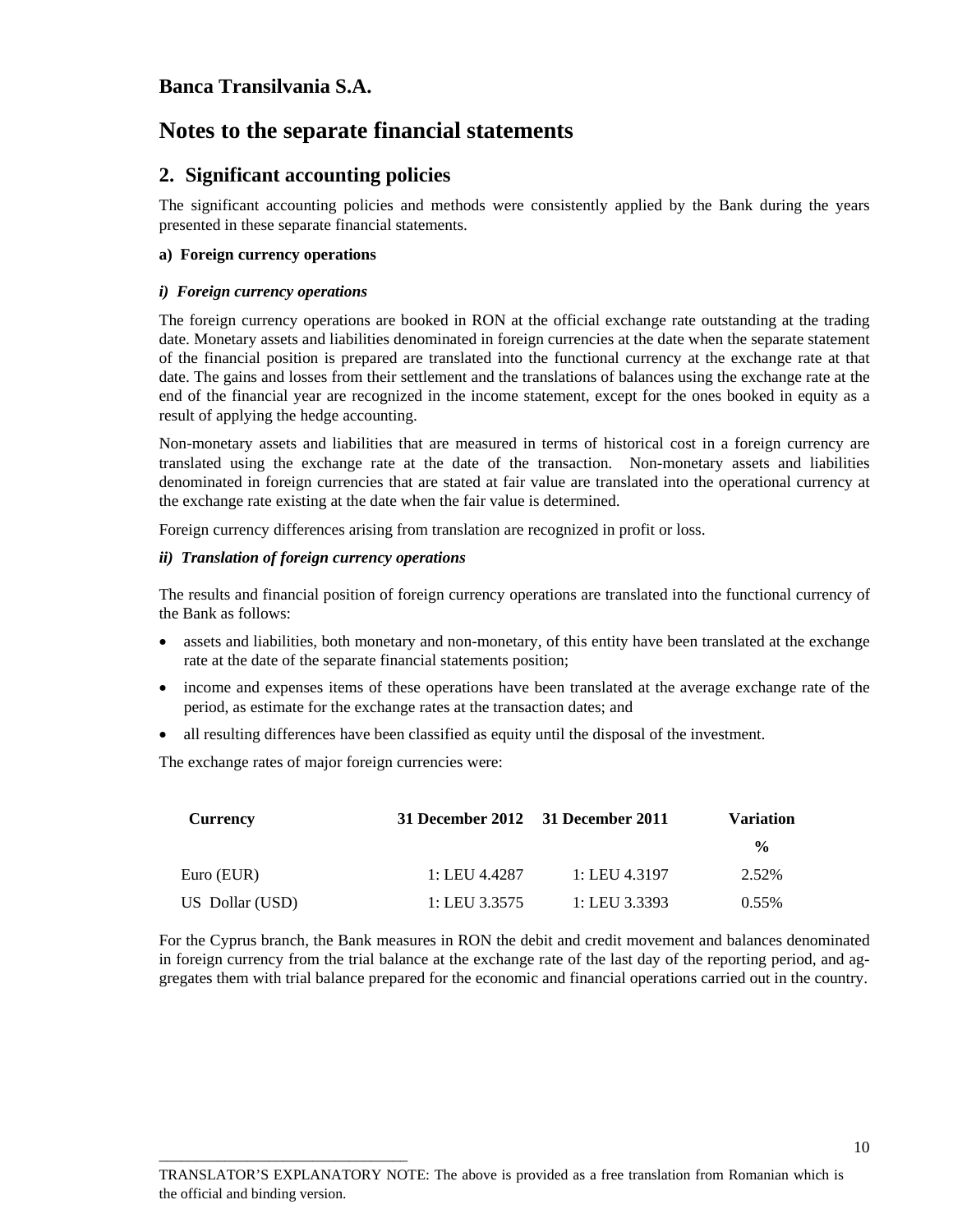## **Notes to the separate financial statements**

### **2. Significant accounting policies (continued)**

### **b) Accounting method for the effect of hyperinflation**

According to IAS 29 and IAS 21 requires that the financial statements of an entity that has the functional currency of a hyperinflationary economy must be presented in terms of current purchasing power of the currency at the date of the preparation of the separate financial position situation, meaning that the non-monetary elements are restated using a general price index from the date of acquisition or contribution.

IAS 29 suggests that economies should be regarded as hyperinflationary if, among other factors, the cumulative inflation rate over a period of three years exceeds 100% during a period of three years.

The continuously decreasing inflation rates and other factors related to the characteristics of the economic environment in Romania indicate that the economy using the operational currency adopted by the Bank ceased to be hyperinflationary with effects over financial periods starting from 1 January 2004. Therefore, the provisions of IAS 29 have no longer been adopted in preparing these financial statements.

Accordingly, the amounts expressed in measuring unit current at 31 December 2003 are treated as the basis for the carrying amounts reported in these separate financial statements and do not represent appraised value, replacement cost, or any other measure of the current value of assets or the prices at which transactions would take place currently.

### **c) Interest income and expenses**

Interest income and expenses related to financial investments are recognized in the income statement at amortized cost using the effective interest rate method.

The effective interest method is a method of calculating the amortized cost of a financial asset or a financial liability and the interest income or interest expense over the relevant period. The effective interest rate is the exact rate that discounts estimated future cash payments or receipts over the life period of the financial instrument or, where appropriate a shorter period, to the net carrying amount of the financial asset or financial liability. When calculating the effective interest rate, the Bank estimates cash flows considering all contractual terms of the financial instrument (for example, prepayments, call options and other similar options) but does not consider future credit losses. The calculation method includes all fees and commissions paid or received between contractual parties that are an integral part of the effective interest rate, transaction costs and all other premiums or discounts.

Fair value changes of derivative instruments held for risk management and other financial assets and liabilities held at fair value are presented in the net income from other financial instruments held at fair value through profit or loss.

Once a financial asset or a group of similar financial assets has been written down as a result of an impairment loss, the interest income is thereafter recognized using the rate of interest used to discount the future cash flows for the purpose of measuring the impairment loss applied at the net carrying value of the asset. The amount resulted from this effect is RON 137,632 thousand for the year 2012 (2011: RON 71,188 thousand) consisting in a decrease in the interest income and a decrease in the provision expense.

#### **d) Fees and commissions**

\_\_\_\_\_\_\_\_\_\_\_\_\_\_\_\_\_\_\_\_\_\_\_\_\_\_\_\_\_\_\_\_\_\_

The commissions for the financial services provided by the Bank include upfront fees, commitment fees, card fees, cash management services, brokerage services, investment advice and financial planning, investment banking services and asset management services.

The commissions directly attributable to the financial asset or liability at origination time (both income and expense) are included in the calculation of the effective interest rate. Loan commitment fees together with the related direct costs are recognized as an adjustment to the effective interest rate of the loan.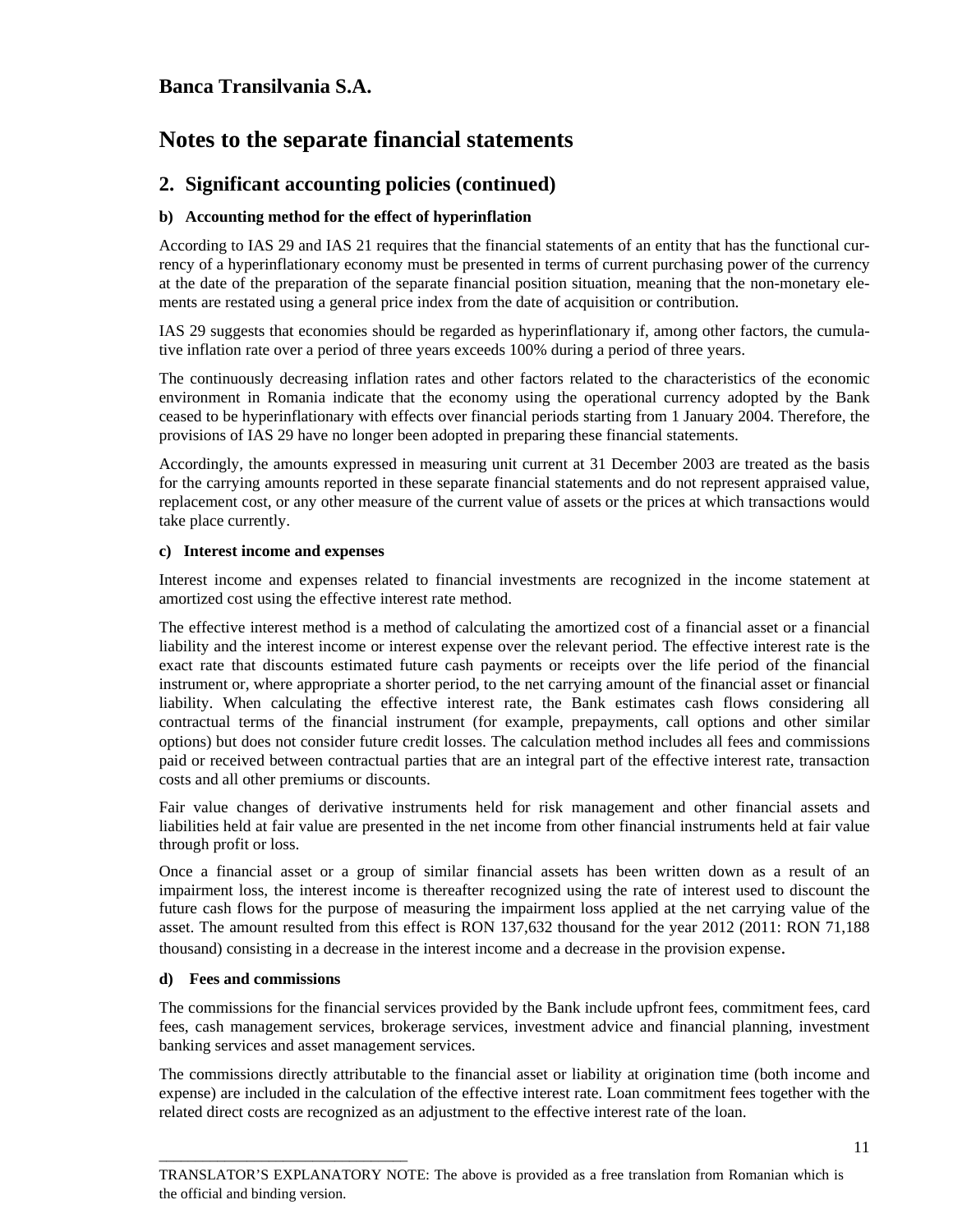## **Notes to the separate financial statements**

### **d) Fees and commissions (continued)**

Other fee and commission income arising from the financial services provided by the Bank including investment management services, brokerage services, and account services fees are recognized as the related service is provided in the income statement. Other fees and commission expenses relate mainly to transaction and service fees, which are expensed as the services are received.

### **e) Net trading income**

The net trading income represent the difference between the gain and loss related to the trading assets and liabilities and includes all fair value changes realized and unrealized and net foreign exchange differences.

### **f) Dividends**

The income from dividends is recognized in the income when the right to receive income is established. Income from equity investments and other non-fixed income investments is recognized as dividend income when committed. Dividends are reflected as a component of other operating income.

Dividends are treated as profit distribution in the period when they are declared and approved by the General Meeting of Shareholders.

#### **g) Lease payments**

Payments made under operating leases are recognized in profit or loss on a straight-line basis over the term of the lease. Lease incentives received are recognized as an integral part of the total lease expense, over the term of the lease. Operating lease expense is recognized as a component of the operating expenses.

### **h) Tax on profit**

\_\_\_\_\_\_\_\_\_\_\_\_\_\_\_\_\_\_\_\_\_\_\_\_\_\_\_\_\_\_\_\_\_\_

The tax on profit comprises the current and the deferred tax. The tax on profit is recognized in the income statement or directly in equity, if it relates to equity elements.

Current tax is the tax payable on the taxable income for the year, determined on the basis of applied percents outstanding at the balance sheet date and any adjustment to tax payable in respect of prior periods.

Deferred tax is provided using the balance sheet liability method, providing for temporary differences between the carrying amounts of assets and liabilities for financial reporting purposes and the amounts used for taxation purposes. Deferred tax is not recognized for the following temporary differences: the initial recognition of the goodwill, the initial recognition of the assets and liabilities that come from transactions other than business mergers and which have no impact on the accounting profit nor on the fiscal one and differences related to investments in subsidiaries, as long as they are not considered to be reversed in the near future. The amount of deferred tax provided is based on the expected manner of realization or settlement of the carrying amount of assets and liabilities, using tax rates enacted or substantively enacted at the date of the separate statement of financial position.

A deferred tax asset is recognized only to the extent that it is probable that future taxable profits are likely to be obtained after compensation with fiscal losses in the previous years and the tax on profit to be recovered. Deferred tax assets are reduced to the extent that it is no longer probable that the related tax benefit to be realized.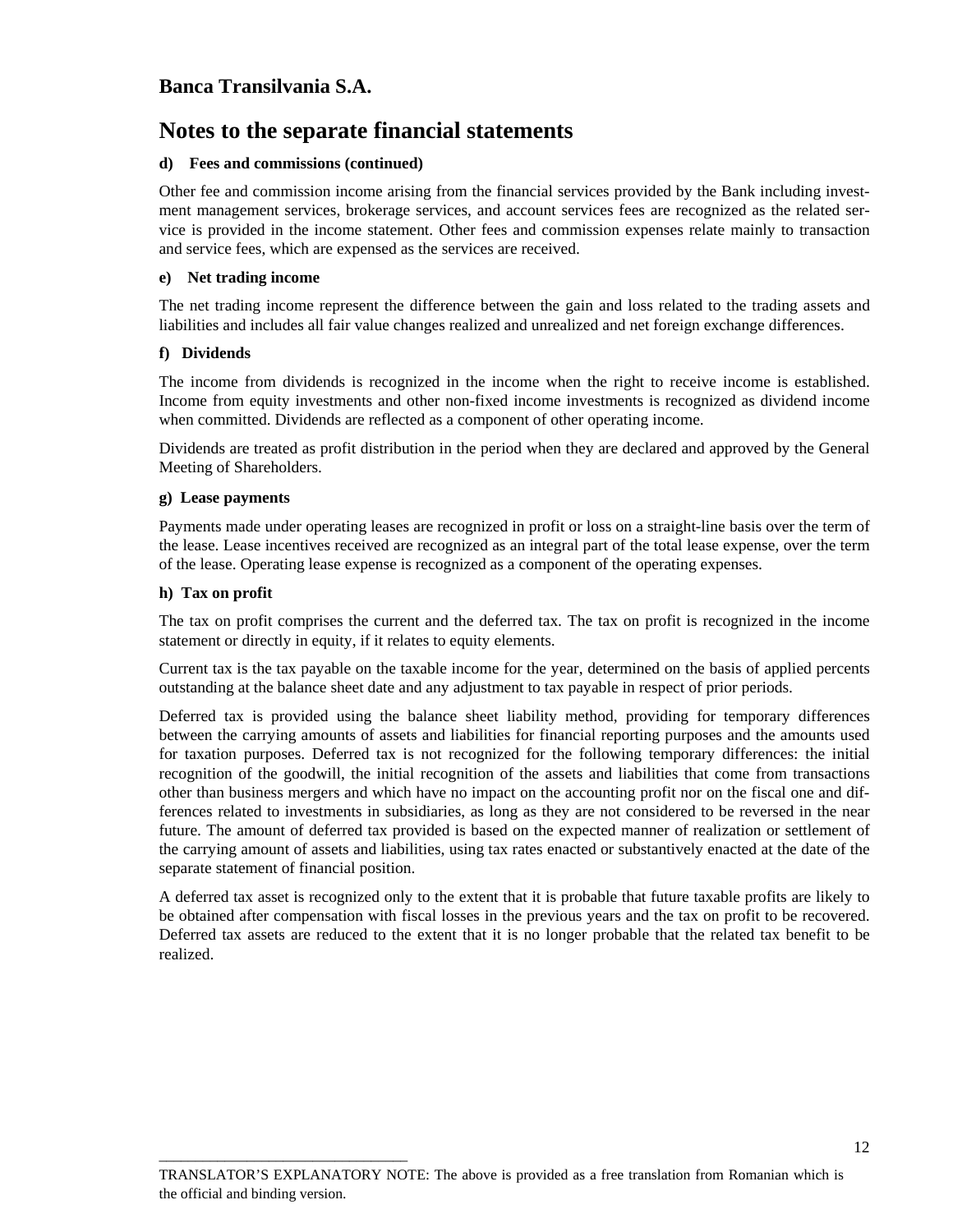## **Notes to the separate financial statements**

### **2. Significant accounting policies (***continued***)**

### **h) Tax on profit (***continued***)**

The tax rate used to calculate the current and deferred tax position on 31 December 2012 is 16% (31December 2011: 16%).

The tax rate used for the Cyprus branch, a country with which there is a treaty to avoid the double taxation is 10%.

### **i) Financial assets and liabilities**

#### *(i) Classifications*

The Bank classifies its financial assets and liabilities in the following categories:

*Financial assets or financial liabilities at fair value through profit or loss*. This category has two subcategories: financial assets or financial liabilities held for trading, and those designated at fair value through profit or loss at inception. A financial instrument is classified in this category if acquired principally for the purpose of short term profit-taking or if so designated by management. Derivatives are also categorized as held for trading unless the derivative is a designated and effective hedging instrument. The financial instruments at fair value through profit or loss comprise listed equity securities and derivatives instruments.

*Loans and advances* are non-derivative financial assets with fixed or determinable payments that are not quoted on an active market, other than those that the Bank intends to sell immediately or in the near term, those that the Bank, upon initial recognition, designates as at fair value through profit and loss, those that the Bank, upon initial recognition, designates as available for sale or those for which the holder may not recover substantially all of its initial investment, on reasons others than credit deterioration. Loans and advances comprise loans and advances to banks and customers.

*Held-to-maturity investments* are non-derivative financial assets with fixed or determinable payments and fixed maturities that the Bank's management has the positive intention and ability to hold to maturity.

*Available-for-sale financial assets* are those financial assets that are designated as available for sale or are not classified as loans and advances, held-to-maturity investments or financial assets at fair value through profit or loss. Available-for-sale instruments include treasury bonds and other bonds eligible for discounting with central banks, investments in unit funds, equity investments and other investment securities that are not at fair value through profit and loss or held-to-maturity.

### *(ii) Recognition*

Financial assets and financial liabilities are initially recognized at fair value plus, in case of financial assets and financial liabilities not carried at fair value through profit or loss, directly attributable transaction costs.

The Bank initially recognizes: loans and advances, deposits, debt securities issued and subordinated liabilities on the date that they are originated. All other financial assets and liabilities (including assets and liabilities designated at fair value through profit or loss) are initially recognized on the trade date at which the Bank becomes a party to the contractual provisions of the financial instrument.

#### *(iii) Derecognition*

\_\_\_\_\_\_\_\_\_\_\_\_\_\_\_\_\_\_\_\_\_\_\_\_\_\_\_\_\_\_\_\_\_\_

The Bank derecognizes a financial asset when the contractual rights to the cash flows from the asset expire or it transfers the rights to receive the contractual cash flows on the financial asset in a transaction in which substantially all the risks and rewards of ownership of the financial asset are transferred. Any interest in transferred financial assets that is created or retained by the Bank is recognized as a separate asset or liability.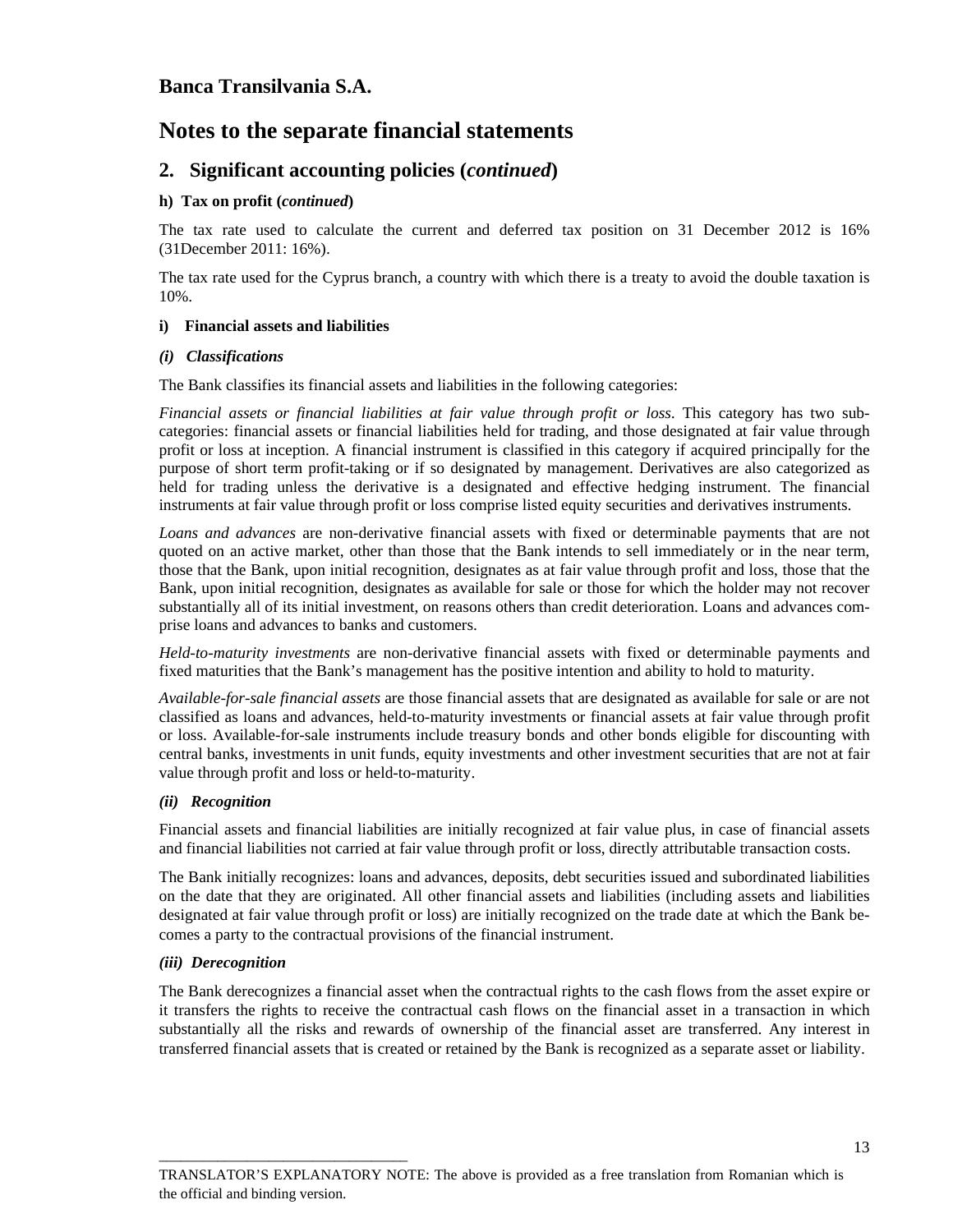## **Notes to the separate financial statements**

### **2. Significant accounting policies (***continued***)**

### **i) Financial assets and liabilities (continued)**

#### *(iii) Derecognition (continued)*

On derecognition of a financial asset, the difference between the carrying amount of the asset (or the carrying amount allocated to the portion of the asset transferred), and the sum of (i) the consideration received (including any new asset obtained less any new liability assumed) and (ii) any cumulative gain or loss that had been recognized in other comprehensive income is recognized in profit or loss.

The Bank derecognizes a financial liability when its contractual obligations are discharged or cancelled or expire.

The Bank enters into transactions whereby it transfers assets recognized on its balance sheet, but retains either all risks or rewards of the transferred assets or a portion of them. If all or substantially all risks and rewards are retained, then the transferred assets are not derecognized from the balance sheet. Transfers of assets with retention of all or substantially all risks and rewards include, for example, securities lending and repurchase transactions.

When assets are sold to a third party with a concurrent total rate of return swap on the transferred assets, the transaction is accounted for as a secured financing transaction similar to repurchase transactions. In transactions where the Bank neither retains nor transfers substantially all the risks and rewards of ownership of a financial asset, it derecognizes the asset if control over the asset is lost.

The rights and obligations retained in the transfer are recognized separately as assets and liabilities as appropriate. In transfers where control over the asset is retained, the Bank continues to recognize the asset to the extent of its continuing involvement, determined by the extent to which it is exposed to changes in the value of the transferred asset.

#### *(iv) Offsetting*

Financial assets and liabilities are offset and the net amount reported in the statement of financial position when and only when there is a legally enforceable right to set off the recognized amounts and there is an intention to settle on a net basis, or realize the asset and settle the liability simultaneously.

Income and expenses are presented on a net basis only when permitted by the accounting standards, or for gains and losses arising from a Bank of similar transactions such as in the Bank's trading activity.

#### *(v) Amortized cost measurement*

The amortized cost of a financial asset or liability is the amount at which the financial asset or liability is measured at initial recognition, minus principal repayments, plus or minus the cumulative amortization using the effective interest method of any difference between the initial amount recognized and the maturity amount, less any reduction for impairment.

#### *(vi) Fair value measurement*

\_\_\_\_\_\_\_\_\_\_\_\_\_\_\_\_\_\_\_\_\_\_\_\_\_\_\_\_\_\_\_\_\_\_

Fair value is the amount for which an asset could be exchanged, or a liability settled, between knowledgeable, willing parties in an arm's length transaction on the measurement date.

When available, the Bank measures the fair value of an instrument using quoted prices in an active market for that instrument. A market is regarded as active if quoted prices are readily and regularly available and represent actual and regularly occurring market transactions on an arm's length basis.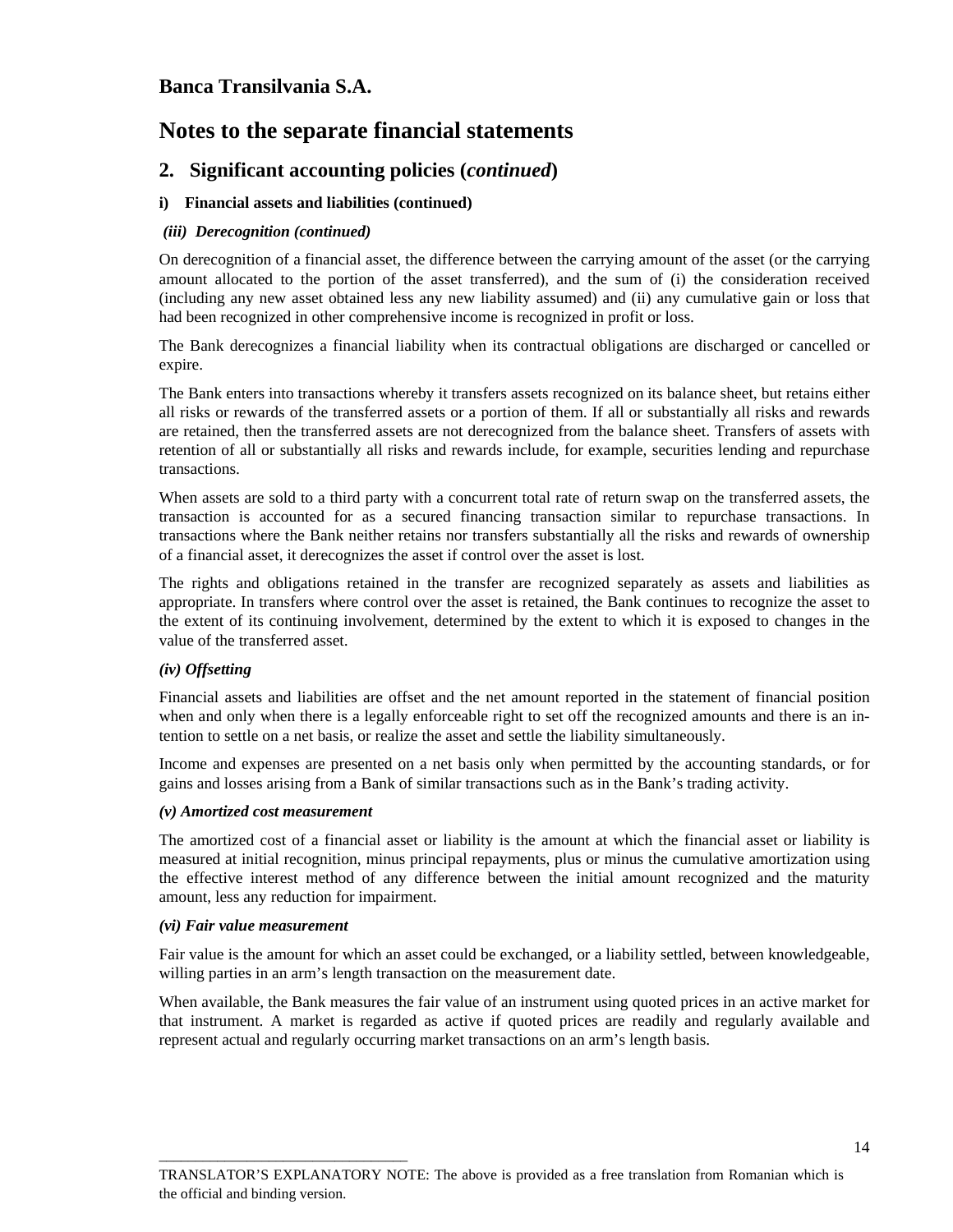## **Notes to the separate financial statements**

### **2. Significant accounting policies** *(continued)*

### **i) Financial assets and liabilities** *(continued)*

### *(vi) Fair value measurement (continued)*

If a market for a financial instrument is not active, the Bank establishes fair value using a valuation technique. Valuation techniques include using recent arm's length transactions between knowledgeable, willing parties (if available), reference to the current fair value of other instruments that are substantially the same, discounted cash flow analyses and option pricing models. The chosen valuation technique makes maximum use of market inputs, relies as little as possible on estimates specific to the Bank, incorporates all factors that market participants would consider in setting a price, and is consistent with accepted economic methodologies for pricing financial instruments. Inputs to valuation techniques reasonably represent market expectations and measures of the risk-return factors inherent in the financial instruments. The Bank calibrates valuation techniques and tests them for validity using prices from observable current market transactions in the same instrument or based on other observable market data.

The best evidence of the fair value of a financial instrument at initial recognition is the transaction price, i.e., the fair value of the consideration given or received, unless the fair value of that instrument is evidenced by comparison with other observable current market transactions in the same instrument or based on a valuation technique whose variables include only data from observable markets. When transaction price provides the best evidence of fair value at initial recognition, the financial instrument is initially measured at the transaction price and any difference between this price and the value initially obtained from a valuation model is subsequently recognized in profit or loss on an appropriate basis over the life of the instrument.

Where discounted cash flow techniques are used, estimated future cash flows are based on management's best estimates and the discount rate is a market related rate for an instrument with similar terms and conditions. Where pricing models are used, inputs are based on market related measures at the date of separate statement of financial position. Where a fair value cannot be reliably be estimated, equity instruments that do not have a quoted market price in an active market are measured at cost and periodically tested for impairment.

#### *(vii) Identification and measurement of impairment*

\_\_\_\_\_\_\_\_\_\_\_\_\_\_\_\_\_\_\_\_\_\_\_\_\_\_\_\_\_\_\_\_\_\_

At the date of each separate statement of financial position, the Bank analyses whether an objective evidence exists, according to which the financial assets which are not held at fair value through profit or loss are impaired. A financial asset or a group of financial assets is impaired and losses from impairment appear if and only if objective evidence exists related to their impairment as a result of one or more events that appeared after the initial recognition of the asset ("loss generating event"), and the loss-generating event or events have an impact upon the future cash flows of the financial asset or group of financial assets which can be estimated reliably.

It is probable that the identification of a single event responsible for the impairment is difficult. Impairment may have been caused by the combined effect of multiple events. The losses expected as a result of the future events, regardless of their probability, are not recognized.

If there is objective evidence that an impairment loss on financial assets carried at amortized cost has been incurred, the amount of the loss is measured as the difference between the asset's carrying amount and the present value of estimated future cash flows discounted at the financial asset's original effective interest rate (i.e. the effective interest rate computed at initial recognition). If a financial asset has a variable interest rate, the discount rate for measuring any impairment loss is the variable interest rate at current rate, specified in the contract. The asset's accounting value can be decreased directly or by using an impairment account. The expense with the impairment loss is recognized in the income statement.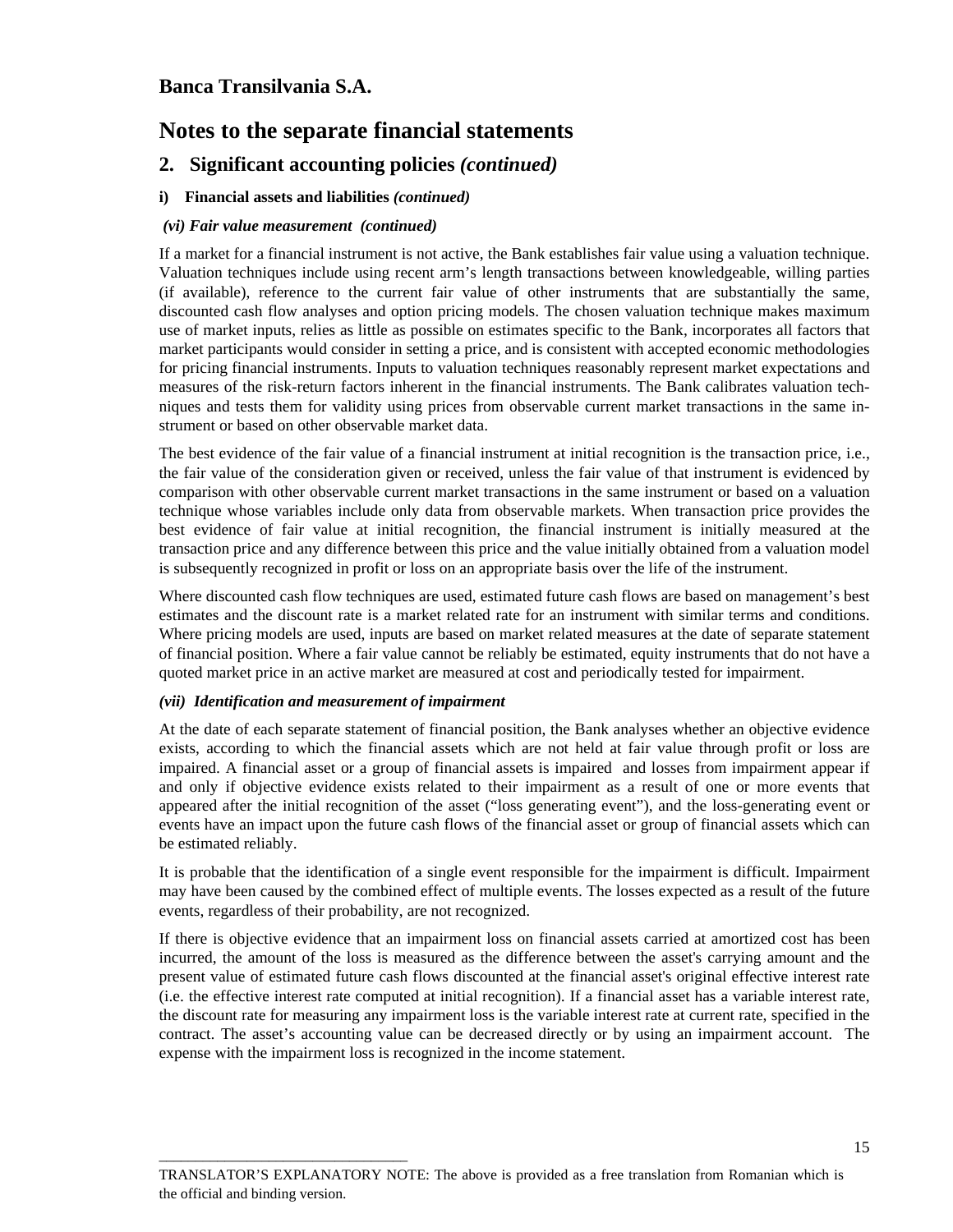## **Notes to the separate financial statements**

### **2. Significant accounting policies** *(continued)*

### **i) Financial assets and liabilities** *(continued)*

#### *vii) Identification and measurement of impairment (continued)*

If during a future period, an event that took place after the date of the impairment recognition generates decrease in the impairment expense, the formerly recognized impairment loss is reversed either directly or through the adjustment of an impairment account. The impairment decrease is recognized through income statement.

#### *Loans and advances to customers*

\_\_\_\_\_\_\_\_\_\_\_\_\_\_\_\_\_\_\_\_\_\_\_\_\_\_\_\_\_\_\_\_\_\_

The Bank, based on its internal impairment assessment methodology, included observable data on the following loss events that comes to its attention as objective evidence that loans and advances to customers or Banks of assets are impaired:

(a) significant financial difficulty of the borrower determined in accordance with the Bank's internal rating system;

(b) a breach of contract, such as a default or delinquency in interest or principal payments of the borrowers (individually and in the same Bank of borrowers);

(c) the lender, for economic or legal reasons relating to the borrower's financial difficulty, granting to the borrower a concession that the lender would not otherwise consider such as the rescheduling of the interest or principal payments;

(d) is becoming probable that the borrower will enter bankruptcy or other financial reorganization;

(e) credible information indicating a measurable decrease in the estimated future cash flows of a Bank of financial assets from the date of the initial recognition, regardless of the fact that the decrease cannot be identified for each asset, including:

- *i)* unfavorable change in the payment behavior of the Bank's debtors, or
- *ii*) national or local economic circumstances that can be correlated to the loss / depreciation of the Bank's assets.

The Bank first assesses whether objective evidence of impairment exists as described above, individually for loans to customers that are individually significant and individually or collectively for loans to customers that are not individually significant.

If the Bank determines that no objective evidence of impairment exists for an individually assessed financial asset, whether significant or not, it includes the loans to customers into a group with similar credit risk characteristics and collectively assesses them for impairment. If the Bank determines that no objective evidence of impairment exists for an individually assessed financial asset, whether significant or not, it includes the loans to customers into a group with similar credit risk characteristics and collectively assesses them for impairment. The calculation of the present value of the estimated future cash flows of a collateralized loan reflects the cash flows that may result from foreclosure less costs for obtaining and selling the collateral, whether or not foreclosure is probable.

For the purpose of a collective evaluation of impairment, loans and advances to customers are classified on the basis of similar credit risk characteristics that are indicative of the debtors' ability to pay all amounts due according to the contractual terms (for example, grouping based on separated lines of business, type of loan, currency, maturity, debt service and so on). Management considers that these characteristics chosen are the best estimate of similar credit risk characteristics relevant to the estimation of future cash flows for such loans as being indicative of the debtors' ability to pay all amounts due according to the contractual terms.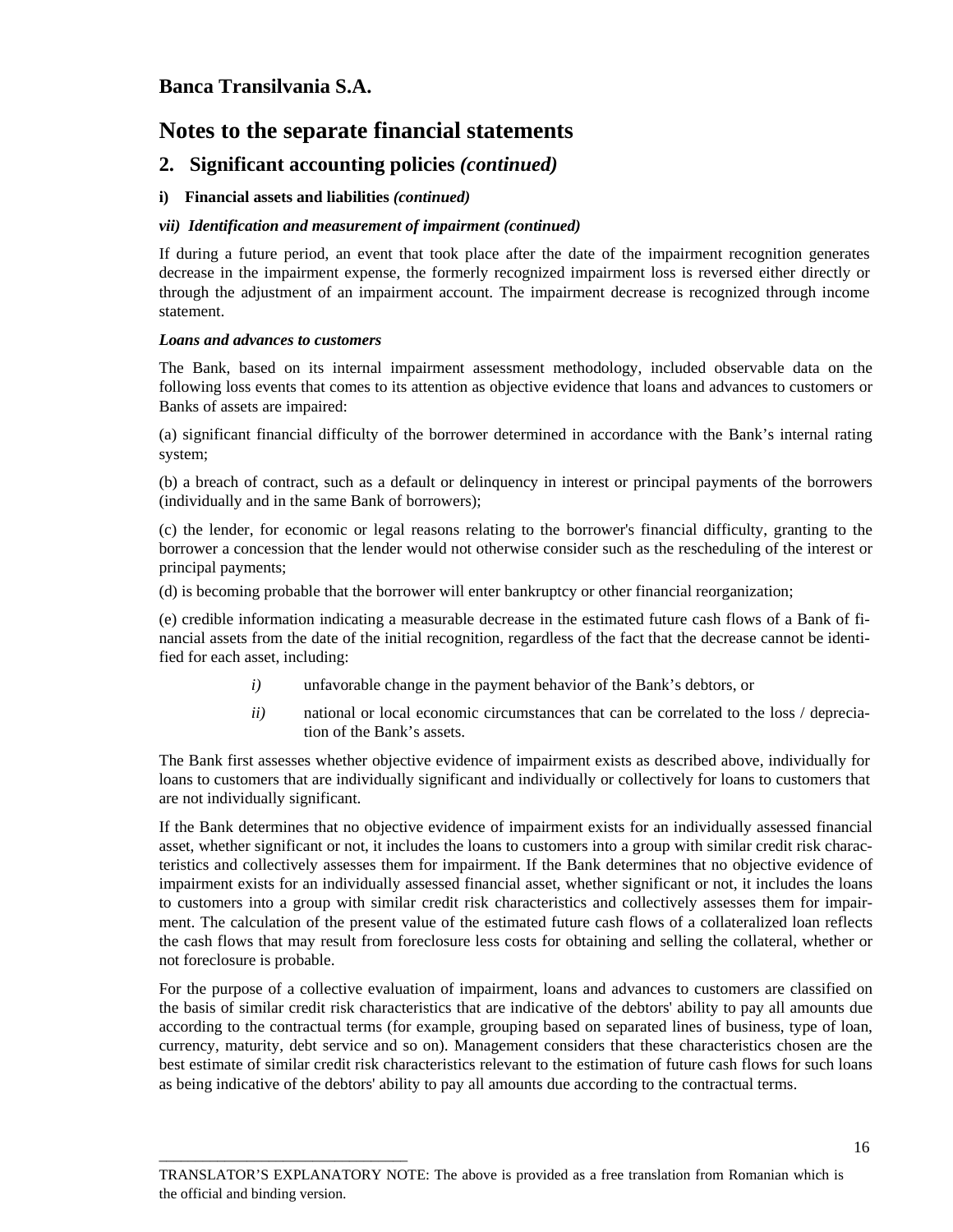## **Notes to the separate financial statements**

### **2. Significant accounting policies** *(continued)*

### **i) Financial assets and liabilities (continued)**

#### *(vii) Identification and measurement of impairment (continued)*

#### *Loans and advances to customers (continued)*

Future cash flows in a Bank of loans and advances to customers that are collectively evaluated for impairment are estimated on the basis of historical loss experience for loans with credit risk characteristics similar to those in the Bank. Historical loss experience is adjusted on the basis of current observable data to reflect the effects of current conditions that did not affect the period on which the historical loss experience is based and to remove the effects of conditions in the historical period that do not exist currently.

The Bank regularly reviews the methodology and assumptions used to estimate future cash flows to reduce differences between estimated and actual losses.

#### *Available for sale financial assets*

For financial assets classified as available-for-sale, when a decline in the fair value of an available-for-sale financial asset has been recognized directly in equity and there is objective evidence that the asset is impaired, the cumulative loss that had been recognized directly in equity shall be released directly from equity and recognized in profit or loss even though the financial asset has not been derecognized.

The amount of the cumulative loss that is released from equity and recognized in profit or loss shall be the difference between the acquisition cost (net of any principal repayment and amortization) and current fair value, less any impairment loss on that financial asset previously recognized in income statement.

Impairment losses recognized in income statement for an investment in an equity instrument classified as available for sale shall not be released through profit or loss. If, in a subsequent period, the fair value of a debt instrument classified as available for sale increases and the increase can be objectively related to an event occurring after the impairment loss was recognized in profit or loss, the impairment loss shall be reversed, with the amount of the reversal recognized in the income statement.

#### *Financial assets carried at cost*

\_\_\_\_\_\_\_\_\_\_\_\_\_\_\_\_\_\_\_\_\_\_\_\_\_\_\_\_\_\_\_\_\_\_

If there is objective evidence that an impairment loss has been incurred on an unquoted equity instrument that is not carried at fair value because its fair value cannot be reliably measured, or on a derivative asset that is linked to and must be settled by delivery of such an unquoted equity instrument, the amount of the impairment loss is measured as the difference between the carrying amount of the financial asset and the present value of estimated future cash flows discounted at the current market rate of return for a similar financial asset. Such impairment losses are not reversed through income statement.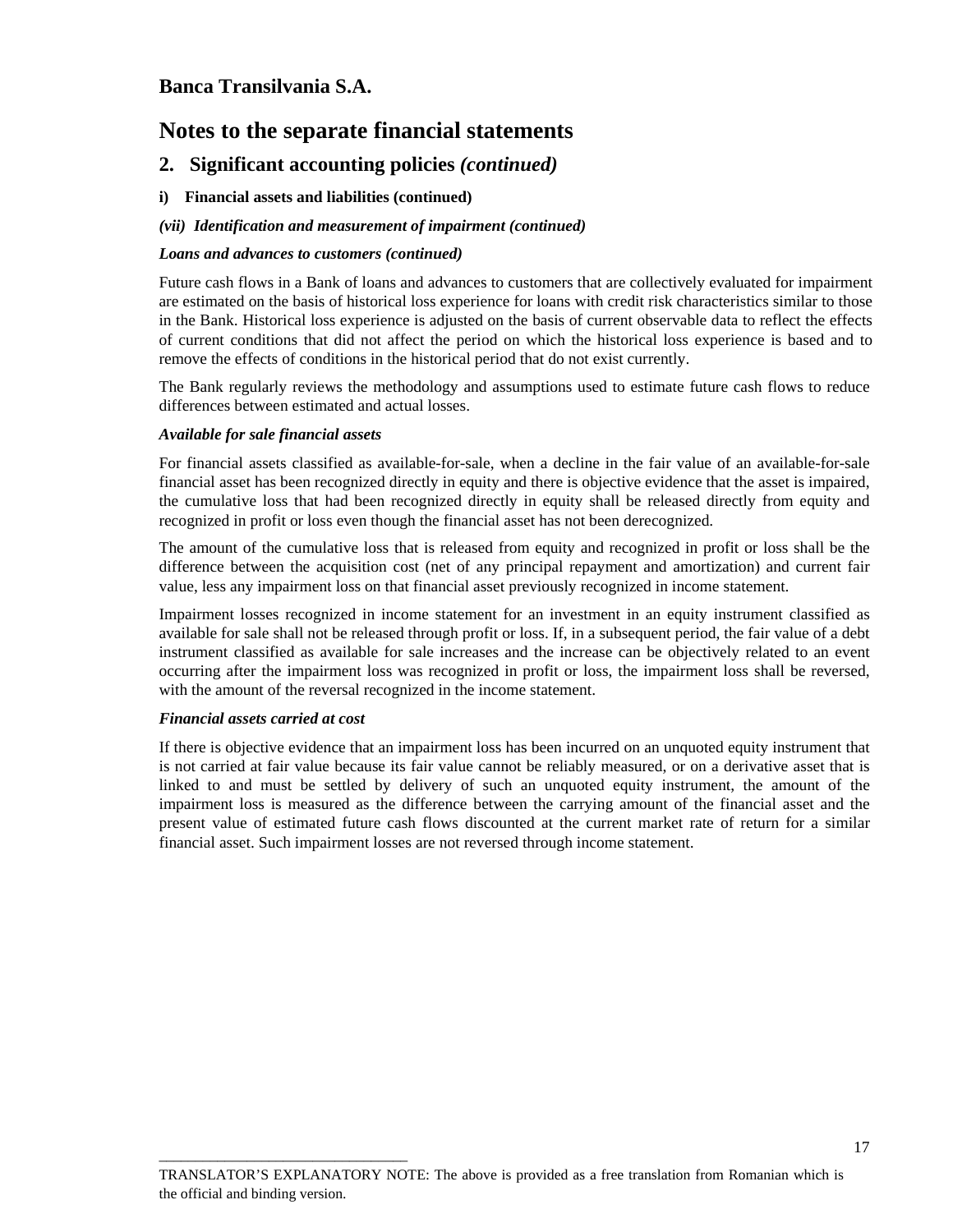## **Notes to the separate financial statements**

### **2. Significant accounting policies** *(continued)*

### **i) Financial assets and liabilities (continued)**

### *(viii) Designation at fair value through profit or loss*

The Bank has designated financial assets and liabilities at fair value through profit and loss when:

- eliminates or significantly reduces an evaluation or recognition mismatch ("accounting error") which might have arisen from the measurement of the assets and liabilities or from the recognition of their gain or loss based on different principles;
- they are part of a group of financial assets or liabilities managed, evaluated and reported to the management on fair value basis according to the risk management documentation / investment strategy; or
- they are hybrid contracts through which an entity can reflect the entire contract at fair value through in profit and loss.

#### **j) Cash and cash equivalents**

Cash and cash equivalents comprise: cash on hand, unrestricted balances held at National Bank of Romania and highly liquid financial assets with original maturities of less than three months, which are subject to insignificant risk of changes in their fair value.

Cash and cash equivalents are carried at amortized cost in the separate statement of financial position.

#### **k) Trading assets and liabilities**

Trading assets and liabilities are those assets and liabilities that the Bank acquires or incurs principally for the purpose of selling or repurchasing in the near term, or holds as part of a portfolio that is managed together for short-term profit or position taking.

Trading assets and liabilities are initially recognized and subsequently measured at fair value in the separate statement of the financial position and the transaction costs are taken directly to comprehensive income. All changes in fair value are recognized as part of net trading income in comprehensive income. Trading assets and liabilities are not reclassified subsequent to their initial recognition.

#### **l) Derivatives**

#### *(i) Derivatives held for risk management purposes*

\_\_\_\_\_\_\_\_\_\_\_\_\_\_\_\_\_\_\_\_\_\_\_\_\_\_\_\_\_\_\_\_\_\_

Derivatives held for risk management purposes include all derivative assets and liabilities that are not classified as trading assets or liabilities. Derivatives held for risk management purposes are measured at fair value in the separate statement of the financial position.

When a derivative is not held for trading, and is not designated in a qualifying hedge relationship, all changes in its fair value are recognized immediately in statement of comprehensive income as a component of net trading income.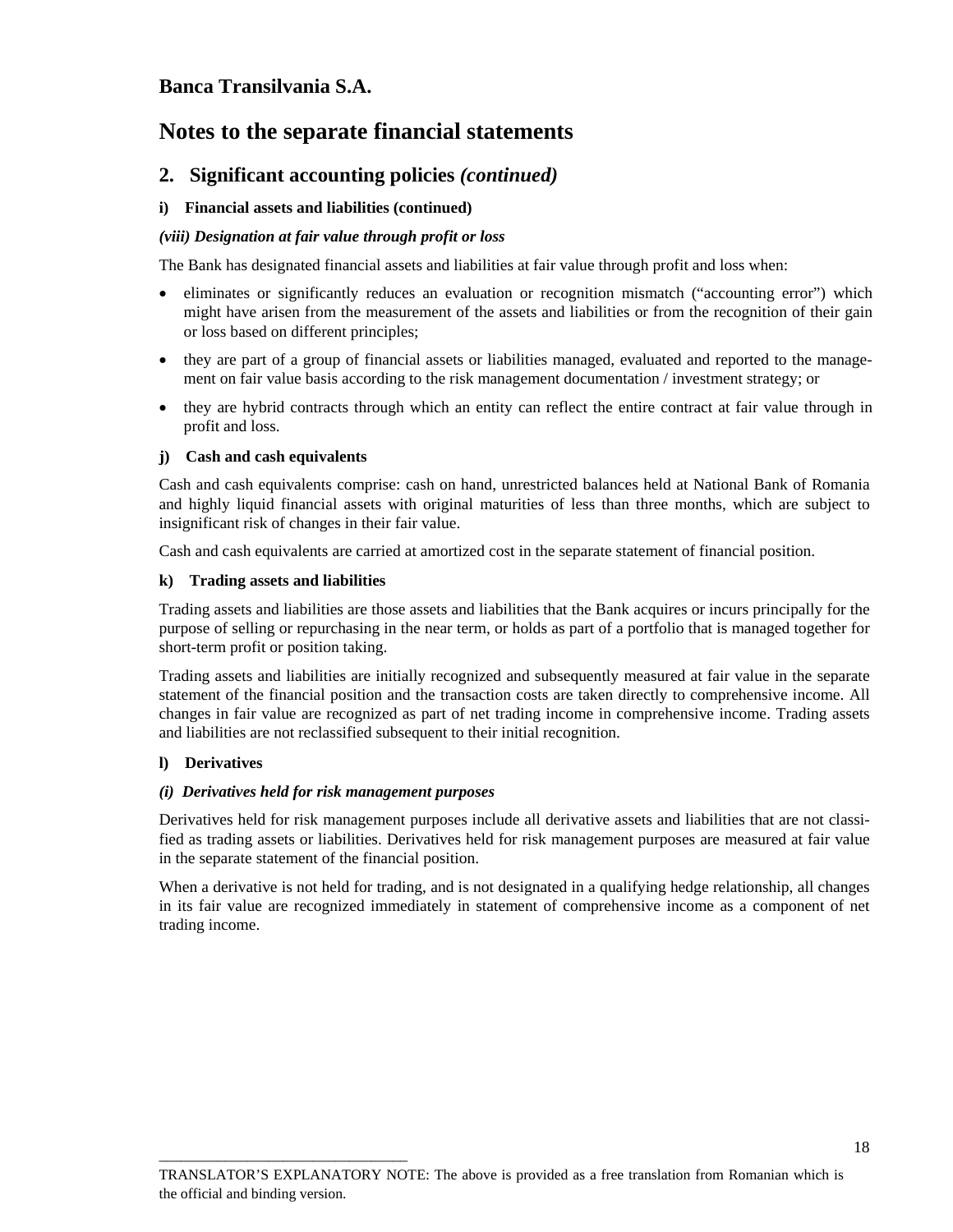## **Notes to the separate financial statements**

### **2. Significant accounting policies (continued)**

### **l) Derivatives** *(continued)*

### *(ii) Embedded derivatives*

Derivatives may be embedded in another contractual arrangement (a "host contract"). The Bank accounts for embedded derivatives separately from the host contract when the host contract is not itself carried through profit and loss, and the characteristics of the embedded derivatives are not clearly and closely related to the host contract. Separate embedded derivatives are accounted for depending on their classification, and are presented in separate statement of the financial position together with the host contract.

#### **m) Loans and advances**

Loans and advances are non-derivative financial assets with fixed or determinable payments that are not quoted in an active market and that the Bank does not intend to sell immediately or in the near term.

Loans and advances are initially measured at fair value plus incremental direct transaction costs, and subsequently measured at their amortized cost using the effective interest method as described in the accounting policy 2(c) above, except when the Bank chooses to carry the loans and advances at fair value through profit or loss as described in accounting policy 2(i) (viii) above.

Loans and advances are stated at net value after the deducting of the provision for impairment. The provision for loans is recorded according to the loans and advances identified as impaired based on continual assessment, to bring these assets to their recoverable amount.

#### **n) Investment securities**

Investment securities are initially measured at fair value plus incremental direct transaction costs and subsequently accounted for depending on their classification as either held-to-maturity, fair value through profit and loss, available for sale or loans and receivables.

#### *(i) Held to maturity*

Held-to-maturity investments are carried at amortized cost using the effective interest method. Any sale or reclassification of a significant amount of held-to-maturity investments not close to their maturity would result in the reclassification of all held-to-maturity investments as available-for-sale, and prevent the Bank from classifying investment securities as held-to-maturity for the current and the following two financial years.

#### *(ii) Fair value through profit and loss*

\_\_\_\_\_\_\_\_\_\_\_\_\_\_\_\_\_\_\_\_\_\_\_\_\_\_\_\_\_\_\_\_\_\_

The Bank carries some investment securities at fair value, with fair value changes recognized immediately in profit or loss as described in accounting policy note 2(k).

#### *(iii) Available for sale*

Securities such as Treasury bills issued by the Romanian Government are classified as available for sale.

The Bank considered that the effective transaction prices would be between the informative BID-ASK quotations obtained, which are rather an interval within which the Bank could have realistically negotiated the quotations for each series and taking into account the volume of its portfolio, and thus, the Bank used in its estimation an average price for each series.

Other securities such as investments in unit funds are classified as available-for-sale assets and are carried at their market prices.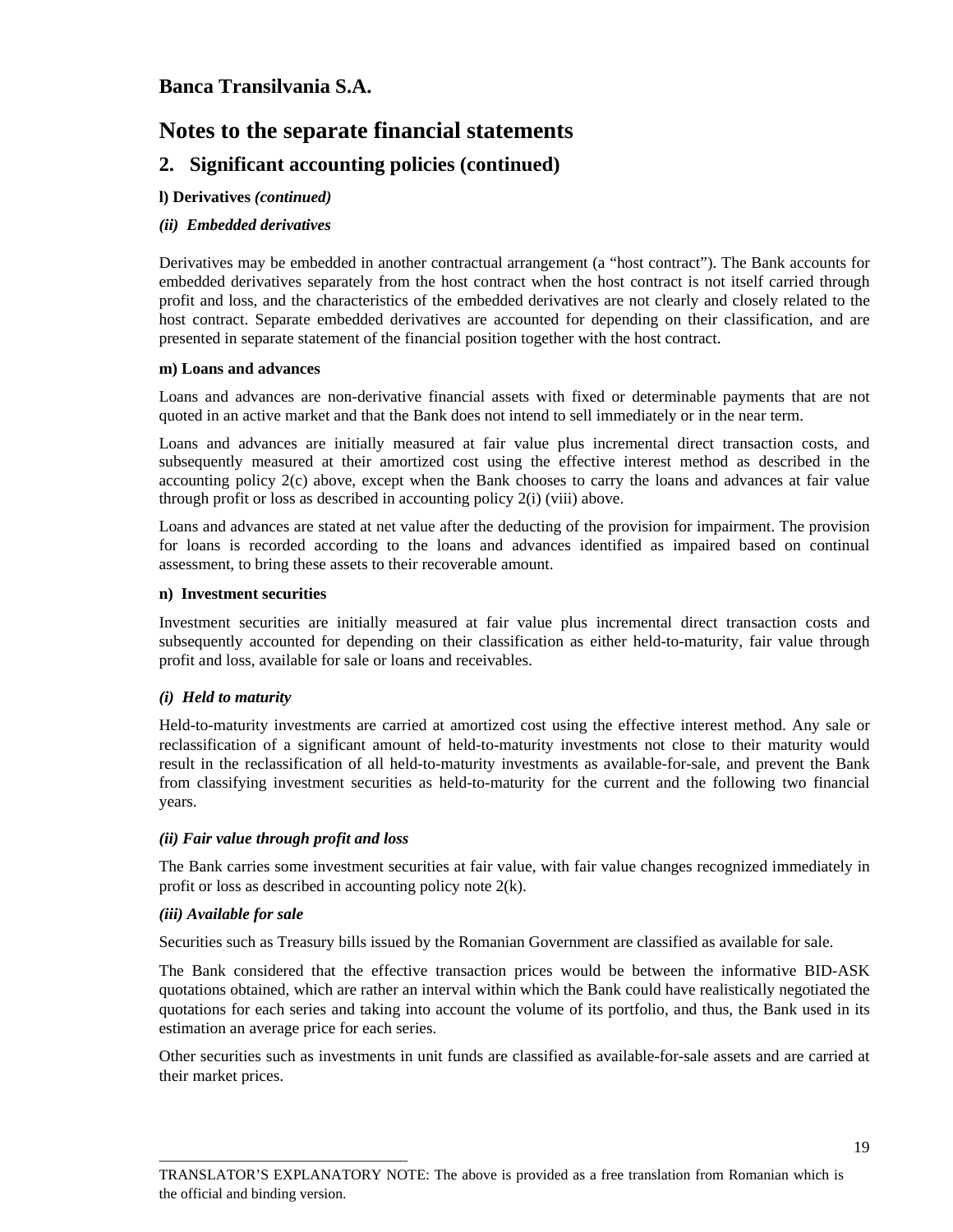## **Notes to the separate financial statements**

### **2. Metode si politici contabile semnificative** *(continuare)*

### **n) Investment securities (continued)**

#### *(iii) Available for sale (continued)*

Other equity investments in listed or unlisted companies are classified as available-for-sale assets and are carried at the fair value. Where no reliable estimate of fair value is available, equity investments are stated at restated cost less impairment.

Interest income is recognized in profit and loss using effective interest method. Dividend income is recognized in profit and loss when the Bank becomes entitled to dividends. Foreign exchange gains or losses on available-for-sale debt security investments are recognized in profit and loss.

Other fair value changes are recognized directly in equity until the investment is sold or impaired and the balance in equity is recognized in profit or loss.

### *(iv) Loans and receivables*

Investments in securities such as corporate bonds are classified as loans and advances and are held at amortized cost using effective interest rate method.

### **o) Property and equipment**

### *(i) Recognition and measurement*

\_\_\_\_\_\_\_\_\_\_\_\_\_\_\_\_\_\_\_\_\_\_\_\_\_\_\_\_\_\_\_\_\_\_

Items of property and equipment are stated at their cost or revalued amount less accumulated depreciation value and impairment losses. Capital expenditure on property and equipment in the course of construction is capitalized and depreciated once the assets enter into use.

#### *(ii) Subsequent costs*

The Bank recognizes in the carrying amount of an item of property, plant and equipment the cost of replacing part of such an item when that cost is incurred if it is probable that the future economic benefits embodied with the item will flow to the Bank and the cost of the item can be measured reliably. All other costs are recognized in the income statement as an expense as incurred.

#### *(iii) Depreciation*

Depreciation is charged to the income statement on a straight-line basis over the estimated useful lives of each part of an item of property, plant and equipment. Leased assets are depreciated over the shorter of the lease term and their useful lives. Land is not subject to depreciation.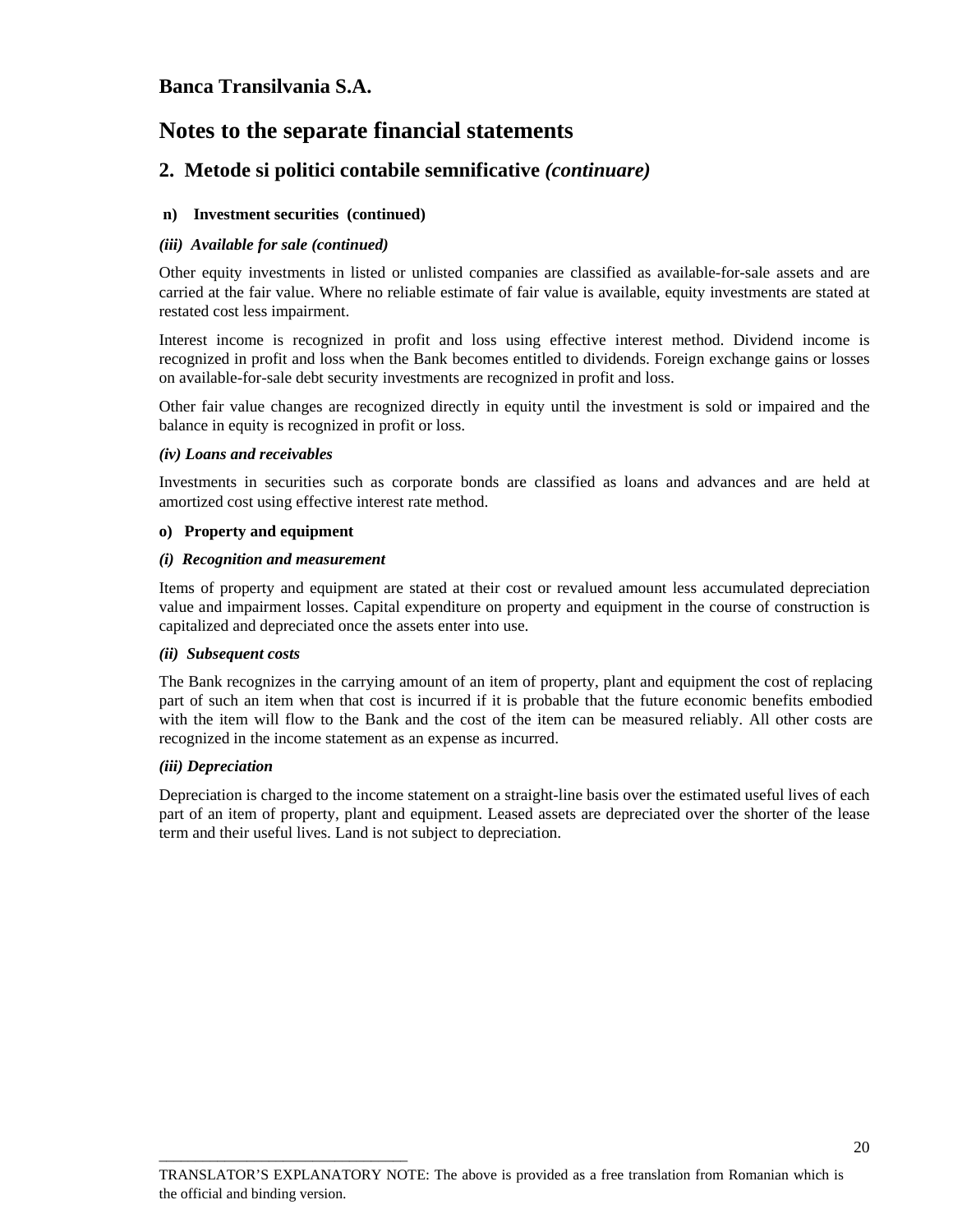## **Notes to the separate financial statements**

### **2. Significant accounting policies** *(continued)*

### **o) Property and equipment**

### *(iii) Depreciation*

The estimated useful lives for the current and comparative periods are as follows:

| <b>Buildings</b>                 | 50 years       |
|----------------------------------|----------------|
| Leasehold improvements (average) | 7 years        |
| Computers                        | 4 years        |
| Furniture and equipments         | $3 - 24$ years |
| <b>Vehicles</b>                  | $4 - 5$ years  |

The leasehold improvements are depreciated over the rental contract period, which varies between 1 and 52 years. Depreciation methods, useful lives and residual values are reassessed at the reporting date.

### **p) Intangible assets**

Intangible are recognized at initial cost.

### *Software*

Costs associated with developing or maintaining software programs are recognized as an expense when incurred. Costs that are directly associated with the production of identifiable and unique software products controlled by the Bank, and that will probably generate economic benefits exceeding costs beyond one year, are recognized as intangible assets. Subsequent expenditure on software assets is capitalized only when it increases the future economic benefits embodied in the specific asset to which it relates. All other expenditure is expensed as incurred.

Amortization is recognized in income statement on a straight-line basis over the estimated useful life of the software, from the date that it is available for use. The estimate useful life of software is three years.

### **r) Impairment of non-financial assets**

An impairment loss is recognized if the carrying amount of an asset or its cash-generating unit exceeds its recoverable amount. A cash-generating unit is the smallest identifiable asset generating cash flows that largely are independent from other assets and groups. Impairment losses recognized in respect of cashgenerating units are allocated first to reduce the carrying amount of any goodwill allocated to the units and then to reduce the carrying amount of the other assets in the unit (group of units) on a pro rata basis.

The recoverable amount of an asset or cash-generating unit is the greater of its value in use and its fair value less costs to sell. In assessing value in use, the estimated future cash flows are discounted to their present value using a pre-tax discount rate that reflects current market assessments of the time value of money and the risks specific to the asset.

In respect of other assets, impairment losses recognized in prior periods are assessed at each reporting date for any indications that the loss has decreased or no longer exists. An impairment loss in other than goodwill is reversed if there has been a change in the estimates used to determine the recoverable amount. An impairment loss is reversed only to the extent that the asset's carrying amount does not exceed the carrying amount that would have been determined, net of depreciation or amortization, if no impairment loss had been recognized.

### **s) Deposits from customers**

\_\_\_\_\_\_\_\_\_\_\_\_\_\_\_\_\_\_\_\_\_\_\_\_\_\_\_\_\_\_\_\_\_\_

Deposits from customers are initially measured at fair value plus transaction costs, and subsequently measured at amortized cost using the effective interest method.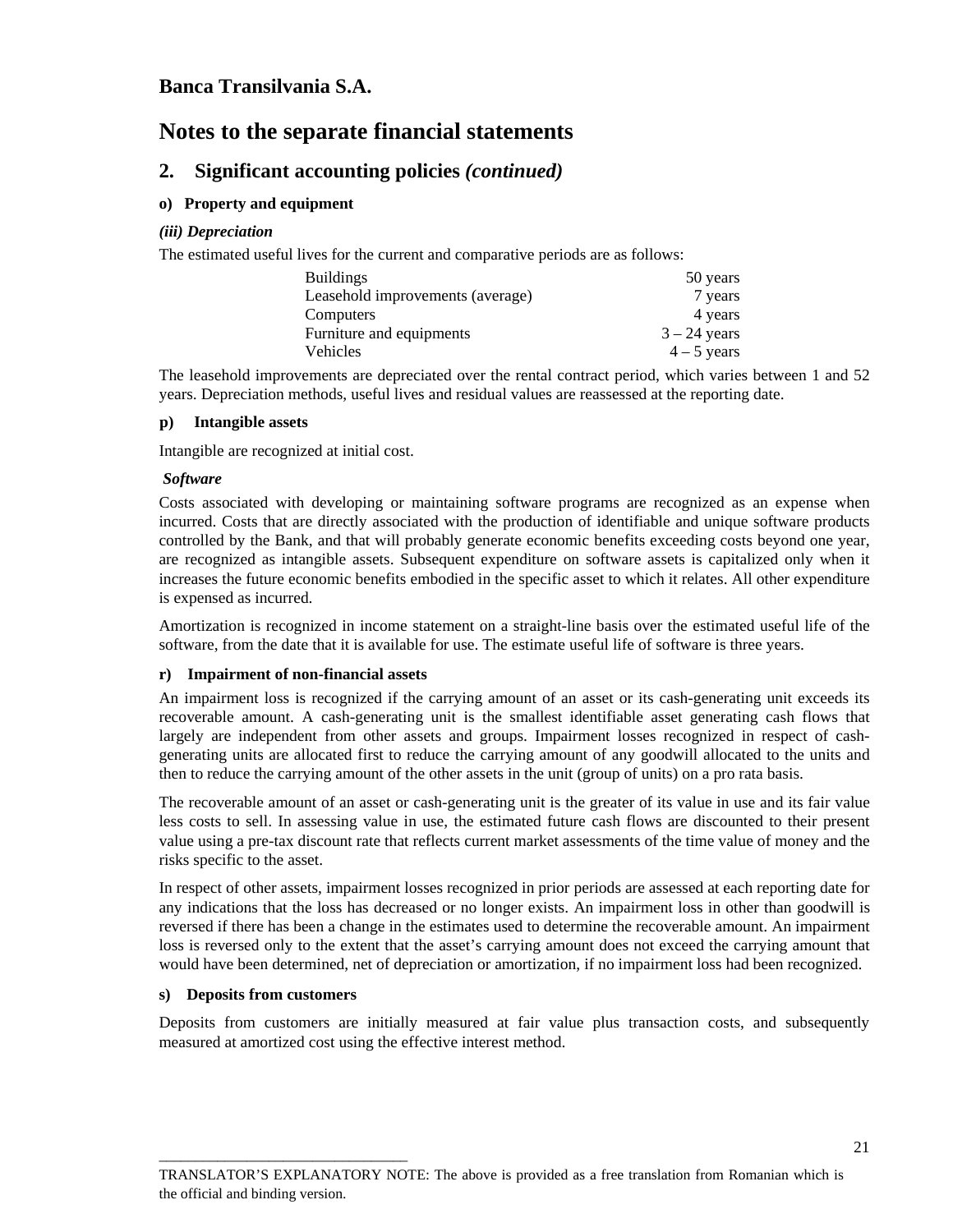## **Notes to the separate financial statements**

### **2. Significant accounting policies (continued)**

### **t) Debt securities issued and loans from banks and other financial institutions**

Borrowings such as loans from banks and other financial institutions and debt securities issued are recognized initially at fair value, being their issue proceeds (fair value of consideration received) net of transaction costs occurred. Debt securities and loans from banks and other financial institutions are subsequently stated at amortized cost.

The Bank classifies capital instruments as financial liabilities or equity instruments in accordance with the substance of the contractual terms of the instrument.

### **u) Provisions**

A provision is recognized in the separate statement of financial position when the Bank has a present legal or constructive obligation as a result of a past event, and it is probable that an outflow of economic benefits will be required to settle the obligation. If the effect is material, provisions are determined by discounting the expected future cash flows at a pre-tax rate that reflects current market assessments of the time value of money and, where appropriate, the risks specific to the liability.

### **v) Financial guarantees**

Financial guarantees are contracts that require Bank to make specified payments to reimburse the holder for a loss it incurs because a specified debtor fails to make payment when due in accordance with the terms of a debt instrument. Financial guarantee liabilities are initially recognized at their fair value, and the initial fair value is amortized over the life of the financial guarantee. The guarantee liability is subsequently carried at the higher of this amortized amount and the present value of any expected payment (when a payment under the guarantee has become probable).

#### **x) Employee benefits**

### *(i) Short term benefits*

Short-term employee benefits include wages, salaries, bonuses and social security contributions. Short-term employee benefits are recognized as expense when services are rendered.

#### *(ii) Defined contribution plans*

The Bank, in the normal course of business makes payments to the Romanian State funds on behalf of its Romanian employees for pension, health care and unemployment benefit. All employees of the Bank are members and are also legally obliged to make defined contributions (included in the social security contributions) to the Romanian State pension plan (a State defined contribution plan). All relevant contributions to the Romanian State pension plan are recognized as an expense in the income statement as incurred. The Bank does not have any further obligations.

The Bank does not operate any independent pension scheme and, consequently, have no obligation in respect of pensions. The Bank does not operate any other post retirement benefit plan. The Bank has no obligation to provide further services to current or former employees.

#### *(iii) Other benefits*

\_\_\_\_\_\_\_\_\_\_\_\_\_\_\_\_\_\_\_\_\_\_\_\_\_\_\_\_\_\_\_\_\_\_

Based on the decision of the shareholders, the Board of Directors of the Bank decides in respect of the number of shares included in the employee fidelity plan. The grant-date fair value of share-based payment awards - stock options – granted to employees is recognized as personnel expenses, with a corresponding increase in equity, over the period in which actual reward of the employees become unconditionally entitled to the awards. The amount recognized as an expense is adjusted to reflect the value of awards for which the related service and non-market related performance conditions are expected to be met, such that the amount ultimately recognized as an expense is based on the number of awards that meet the related service and nonmarket related performance conditions at the vesting date.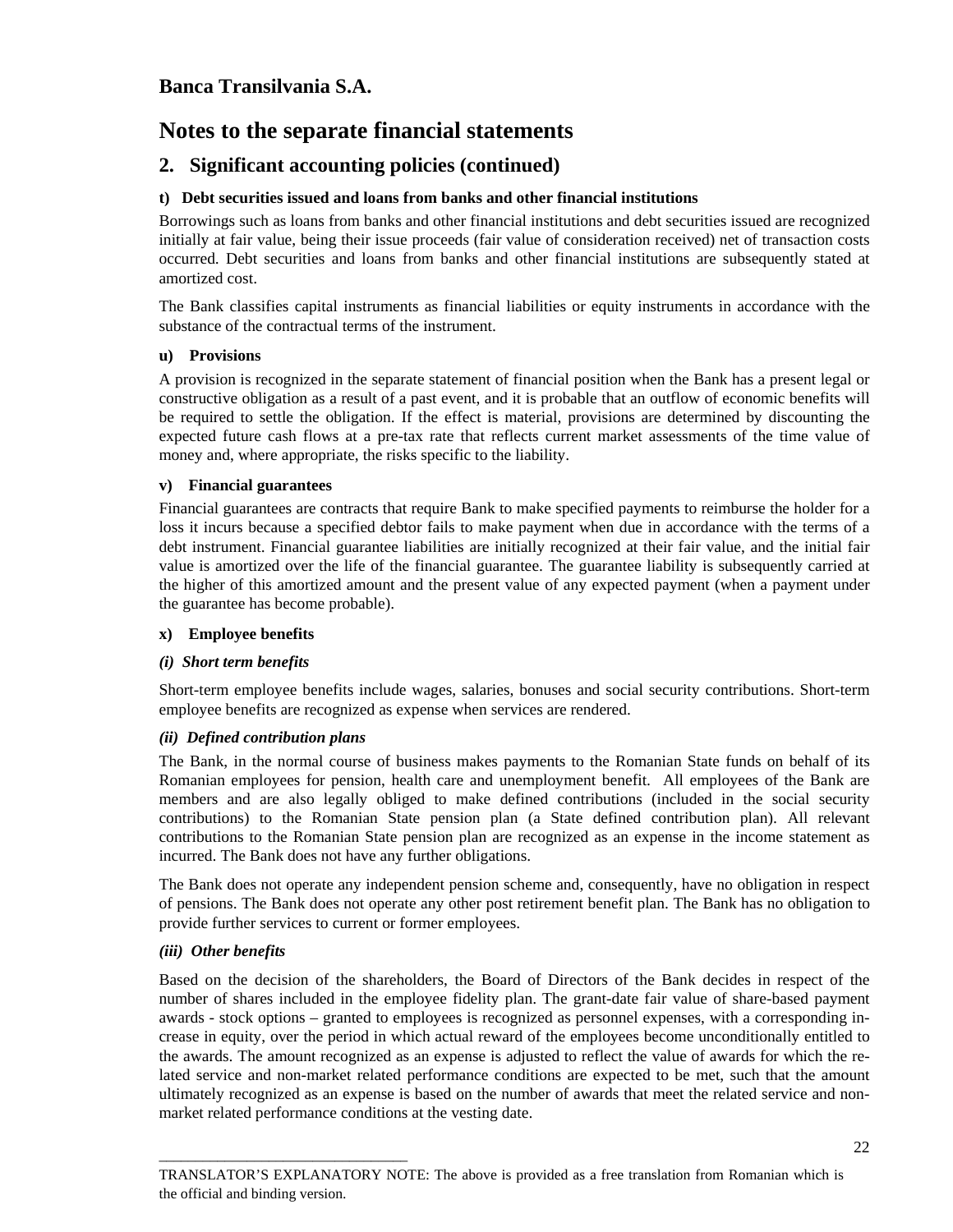## **Notes to the separate financial statements**

### **2. Significant accounting policies (continued)**

### **y) Segment reporting**

A segment is a distinguishable component of the Bank that is engaged either in providing products or services (business segment), or in providing products or services within a particular economic environment (geographical segment), which is subject to risks and rewards that are different from those of other segments. The Bank's primary format for segment reporting is based on business segments.

### **aa) Own shares**

Own equity instruments which are reacquired (treasury shares) are deducted from equity. No gain or loss is recognized in the income statement on the purchase, sale, issue or cancellation of the Bank's own equity instruments.

### **ab) New standards and interpretations not yet adopted**

\_\_\_\_\_\_\_\_\_\_\_\_\_\_\_\_\_\_\_\_\_\_\_\_\_\_\_\_\_\_\_\_\_\_

A number of new standards, amendments to standards and interpretations are not yet effective for the year ended at 31 December 2012, and have not been applied in preparing these separate financial statements:

• IFRS 11, "Joint Arrangements" (effective for annual periods beginning on or after 1 January 2014; to be applied retrospectively subject to transitional provisions. Earlier application is permitted if IFRS 10, IFRS 12, IAS 27 (2011) and IAS 28 (2011) are also applied early). IFRS 11, "Joint Arrangements", supersedes and replaces IAS 31, "Interest in Joint Ventures". IFRS 11 does not introduce substantive changes to the overall definition of an arrangement subject to joint control, although the definition of control, and therefore indirectly of joint control, has changed due to IFRS 10. Under the new Standard, joint arrangements are divided into two types, each having its own accounting model defined as follows: a joint operation is one whereby the jointly controlling parties, known as the joint operators, have rights to the assets, and obligations for the liabilities, relating to the arrangement an a joint venture is one whereby the jointly controlling parties, known as joint ventures, have rights to the net assets of the arrangement. IFRS 11 effectively carves out from IAS 31 jointly controlled entities those cases in which, although there is a separate vehicle for the joint arrangement, separation is ineffective in certain ways. These arrangements are treated similarly to jointly controlled assets/operations under IAS 31, and are now called joint operations. The remainder of IAS 31 jointly controlled entities, now called joint ventures, are stripped of the free choice of equity accounting or proportionate consolidation; they must now always use the equity method in its consolidated financial statements. The Bank does not expect IFRS 11 to have material impact on the separate financial statements since it is not a party to any joint arrangements.

• IFRS 12, "Disclosure of Interests in Other Entities" (effective for annual periods beginning on or after 1 January 2014; to be applied retrospectively; earlier application is permitted). IFRS 12 requires additional disclosures relating to significant judgments and assumptions made in determining the nature of interests in an entity or arrangement, interests in subsidiaries, joint arrangements and associates and unconsolidated structured entities. The Bank does not expect the new standard will have a material impact on the separate financial statements.

• Amendments to IAS 1, "Presentation of Financial Statements: Presentation of Items of Other Comprehensive Income" (effective for annual periods beginning on or after 1 July 2012; to be applied retrospectively; earlier application is permitted). The amendments: a) require that an entity presents separately the items of other comprehensive income that may be reclassified to profit or loss in the future from those that would never be reclassified to profit or loss. If items of other comprehensive income are presented before related tax effects, then the aggregated tax amount should be allocated between these sections; b) change the title of the Statement of Comprehensive Income to Statement of Profit or Loss and Other Comprehensive Income, however, other titles are also allowed to be used. The impact of the initial application of the amendments will depend on the specific items of other comprehensive income at the date of initial application.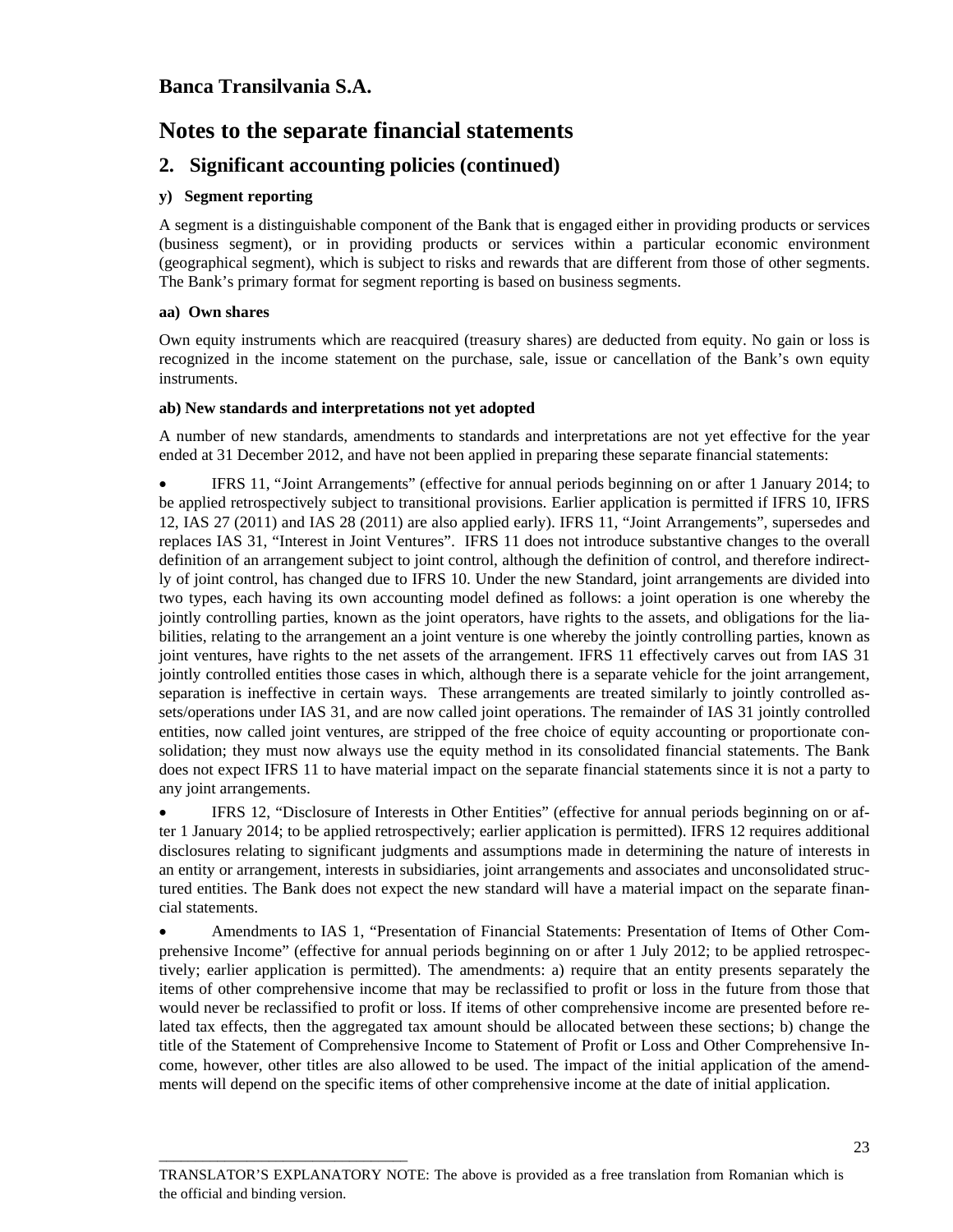### **2. Significant accounting policies (continued)**

### **ab) New standards and interpretations not yet adopted (continued)**

• IFRS 13, "Fair Value Measurement" (effective prospectively for annual periods beginning on or after 1 January 2013); earlier application are permitted. IFRS 13 replaces the fair value measurement guidance contained in separate IFRSs with a single source of fair value measurement guidance .The standard does not introduce new requirements to measure assets or liabilities at fair value, nor does it eliminate the practicability exceptions to fair value measurements that currently exist in certain standards. The Bank currently analysis the possible implications of the IFRS 13 on the separate financial statements.

• Amendments to IAS 12, "Deferred Tax: Recovery of Underlying Assets" (effective for annual periods beginning on or after 1 January 2013; to be applied retrospectively. Earlier application is permitted). The amendments introduce a rebuttable presumption that the carrying value of investment property measured using the fair value model would be recovered entirely by sale. Management's intention would not be relevant unless the investment property is depreciable and held within a business model whose objective is to consume substantially all of the asset's economic benefits over the life of the asset. This is the only instance in which the presumption can be rebutted. The amendments are not relevant to the Bank's separate financial statements, since the Bank does not have any investment properties measured using the fair value model in IAS 40.

• IAS 19, "Employee Benefits" (effective for annual periods beginning on or after 1 January 2013; to be applied retrospectively; transitional provisions apply; earlier application is permitted). The amendment requires actuarial gains and losses to be recognized immediately in other comprehensive income. The amendment removes the corridor method previously applicable to recognizing actuarial gains and losses, and eliminates the ability for entities to recognize all changes in the defined benefit obligation and in plan assets in profit or loss, which currently is allowed under the requirements of IAS 19. The amendment also requires the expected return on plan assets recognized in profit or loss to be calculated based on rate used to discount the defined benefit obligation. The amendments are not relevant to the Bank's separate financial statements,

• IAS 28, "Investments in Associates and Joint Ventures" (amendments effective for annual periods beginning on or after 1 January 2014; to be applied retrospectively; earlier application is permitted if IFRS 10, IFRS 11, IFRS 12 and IAS 27 are also applied early.) There are limited amendments made to IAS 28: a) associates and joint ventures held for sale. IFRS 5, Non-current Assets Held for Sale and Discontinued Operations applies to an investment, or a portion of an investment, in an associate or a joint venture that meets the criteria to be classified as held for sale. For any retained portion of the investment that has not been classified as held for sale, the equity method is applied until disposal of the portion held for sale. After disposal, any retained interest is accounted for using the equity method if the retained interest continues to be an associate or a joint venture; Previously, IAS 28 and IAS 31 specified that the cessation of significant influence or joint control triggered remeasurement of any retained stake in all cases, even if significant influence was succeeded by joint control. IAS 28 now requires that in such scenarios the retained interest in the investment is not remeasured. The Bank does not expect the amendments to standard to have material impact on the separate financial statements since it does not have any investments in associates or joint ventures that will be impacted by the amendments.

• Amendments to IAS 32, "Offsetting Financial Assets and Financial Liabilities" (effective for annual periods beginning on or after 1 January 2014; to be applied retrospectively; earlier application is permitted, however the additional disclosures required by amendments to IFRS 7, "Disclosures - Offsetting Financial Assets and Financial Liabilities" must also be made). The amendments do not introduce new rules for offsetting financial assets and liabilities; rather they clarify the offsetting criteria to address inconsistencies in their application. The amendments clarify that an entity currently has a legally enforceable right to set-off if that right is: not contingent on a future event; and enforceable both in the normal course of business and in the event of default, insolvency or bankruptcy of the entity and all counterparties. The Bank does not expect the amendments to have any impact on the separate financial statements since it has not entered into master netting arrangements.

### **2. Significant accounting policies (continued)**

\_\_\_\_\_\_\_\_\_\_\_\_\_\_\_\_\_\_\_\_\_\_\_\_\_\_\_\_\_\_\_\_\_\_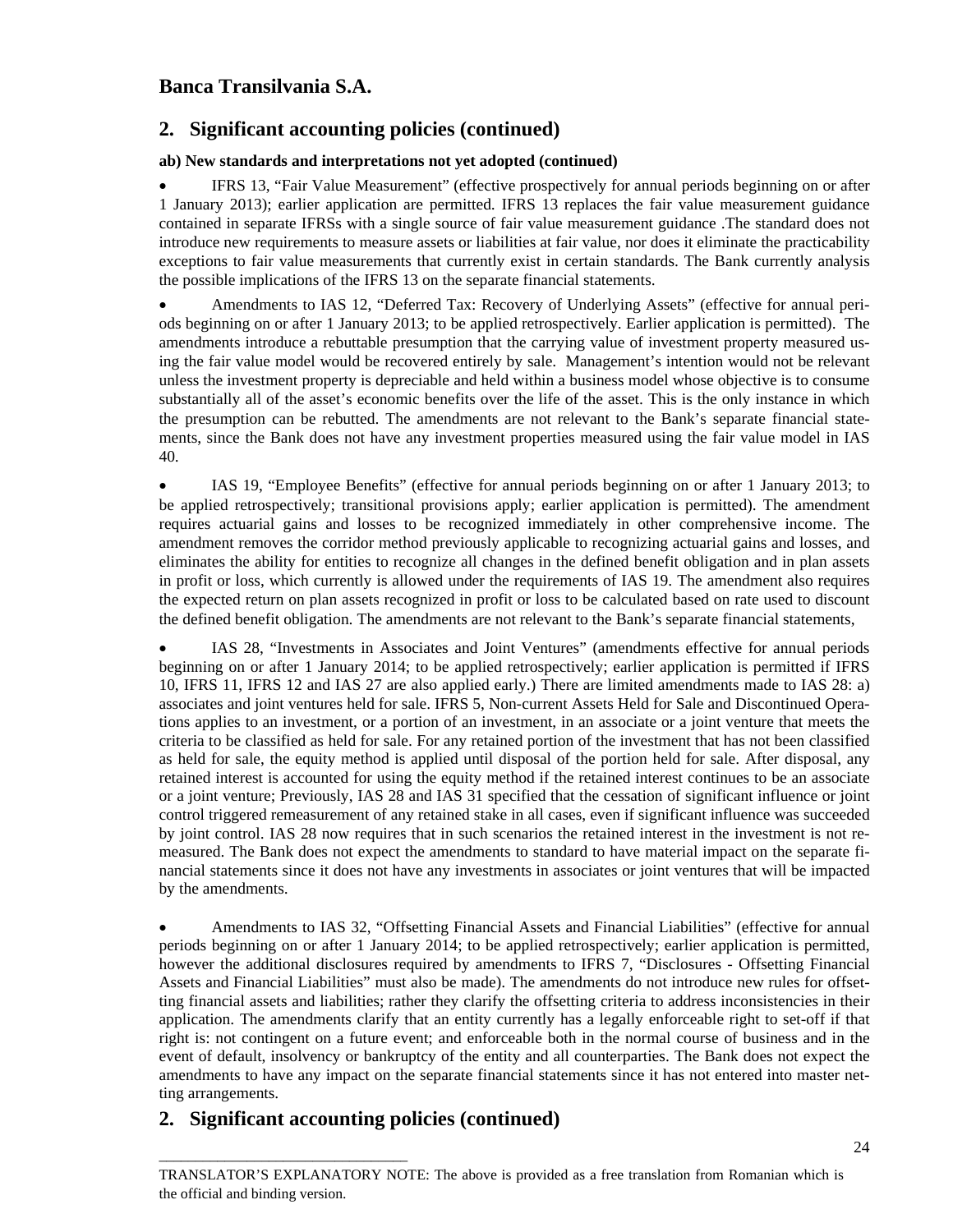#### **ab) New standards and interpretations not yet adopted (continued)**

• IFRS 9 Financial Instruments – Effective for annual periods beginning on or after 1 January 2015; to be applied prospectively; earlier application is permitted. This Standard replaces the guidance in IAS 39, Financial Instruments: Recognition and Measurement, about classification and measurement of financial assets. The Standard eliminates the existing IAS 39 categories of held to maturity, available for sale and loans and receivable. Financial assets will be classified into one of two categories on initial recognition: financial assets measured at amortized cost or financial assets measured at fair value. A financial asset is measured at amortized cost if the following two conditions are met: the assets is held within a business model whose objective is to hold assets in order to collect contractual cash flows and its contractual terms give rise on specified dates to cash flows that are solely payments of principal and interest on the principal outstanding. Gains and losses on re-measurement of financial assets measured at fair value are recognised in profit or loss, except that for an investment in an equity instrument which is not held for trading, IFRS 9 provides, on initial recognition, an irrevocable election to present all fair value changes from the investment in other comprehensive income (OCI). The election is available on an individual share-by-share basis. No amount recognised in OCI is ever reclassified to profit or loss at a later date. However, the Bank is not able to prepare an analysis of the impact this will have on the separate financial statements until the date of initial application. The Bank has not yet decided on the date that it will initially apply the new Standard. This standard had not yet been adopted by the European Union.

IFRS 10 Consolidated Financial Statements and IAS 27 (2011) Separate Financial Statements (Effective for annual periods beginning on or after 1 January 2014)

IFRS 10 provides a single model to be applied in the control analysis for all investees, including entities that currently are SPEs in the scope of SIC-12. IFRS 10 introduces new requirements to assess control that are different from the existing requirements in IAS 27 (2008). Under the new single control model, an investor controls an investee when:

- ‐it is exposed or has rights to variable returns from its involvements with the investee;
- ‐it has the ability to affect those returns through its power over that investee; and
- ‐there is a link between power and returns.

\_\_\_\_\_\_\_\_\_\_\_\_\_\_\_\_\_\_\_\_\_\_\_\_\_\_\_\_\_\_\_\_\_\_

The Bank is currently in the process of evaluating the potential effect of IFRS 10 on the separate financial statements.

• IAS 27 (2011) carries forward the existing accounting and disclosure requirements of IAS 27 (2008) for separate financial statements, with some minor clarifications. As well, the existing requirements of IAS 28 (2008) and IAS 31 for separate financial statements have been incorporated into IAS 27 (2011). The Standard no longer addresses the principle of control and requirements relating to the preparation of consolidated financial statements, which have been incorporated into IFRS 10, Consolidated Financial Statements. The Bank is currently in the process of evaluating the potential effect of IAS 27 (2011) on the separate financial statements.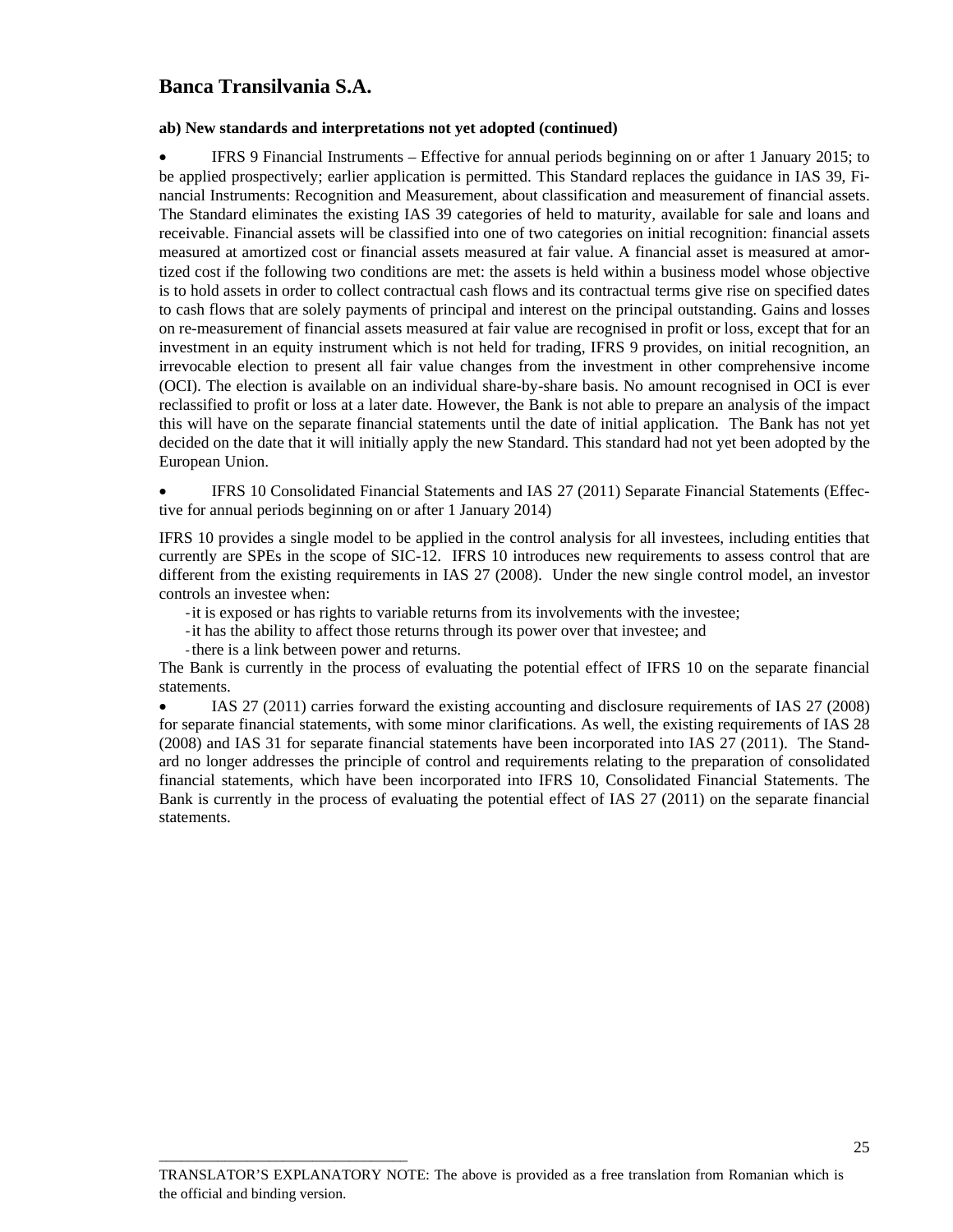## **Notes to the separate financial statements**

### **3. Financial risk management**

\_\_\_\_\_\_\_\_\_\_\_\_\_\_\_\_\_\_\_\_\_\_\_\_\_\_\_\_\_\_\_\_\_\_

### **a) Introduction**

The Bank has exposure to the following risks from its use of financial instruments:

- Credit risk
- Liquidity risk
- Market risk
- Operational risk
- Taxation risk

This note presents information about the Bank's exposure to each of the above risks, the Bank's objectives, policies and processes for measuring and managing risk. The most important types of financial risk to which the Bank is exposed are credit risk, liquidity risk and market risk. Market risk includes currency risk, interest rate risk and equity price risk.

Risk management is part of all decisional processes and all business processes that take place in the Bank`s activity.

The Board has the general responsibility the setting and oversight of the General Framework of Risk Management in the Bank. The Board has designated the Executive Management Committee, the Technical Committee for Banking Risk Management, the Technical Committee for the Management of Assets and Liabilities, the Technical Committee for Operational Risk, the Technical Committee for Audit, Complying and Internal Control, the Technical Committee for Internal Regulation Analysis, the Technical Committee for Loan policy and aprovals, the Committees for loans and risk in the Bank, the Loan and Risk Committee in Branches, whom are responsible for the stateing and oversight of risk management policies in their field of expertise. The Board reviews on timely bases the activity of these Committees.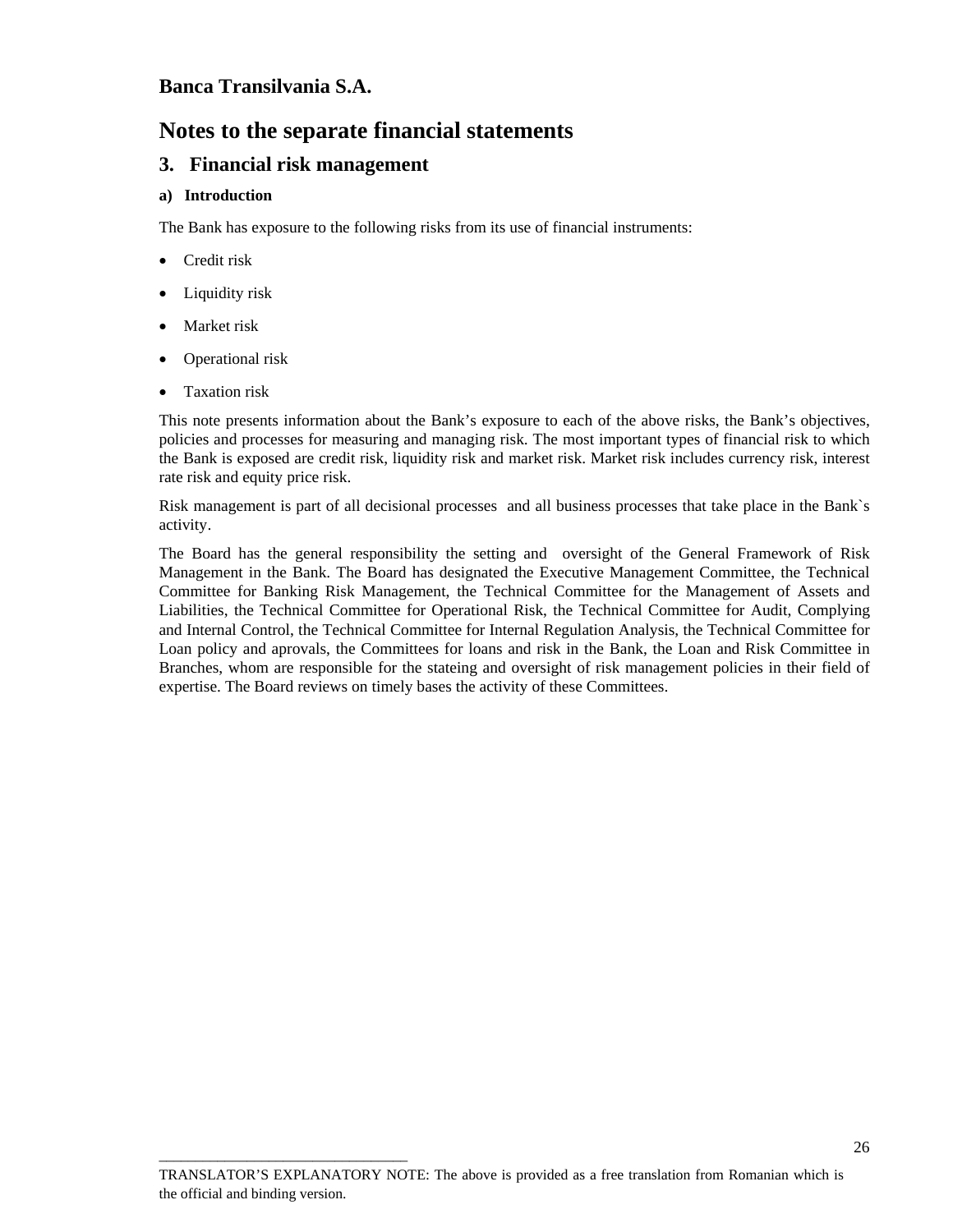## **Notes to the separate financial statements**

### **3. Financial risk management**

### **a) Introduction** *(continued)*

### *Risk management framework*

The Board of Directors monitors the compliance with Bank risk policies and the improvement of the general risk management frame in connection with risks at which the Bank is exposed to.

The Bank's strategy regarding significant risk management focuses over the realization of the budgeted ratios in a controlled risk environment which ensures both the sound continuity of the business and the protection of the shareholders and clients' interest. Banca Transilvania S.A. adopts a risk profile consistent with its risk profile, strategies and policies regarding significant risks management, correlated with the general strategy of the Bank, its capital and experience in risk management.

Risk management policies and systems are reviewed regularly (mainly annually) with the participation of the Executive Management Committee, Risk Management Technical Committee and persons responsible from different Departments involved in order to reflect the changes in the market conditions, products and services provided.

The process of crisis simulation is an integral part of risk management process.

The Bank's Audit Committee reports to Board of Directors and is responsible for monitoring compliance with the Bank's risk management procedures. The Audit Committee is assisted in these functions by Internal Audit. Internal Audit undertakes both regular and ad-hoc reviews of risk management controls and procedures, the results of which are reported to the Audit Committee.

#### **b) Credit Risk**

#### *(i) Credit Risk Management*

\_\_\_\_\_\_\_\_\_\_\_\_\_\_\_\_\_\_\_\_\_\_\_\_\_\_\_\_\_\_\_\_\_\_

The Bank is exposed to credit risk through its trading, lending, leasing and investing activities and in cases where it issues guarantees. Credit risk associated with trading and investing activities is managed through the Bank's market risk management process. The risk is mitigated through selecting counterparties of good credit standings and monitoring their activities and ratings and through the use of exposure limits and when appropriate, obtains collateral.

The Bank's primary exposure to credit risk arises through its loans and advances to customers. The amount of credit exposure in this regard is represented by the carrying amounts of the assets on the separate financial statements position. The Bank is exposed to credit risk on various other financial assets, including derivative instruments and debt investments, the current credit exposure in respect of these instruments is equal to the carrying amount of these assets in the separate statement of financial position. In addition, the Bank is exposed to off balance sheet credit risk through commitments to extend credit and guarantees issued (see Note 33).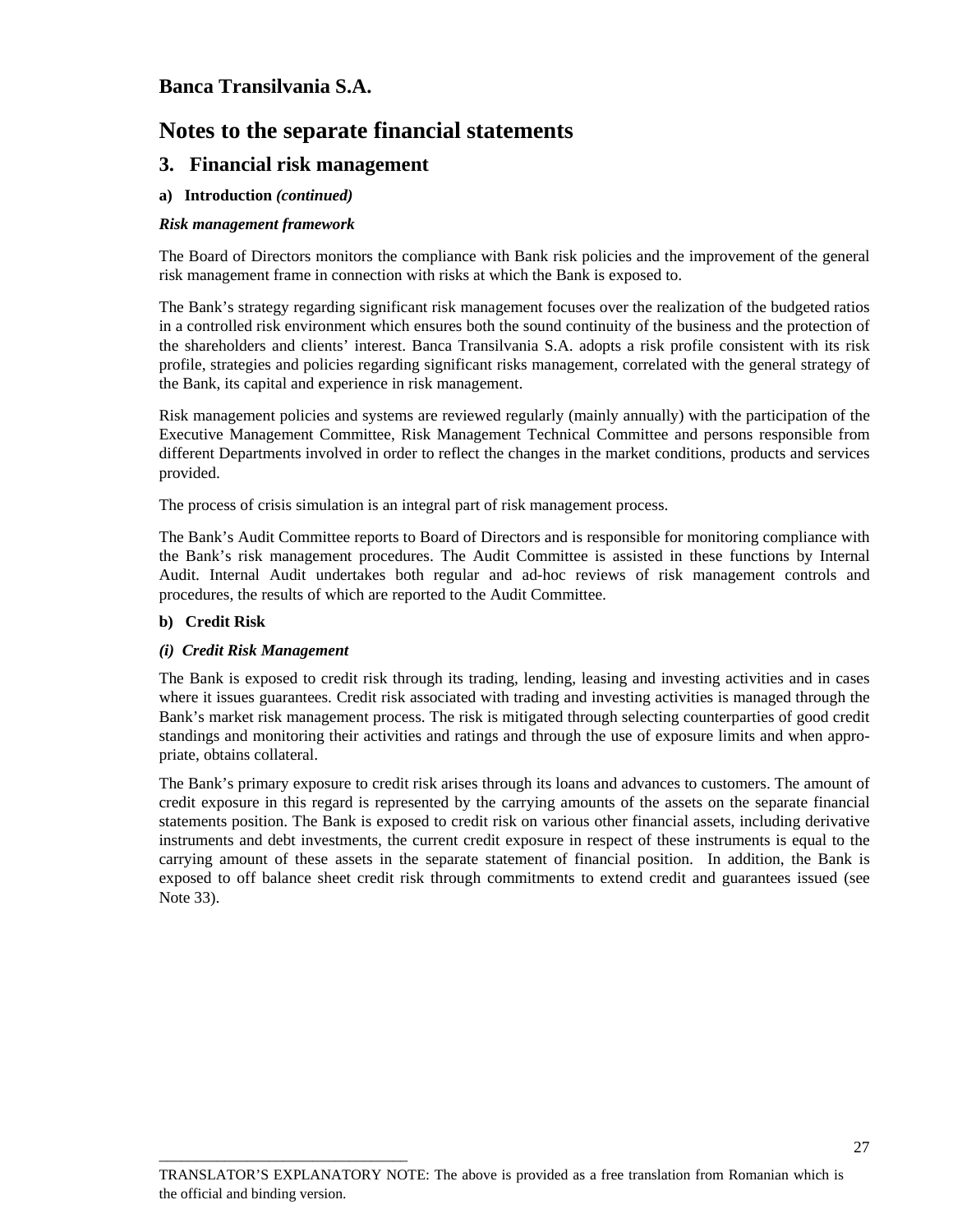## **Notes to the separate financial statements**

### **3. Financial risk management**

### **b) Credit Risk (continued)**

### *(i) Credit Risk Management (continued)*

In order to minimize the risk, the Bank has certain procedures meant to assess the clients before granting the loans, to observe their capacity of reimbursing the principal and related interests during the entire period of the loans and to establish exposure limits. In addition, the Bank has procedures for monitoring the risk in the loan portfolio and has established exposure limits on the types of loans, the economic sectors, the types of collateral, the maturity of loans and so on.

The Board of Directors delegated the responsibility for credit risk management to the Executive Management Committee, Banking Risk Management Technical Committee ("BRMTC"), Technical Committee of Politics and Credit Approval), Credit and Risk Committees from the Bank's headquarters (credit approval), Credit and Risk Committee from the branches/agencies at local level. Furthermore, the Bank has a Risk Management Direction, which reports to the headquarters' committees previously presented and has attributions regarding:

- Identification and assessment of specific risks within the loan activity;
- Following the internal regulations specific for the loan activity;
- Elaborating proposals for reducing specific risks, in order to maintain healthy standards for the loan activity;
- Monitoring the granted loans, in accordance with the client's financial performance, the type of the credit, the nature of the collateral and debt service, according to the internal norms of the loan activity;
- Approval and valorification of the indicator computation in respect of granting / modifying the branches' competencies of granting loans, according to specific internal policies;
- Periodic review and recommendation of the risk levels accepted by Banca Transilvania to the Technical Committee of Banking Risk Management;
- Identifying, monitoring and controlling the credit risk at branch level;
- Insuring the compliance with the internal regulations, the BNR norms and the active legislation for the loan activity carried out by the local units;
- Elaboration of proposal for reducing specific risks, in order to maintain certain loan granting standards at each branch level;
- Risk analysis for new credit products/changes of credit products, including recommendations to the involved directions;
- Approval of the computation for the exposure limits per counterparties;

\_\_\_\_\_\_\_\_\_\_\_\_\_\_\_\_\_\_\_\_\_\_\_\_\_\_\_\_\_\_\_\_\_\_

- Periodically presents reports to the Board of Directors and BRMTC regarding the evolution of the significant risks (the implications of risk correlation, forecasts etc);
- Analysis of loan portfolio both individually and as group of financial assets with similar characteristics to determine if there is any objective evidence of impairment, and assessment of impairment losses and related provision in accordance with IFRS.

Each Branch/Agency implements at local level the Bank policies and regulations regarding the credit risk, having loan approval competencies established by the Executive Management Committee. Each Branch is responsible for the quality and performance of its credit portfolio and for monitoring and controlling all credit risks in its portfolios, including those subject to central approval.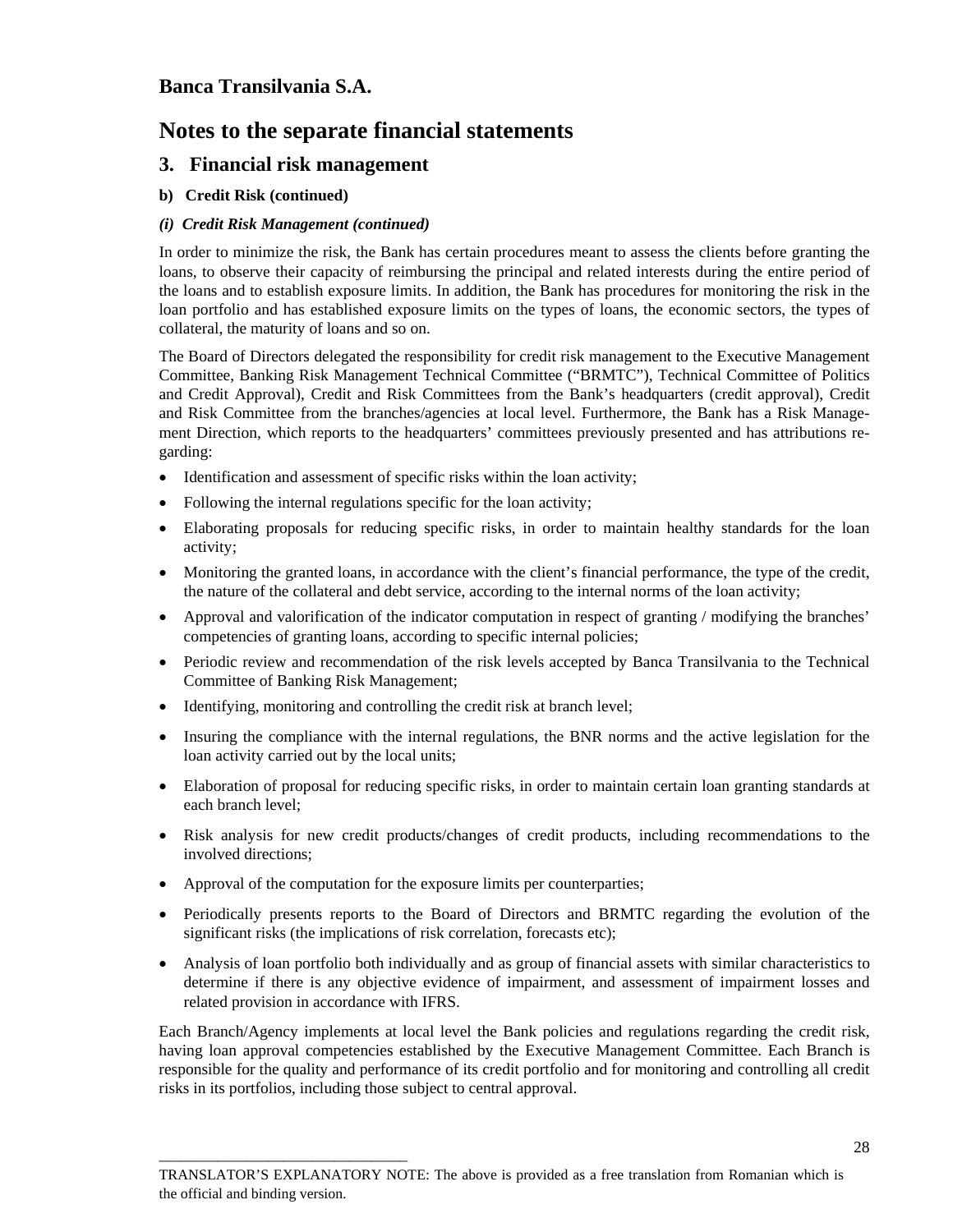## **Notes to the separate financial statements**

### **3. Financial risk management**

### **b) Credit Risk (continued)**

### *(i) Credit Risk Management (continued)*

\_\_\_\_\_\_\_\_\_\_\_\_\_\_\_\_\_\_\_\_\_\_\_\_\_\_\_\_\_\_\_\_\_\_

The Internal Audit Department and the Risk Inspection Department inside the Risk Management Direction carries out periodical verifications of the branches and agencies.

The Bank classified the exposures according to the risk level of the potential financial losses. The risk classification system is used for assessing the risk monitoring activities and the relations with the customers. The scoring system reflects different levels of the non-payment risk and is reviewed periodically.

#### *Credit risk exposure*

Concentrations of credit risk that arise from financial instruments exist for groups of counterparties when they have similar economic characteristics that would cause their ability to meet contractual obligations to be similarly affected by changes in economic or other conditions. The major concentrations of credit risk arise by individual counterparty and by type of customer in relation to the Bank's loans and advances, commitments to extend credit and guarantees issued.

Total on and off balance sheet economic sector risk concentrations are presented in the table below:

|                        | 31 December 2012 | 31 December 2011 |
|------------------------|------------------|------------------|
|                        |                  |                  |
| <b>Individuals</b>     | 32.60%           | 33.80%           |
| Trading                | 16.44%           | 17.45%           |
| Production             | 15.18%           | 14.62%           |
| Constructions          | 7.48%            | 7.67%            |
| Services               | 5.00%            | 4.77%            |
| Transport              | 4.20%            | 4.28%            |
| Real estate            | 2.56%            | 2.71%            |
| Agriculture            | 4.50%            | 3.47%            |
| Authorized individuals | 1.79%            | 1.79%            |
| Energy industry        | 2.46%            | 1.84%            |
| Financial institutions | 1.79%            | 1.67%            |
| Chemical industry      | 1.71%            | 1.88%            |
| Telecommunication      | 0.68%            | 0.63%            |
| Mining industry        | 0.99%            | 1.02%            |
| Governmental bodies    | 0.15%            | 0.15%            |
| Fishing industry       | 0.06%            | 0.03%            |
| Others                 | 2.41%            | 2.22%            |
|                        | 100.00%          | 100.00%          |

At 31 December 2012, the amount of balance sheet and off-balance sheet total exposure was RON 21,786,278 thousands (31 December 2011 - RON 19,452,761 thousands ).

The amounts reflected in the previous paragraph reflect the maximum accounting loss that would be recognized at reporting date if the customers failed completely to perform as contracted and any collateral or security proved to be of no value.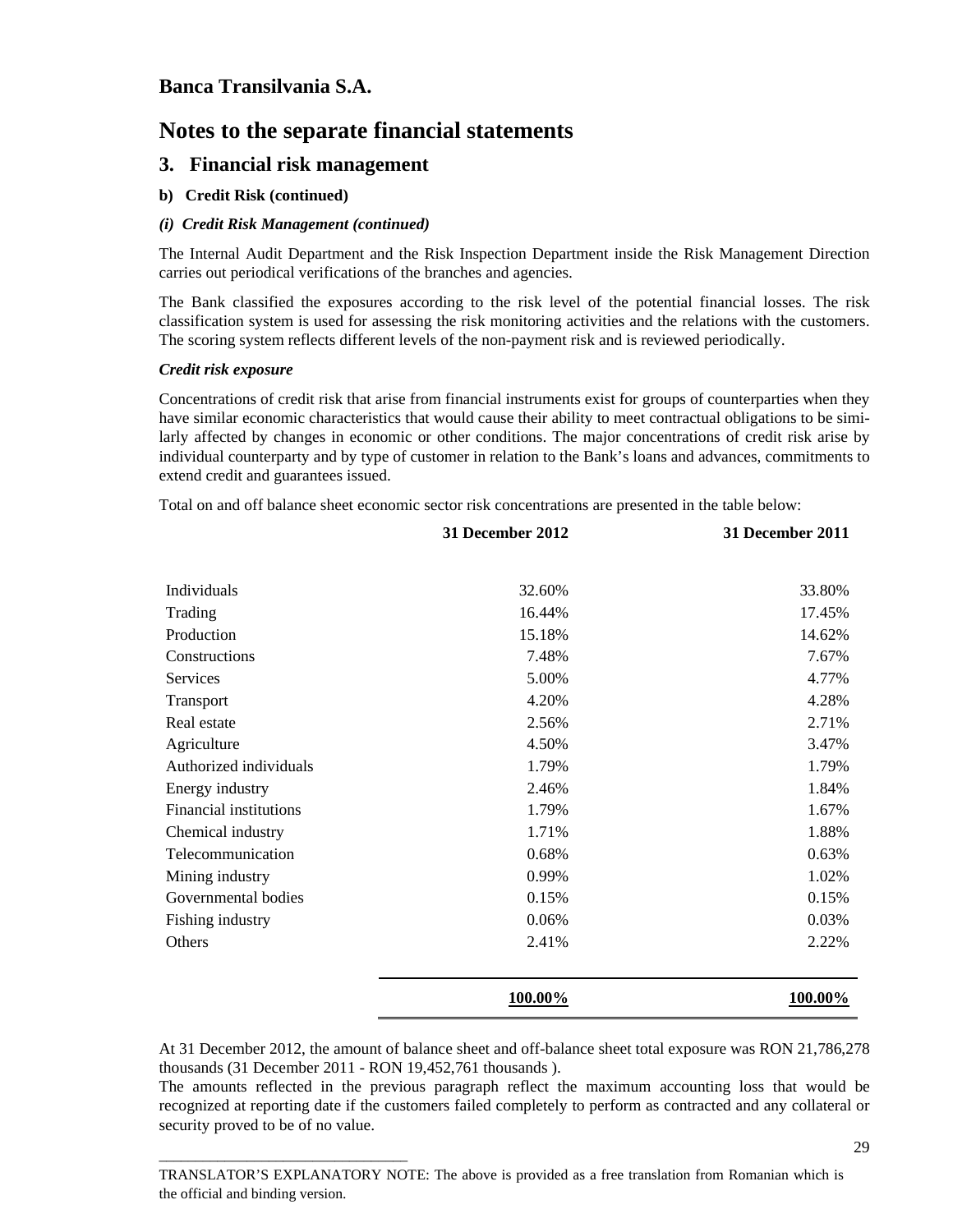## **Notes to the separate financial stataments**

### **3. Financial risk management** *(continued)*

### **b) Credit risk management** *(continued)*

\_\_\_\_\_\_\_\_\_\_\_\_\_\_\_\_\_\_\_\_\_\_\_\_\_\_\_\_\_\_\_\_\_\_

The Bank holds collateral against loans and advances to customers in the form of pledge over cash deposits, mortgage interests over property, guarantees and other pledge over equipments and/or receivables. Estimates of fair value are based on the value of collateral assessed at the time of borrowing, and generally are not updated except when a loan is individually assessed as impaired. Collateral generally is not held over loans and advances to banks.

The Bank uses ratings associated with financial performance for the individually tested loans as well as for the collectively assessed ones, According to Bank policies, each credit risk grade can be associated with a certain rating, starting with the lowest risk rating (1) to the higher risk rating (6). The risk rating classification of the loans and advances to customers is determined based on the Bank's customers payment behaviour and potential losses indicators identified in the individual analysis, risk rating (6) being associated with the overdue loand more than 90 days and the exposures for which the legal procedures of debt recovery were initiated.

The exposures to credit risk for the loans and advances to customers as of 31 December 2012 and 31 December 2011 are presented below:

| In RON thousand                                               |             | <b>Loans and advances</b><br>granted to customers | In RON thousands                            |             | <b>Loans and advances</b><br>granted to customers |  |  |
|---------------------------------------------------------------|-------------|---------------------------------------------------|---------------------------------------------|-------------|---------------------------------------------------|--|--|
|                                                               | <b>Note</b> | 31 December 2012                                  |                                             | <b>Note</b> | 31 December 2012                                  |  |  |
| Individually<br>impaired<br>loans<br>$Grade$ 3 - individually |             |                                                   | Past due but not individu-<br>ally impaired |             |                                                   |  |  |
| impaired<br>$Grade$ 4 – individually                          |             | 712,967                                           | Grade 1-2                                   |             | 2,029,002                                         |  |  |
| impaired<br>$Grade$ 5 – individually                          |             | 208,075                                           | Grade 3                                     |             | 1,080,540                                         |  |  |
| impaired<br>Grade 6 - individually                            |             | 134,589                                           | Grade 4                                     |             | 114,711                                           |  |  |
| impaired                                                      |             | 2,120,563                                         | Grade 5                                     |             | 98,967                                            |  |  |
| <b>Gross</b> amount<br>Allowance for impair-                  |             | 3,176,194                                         | Gross amount                                |             | 3,323,220                                         |  |  |
| ment                                                          |             | (1,935,753)                                       | Allowance for impairment                    |             | (147, 110)                                        |  |  |
| Net carrying amount<br>Neither past due nor<br>impaired       |             | 1,240,441                                         | Net carrying amount                         |             | 3,176,110                                         |  |  |
| Grade 1-2                                                     |             | 10,370,204                                        | Past due                                    |             |                                                   |  |  |
| Grade 3                                                       |             | 555,806                                           | $1-15$ days                                 |             | 2,580,501                                         |  |  |
| Grade 4                                                       |             | 143,061                                           | $15-30$ days                                |             | 143,136                                           |  |  |
| Gross amount<br>Allowance for impair-                         |             | 11,069,071                                        | 30-60 days                                  |             | 281,493                                           |  |  |
| ment                                                          |             | (28, 141)                                         | 60-90 days                                  |             | 224,172                                           |  |  |
| Net carrying amount                                           |             | 11,040,930                                        | 90-120 days<br>$120 + days$                 |             | 63,622<br>30.296                                  |  |  |
| Total net carrying<br>amount                                  |             | 15,457,481                                        | <b>Total</b>                                |             | 3,323,220                                         |  |  |
|                                                               |             |                                                   |                                             |             | 30                                                |  |  |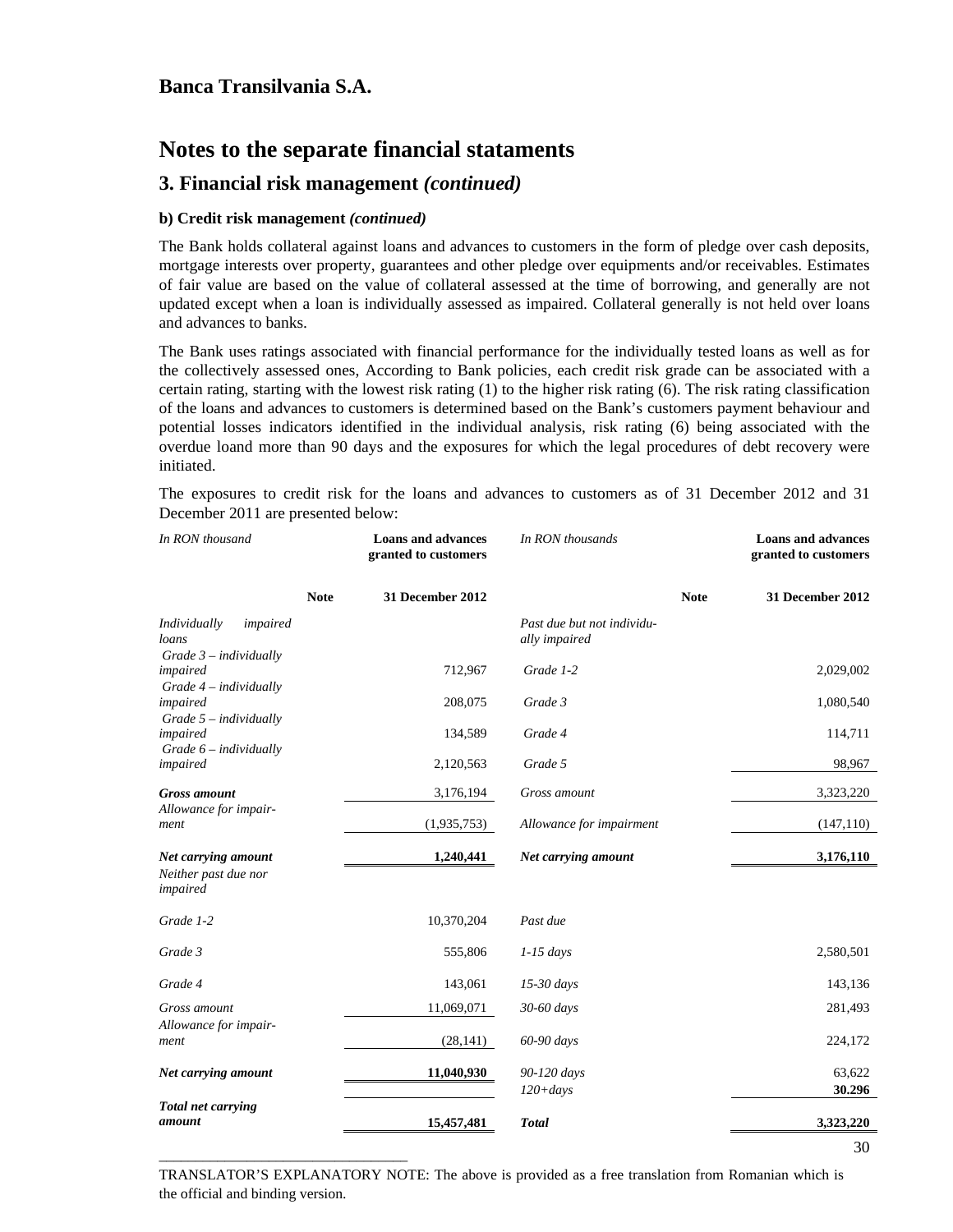## **Notes to the separate financial statements**

### **3. Finacial risk management** *(continued)*

#### **b) Credit risk management** *(continued)*

| In thousand RON                                                   | Note | <b>Loans and advances</b><br>granted to customers<br>31 December 2011 | In thousand RON<br>Note                     |  | Loans and advances granted<br>to customers<br>31 December 2011 |  |
|-------------------------------------------------------------------|------|-----------------------------------------------------------------------|---------------------------------------------|--|----------------------------------------------------------------|--|
|                                                                   |      |                                                                       | Past due but not indi-<br>vidually impaired |  |                                                                |  |
| Individually impaired<br>and past due<br>$Grade$ 3 – individual-  |      |                                                                       | Grade 1-2                                   |  | 1,574,241                                                      |  |
| ly impaired<br>$Grade$ 4 – individual-                            |      | 888,690                                                               | Grade 3                                     |  | 1,116,078                                                      |  |
| ly impaired                                                       |      | 193,687                                                               | Grade 4                                     |  | 69,268                                                         |  |
| $Grade$ 5 – individual-<br>ly impaired<br>$Grade 6 - individual-$ |      | 43,219                                                                | Grade 5                                     |  | 37,020                                                         |  |
| ly impaired                                                       |      | 1,545,243                                                             | Gross amount                                |  | 2,796,607                                                      |  |
| Gross amount                                                      |      | 2,670,839                                                             | Allowance for impair-<br>ment               |  | (135,392)                                                      |  |
| Allowance for im-<br>pairment                                     |      | (1,479,450)                                                           | Net carrying amount                         |  | 2,661,215                                                      |  |
| Net carrying amount                                               |      | 1,191,389                                                             |                                             |  |                                                                |  |
| Neither past due nor<br>impaired                                  |      |                                                                       | Past due but not<br>impaired                |  |                                                                |  |
| Grade 1-2                                                         |      | 9,510,286                                                             | $1-15$ days                                 |  | 1,884,541                                                      |  |
| Grade 3                                                           |      | 598,641                                                               | $15-30$ days                                |  | 145,336                                                        |  |
| Grade 4                                                           |      | 118,269                                                               | 30-60 days                                  |  | 388,384                                                        |  |
| Gross amount                                                      |      | 10,227,196                                                            | 60-90 days                                  |  | 334,078                                                        |  |
| Allowance for im-<br>pairment                                     |      | (44, 510)                                                             | 90-120 days                                 |  | 27,976                                                         |  |
| Net carrying amount                                               |      | 10,182,686                                                            | $120 + days$                                |  | 16,292                                                         |  |
| <b>Total net carrying</b><br>amount                               |      | 14,035,290                                                            | <b>Gross</b> amount                         |  | 2,796,607                                                      |  |

In addition, the Bank had entered into lending commitments as of 31 December 2012 amounting to RON 4,219,757 thousand (31 December 2011: RON 3,758,119 thousand), mainly with counterparties graded 1-3.

Placements with banks and investments securities are neither past due nor impaired.

### *Past due and individually impaired loans*

Impaired loans and securities are loans and securities for which the Bank considers that it might encounter difficulties in collecting the principal and interest due according to the contractual terms of the loan / securities agreement.

#### *Past due but not individually impaired loans*

\_\_\_\_\_\_\_\_\_\_\_\_\_\_\_\_\_\_\_\_\_\_\_\_\_\_\_\_\_\_\_\_\_\_

Loans and securities where contractual interest or principal payments are past due but the Bank believes that an individual impairment is not appropriate on the basis of the level of security/collateral available and/or the stage of collection of amounts owed to the Bank.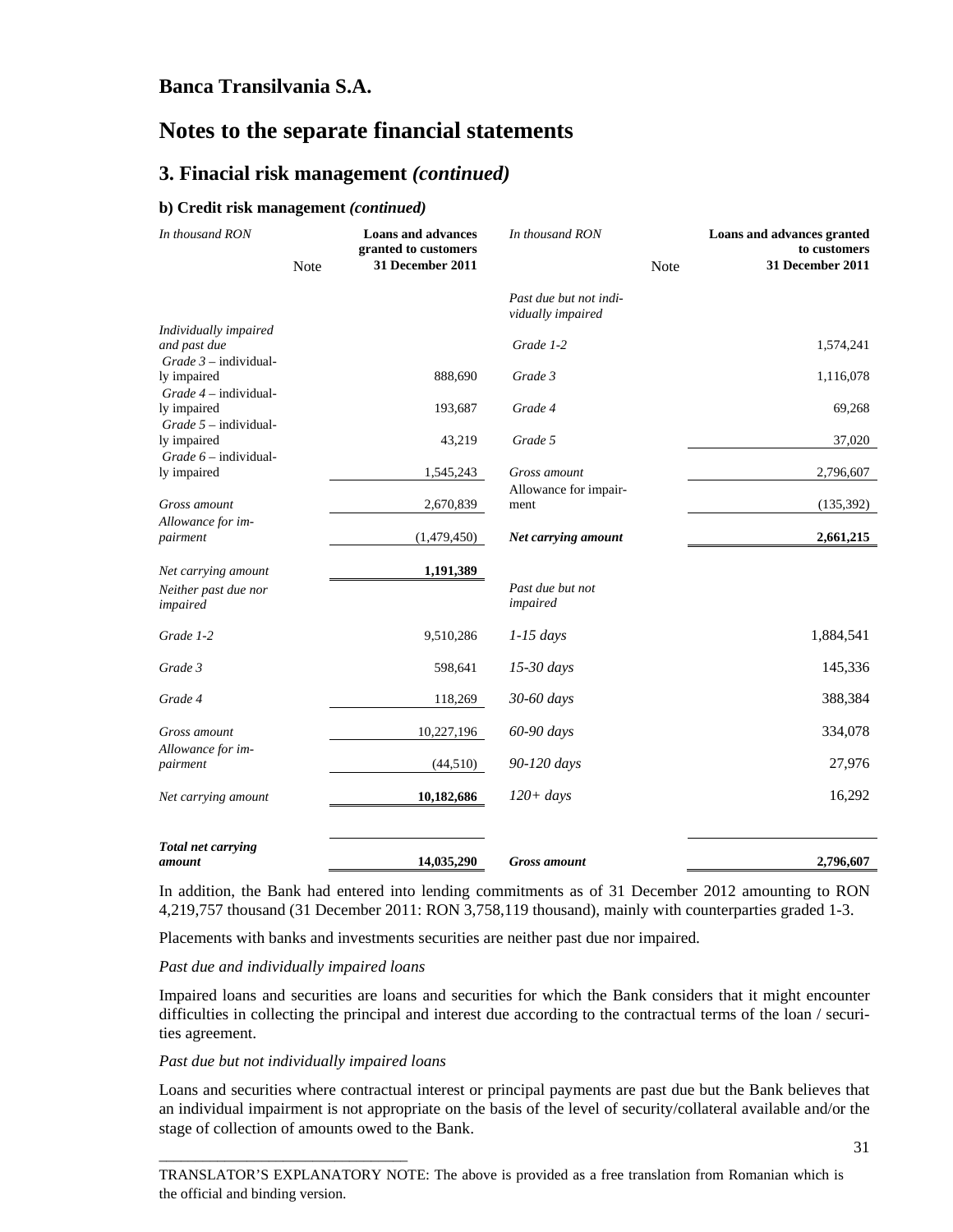## **Notes to the separate financial statements**

### **3. Finacial risk management** *(continued)*

### **b) Credit risk management** *(continued)*

\_\_\_\_\_\_\_\_\_\_\_\_\_\_\_\_\_\_\_\_\_\_\_\_\_\_\_\_\_\_\_\_\_\_

#### *Allowances for impairment*

The Bank sets an allowance for impairment losses that represents its estimate of incurred losses in its loan portfolio. The main components of this allowance are an individual loan loss component that relates to individually significant exposures, and a collective loan loss allowance established for a group of homogeneous assets in respect of losses that have been incurred but have not been identified on loans subject to individual assessment for impairment.

#### *Write-off policy*

The Bank writes off a loan / security balance (and any related allowances for impairment losses) when Bank's Credit Committee determines that the loans / securities are uncollectible. This conclusion is reached after considering information such as the occurrence of significant changes in the borrower / issuer's financial position such that the borrower / issuer can no longer pay the obligation, or that proceeds from collateral will not be sufficient to pay back the entire exposure. For smaller balance standardized loans, write off decisions generally are based on a product specific past due status. The value of the write-offs in the year 2012 is RON 63,404 thousand (31 December 2011: RON 11,441 thousand)

The Bank holds collateral against loans and advances to customers in the form of mortgage interests over land and buildings, property, inventory, insurance policies and other guarantees. The Bank has the ownership right over these guarantees until the end of the contract. Estimates of fair value are based on the value of collateral assessed at the time of borrowing, and periodical updates on collaterals.

An estimate of the value of collateral and other security enhancements held against financial assets is shown below:

|                                                | 31 December | 31 December |
|------------------------------------------------|-------------|-------------|
| In thousand RON                                | 2012        | 2011        |
| Against past due and individually impaired     |             |             |
| Property                                       | 1,888,145   | 1,704,588   |
| Pledges                                        | 323,170     | 358,258     |
| Other                                          | 680         | 58,905      |
|                                                | 2,211,995   | 2,121,751   |
| Against past due but not individually impaired |             |             |
| Property                                       | 2,952,004   | 2,603,650   |
| Pledges                                        | 440,665     | 309,397     |
| Other                                          | 95,621      | 178,752     |
|                                                | 3,488,290   | 3,091,799   |
| Against neither past due nor impaired          |             |             |
| Property                                       | 10,423,197  | 9,610,772   |
| Debt securities                                | 1,920,418   | 1,618,578   |
| Other                                          | 194,895     | 545,480     |
|                                                | 12,538,510  | 11,774,830  |
| <b>Total</b>                                   | 18,238,795  | 16,988,380  |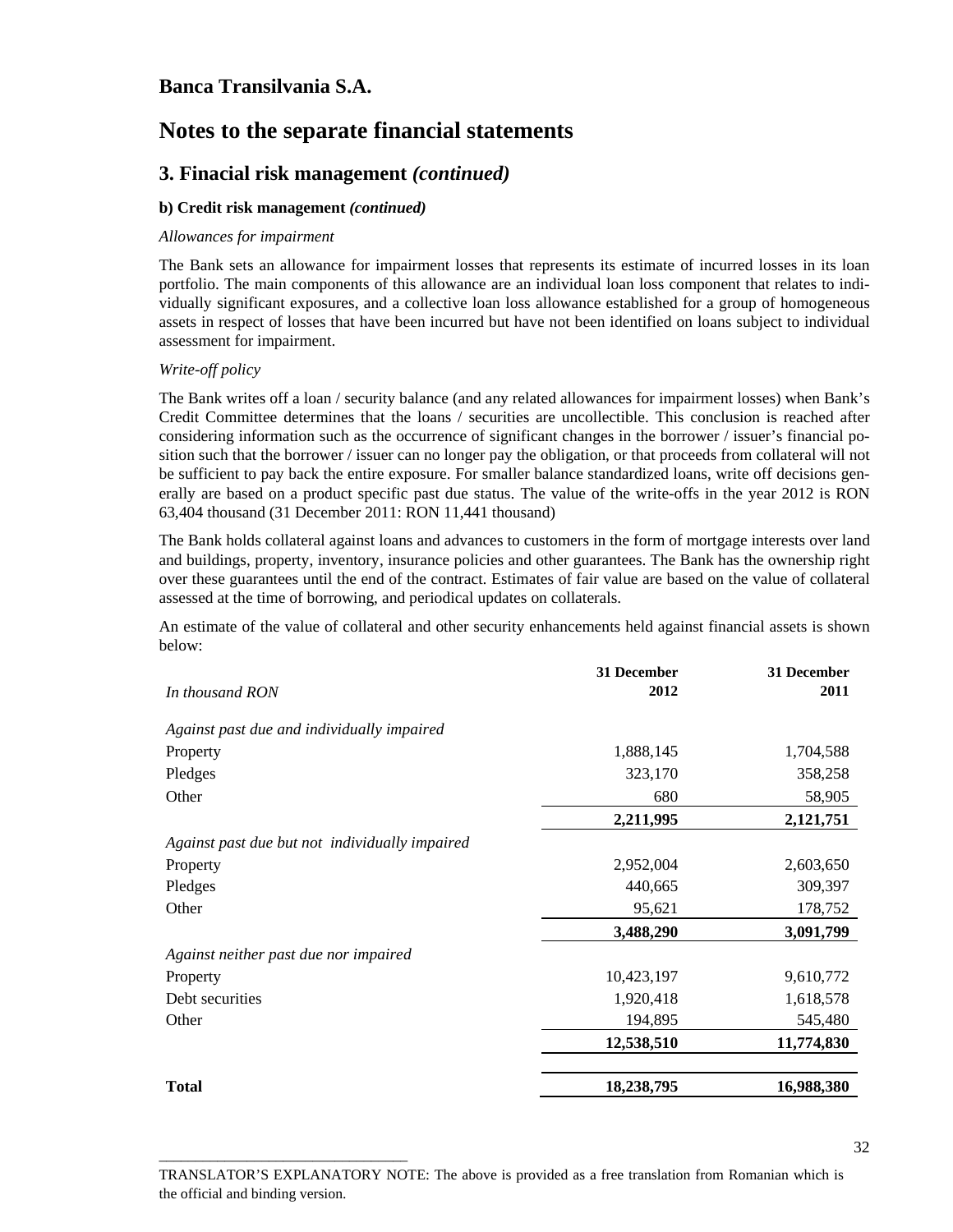## **Notes to the separate financial statements**

### **3. Financial risk management** *(continued)*

### **b) Credit risk management** *(continued)*

As of 31 December 2012, the Bank has outstanding restructured loans and receivables, net of allowance for impairment losses amounting to RON 348,730 thousand (31 December 2011: RON 273,174 thousand).

#### *Exposures to higher risk Eurozone countries*

Significant concerns about the creditworthiness of certain Eurozone countries persisted during 2012 leading to speculation as to the long-term sustainability of the Eurozone. The deepening recession in a number of countries, the wider political and economic consequences of fiscal austerity programs and other government actions, and concerns about the viability of some countries' financial institutions have led to increased volatility of spreads on sovereign bonds that have peaked at times during the past year at worrying levels. Most recently, certain actions undertaken by the European Central Bank and European Commission have led to positive results in terms of improving market confidence. However, the situation remains fragile.

The Bank has a reduced exposure towards Cyprus, as at 31 December 2012 the loans and advances to customers being in a total amount of RON 4,133 thousand - 0.02% from the total portfolio of the Bank (provision made in amount of RON 23 thousands), as at 31 December 2011 of RON 4,735 thousand – 0.03% from the total portfolio (provision made in amount of RON 6 thousand) and customers' deposits amounting to RON 21,483 thousand (31 December 2011: RON 16,448 thousand), the reason for which the Bank considers the risk regarding the exposure as low.

### **c) Liquidity risk**

Liquidity risk is generated by the Bank's inability to meet its payment obligations outstanding at their due date. Liquidity risk has 2 components: the difficulties in procuring funds on the relative maturity date, necessary to refinance current assets or the inability to convert an asset into cash at a value near its fair value, in a reasonable period of time. The Bank is concerned to counteract this type of risk.

The Bank has access to diverse funding base. Funds are raised using a broad range of instruments including bank deposits from customers or partners, loans from development institutions and financial institutions and share capital. Access to diverse funding sources improves flexibility to attract funds, limiting dependence on one type of financing and on one type of partner and lead to an overall decrease of costs of fundraising. The Bank tries to maintain a balance between continuity and flexibility of attracting funds, through contracting debts with different maturities and different currencies. The Bank continually assesses liquidity risk by identifying and monitoring changes in funding, and diversifying the funding sources.

Technical Committee for the Management of Assets and Liabilities (CTALCO) is responsible for the periodical review of the liquidity indicators and for the establishment of corrective actions on the balance structures in order to eliminate unacceptable deviations in terms of liquidity risk management.

The Bank performs monthly crisis simulations for liquidity risk.

\_\_\_\_\_\_\_\_\_\_\_\_\_\_\_\_\_\_\_\_\_\_\_\_\_\_\_\_\_\_\_\_\_\_

The financial assets and liabilities of the Bank analyzed over the remaining period from the balance sheet date to contractual maturity are as at 31 December 2012 and 31 December 2011 as follows: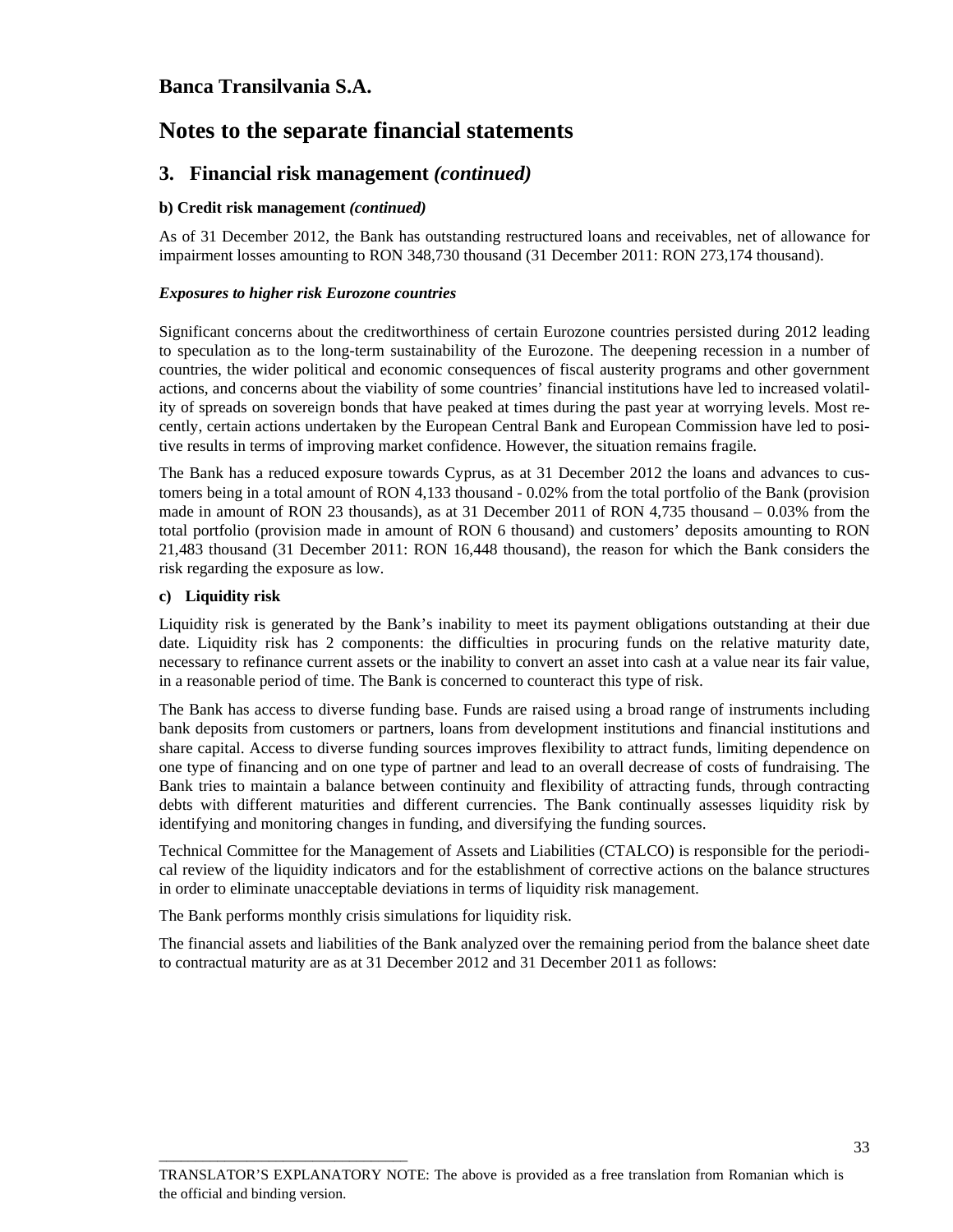# **Notes to the separate financial statements**

### *3.* **Financial risk management** *(continued)*

### *c)* **Liquidity risk** *(continued)*

| In RON thousand                                   | Up to $3$<br>months | 3-6 months  | 6-12 months | 1-3 years | $3 - 5$ years | Over 5<br>years | Without<br>maturity | <b>Total</b> |
|---------------------------------------------------|---------------------|-------------|-------------|-----------|---------------|-----------------|---------------------|--------------|
| 31 December 2012                                  |                     |             |             |           |               |                 |                     |              |
| <b>Financial assets</b>                           |                     |             |             |           |               |                 |                     |              |
| Cash and cash equivalents                         | 5,576,290           |             |             |           |               |                 |                     | 5,576,290    |
| Placements with banks                             | 1,308,910           |             |             | 54,211    | 9,999         | 9,994           |                     | 1,383,114    |
| Financial assets at fair value through profit and |                     |             |             |           |               |                 |                     |              |
| loss                                              | 19,589              |             |             |           |               |                 | 19,590              | 39,179       |
| Loans and advances to customers                   | 2,503,879           | 2,115,409   | 2,921,469   | 2,607,284 | 1,584,988     | 3,724,452       |                     | 15,457,481   |
| Investment securities available for sale          | 5,891,919           | 10          | 46,707      | 249,371   | 206,663       | 71,988          | 63,043              | 6,529,701    |
| Equity investments                                |                     |             |             |           |               |                 | 74,053              | 74,053       |
| Other assets                                      | 132,787             | 3,436       | 4,018       | 1,586     | 303           |                 |                     | 142,130      |
| <b>Total financial assets</b>                     | 15,433,374          | 2,118,855   | 2,972,194   | 2,912,452 | 1,801,953     | 3,806,434       | 156,686             | 29,201,948   |
| <b>Financial liabilities</b>                      |                     |             |             |           |               |                 |                     |              |
| Deposits from banks                               | 45,651              | 302         |             |           |               |                 |                     | 45,953       |
| Deposits from customers                           | 15,914,013          | 3,451,079   | 1,502,465   | 890,019   | 1,383,904     | 91,442          |                     | 23,232,922   |
| Loans from banks and other financial              |                     |             |             |           |               |                 |                     |              |
| institutions, other subordinated loans and debt   |                     |             |             |           |               |                 |                     |              |
| securities issued                                 | 1,766,916           | 88,203      | 389,521     | 871,434   | 110,439       | 31,599          |                     | 3,258,112    |
| Other liabilities                                 | 303,928             | 3,084       | 3,541       | 1,056     | 119           | 164             |                     | 311,892      |
| <b>Total financial liabilities</b>                | 18,030,508          | 3,542,668   | 1,895,527   | 1,762,509 | 1,494,462     | 123,205         |                     | 26,848,879   |
| Maturity surplus / (shortfall)                    | (2,597,134)         | (1,423,813) | 1,076,667   | 1,149,943 | 307,491       | 3,683,229       | 156,686             | 2,353,069    |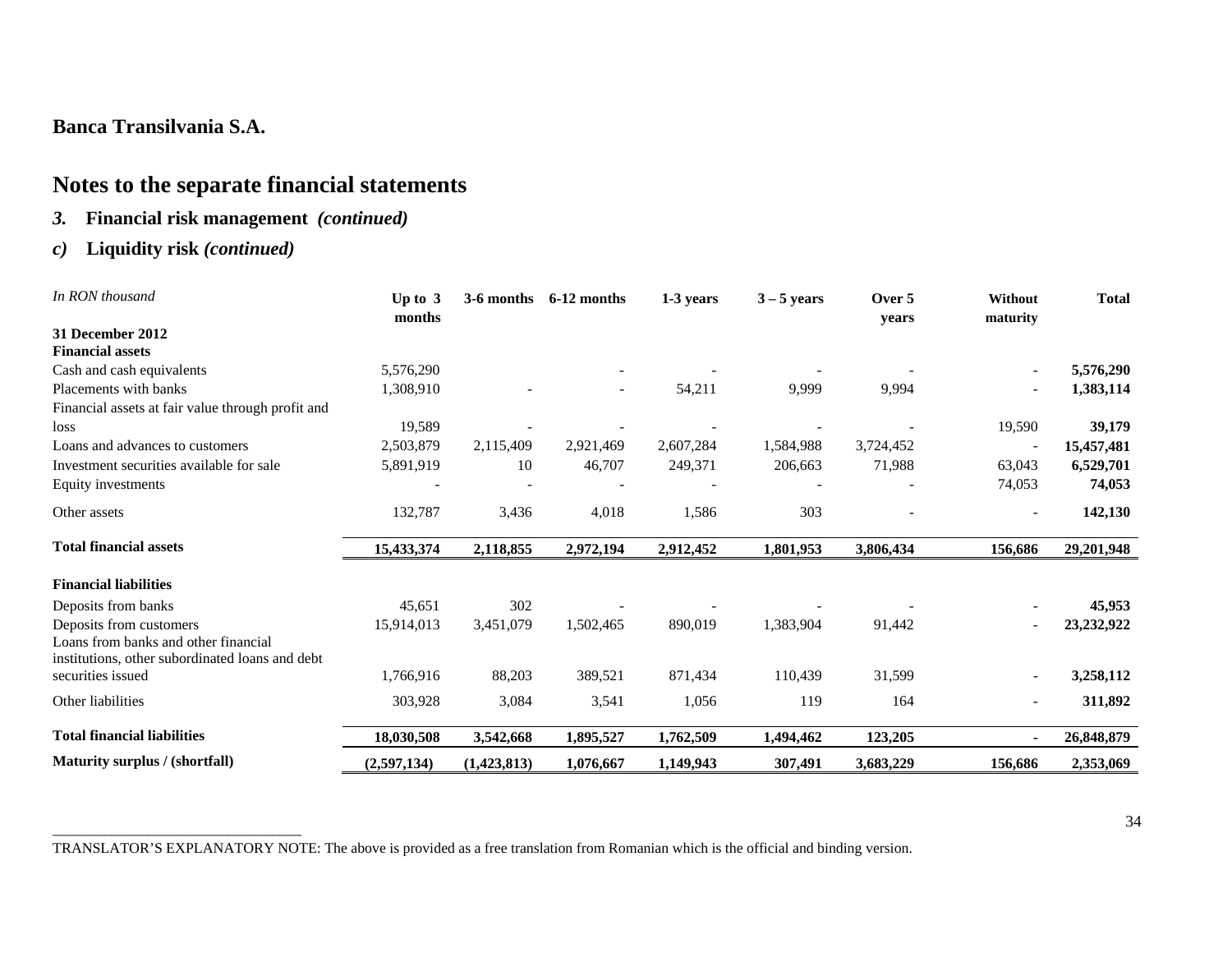# **Notes to the separate financial statements**

# *3.* **Financial risk management** *(continued)*

## *c)* **Liquidity risk** *(continued)*

| In RON thousands                                                                                   | Up to $3$<br>months |             | $3-6$ months $6-12$ months | 1-3 years | $3 - 5$ years | Over 5<br>years | Without<br>maturity | <b>Total</b> |
|----------------------------------------------------------------------------------------------------|---------------------|-------------|----------------------------|-----------|---------------|-----------------|---------------------|--------------|
| 31 December 2011                                                                                   |                     |             |                            |           |               |                 |                     |              |
| <b>Financial assets</b>                                                                            |                     |             |                            |           |               |                 |                     |              |
| Cash and cash equivalents                                                                          | 4,546,532           |             |                            |           |               |                 |                     | 4,546,532    |
| Placements with banks                                                                              | 621,201             | 98,819      | 169                        | 14,988    | 24,258        | 9,992           |                     | 769,427      |
| Financial assets at fair value through profit and                                                  |                     |             |                            |           |               |                 |                     |              |
| loss                                                                                               | 69,011              |             |                            |           |               |                 | 50,510              | 119,521      |
| Loans and advances to customers                                                                    | 2,303,238           | 1,717,391   | 2,519,771                  | 2,274,242 | 1,420,629     | 3,800,019       |                     | 14,035,290   |
| Investment securities available for sale                                                           | 5,377,351           | 20,503      | 86,526                     | 207,730   | 86,216        | 26,305          | 8,588               | 5,813,219    |
| Held-to-maturity investments                                                                       | 39                  | 780         |                            |           |               |                 |                     | 819          |
| Equity investments                                                                                 |                     |             |                            |           |               |                 | 69,978              | 69,978       |
| Other assets                                                                                       | 92,823              | 3,063       | 3,413                      | 626       | 425           | 14              |                     | 100,364      |
| <b>Total financial assets</b>                                                                      | 13,010,195          | 1,840,556   | 2,609,879                  | 2,497,586 | 1,531,528     | 3,836,330       | 129,076             | 25,455,150   |
| <b>Financial Liabilities</b>                                                                       |                     |             |                            |           |               |                 |                     |              |
| Deposits from banks                                                                                | 251,181             |             |                            |           |               |                 |                     | 251,181      |
| Deposits from customers                                                                            | 14,516,584          | 2,792,203   | 675,617                    | 1,174,072 | 1,050,192     | 71,562          |                     | 20,280,230   |
| Loans from banks and other financial institutions,<br>other subordinated loans and debt securities |                     |             |                            |           |               |                 |                     |              |
| issued                                                                                             | 1,446,810           | 56,176      | 129,220                    | 696,472   | 374,458       | 26,000          |                     | 2,729,136    |
| Other liabilities                                                                                  | 207,885             | 12,188      | 14,068                     | 1,793     | 1,272         | 289             |                     | 237,495      |
| <b>Total financial liabilities</b>                                                                 | 16,422,460          | 2,860,567   | 818,905                    | 1,872,337 | 1,425,922     | 97,851          | $\blacksquare$      | 23,498,042   |
| Maturity surplus / (shortfall)                                                                     | (3,412,265)         | (1,020,011) | 1,790,974                  | 625,249   | 105,606       | 3,738,479       | 129,076             | 1,957,108    |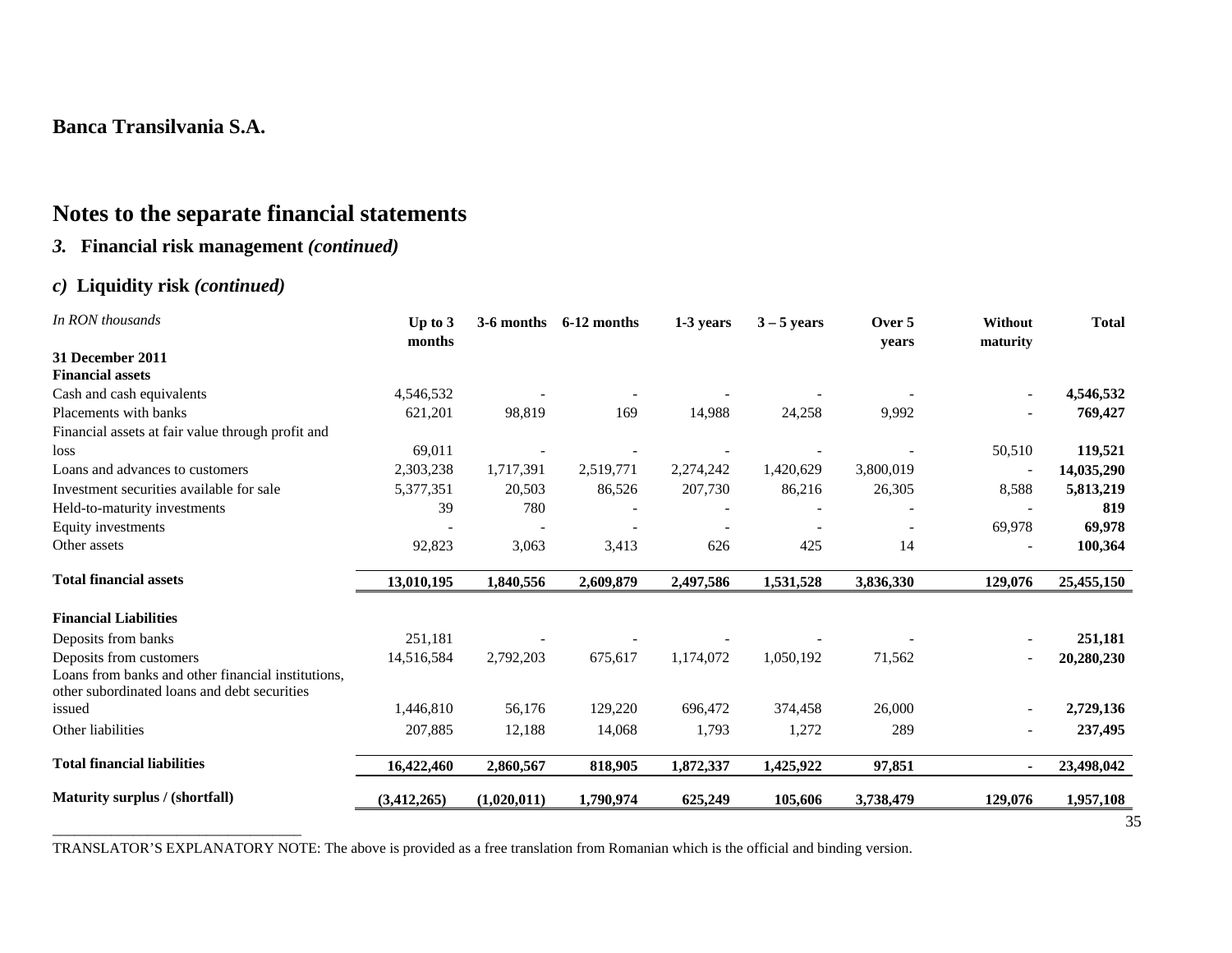# **Notes to the separate financial statements**

### **3. Financial risk management** *(continued)*

#### **d) Market risk**

Market risk is the risk that changes in market prices, such as interest rate, equity prices, foreign exchange rates and credit spreads (not relating to changes in the obligor's/ issuer's credit standing) will affect the Bank's income or the value of its holdings of financial instruments. The objective of market risk management is to manage and control market risk exposures within acceptable parameters, while optimizing the return on risk.

#### *Exposure to market risk – trading portfolio*

\_\_\_\_\_\_\_\_\_\_\_\_\_\_\_\_\_\_\_\_\_\_\_\_\_\_\_\_\_\_\_\_\_\_

The Bank controls its exposure to market risk by daily monitoring the market value of the trading portfolio relating to a system of limits of "stop loss" type approved by the Assets and Liabilities Committee. The trading portfolio comprises: fixed-income securities issued in Romania or on the European markets (government bonds, bonds whose issuer is rated not less than the sovereign rating) denominated in RON, EUR or USD and shares issued by Romanian entities traded on the Bucharest Stock Exchange (that are not directly exposed to interest and foreign exchange risk, being exposed to price risk).

#### *Exposure to interest rate risk –non-trading portfolio*

The principal risk to which non-trading portfolios are exposed is the risk of loss from fluctuations in the future cash flows or fair values of financial instrument because of a change in market interest rates or related indices.

The main sources for interest risk are the imperfect correlations between the maturity date (for fixed interest rates) or the date of price actualization (for variable interest rate) for assets and liabilities that carry interest, the adverse evolution of the yield curve (the unparallel evolution of interest yield for interest bearing assets and liabilities), the imperfect correlation in the adjustment of interest gained and paid for different financial instruments with repricing characteristics that are similar and the options incorporated in the Bank's products.

The management of interest bearing assets and liabilities is performed similar in the context of Bank's exposure to the fluctuations of interest rates. Generally, the Bank in more sensitive to instruments denominated in foreign currency due to the fact that the assets registered in the foreign exchange (that carry interest) have a bigger lifespan even though the adjustment of interest is correlated with the liabilities that carry interest, registered in foreign currency.

The Bank is less affected by the interest risk that comes from instruments denominated in local currency, due to the fact that the majority of the assets and liabilities carry variable interest rates or are carrying interest that can be assimilated to variable interest rate.

The Bank uses a mix of instruments that carry interest, fixed and variable, to administrate the noncorrelation between the dates on which the active and passive interest are set to the market interest or between the maturity dates of those instruments.

The interest rate risk is managed mainly by monitoring the GAP regarding the interest rate and through a system of limits and indicators approved by time intervals on which the prices are realign. The Technique Committee for Risk Management of Assets and Liabilities in the management authority that monitors the fulfillment of these limits, being assisted in the daily tasks by the Treasury Department.

Managing interest rate risk within the variation limits of the interest rate is supplemented by monitoring the sensitivity of the Bank financial assets and liabilities in different standard scenarios of interest rate. The monthly standard scenarios include the parallel decrease or increase of the interest curve with 100 and 200 basis points. An analysis of the Bank's interest carrying assets and liabilities sensitivity to the increase or decrease in the market interest rates is set out below: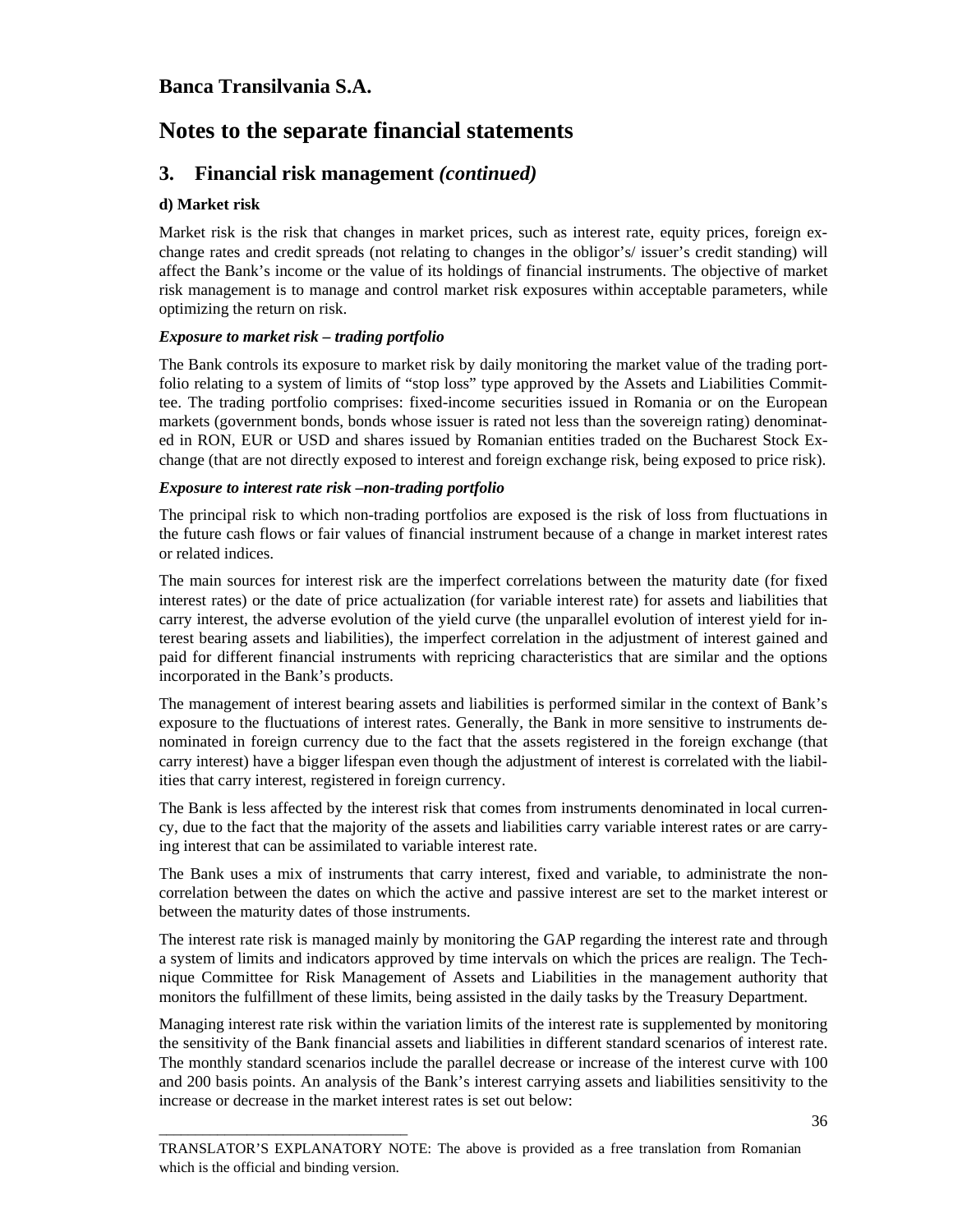## **Notes to the separate financial statements**

#### **3. Financial risk management** *(continued)*

#### **d) Market risk** *(continued)*

| In RON thousand        | <b>Increase</b><br>$+200$ bp | <b>Decrease</b><br>$-200$ bp | <b>Increase</b><br>$+100$ bp | <b>Decrease</b><br>$-100$ bp |
|------------------------|------------------------------|------------------------------|------------------------------|------------------------------|
| At 31 December 2012    |                              |                              |                              |                              |
| Average for the period | (5,314)                      | 5,314                        | (2,657)                      | 2,657                        |
| Minimum for the period | (44,918)                     | 44.918                       | (22, 459)                    | 22,459                       |
| Maximum for the period | 14.070                       | (14,070)                     | 7.035                        | (7,035)                      |
| At 31 December 2011    |                              |                              |                              |                              |
| Average for the period | (4,802)                      | (4,802)                      | (2,401)                      | 2,401                        |
| Minimum for the period | (30, 963)                    | 30,963                       | (15, 482)                    | 15,482                       |
| Maximum for the period | 5,449                        | (5, 449)                     | 2.724                        | (2,724)                      |

In the sensitivity analysis regarding interest rate variation the Bank has computed the impact over the interest margin over the future financial year by taking into consideration the interest rate resetting date for assets and liabilities recorded in the separate statement of the financial position as follows: the Bank divided the assets and liabilities bearing fixed interest rate from the ones bearing variable interest rate and for each category the following split was made: less than 1 month,  $1 - 3$  months,  $3 - 6$  months,  $6 - 6$ 12 months,  $1 - 2$  years,  $2 - 3$  years,  $3 - 4$  years,  $4 - 5$  years,  $5 - 7$  years,  $7 - 10$  years,  $10 - 15$  years,  $15 - 10$ 20 years and over 20 years; for the assets and liabilities with variable interest rate the future interest cash flows were recomputed by modifying the interest rate by +/- 100 and 200 basis points.

Based on the Bank's sensitivity analysis according to the methodology presented above it can be observed that the impact over the Bank's profit is limited. The highest impact is recorded for the interval 6-12 months, fact that gives the Bank sufficient time to adjust to the financial market conditions. The average for the period included in the table above represents the average monthly impact of the change in interest rates over the Bank's profit (according to the methodology presented above) and the minimum and maximum included represents the annual potential impact of the change in interest rates over the profit for the time interval 6-12 months, and the maximum represent the potential annual impact of the change in interest rates over the profit on the interval less than 1-2 years.

The interest rates related to the local currency and the major foreign currencies as at 31 December 2012 and 2011 were as follows:

| Currency        | <b>Interest Rate</b> | 31 December<br>2012 | 31 December<br>2011 |
|-----------------|----------------------|---------------------|---------------------|
| Leu (RON)       | Robor 3 months       | 6.05%               | 6.05%               |
| Euro (EUR)      | Euribor 3 months     | 0.187\%             | 1.356%              |
| Euro (EUR)      | Euribor 6 months     | 0.320\%             | 1.617%              |
| Dolar SUA (USD) | Libor 6 months       | 0.40890%            | 0.8085%             |

\_\_\_\_\_\_\_\_\_\_\_\_\_\_\_\_\_\_\_\_\_\_\_\_\_\_\_\_\_\_\_\_\_\_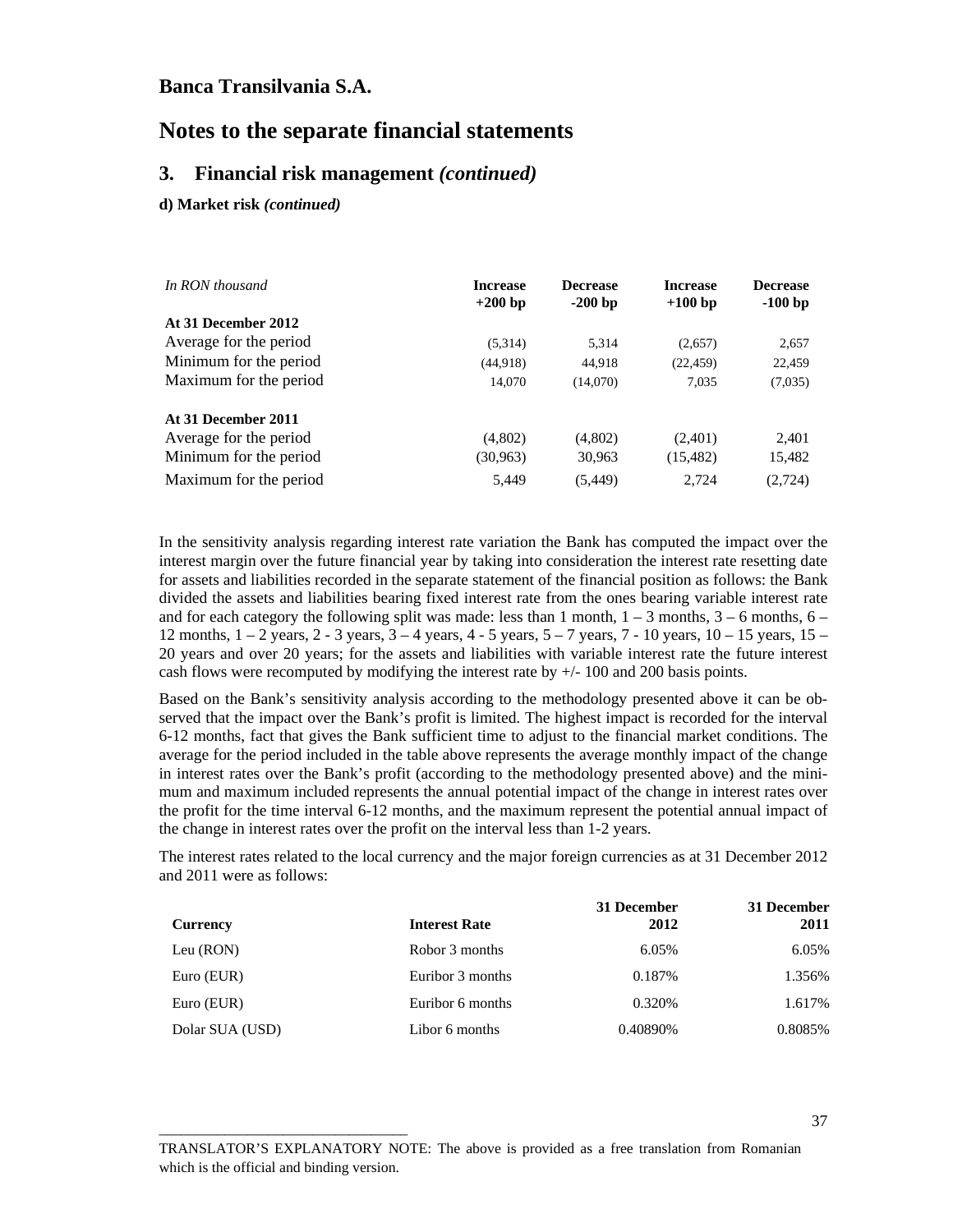# **Notes to the separate financial statements**

## **3. Financial risk management (continued)**

#### **d) Market risk** *(continued)*

### *Interest rate risk (continued)*

A summary of the Bank's interest rate gap position on interest bearing instruments as at 31 December 2012 is as follows:

| In RON thousands                                                               | Less than 6<br>months | $6 - 12$ months | 1-3 years | $3 - 5$ years | More than<br>5 years | <b>Non</b><br>sensitive | <b>Total</b> |
|--------------------------------------------------------------------------------|-----------------------|-----------------|-----------|---------------|----------------------|-------------------------|--------------|
| <b>Financial assets</b>                                                        |                       |                 |           |               |                      |                         |              |
| Cash and cash equivalents                                                      | 5,576,290             |                 |           |               |                      |                         | 5,576,290    |
| Placements with banks                                                          | 1,308,910             |                 | 54,211    | 9,999         | 9,994                |                         | 1,383,114    |
| Financial assets at fair value through<br>profit and loss                      | 39,179                |                 |           |               |                      |                         | 39,179       |
| Loans and advances to customers                                                | 13,689,541            | 605,056         | 400,342   | 343           | 792                  | 761,407                 | 15,457,481   |
| Investment securities available for sale                                       | 5,953,538             | 46,697          | 249,330   | 206,622       | 71,834               | 1,680                   | 6,529,701    |
|                                                                                | 26,567,458            | 651,753         | 703,883   | 216,964       | 82,620               | 763,087                 | 28,985,765   |
| Datorii financiare                                                             |                       |                 |           |               |                      |                         |              |
| Deposits from banks                                                            | 45,953                |                 |           |               |                      |                         | 45,953       |
| Deposits from customers                                                        | 19,358,575            | 3,809,961       | 11,907    | 10,503        | 41,976               |                         | 23, 232, 922 |
| Loans from banks and other financial<br>institutions, other subordinated loans | 2,660,033             |                 | 598,079   |               |                      | -                       | 3,258,112    |
|                                                                                | 22,064,561            | 3,809,961       | 609,986   | 10,503        | 41,976               |                         | 26,536,987   |
| Net position                                                                   | 4,502,897             | (3, 158, 208)   | 93,897    | 206,461       | 40,644               | 763,087                 | 2,448,778    |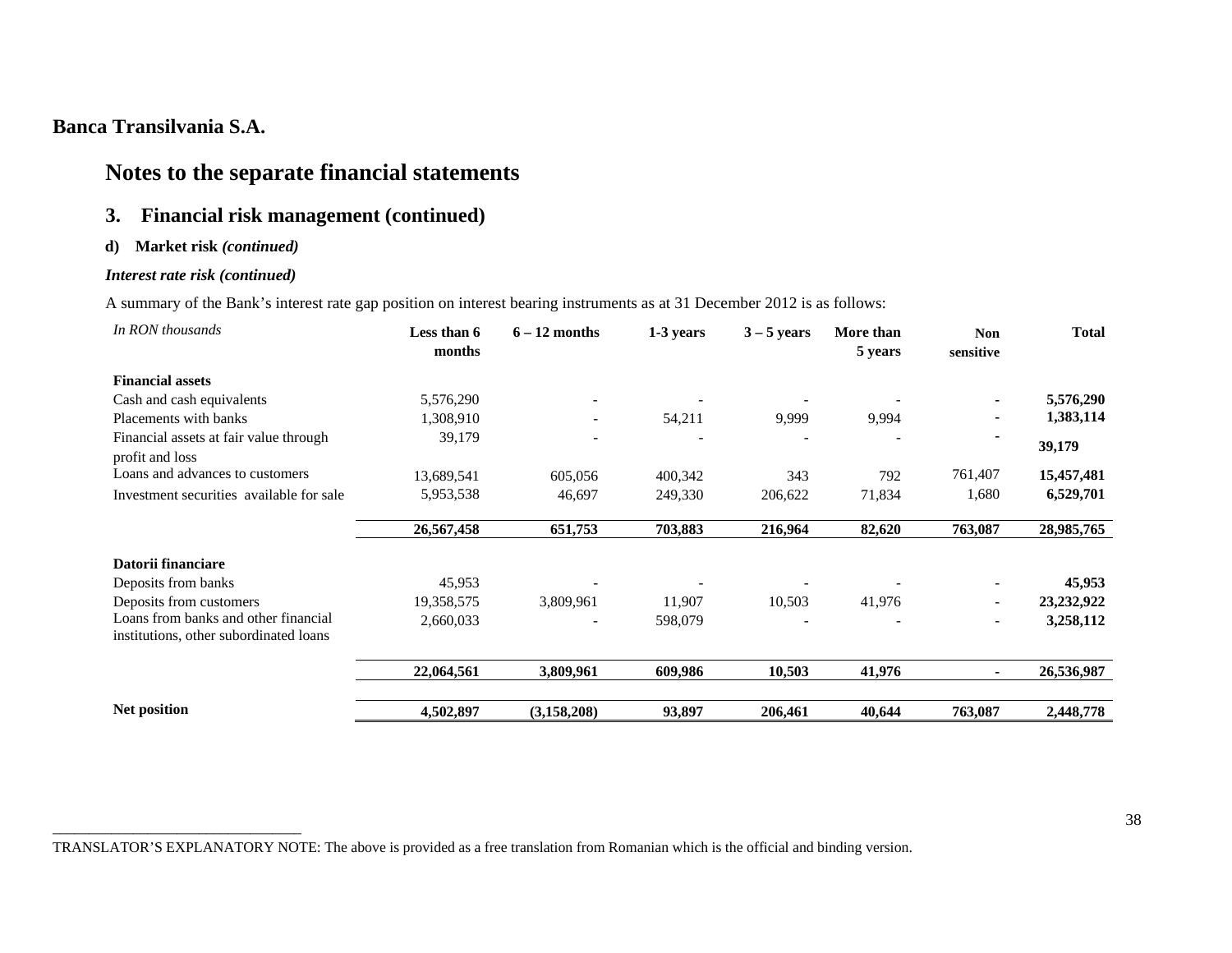# **Notes to the separate financial statements**

## **3. Financial risk management** *(continued)*

#### **d) Interest rate risk** *(continued)*

A summary of the Bank's interest rate gap position on interest bearing instruments as at 31 December 2011 is as follows:

| In RON thousand                                                                | Less than 6<br>months | $6 - 12$ months | 1-3 years                | $3 - 5$ years | More than<br>5 years | Non-<br>sensitive            | <b>Total</b> |
|--------------------------------------------------------------------------------|-----------------------|-----------------|--------------------------|---------------|----------------------|------------------------------|--------------|
| <b>Financial assets</b>                                                        |                       |                 |                          |               |                      |                              |              |
| Cash and cash equivalents                                                      | 4,546,532             |                 |                          |               |                      |                              | 4,546,532    |
| Placements with banks                                                          | 720,020               | 169             | 14,988                   | 24,258        | 9,992                |                              | 769,427      |
| Financial assets at fair value through                                         | 119,521               |                 |                          |               |                      |                              | 119,521      |
| profit and loss                                                                |                       |                 |                          |               |                      |                              |              |
| Loans and advances to customers                                                | 12,857,222            | 478,706         | 306,980                  | 823           | 937                  | 390,622                      | 14,035,290   |
| Investment securities available for sale                                       | 5,405,096             | 86,513          | 207,679                  | 86,165        | 26,087               | 1,679                        | 5,813,219    |
| Held to maturity investments                                                   | 819                   |                 |                          |               |                      |                              | 819          |
|                                                                                | 23,649,210            | 565,388         | 529,647                  | 111,246       | 37,016               | 392,301                      | 25,284,808   |
| <b>Financial liabilities</b>                                                   |                       |                 |                          |               |                      |                              |              |
| Deposits from banks                                                            | 251,181               |                 |                          |               |                      |                              | 251,181      |
| Deposits from customers                                                        | 17,163,429            | 2,908,968       | 139,717                  | 13,068        | 55,048               | $\qquad \qquad \blacksquare$ | 20,280,230   |
| Loans from banks and other financial<br>institutions, other subordinated loans | 2,569,267             |                 | $\overline{\phantom{a}}$ | 159,869       |                      | $\overline{\phantom{a}}$     | 2,729,136    |
|                                                                                | 19,983,877            | 2,908,968       | 139,717                  | 172,937       | 55,048               |                              | 23,260,547   |
| Net position                                                                   | 3,665,333             | (2,343,580)     | 389,930                  | (61, 691)     | (18, 032)            | 392,301                      | 2,024,261    |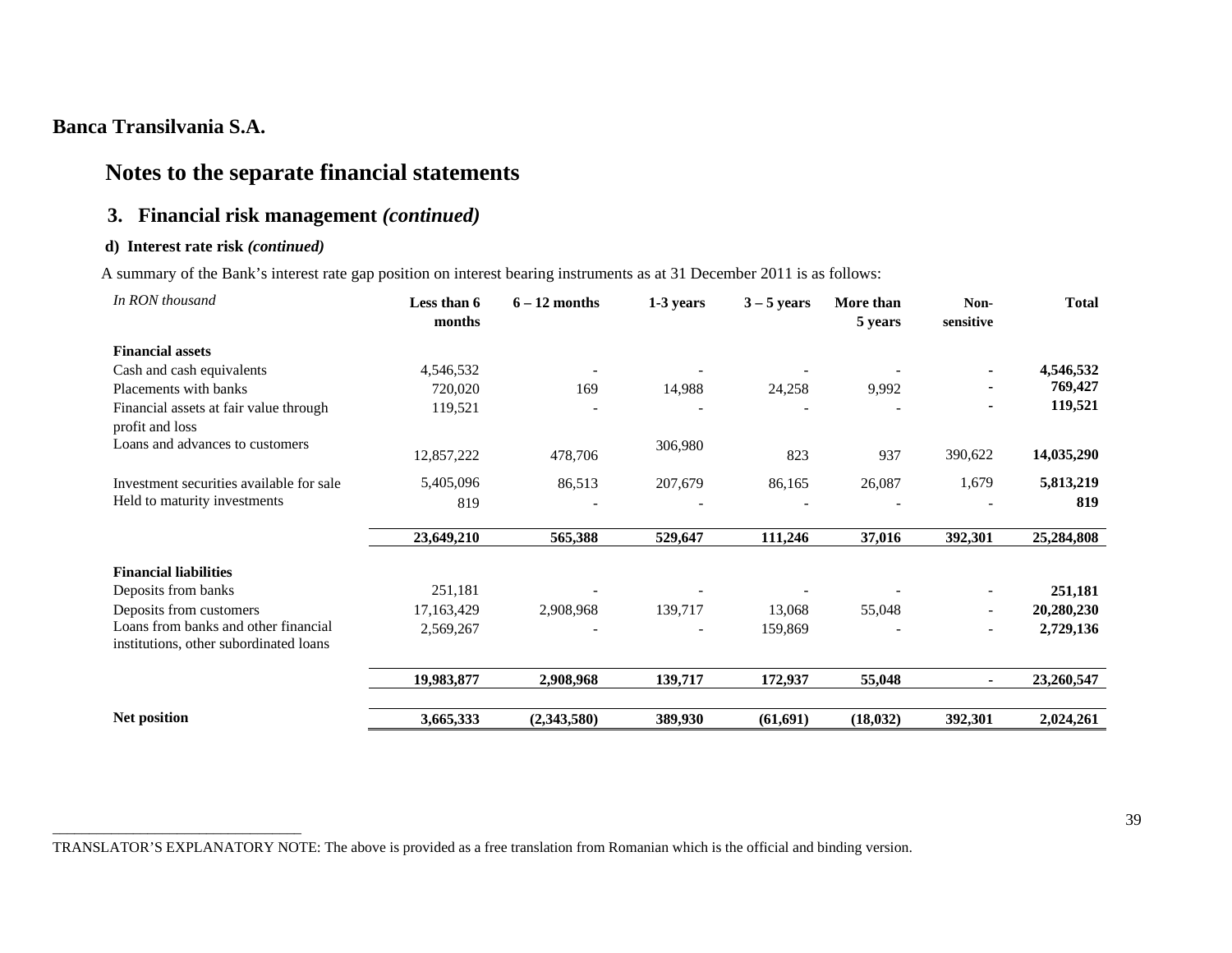## **Notes to the separate financial statements**

#### **3. Financial risk management (continued)**

#### **d) Market risk** *(continued)*

#### *Currency Risk*

The Bank is exposed to currency risk through transactions in foreign currencies against RON. The Bank manages the currency risk based on strict position limits and "stop-loss", monitored in real time. There is also a statement of financial position risk that the net monetary assets and liabilities in foreign currencies will take a different value when translated into RON as a result of currency movements.

The Bank performs monthly crisis simulations for the currency risk.

The monetary assets and liabilities held in RON and in foreign currencies at 31 December 2012 are presented below:

| In RON thousand                       | <b>RON</b> | <b>EUR</b> | <b>USD</b> | <b>Other</b> | <b>Total</b> |
|---------------------------------------|------------|------------|------------|--------------|--------------|
| <b>Monetary assets</b>                |            |            |            |              |              |
| Cash and cash equivalents             | 3,412,033  | 1,952,785  | 174,317    | 37,155       | 5,576,290    |
| Placement with banks                  | 96,364     | 960,874    | 261,595    | 64,281       | 1,383,114    |
| Financial assets at fair value        |            |            |            |              |              |
| through profit and loss               | 39,179     |            |            |              | 39,179       |
| Loans and advances to customers       | 10,185,604 | 4,990,587  | 281,290    |              | 15,457,481   |
| Investment securities available for   |            |            |            |              |              |
| sale                                  | 4,499,116  | 1,911,291  | 119,294    |              | 6,529,701    |
| Held-to-maturity investments          |            |            |            |              |              |
| Equity investments                    | 68,718     | 5,336      |            |              | 74,054       |
| Other assets                          | 125,119    | 14,619     | 1,710      | 682          | 142,130      |
|                                       |            |            |            |              |              |
| <b>Total monetary assets</b>          | 18,426,133 | 9,835,492  | 838,206    | 102,118      | 29,201,949   |
| <b>Monetary liabilities</b>           |            |            |            |              |              |
| Deposits from banks                   | 45,253     | 388        | 304        | 8            | 45,953       |
| Deposits from customers               | 14,017,838 | 8,317,460  | 805,020    | 92,604       | 23,232,922   |
| Loans from banks and other finan-     |            |            |            |              |              |
| cial institutions, other subordinated |            |            |            |              |              |
| loans.                                | 1.700.989  | 1,535,872  | 21,251     |              | 3,258,112    |
| Other liabilities                     | 263,669    | 41,137     | 5,029      | 2,057        | 311,892      |
|                                       |            |            |            |              |              |
| <b>Total monetary liabilities</b>     | 16,027,749 | 9,894,857  | 831,604    | 94,669       | 26,848,879   |
| Net currency position                 | 2,398,384  | (59, 365)  | 6,602      | 7,449        | 2,535,070    |
|                                       |            |            |            |              |              |

\_\_\_\_\_\_\_\_\_\_\_\_\_\_\_\_\_\_\_\_\_\_\_\_\_\_\_\_\_\_\_\_\_\_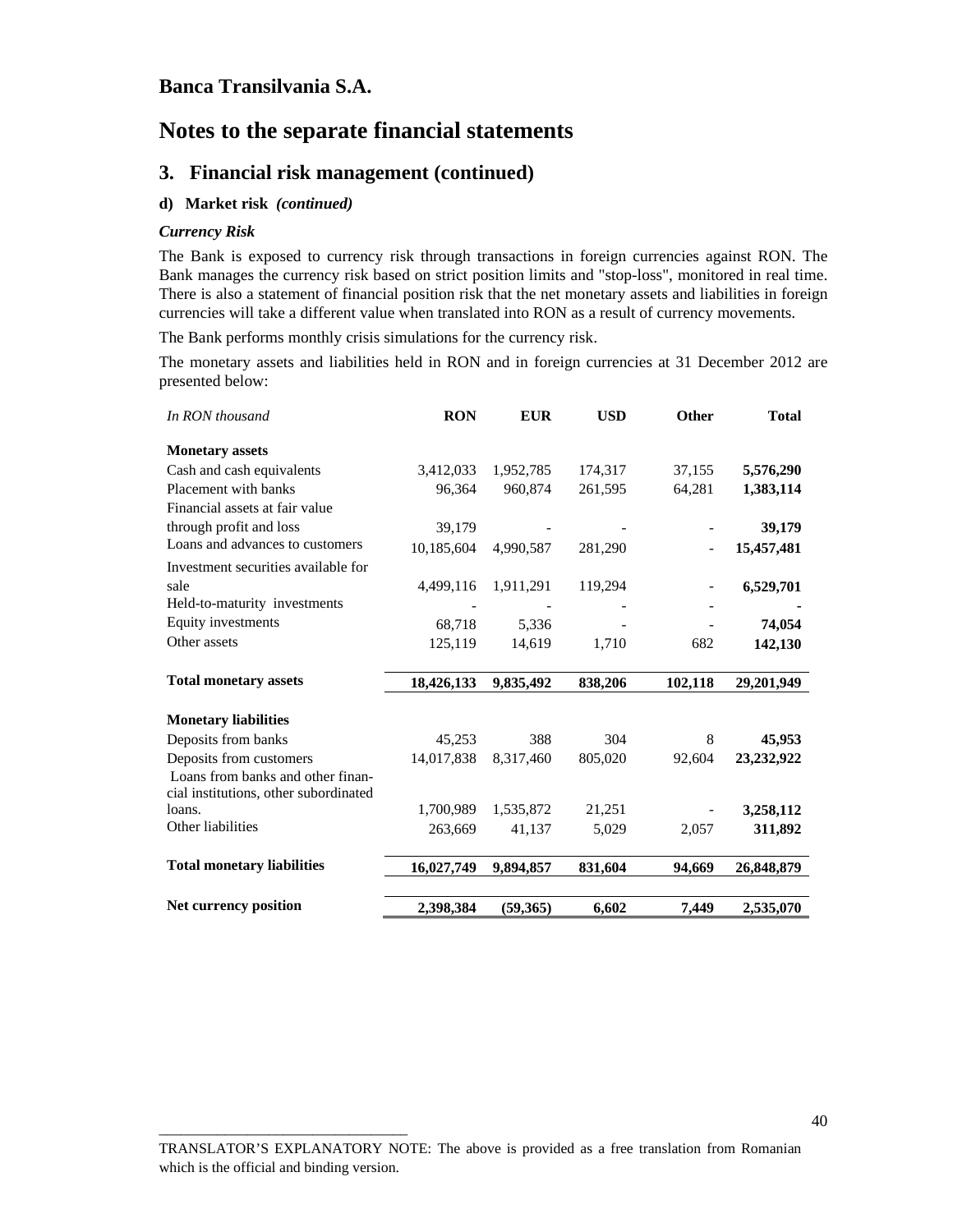# **Notes to the separate financial statements**

#### **3. Financial risk management (continued)**

#### *d)* **Market risk (continued)**

#### *Currency risk (continued)*

The monetary assets and liabilities held in RON and in foreign currencies at 31 December 2011 are presented below:

| In RON thousands                       | <b>RON</b> | <b>EUR</b> | <b>USD</b> | <b>Altele</b> | <b>Total</b> |
|----------------------------------------|------------|------------|------------|---------------|--------------|
| <b>Monetary assets</b>                 |            |            |            |               |              |
| Cash and cash equivalents              | 2,718,386  | 1,657,937  | 148,762    | 21,447        | 4,546,532    |
| Placement with banks                   | 405,357    | 118,697    | 173,664    | 71,709        | 769,427      |
| Financial assets at fair value through |            |            |            |               |              |
| profit and loss                        | 114,804    | 4,717      |            |               | 119,521      |
| Loans and advances to customers        | 8,901,400  | 4,827,950  | 305,940    |               | 14,035,290   |
| Financial assets available for sale    | 4,341,307  | 1,441,232  | 30,680     |               | 5,813,219    |
| Held-to-maturity investments           | 819        |            |            |               | 819          |
| Equity investments                     | 64,642     | 5,336      |            |               | 69,978       |
| Other assets                           | 91,177     | 7,377      | 1,196      | 614           | 100,364      |
| <b>Total monetary assets</b>           | 16,637,892 | 8,063,246  | 660,242    | 93,770        | 25,455,150   |
| <b>Monetary liabilities</b>            |            |            |            |               |              |
| Deposits from banks                    | 250,621    | 264        | 284        | 12            | 251,181      |
| Deposits from customers                | 13,000,660 | 6,556,319  | 656,434    | 66,817        | 20,280,230   |
| Loans from banks and other financial   |            |            |            |               |              |
| institutions and subordinated loans    | 1,276,023  | 1,426,398  | 26,715     |               | 2,729,136    |
| Other liabilities                      | 187,679    | 39,030     | 8,417      | 2,369         | 237,495      |
| <b>Total monetary liabilities</b>      | 14,714,983 | 8,022,011  | 691,850    | 69,198        | 23,498,042   |
| Net currency position                  | 1,922,909  | 41,235     | (31,608)   | 24,572        | 1,957,108    |

#### **e)** *Taxation risk*

\_\_\_\_\_\_\_\_\_\_\_\_\_\_\_\_\_\_\_\_\_\_\_\_\_\_\_\_\_\_\_\_\_\_

The Bank is committed to ensure sustainable performance of tax risk management by building and maintaining an efficient, effective and transparent tax function within the organization. The Bank strictly complies with the legal norms regarding taxes and duties.

Effective from 1 January 2012, IFRS implementation has been consideration for the revision of tax legislation in order to introduce particular rules for the treatment of adjustments resulted at the implementation stage and afterwards. The fiscal authorities regulated in time the tax implications on both tax neutrality of IFRS implementation and on budgetary sources, by often amending related legislation.

In this context, careful analysis was performed in identification of differences in accounting treatment, having tax impact, both in terms of current tax and deferred tax. It is expected that also in the future the tax framework will be subject to frequent amendments as a consequence of the state budgetary needs or as a result of the Romania's obligations as an EU Member State. Given the precedents, they may have retroactive application.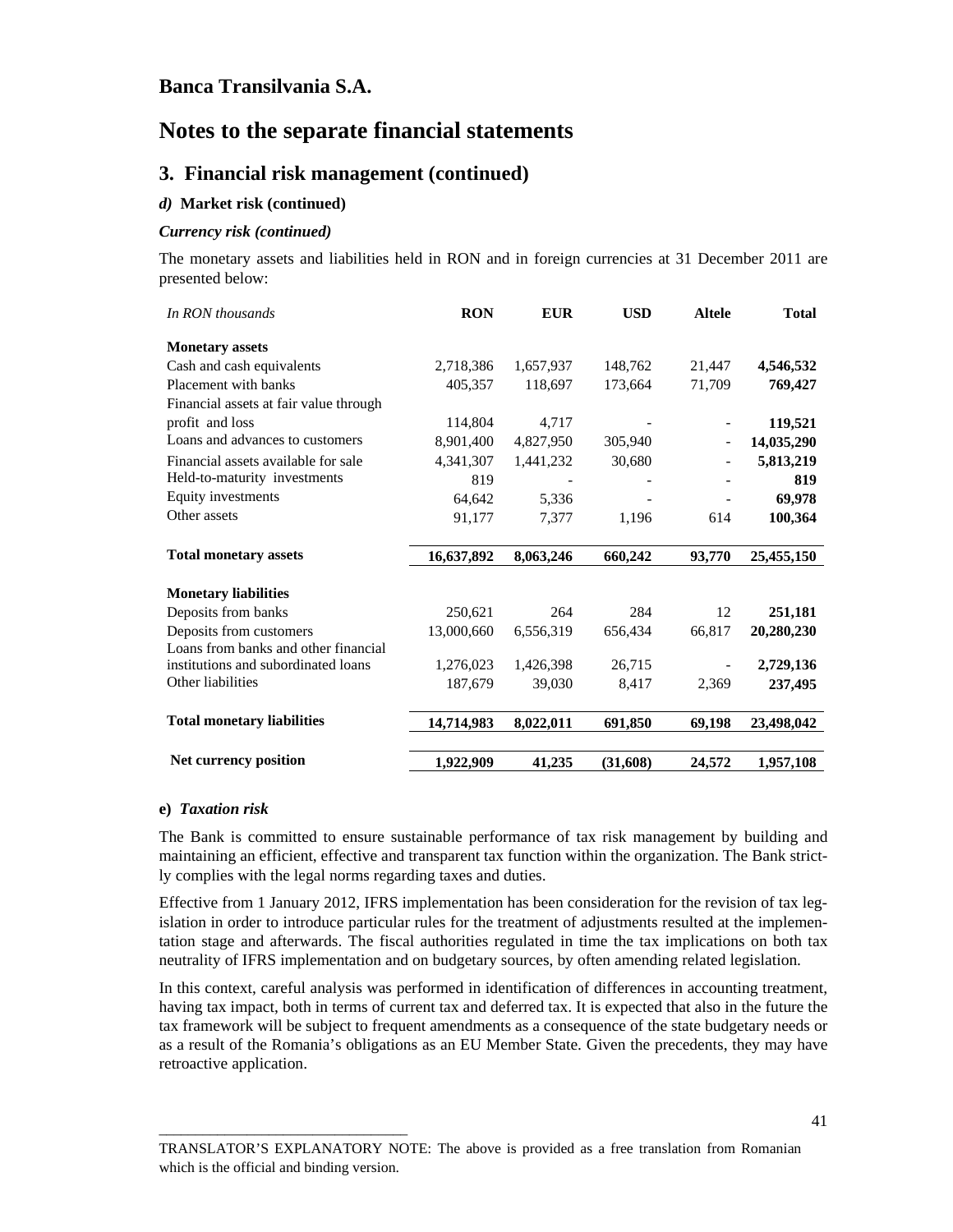# **Notes to separate financial statement**

### **3. Financial risk management (continued)**

#### **f) Operating environment** *(continued)*

After 3 years of fiscal adjustment, the economic growth is still the main challenge of Romania. The GDP rose by 0.2 % in 2012, registering a downfall from 2.2 % in 2011. The slowing of the economic growth rhythm was generated mainly by a poor year in the agricultural sector correlated with a negative base effect on this sector (2011 being a good year of agriculture). The two factors lead to a negative contribution to the GDP growth, aproximatively 1 percent. Also, the economy was affected by the recesion in the Euro Zone, with a negative effect on exports and industrial production. The construction sector has maintained on growth, but the dynamics has slowed down due to bugetary restrictions and the presuspension of financing obtained from EU Structural Found (which affected the public sector investments in the second half of the year). The services sector had the biggest contributions to the economic growth in 2012, mainly by sub-components of IT and comunications, internal commerce and real estate transactions. The process of adjustments of macroeconomic imbalances continued in 2012.

Even though the current account deficit of Romania decreased to 3.8% of the GDP in 2012 (from 4.5% in 2011), the adjustment of commercial deficit was very slow. The growth of competitiveness based on prices for exports, due to the depreciation of the local currency, turn out to be insufficient in the context of recession in the Euro Zone and base on the context of a decreasing external demand. In the same time, the low elasticity to price of imports regarding food and energy and the increasing of prices lead to a slow adjustment of Romania`s imports.

Bank management estimates for 2013 a high level of impairment provisions on loans, level maintained compared to 2012 with corresponding effects on the Bank's financial statements. Management believes it is taking all the necessary measures to support the sustainability and growth of the Bank's business in the current circumstances by:

- continuous improvement of risk management framework;
- constant monitoring of relevant indicators for the Bank's financial stability an strength;
- better control of costs, increase of work efficiency

\_\_\_\_\_\_\_\_\_\_\_\_\_\_\_\_\_\_\_\_\_\_\_\_\_\_\_\_\_\_\_\_\_\_

- maintain the quality of the Bank's assets; a proper provisioning policy.
- continuing increase of the portfolio of corporate clients by identifying and lending of the mature, healthy businesses which survived to the crisis and defending the existing customers;
- maintaining competitive advantage and increase of loans for the agricultural sector.
- increasing the number of retail customers through the development of banking products and services packages on classes / categories of customers;
- improving customer service concept, based on cross-selling, finding fast solutions.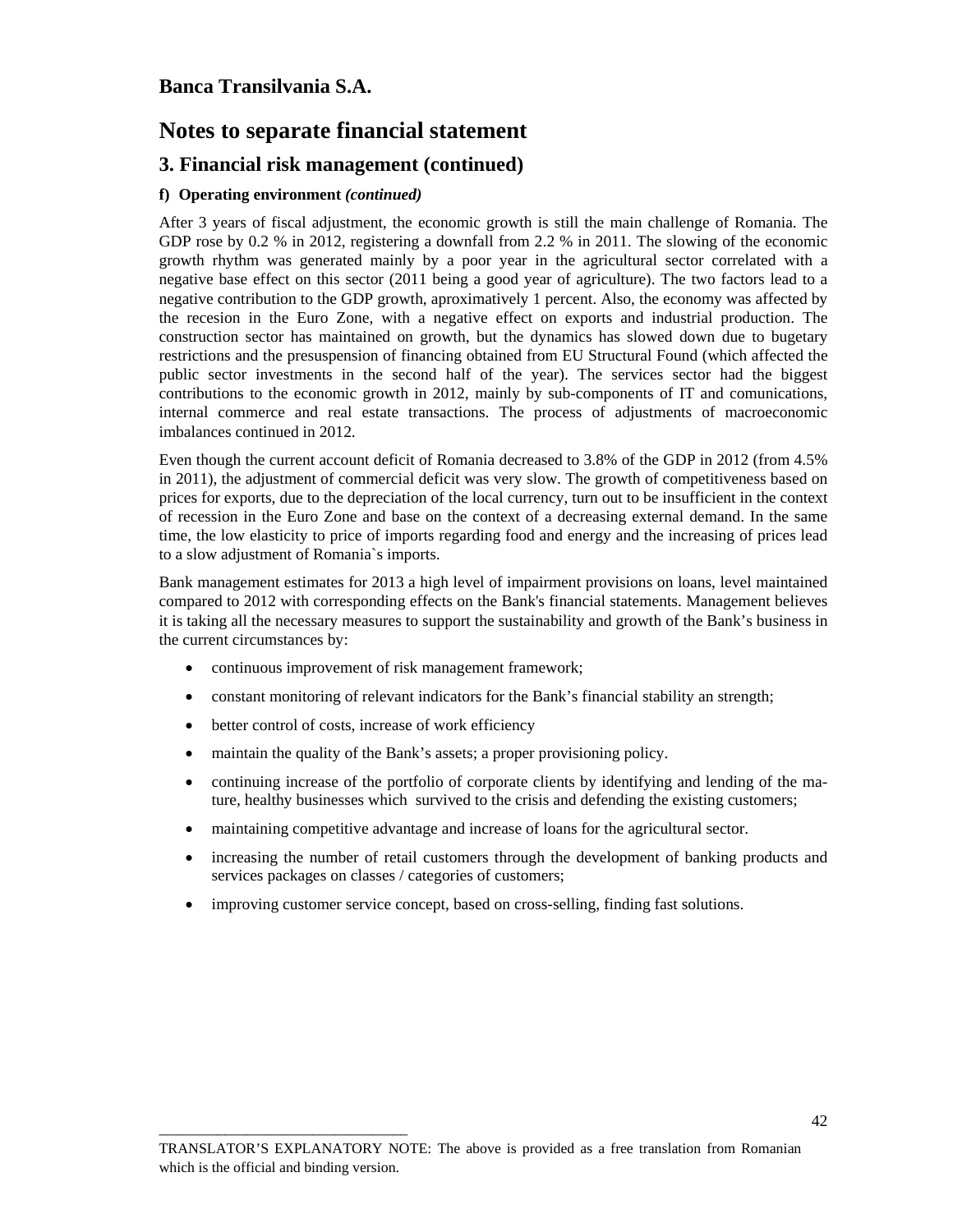## **Notes to the separate financial statements**

#### **3. Financial risk management (continued)**

#### **g) Operational risk**

Operational risk is the risk of direct or indirect loss arising from a wide variety of causes associated with the Bank's processes, personnel, technology and infrastructure, and from external factors other then credit, market and liquidity risk such those arising from legal and regulatory requirements and generally accepted standards of corporate behavior. Operational risks arise from all of the Bank's operations and are faced by all business entities.

The Bank's objective is to manage operational risk in order to fulfill its objectives to ensure reasonable performance (efficiency and effectiveness), information (credibility, integrity, continuity) and to mitigate damage resulting from the materialization of this risk category.

In order to reduce the inherent risk of the operational activities of the Bank, a general risk management framework was developed for managing these risks. The Operational Risk Management Direction is responsible for the oversight and the update of this framework, comprising policies, norms and procedures regarding risk management, that are part of the corporate governance.

The primary responsibility for the development and implementation of controls to address operational risk is assigned to senior management within each business unit. These responsibilities are consistent with the general operational risk management standards of the Bank.

The main areas of the operational risk to which particular consideration is given by the Bank are:

- requirements for appropriate segregation of duties, including the independent authorization of transactions;
- requirements for implementing the principle of dual control in the transactions and any other activity associated with a significant level of risk;
- requirements for the reconciliation and monitoring of transactions;
- compliance with regulatory and other legal requirements;
- documentation of controls and procedures;
- relevant indicators and associates acceptability limits regarding the operational risk;
- requirements for the periodic assessment of operational risk faced, and the adequacy of controls and procedures to address the risks identified;
- requirements for the reporting of operational losses and proposed remedial action;
- a formalized approach over the continuity of the business with a focus on IT infrastructure (public services, hardware, software, human resources) due to its high degree of support during the activity;
- training and professional development for all business line and for all the Bank employees; development of ethical and business standards;
- monitoring transactions in the employees' accounts;
- IT- risk in terms of operational risk;

\_\_\_\_\_\_\_\_\_\_\_\_\_\_\_\_\_\_\_\_\_\_\_\_\_\_\_\_\_\_\_\_\_\_

- calculation of the capital adequacy in terms of operational risk;
- implementing an internal alert mechanism for employees, through which, they can draw attention to legitimate and substantial concerns about the bank's activity;
- risk mitigation, including insurance where applicable.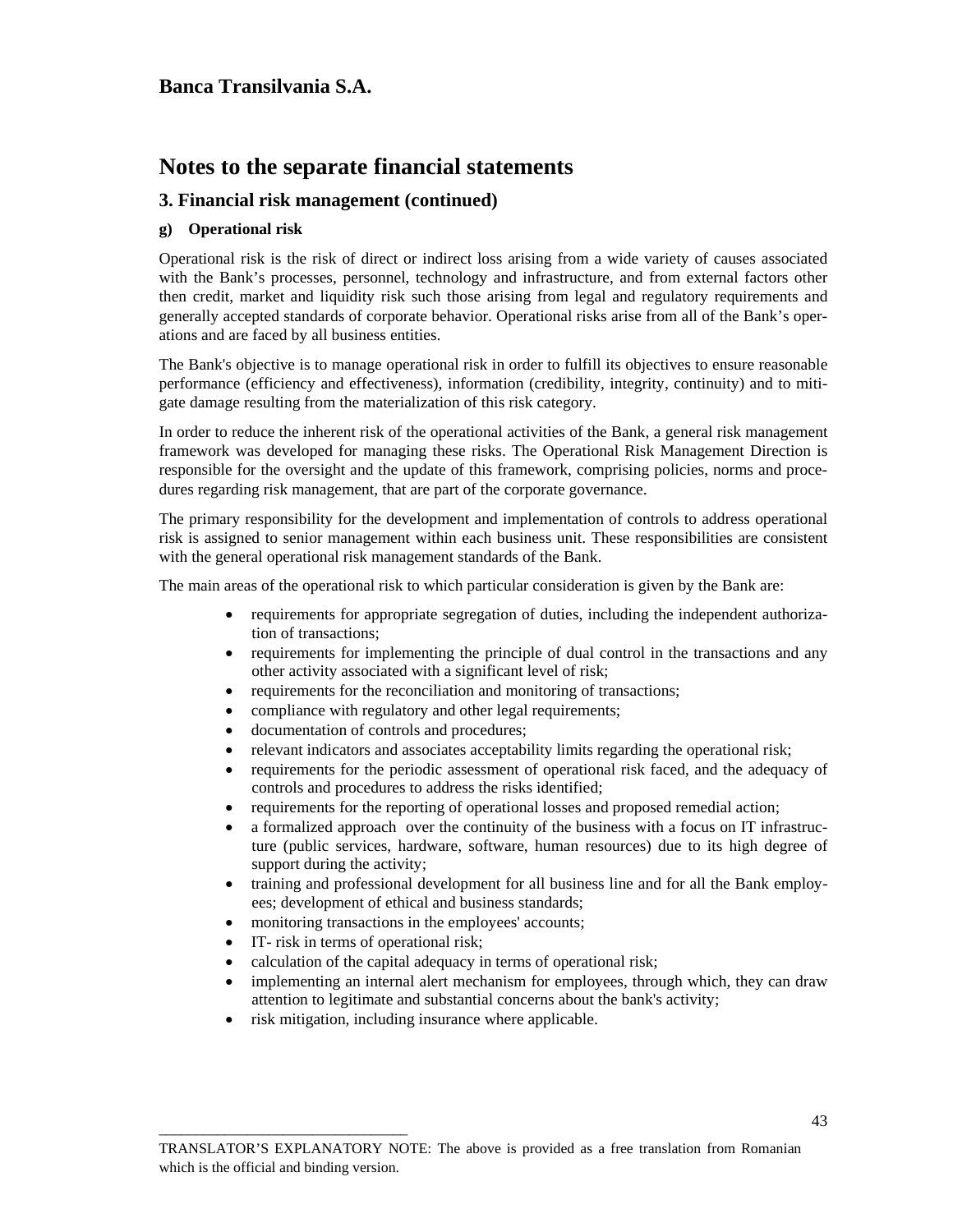## **Notes to the separate financial statements**

### **3. Financial risk management** *(continued)*

#### **g) Operational risk (continued)**

\_\_\_\_\_\_\_\_\_\_\_\_\_\_\_\_\_\_\_\_\_\_\_\_\_\_\_\_\_\_\_\_\_\_

The Internal Audit Department, the Operational Risk Management and the Executive Management of the Bank monitors compliance with the Bank`s standards through regular inspections. The results of internal audit, operational risk monitoring and control are discussed with management of the audited entities and the summary is submitted to the Technical Committee Compliance Audit and Internal Control and Executive Management of the Bank.

#### **h) Capital management**

The Bank's regulatory capital based on the legal requirements in force regarding capital management includes:

- Tier 1 capital, which includes ordinary share capital, share premium eligible reserves after deductions of intangible assets, 50% of shares' value and other investments in financial and credit institutions that exceed 10% of their share capital and 50% of the investments held in insurance companies;
- Tie II capital, which includes reserves from revaluation and subordinated loans after 50% deductions of shares' value and other investments in financial and credit institutions that exceed 10% of their share capital and 50% of the investments held in insurance and reinsurance companies.

At 31 December 2012 the calculation of regulatory capital was based on the NBR Regulation nr.18/2006 including the subsequent amendments

Starting with 2008 the Bank applied the NBR Regulation 13/2006 regarding the computation of the minimal capital requirements and adopted:

- the standard approach regarding credit risk based on Regulation 14/2006;
- the standard approach based on appendix I, II and IV of the NBR Regulation 22/2006 for the computation of the minimal capital requirements for the position risk, foreign exchange risk and merchandise risk;
- the standards approach for the minimal capital requirements regarding operational risk based on NBR Regulation 24/2006.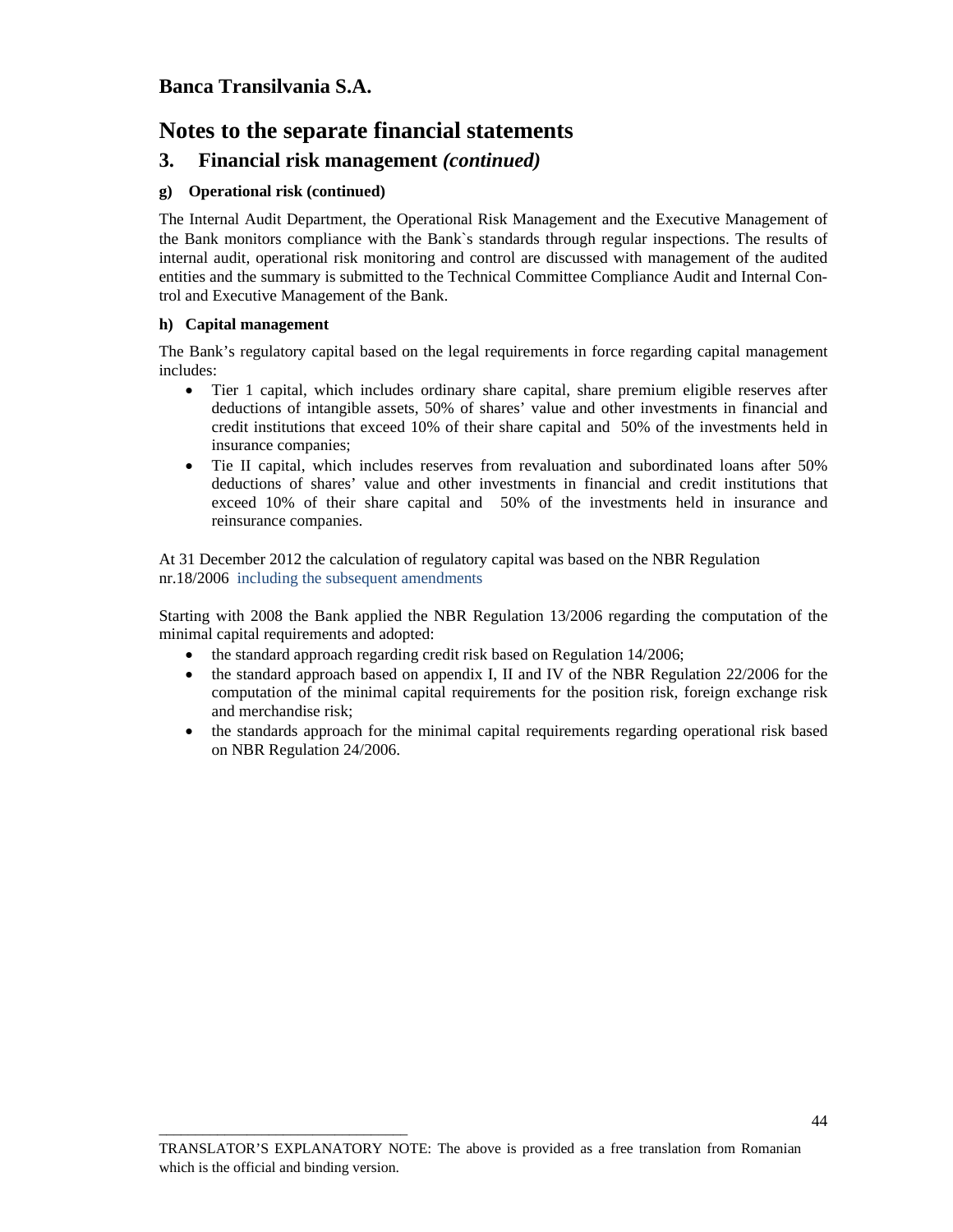## **Notes to the separate financial statements**

### **3. Financial risk management (continued)**

#### **h) Capital management (***continued***)**

The Bank's regulatory capital as at 31 December 2012 and 31 December 2011 computed based on the NBR Order nr. 26/ 2011 and the legal requirements regarding capital management at 31 December 2012 and 31 December 2011 were as follows:

| In RON thousands                                                            | 31 December<br>2012 | 31 December<br>2011 |
|-----------------------------------------------------------------------------|---------------------|---------------------|
| Tier I                                                                      | 2,157,156           | 2,085,946           |
| Tier II                                                                     | 66,595              | 76,899              |
| <b>Total Bank's capital</b>                                                 | 2,223,751           | 2,162,845           |
| Capital requirement for credit risk, counterparty risk, decrease in receiv- |                     |                     |
| ables and for incomplete transactions                                       | 1,097,299           | 992,811             |
| Capital requirements for foreign exchange position and commodities          | 160,307             | 133,270             |
| Capital requirements for operational risk                                   | 205,551             | 200,254             |
| <b>Total capital requirements</b>                                           | 1,463,157           | 1.326.335           |

*Note: In the computation of Bank's own funds are included the profits of the years ended 31 December 2011 and 31 December 2012. The computation of capital requirements as 31 December 2012, December 2011 was calculated based on the IFRS standards endorsed by the European Union.* 

## **4. Use of estimates and judgments**

The Bank makes estimates and assumptions that affect the reported amounts of assets and liabilities within the next financial year. Estimates and judgments are continually evaluated and are based on historical experience and other factors, including expectations of future events that are believed to be reasonable under the circumstances.

#### *Impairment losses on loans and advances*

\_\_\_\_\_\_\_\_\_\_\_\_\_\_\_\_\_\_\_\_\_\_\_\_\_\_\_\_\_\_\_\_\_\_

The Bank reviews its loan portfolio to assess impairment on a monthly basis. In determining whether an impairment loss should be recorded in the separate income statement, the Bank makes judgments as to whether there is any observable data indicating that there is a measurable decrease in the estimated future cash flows from a portfolio of loans before the decrease can be identified for an individual loan in that portfolio. For example, the observable data might be the un-favorable changes in the customers' payment behavior from within a group or due to economic circumstances, national or local which correlates with default incidents of a debtors' group. Management uses estimates based on historical loss experience for assets with credit risk characteristics and objective evidence of impairment similar to those in the portfolio when scheduling its future cash flows. The methodology and assumptions used for estimating both the amount and timing of future cash flows are reviewed regularly to reduce any differences between loss estimates and actual loss experience, including assessing the effects of uncertainty on the local financial markets related to valuation of assets and operating environment of debtors. The loan impairment assessment considers the visible effects of current market conditions on the individual/collective assessment of loans and advances to customers' impairment. Hence, the Bank has estimated the impairment loss provision for loans and advances to customers based on the internal methodology and assessed that no further provision for impairment losses is required except as already provided for in the separate financial statements.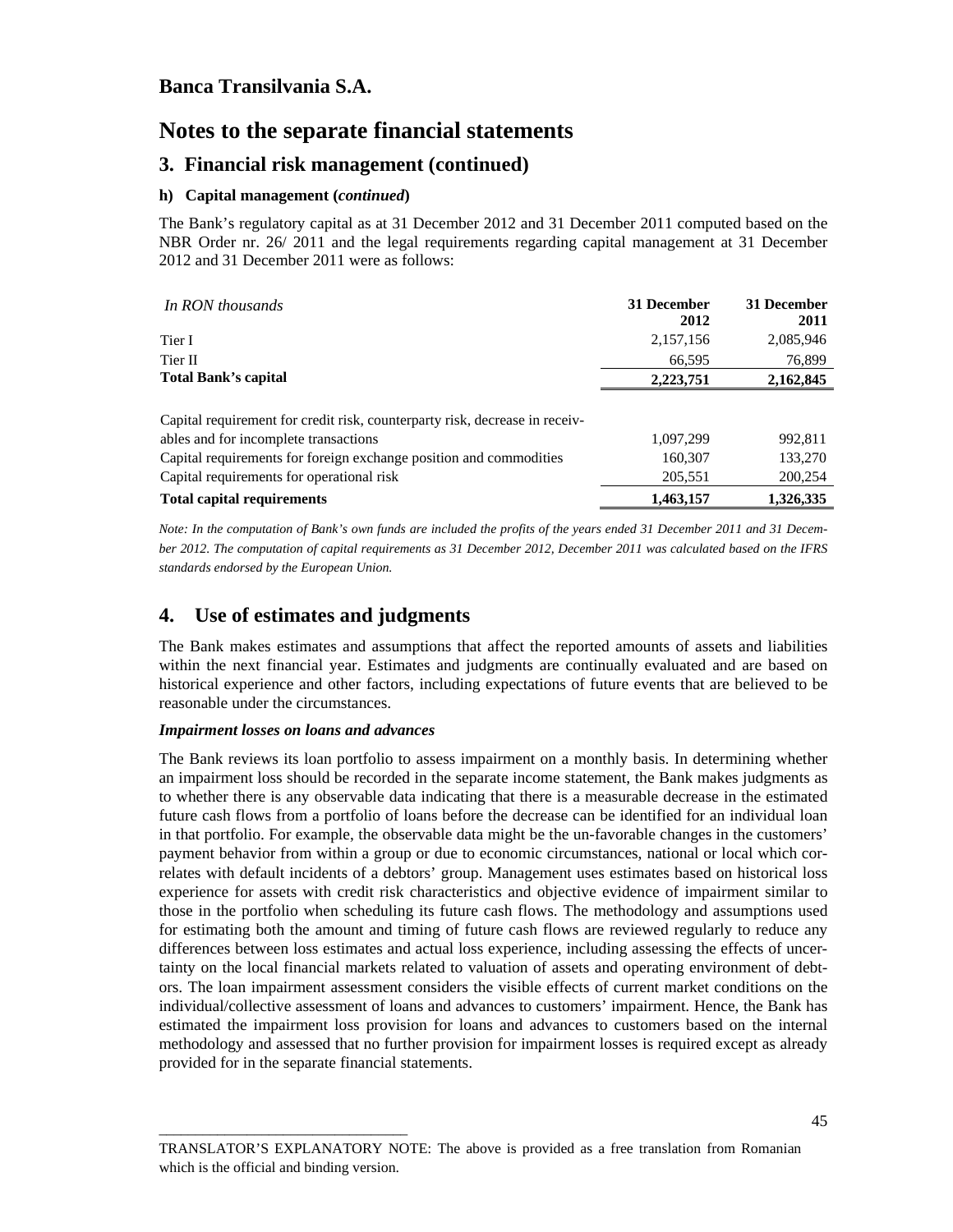# **Notes to the separate financial statements**

### **4. Use of estimates and judgments** *(continued)*

To the extent that the net present value of estimated cash flows differs by  $+/-5$  percent, the impairment allowance for loans and advances to customers would be estimated RON 34,623 thousand higher or RON 30,200 thousand lower (31 December 2011: RON 32,142 thousand higher or RON 32,142 thousand lower).

#### *Fair value of financial instruments*

\_\_\_\_\_\_\_\_\_\_\_\_\_\_\_\_\_\_\_\_\_\_\_\_\_\_\_\_\_\_\_\_\_\_

The Bank measures fair values using the following fair value hierarchy that reflects the significance of the inputs used in making the measurements:

- Level 1: Quoted market price in an active market for an identical instrument.
- Level 2: Valuation techniques based on observable inputs. This category includes instruments valued using: quoted market prices in active markets for similar instruments; quoted prices for similar instruments in markets that are considered less than active; or other valuation techniques where all significant inputs are directly or indirectly observable from market data.
- Level 3: Valuation techniques using significant unobservable inputs. This category includes all instruments where the valuation technique includes inputs not based on observable data and the unobservable inputs could have a significant effect on the instrument's valuation. This category includes instruments that are valued based on quoted prices for similar instruments where significant unobservable adjustments or assumptions are required to reflect differences between the instruments.

The objective of valuation techniques is to arrive at a fair value determination that reflects the price of the financial instrument at the reporting date that would have been determined by market participants acting at arm's length.

Availability of observable market prices and model inputs reduces the need for management judgment and estimation and also reduces the uncertainty associated with determination of fair values. Availability of observable market prices and inputs varies depending on the products and markets and is prone to changes based on specific events and general conditions in the financial markets.

The fair value of financial instruments that are not traded in an active market (for example bonds) is determined by using valuation techniques. The management uses its judgment to select the valuation method and make assumptions that are mainly based on market conditions existing at the date of the separate statement of the financial position.

Valuation models that employ significant unobservable inputs require a higher degree of management judgment and estimation in determination of fair value. Management judgment and estimation are usually required for selection of the appropriate valuation model to be used, determination of expected future cash flows on the financial instrument being valued, determination of probability of counterparty default and prepayments and selection of appropriate discount rates. The Bank's percentage of this type of portfolio instruments is not significant.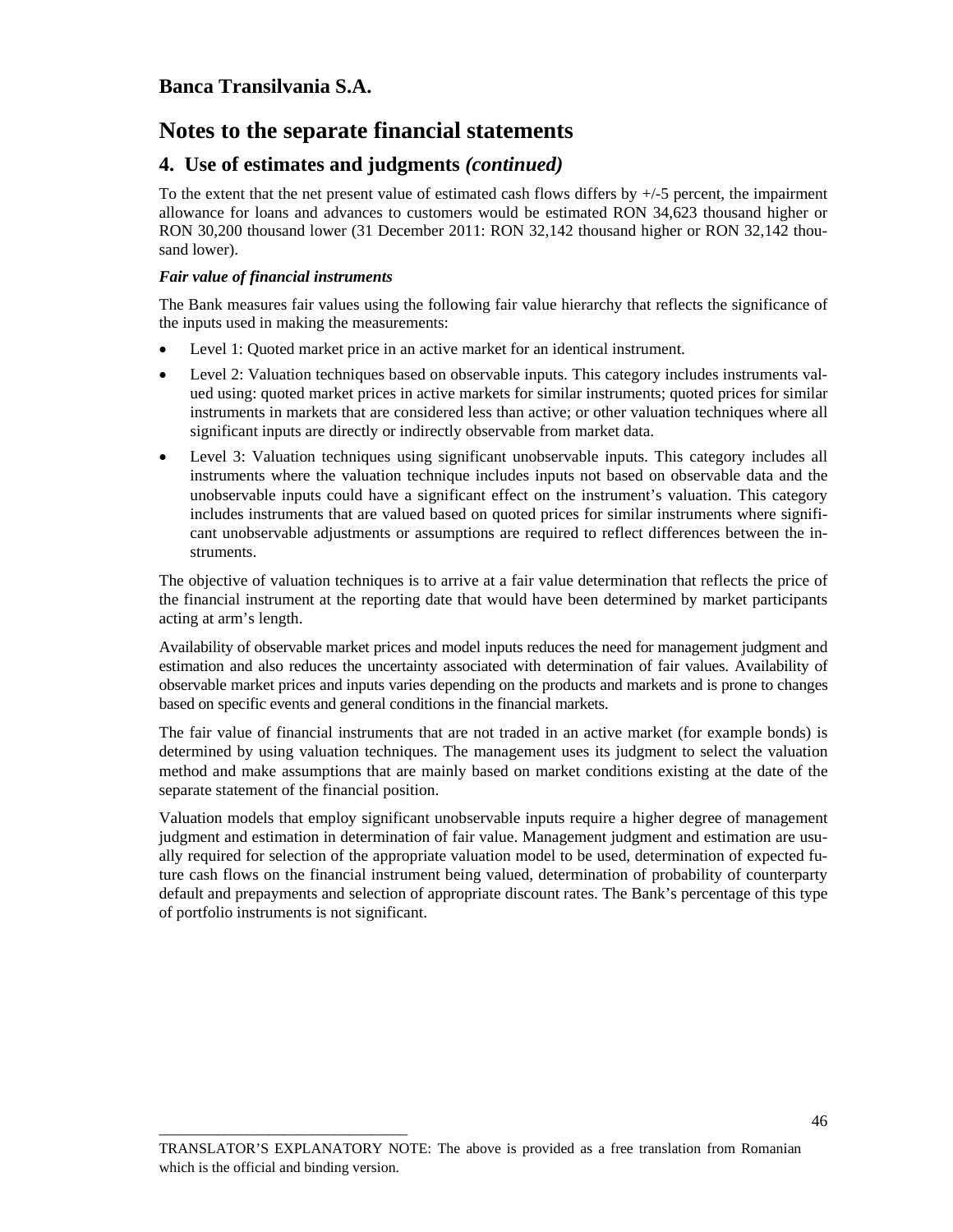## **4. Use of estimates and judgments (continued)**

The carrying amount of financial assets at fair value through profit and loss and of available-for-sale investment securities would be estimated with RON 197,187 thousand lower than the fair value as at 31 December 2012 (with RON 174,302 thousand lower as at 2011), or with RON 414,647 thousand higher than the fair value as at 31 December 2012 (with RON 203,159 thousand higher as at 2011), if interest rates on financial assets available for sale would differ by  $+/-$  2% and prices of financial assets at fair value through profit and loss would differ by +/-10% from management's estimates.

The table below analyzes financial instruments measured at fair value at the end of the reporting period, the hierarchical levels:

| In RON thousand                                           | <b>Note</b> | Level 1 - Ouot-<br>ed market<br>prices in active<br>markets | Level 2 - Valu-<br>ation tech-<br>$niques - ob-$<br>servable inputs | Level 3 - Valua-<br>tion techniques<br>- unobservable<br>inputs | <b>Total</b> |
|-----------------------------------------------------------|-------------|-------------------------------------------------------------|---------------------------------------------------------------------|-----------------------------------------------------------------|--------------|
| 31 December 2012                                          |             |                                                             |                                                                     |                                                                 |              |
| Financial assets at fair value<br>through profit and loss | 17          | 39,179                                                      |                                                                     |                                                                 | 39,179       |
| Investments securities, available<br>for sale             | 19          | 153,407                                                     | 6,374,614                                                           | 1,680                                                           | 6,529,701    |
| 31 December 2011                                          |             |                                                             |                                                                     |                                                                 |              |
| Financial assets at fair value<br>through profit and loss | 17          | 119,521                                                     |                                                                     | $\overline{\phantom{0}}$                                        | 119,521      |
| Investments securities, available<br>for sale             | 19          | 17,273                                                      | 5,794,266                                                           | 1.680                                                           | 5,813,219    |

#### *Financial assets and liabilities*

\_\_\_\_\_\_\_\_\_\_\_\_\_\_\_\_\_\_\_\_\_\_\_\_\_\_\_\_\_\_\_\_\_\_

The Bank considered that the effective transaction prices would be situated between the informative BID-ASK quotations obtained, which are rather an interval within which the Bank could have realistically negotiated the quotations for each series and taking into account the volume of its portfolio, and thus, the bank used in its estimation an average price for each series.

The Bank's accounting policies provide scope for assets and liabilities to be designated on inception into different accounting categories in certain circumstances:

- In classifying financial assets or liabilities as "trading", the Bank has determined that it meets the description of trading assets and liabilities set out in accounting policy 3(j);
- In classifying financial assets as held-to-maturity, the Bank has determined that it has both the positive intention and ability to hold the assets until their maturity date as required by its accounting policy.

If the Bank fails to keep these investments to maturity other than for the specific circumstances mentioned in IAS 39, it will be required to reclassify the entire class as available-for-sale. The investments would therefore be measured at fair value not amortized cost. If the entire class of held-to-maturity investments is tainted, the fair value would not be significantly different from the carrying amount.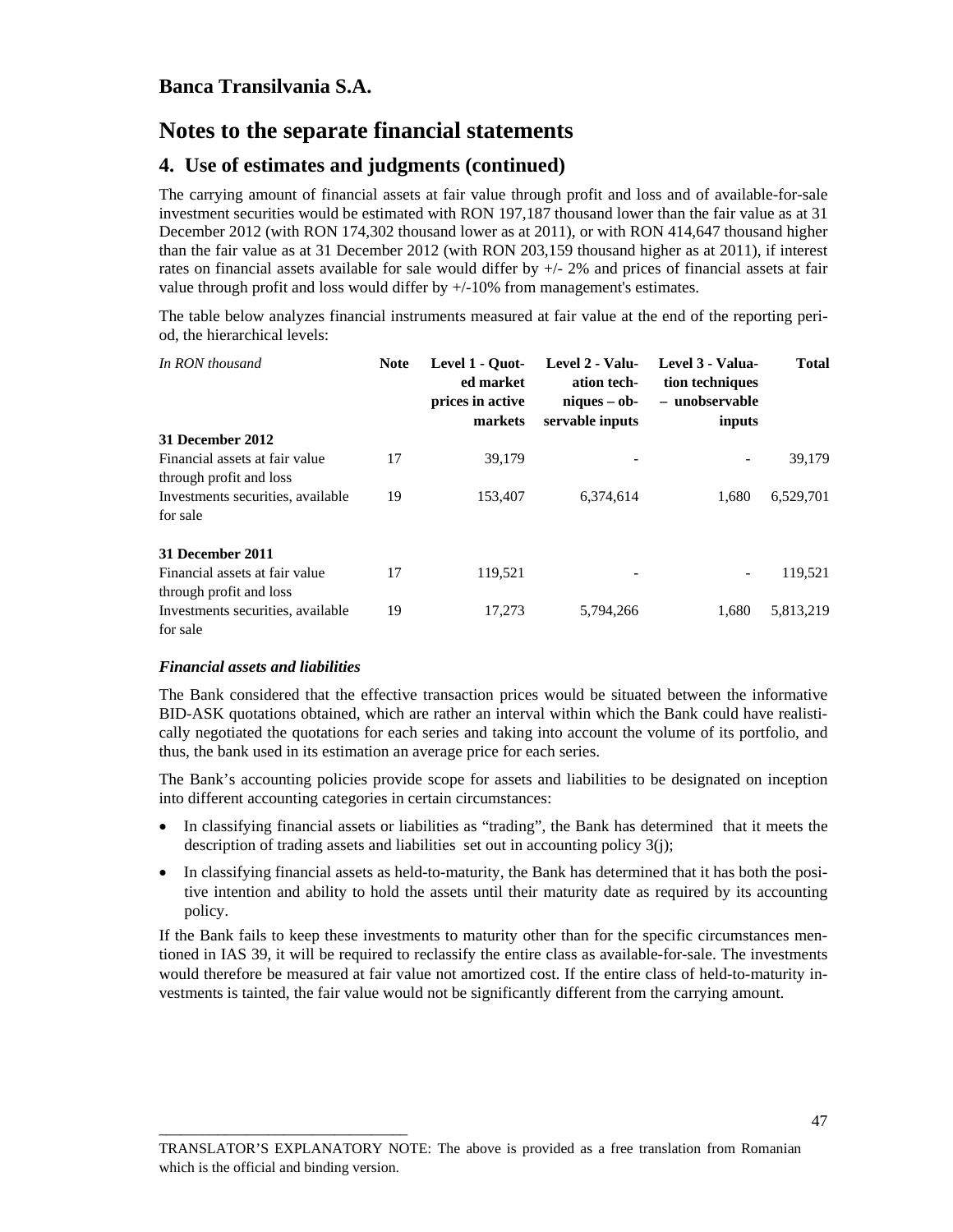## **5. Segment reporting**

The business segment reporting format is the Bank's primary basis of segment reporting. Transactions between business segments are conducted at arm's length.

Segment assets and liabilities include items directly attributable to a segment as well as those that can be allocated on a reasonable basis.

The Bank's segment reporting comprises the following main business segments:

- *Corporate customers.* Within corporate banking the Bank provides corporations with a range of banking products and services, including lending and deposit taking, providing cash management, foreign commercial business, investment advices, financial planning, securities business, project and structured finance transactions, syndicated loans and asset backed transactions.
- *SME*. The Bank developed and put at the disposition of customers personalized products to fit the business needs of the customers.
- *Individuals*. The Bank provides individuals with a range of banking products and services, including lending (consumer loans, vehicles purchase, personal needs, and mortgages), savings and deposit taking business, payment services and securities business.
- *Health Care Division:* the Bank has a wide variety of financial products and services, advisory and support for the establishment of medical offices or for obtaining the statute of individual legally authorized, accounting and economic and fiscal assistance.
- *Treasury:* incorporating of work services for cash.

\_\_\_\_\_\_\_\_\_\_\_\_\_\_\_\_\_\_\_\_\_\_\_\_\_\_\_\_\_\_\_\_\_\_

• *Other.* The Bank incorporates in this category the services offered to the entities in which the Bank has participations.

Bellow are presented financial information's on segments, regarding the separate financial position and the operational result before net expenses with the impairment allowance for loans and advances to customers, for the financial year ended at 31 December 2012, and comparative data with 2011.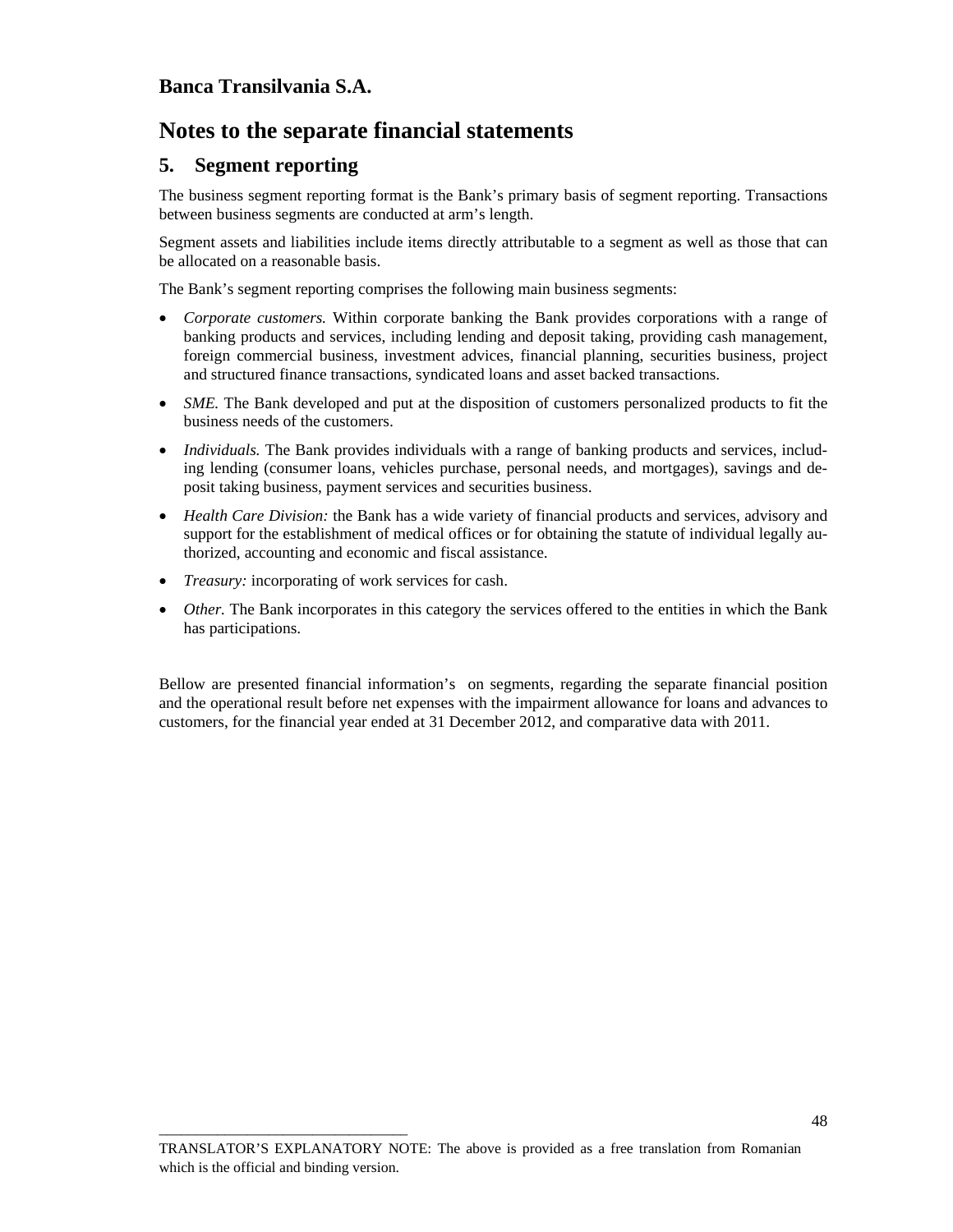# **Notes to the separate financial statements**

### **5. Segment reporting**

### *Operating segments as at 31 December*

| In thousand RON                        |           | Corporate | <b>SME</b> |           | <b>Individuals</b> |            | <b>Health care division</b> |         | <b>Treasury</b> |            | Other  |                          | <b>Unallocated</b>       |                          | <b>TOTAL</b> |            |
|----------------------------------------|-----------|-----------|------------|-----------|--------------------|------------|-----------------------------|---------|-----------------|------------|--------|--------------------------|--------------------------|--------------------------|--------------|------------|
|                                        | 2012      | 2011      | 2012       | 2011      | 2012               | 2011       | 2012                        | 2011    | 2012            | 2011       | 2012   | 2011                     | 2012                     | 2011                     | 2012         | 2011       |
| Segment assets                         | 7,607,430 | 6,864,442 | 1,455,293  | 1,352,180 | 5,911,352          | 5,330,839  | 796,056                     | 698,360 | 13,801,913      | 11,448,690 | $\sim$ | 123,335                  | $\overline{\phantom{a}}$ | $\sim$                   | 29,572,044   | 25,817,846 |
| <b>Total Assets</b>                    | 7,607,430 | 6,864,442 | 1,455,293  | 1,352,180 | 5,911,352          | 5,330,839  | 796,056                     | 698,360 | 13,801,913      | 11,448,690 | $\sim$ | 123,335                  |                          |                          | 29,572,044   | 25,817,846 |
| Segment liabilities                    | 5,217,867 | 4,656,237 | 2,604,300  | 2,502,320 | 15,688,561         | 13,296,179 | 679,920                     | 628,594 | 2,686,459       | 2,414,712  |        |                          |                          | $\overline{\phantom{a}}$ | 26,877,107   | 23,498,042 |
| <b>Total Liabilities</b>               | 5,217,867 | 4,656,237 | 2,604,300  | 2,502,320 | 15,688,561         | 13,296,179 | 679,920                     | 628,594 | 2,686,459       | 2,414,712  |        |                          |                          |                          | 26,877,107   | 23,498,042 |
| Equity                                 |           |           |            |           |                    |            |                             |         |                 |            |        |                          | 2,728,501                | 2,319,804                | 2,694,937    | 2,319,804  |
| <b>Total Liabilities</b><br>and Equity | 5,217,867 | 4,656,237 | 2,604,300  | 2,502,320 | 15,688,561         | 13,296,179 | 679,920                     | 628,594 | 2,686,459       | 2,414,712  |        | $\overline{\phantom{a}}$ | 2,694,937                | 2,319,804                | 29,577,044   | 25,817,846 |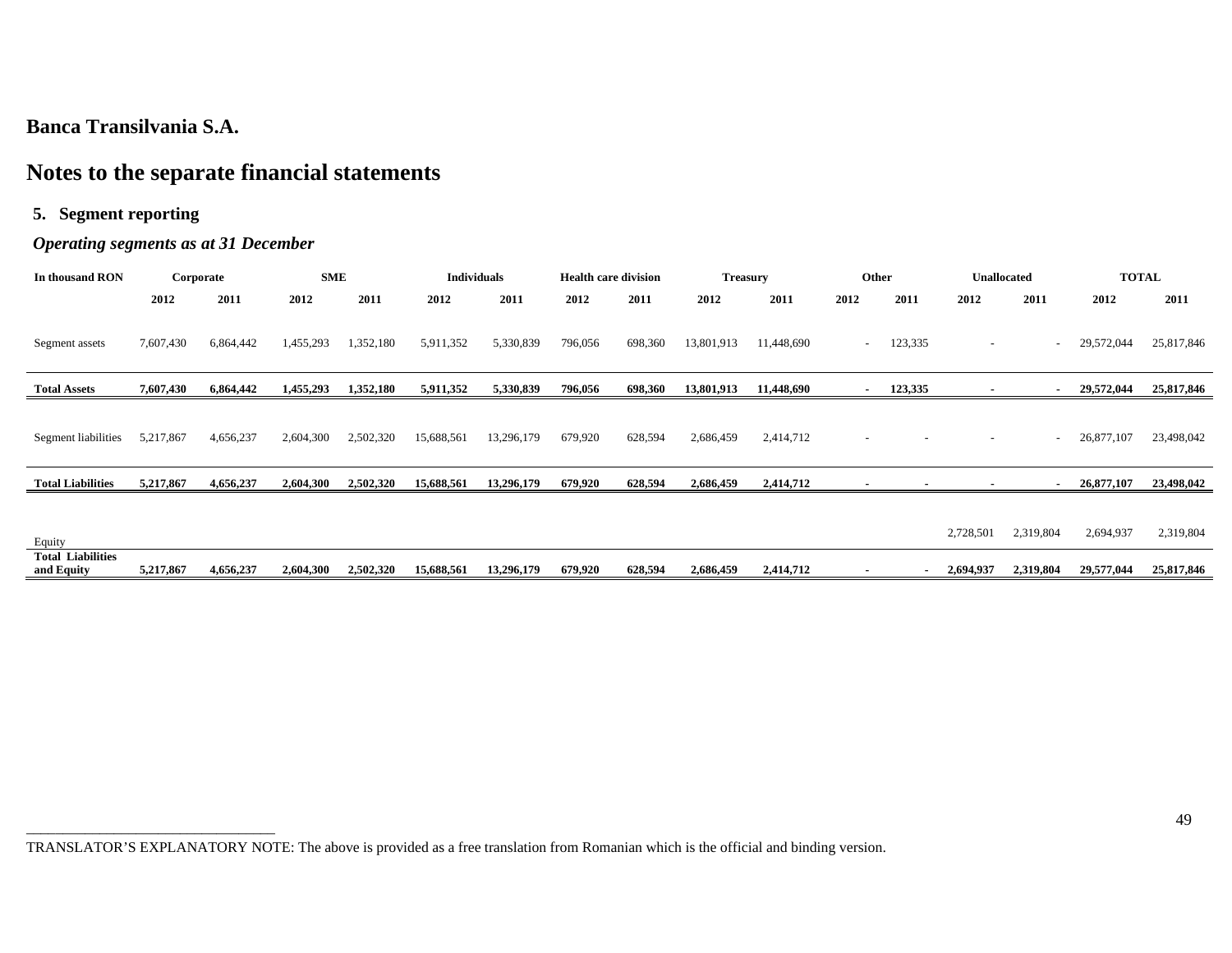# **Notes to the separate financial statements**

### **5. Segment reporting**

| In RON thousand                                                                                |         | Corporate |         | <b>SME</b> |         | <b>Individuals</b> |        | <b>Health care Division</b> | <b>Treasury</b> |         |           | Other     |           | <b>Total</b> |
|------------------------------------------------------------------------------------------------|---------|-----------|---------|------------|---------|--------------------|--------|-----------------------------|-----------------|---------|-----------|-----------|-----------|--------------|
|                                                                                                | 2012    | 2011      | 2012    | 2011       | 2012    | 2011               | 2012   | 2011                        | 2012            | 2011    | 2012      | 2011      | 2012      | 2011         |
| Net interest income                                                                            | 240,668 | 251,807   | 122,813 | 140,728    | 350,923 | 357,326            | 31,577 | 32,933                      | 191,888         | 89.085  |           |           | 937,869   | 871,879      |
| Net commission income                                                                          | 140,695 | 124,499   | 127,930 | 115,261    | 136,669 | 132,258            | 19,406 | 17,257                      |                 |         |           |           | 424,700   | 389,275      |
| Net trading income                                                                             | 24,088  | 30,833    | 18,169  | 23,408     | 18,057  | 25,105             | 692    | 1,173                       | 53,527          | 70,062  | 16,631    | (33, 493) | 131,164   | 117,088      |
| Other income                                                                                   |         |           |         | $\sim$     | 10,363  | 4,516              | 102    | (79)                        | $\sim$          |         | 32,347    | 19,840    | 42,812    | 24,277       |
|                                                                                                |         |           |         |            |         |                    |        |                             |                 |         |           |           |           |              |
| <b>Total Income</b>                                                                            | 405,451 | 407,139   | 268,912 | 279,397    | 516,012 | 519,205            | 51,777 | 51,284                      | 245,415         | 159,147 | 48,978    | (13,653)  | 1,536,545 | 1,402,519    |
|                                                                                                |         |           |         |            |         |                    |        |                             |                 |         |           |           |           |              |
| Salaries and other assimilated<br>expenses                                                     | 101,853 | 84,666    | 59,650  | 64,190     | 152,392 | 132,492            | 14,919 | 13,667                      | 65,372          | 31,463  | 15,409    | 42,438    | 409,595   | 368,916      |
| Operational expenses                                                                           | 74,023  | 55,529    | 53,511  | 42,109     | 115,995 | 86,944             | 12,851 | 8,968                       | 32,062          | 25,266  | 34,929    | 27,836    | 323,371   | 246,652      |
| Publicity expenses                                                                             | 2,323   | 3,421     | 4,297   | 2,580      | 5,349   | 5,296              | 462    | 548                         | 720             | 1,253   | 985       | 1,721     | 14,136    | 14,819       |
| Depreciation                                                                                   | 10.804  | 11,309    | 7.818   | 8,577      | 16,948  | 17,696             | 1.873  | 1,825                       | 3,870           | 4,183   | 5,109     | 5.671     | 46,422    | 49,261       |
| Other expenses                                                                                 | 5,227   | 14,639    | 3,793   | 11,096     | 8,283   | 23,013             | 898    | 2,378                       | 1,835           | 5,398   | 2,799     | 7,305     | 22,835    | 63,829       |
| <b>Total Expenses</b>                                                                          | 194,230 | 169,564   | 129,069 | 128,552    | 298,967 | 265,441            | 31,003 | 27,386                      | 103,859         | 67,563  | 59,231    | 84,971    | 816,359   | 743,477      |
| Operational result before net<br>impairment losses for assets,<br>other contingencies and loan |         |           |         |            |         |                    |        |                             |                 |         |           |           |           |              |
| commitments                                                                                    | 211,221 | 237,575   | 139,843 | 150,845    | 217,045 | 253,764            | 20,774 | 23.898                      | 141,556         | 91.584  | (10, 253) | (98, 624) | 720.186   | 659,042      |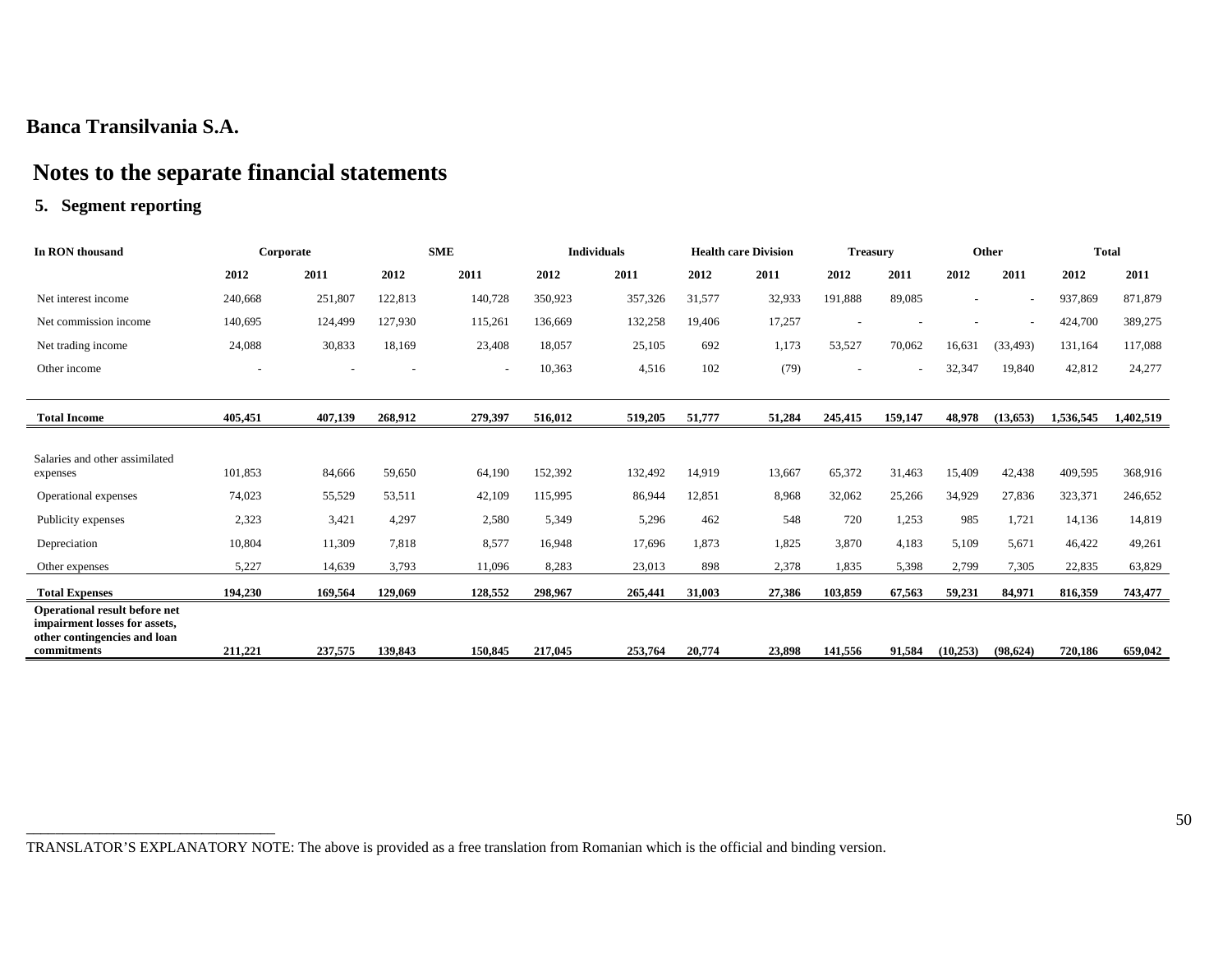# **Notes to the separate financial statements**

### **6. Financial assets and liabilities**

# *Accounting classifications and fair values*

| In RON thousand                                   | <b>Note</b> | <b>Financial assets at fair</b><br>value through profit<br>and loss | <b>Held to maturity</b>  | Loans and receiva-<br>bles | <b>Available for sale</b> | Other amor-<br>tized cost | <b>Total carrying</b><br>amount | <b>Fair value</b> |
|---------------------------------------------------|-------------|---------------------------------------------------------------------|--------------------------|----------------------------|---------------------------|---------------------------|---------------------------------|-------------------|
| 31 December 2012                                  |             |                                                                     |                          |                            |                           |                           |                                 |                   |
| <b>Financial Assets</b>                           |             |                                                                     |                          |                            |                           |                           |                                 |                   |
| Cash and cash equivalents                         | 15          | $\overline{\phantom{a}}$                                            | $\overline{\phantom{a}}$ |                            | $\sim$                    | 5,576,290                 | 5,576,290                       | 5,576,290         |
| Placements with banks                             | 16          |                                                                     |                          |                            | $\overline{\phantom{a}}$  | 1,383,114                 | 1,383,114                       | 1,383,114         |
| Financial assets at fair value through profit and | 17          |                                                                     |                          |                            |                           |                           |                                 |                   |
| loss                                              |             | 39,179                                                              | $\overline{\phantom{a}}$ |                            |                           | $\overline{\phantom{a}}$  | 39,179                          | 39,179            |
| Loans and advances to customers                   | 18          | $\overline{\phantom{a}}$                                            | $\overline{\phantom{a}}$ | 15,457,481                 |                           | $\overline{\phantom{a}}$  | 15,457,481                      | 15,457,481        |
| Investments securities, available for sale        | 19          | $\overline{\phantom{a}}$                                            | $\overline{\phantom{a}}$ |                            | 6,529,701                 | $\overline{\phantom{a}}$  | 6,529,701                       | 6,529,701         |
| <b>Total financial assets</b>                     |             | 39,179                                                              | $\blacksquare$           | 15,457,481                 | 6,529,701                 | 6,959,404                 | 28,985,765                      | 28,985,765        |
| <b>Financial Liabilities</b>                      |             |                                                                     |                          |                            |                           |                           |                                 |                   |
| Deposits from banks                               | 25          | $\overline{\phantom{a}}$                                            | $\overline{\phantom{a}}$ | $\overline{\phantom{0}}$   | $\overline{\phantom{0}}$  | 45,953                    | 45,953                          | 45,953            |
| Deposits from customers                           | 26          | $\overline{\phantom{a}}$                                            |                          |                            | ۰                         | 23,232,922                | 23,232,922                      | 23, 238, 176      |
| Loans from banks and other financial institutions | 27          | $\overline{\phantom{a}}$                                            | $\overline{\phantom{a}}$ | $\overline{\phantom{0}}$   | $\sim$                    | 2,969,302                 | 2,969,302                       | 2,969,302         |
| Subordinated liabilities                          | 28          | $\overline{\phantom{a}}$                                            | $\overline{\phantom{a}}$ |                            |                           | 288,810                   | 288,810                         | 288,810           |
| <b>Total financial liabilities</b>                |             | $\blacksquare$                                                      | ٠                        |                            | $\blacksquare$            | 26,536,987                | 26,536,987                      | 26,542,241        |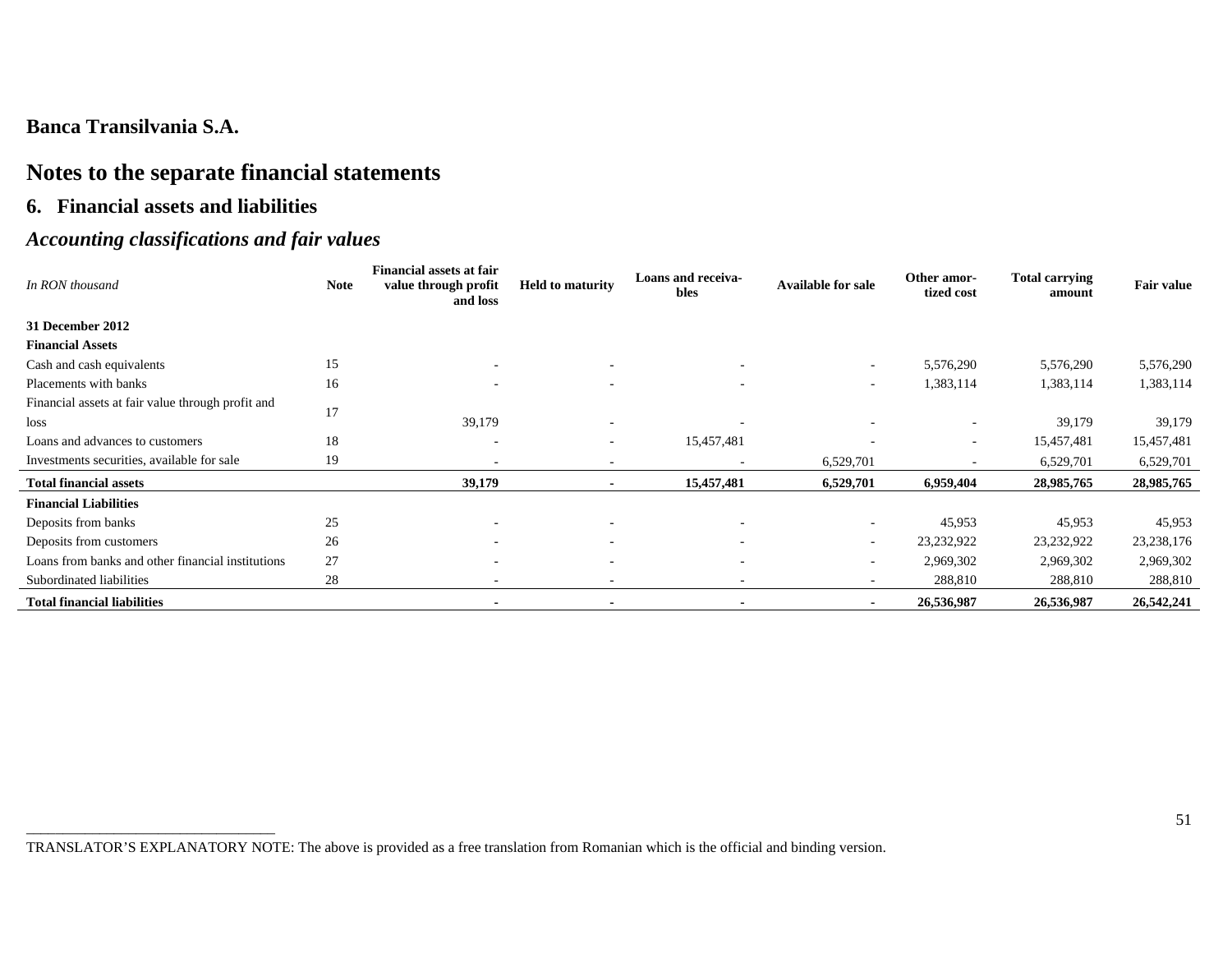# **Notes to the separate financial statements**

### **6. Financial assets and liabilities**

# *Accounting classifications and fair values*

| In RON thousand                                   | <b>Note</b> | <b>Financial assets at</b><br>fair value through<br>profit and loss | <b>Held to maturity</b>  | Loans and receiv-<br>ables | <b>Available for sale</b> | Other amor-<br>tized cost | <b>Total carrying</b><br>amount | <b>Fair value</b> |
|---------------------------------------------------|-------------|---------------------------------------------------------------------|--------------------------|----------------------------|---------------------------|---------------------------|---------------------------------|-------------------|
| 31 December 2011                                  |             |                                                                     |                          |                            |                           |                           |                                 |                   |
| <b>Financial Assets</b>                           |             |                                                                     |                          |                            |                           |                           |                                 |                   |
| Cash and cash equivalents                         | 15          | $\overline{\phantom{a}}$                                            | ۰                        | $\overline{\phantom{a}}$   | $\sim$                    | 4,546,532                 | 4,546,532                       | 4,546,532         |
| Placements with banks                             | 16          |                                                                     |                          | $\overline{\phantom{a}}$   | $\overline{\phantom{a}}$  | 769,427                   | 769,427                         | 769,427           |
| Financial assets at fair value through profit and | 17          |                                                                     |                          |                            |                           |                           |                                 |                   |
| loss                                              |             | 119,521                                                             | $\overline{\phantom{a}}$ |                            |                           | $\overline{\phantom{a}}$  | 119,521                         | 119,521           |
| Loans and advances to customers                   | 18          | $\overline{\phantom{a}}$                                            | ۰                        | 14,035,290                 |                           | $\overline{\phantom{a}}$  | 14,035,290                      | 14,035,290        |
| Investments securities                            | 19          | $\overline{a}$                                                      | 819                      | $\overline{\phantom{a}}$   | 5,813,219                 |                           | 5,814,038                       | 5,814,034         |
| <b>Total financial assets</b>                     |             | 119,521                                                             | 819                      | 14,035,290                 | 5,813,219                 | 5,315,959                 | 25,284,808                      | 25,284,804        |
| <b>Financial Liabilities</b>                      |             |                                                                     |                          |                            |                           |                           |                                 |                   |
| Deposits from banks                               | 25          |                                                                     |                          | $\overline{\phantom{a}}$   | $\overline{\phantom{a}}$  | 251,181                   | 251,181                         | 251,181           |
| Deposits from customers                           | 26          |                                                                     |                          | $\overline{\phantom{a}}$   | $\overline{\phantom{a}}$  | 20,280,230                | 20,280,230                      | 20,282,215        |
| Loans from banks and other financial institu-     | 27          |                                                                     |                          |                            |                           |                           |                                 |                   |
| tions                                             |             |                                                                     |                          | $\sim$                     | $\overline{\phantom{a}}$  | 2,468,988                 | 2,468,988                       | 2,468,988         |
| Subordinated liabilities                          | 28          |                                                                     |                          | $\sim$                     |                           | 260,148                   | 260,148                         | 260,148           |
| <b>Total financial liabilities</b>                |             |                                                                     |                          | $\blacksquare$             | $\blacksquare$            | 23,260,547                | 23,260,547                      | 23,262,532        |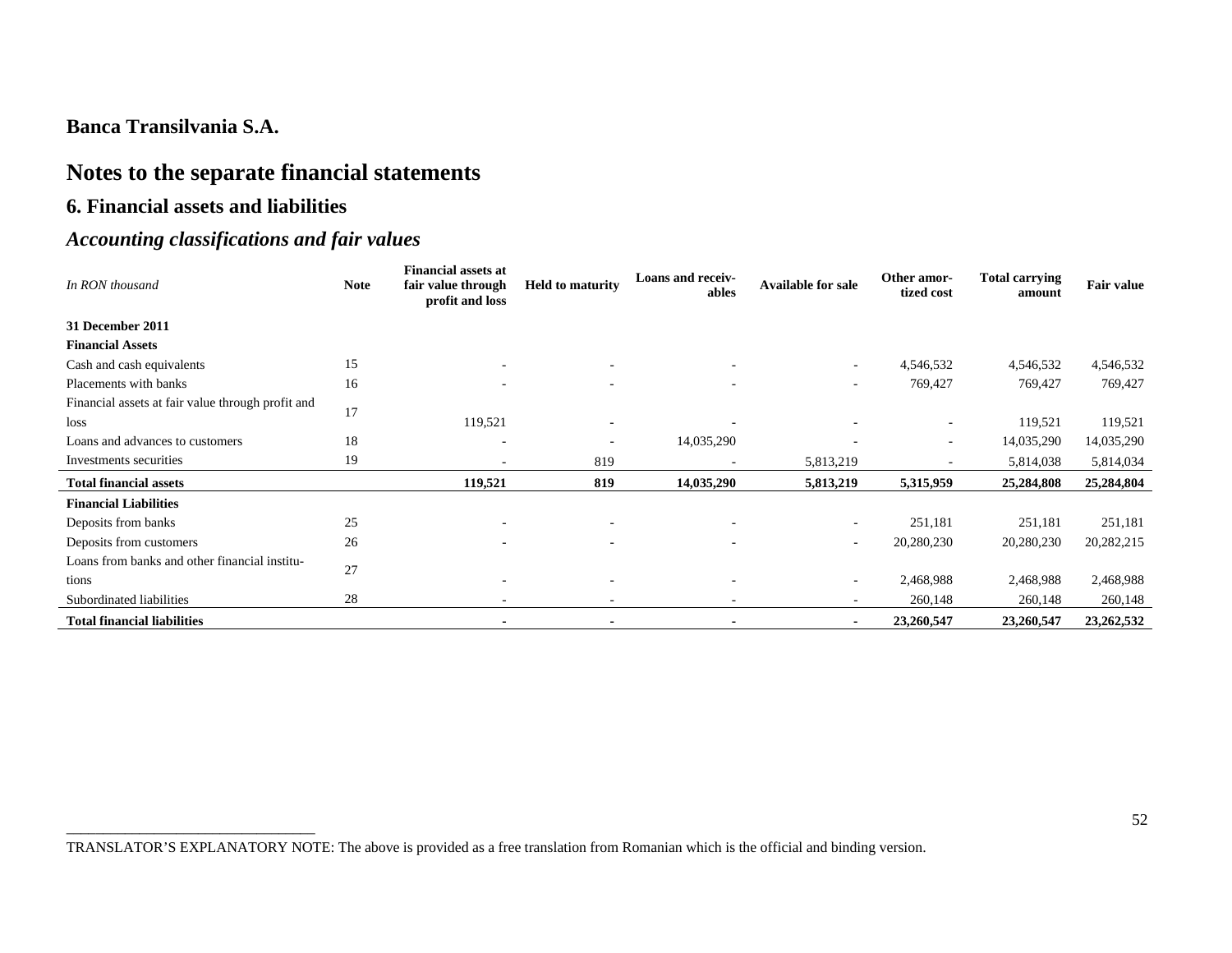### **7. Net interest income**

| In RON thousand                                                    | 2012             | 2011      |
|--------------------------------------------------------------------|------------------|-----------|
| Interest income                                                    |                  |           |
| Loans and advances to customers $(i)$                              | 1,425,747        | 1,436,333 |
| Current accounts held with banks                                   | 36,823           | 39,366    |
| Available for sale securities                                      | 520,056          | 293,987   |
| Placements with banks                                              | 29,779           | 34,553    |
| Total interest income                                              | 2,012,405        | 1,804,239 |
| Interest expense                                                   |                  |           |
| Deposits from customers                                            | 916,694          | 834,701   |
| Loans from banks and other financial institutions, bonds<br>issued | 113,305          | 69,994    |
| Available for sale securities                                      | 33,553           | 22,412    |
| Deposits from banks                                                | 10,984           | 5,253     |
| Total interest expense                                             | <u>1,074,536</u> | 932,360   |
| Net interest income                                                | 937,869          | 871,879   |

*(i)* Interest income from loans and advances to customers for the year ended at 31 December 2012 includes interest income related to impaired loans amounting to RON 147,960 thousand (2011: RON 86,086 thousand). The interest income and expense related to the financial assets and liabilities, others than those held at fair value through profit and loss, are determined using the effective interest rate method.

### **8. Net fee and commission income**

\_\_\_\_\_\_\_\_\_\_\_\_\_\_\_\_\_\_\_\_\_\_\_\_\_\_\_\_\_\_\_\_\_\_\_

| In RON thousands                                                                                   | 2012                     | 2011                     |
|----------------------------------------------------------------------------------------------------|--------------------------|--------------------------|
| Fee and commission income                                                                          |                          |                          |
| <b>Transactions</b><br>Loans management and guarantees issuance<br>Other fee and commission income | 372,959<br>114,718<br>39 | 334,377<br>106,531<br>44 |
| Total fee and commission income                                                                    | 487,716                  | 440,952                  |
| Fee and commission expense                                                                         |                          |                          |
| Bank commissions<br><b>Transactions</b>                                                            | 51,112<br>11,654         | 41,666<br>10,004         |
| Other fee and commission                                                                           | 250                      |                          |
| Total fee and commission expense                                                                   | 63,016                   | 51,677                   |
| Net fee and commission income                                                                      | 424,700                  | 389,275                  |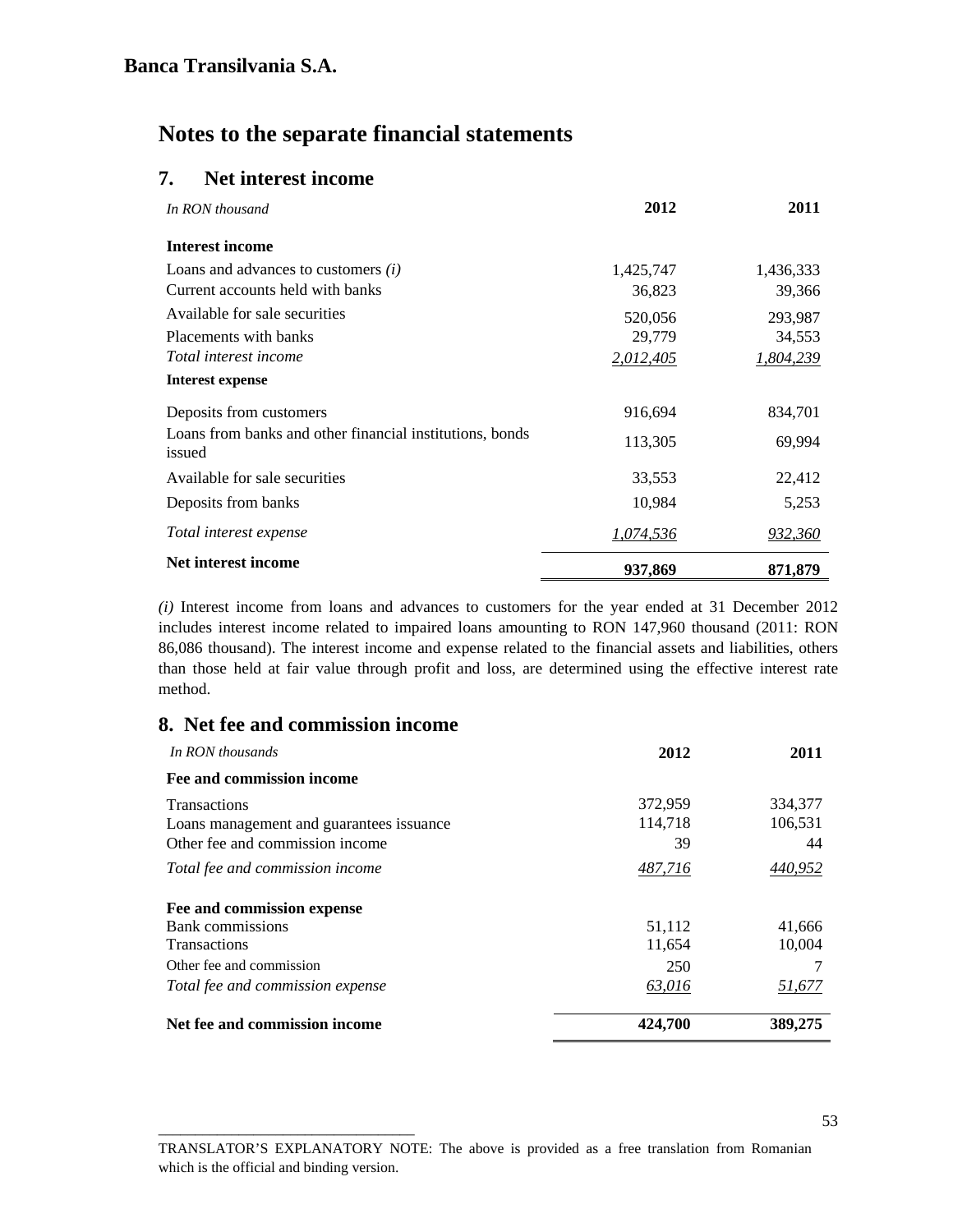# **9. Net trading income**

| In RON thousand                                                                                                                              | 2012              | 2011               |
|----------------------------------------------------------------------------------------------------------------------------------------------|-------------------|--------------------|
| Net income from foreign exchange transactions $(i)$<br>Net income/ (expenses) from financial assets at fair value through profit and<br>loss | 118,002<br>17,265 | 110,603<br>(2,305) |
| Net income/ (expenses) from revaluation of assets and liabilities held in<br>foreign currency                                                | (4,103)           | 8.790              |
| Net trading income                                                                                                                           | 131.164           | 117.088            |

 *(i)* Net income from foreign exchange transactions also include the realized and unrealized gain and loss from spot and forward contracts.

## **10. Other operating income**

\_\_\_\_\_\_\_\_\_\_\_\_\_\_\_\_\_\_\_\_\_\_\_\_\_\_\_\_\_\_\_\_\_\_\_

| In RON thousand                           | 2012          | 2011          |
|-------------------------------------------|---------------|---------------|
| Dividend income<br>Other operating income | 664<br>42.148 | 422<br>24,003 |
|                                           |               |               |
| <b>Total</b>                              | 42,812        | 24,425        |

## **11. Net imparment loss for other assets, other liabilities and loan commitments**

| In RON thousand                                                                          |             | 2012    | 2011    |
|------------------------------------------------------------------------------------------|-------------|---------|---------|
|                                                                                          |             |         |         |
| Net charge of impairment losses for assets $(i)$                                         |             | 370,511 | 360,945 |
| Loans written-off                                                                        |             |         | 14,742  |
| Other liabilities – employees' benefits and loan commitments                             |             | 10,444  | 5,648   |
| Recoveries from loans previously written off                                             |             | (1,528) | (537)   |
| Net impairment losses for other assets, other liabilities and loan                       |             | 379,427 | 380,798 |
| <b>Commitments</b>                                                                       |             |         |         |
|                                                                                          |             |         |         |
| (i) Net charge of impairment losses on assets contains the following:<br>In RON thousand | <b>Note</b> | 2012    | 2011    |
| Loans and advances to customers                                                          | 18          | 369,662 | 310,298 |
| Equity investments                                                                       | 20          |         | 52,070  |
| Other assets                                                                             | 24          | 849     | (1,423) |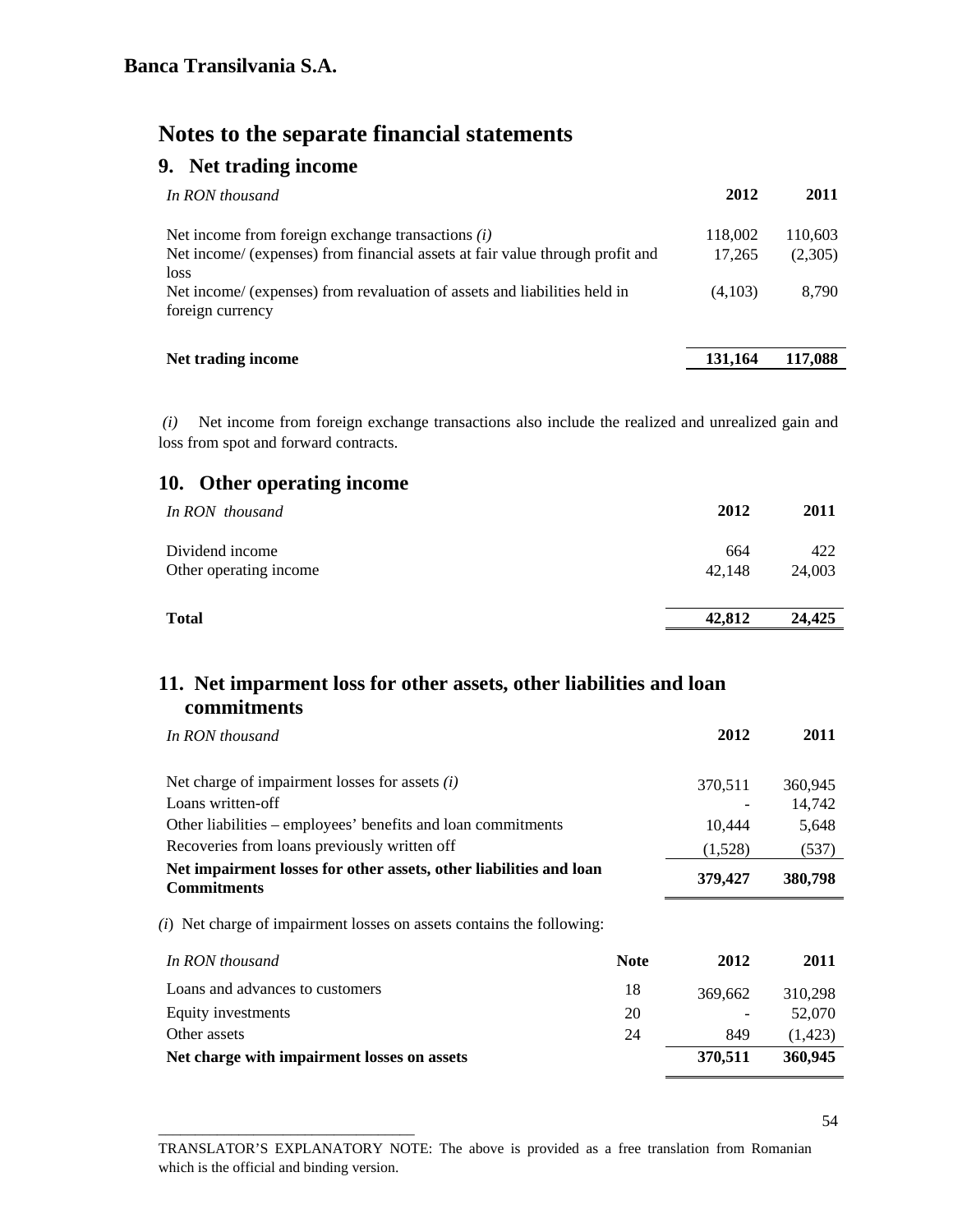### **12. Personnel expenses**

| In RON thousand                                   | 2012    | 2011    |
|---------------------------------------------------|---------|---------|
| Wages and salaries                                | 295,927 | 273,134 |
| Contribution to social security                   | 61,555  | 57,038  |
| Meal tickets and other taxes related to personnel | 32,777  | 19,667  |
| Contribution to health fund                       | 17,865  | 17,709  |
| Contribution to unemployment fund                 | 1.471   | 1,368   |
|                                                   |         |         |
| <b>Total</b>                                      | 409.595 | 368,916 |

The Bank's number of employees at 31 December 2012 was 6,780 persons (31 December 2011: 6,788).

The Bank`s average number of employees at 31 December 2012 was 6,034 persons (31 December 2011: 5,933 persons).

The average number of employees hired in 2012 and 2011 was as follows:

| Category     | Average number of employees | Average number of employees |
|--------------|-----------------------------|-----------------------------|
|              | hired in 2012               | hired in 2011               |
| Management   |                             |                             |
| Operational  | 50                          | 64                          |
| <b>Total</b> |                             | -67                         |

The expenses related to share-based payments transactions with employees, is included in the wages and salaries line amounting to RON 14,420 thousand in 2012 (2011: RON 2,200 thousand). In 2012 the Bank has distributed 14 million shares to the employees and administrators, with a vesting period of up to 3 years.

The Bank has established a program based on payments via shares, in which the Bank's employees with high performances can exercise their right to buy a certain amount of shares issued by the Bank. The terms are as follows:

\_\_\_\_\_\_\_\_\_\_\_\_\_\_\_\_\_\_\_\_\_\_\_\_\_\_\_\_\_\_\_\_\_\_\_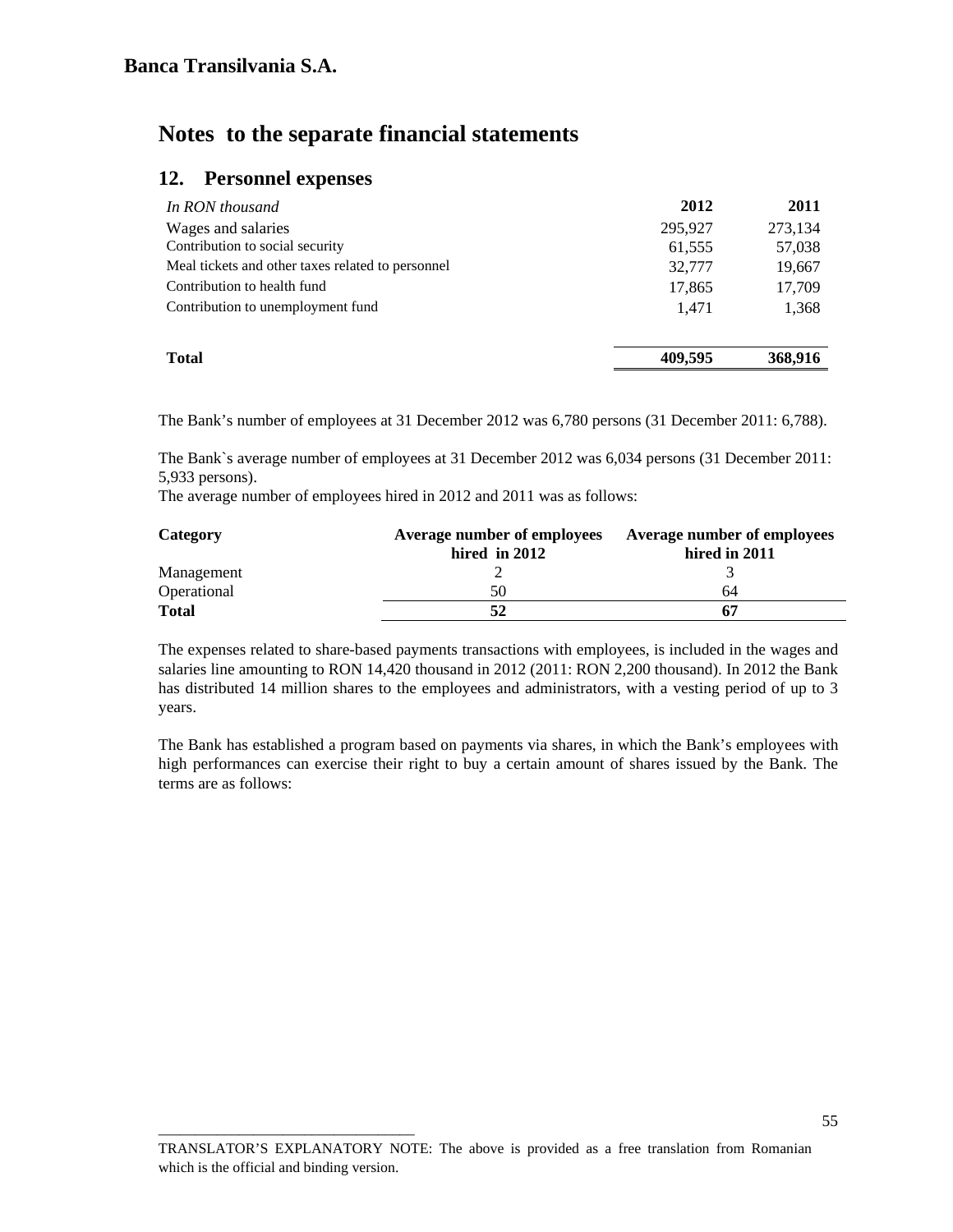## **12. Personnel expenses** *(continued)*

| <b>Date</b>                                        | Number of<br>shares | <b>Vesting period</b>    | <b>Conditions for vesting</b>                                                                                                                                                                      |
|----------------------------------------------------|---------------------|--------------------------|----------------------------------------------------------------------------------------------------------------------------------------------------------------------------------------------------|
| Shares granted to the<br>employees, 18 May<br>2012 | 9.362.130           | 2 years and 11<br>months | Realization of performance targets and pruden-<br>tial indicators for 2012<br>Realization of Bank's objectives regarding the<br>implementation of the new accounting and re-<br>porting standards. |
| Shares granted to the<br>employees, 16 Au-         | 4,637,870           | 1 year and 5             | Realization of Bank's objectives regarding the<br>implementation of the new core banking                                                                                                           |
| gust 2012                                          |                     | months                   | Realization of performance targets and pruden-<br>tial indicators for 2012                                                                                                                         |
|                                                    | No of shares        |                          |                                                                                                                                                                                                    |

Shares granted in  $\frac{2011}{ }$ Shares granted in 3nares granted in 14,000,000<br>2012

## **13. Other operating expenses**

\_\_\_\_\_\_\_\_\_\_\_\_\_\_\_\_\_\_\_\_\_\_\_\_\_\_\_\_\_\_\_\_\_\_\_

| In RON thousands                                                                                        | 2012    | 2011    |
|---------------------------------------------------------------------------------------------------------|---------|---------|
| Operating lease (rent)                                                                                  | 90,186  | 86,714  |
| Repairs and maintenance                                                                                 | 51,266  | 45,653  |
| Materials and consumables                                                                               | 26,357  | 25,450  |
| Postage and telecommunications                                                                          | 26,486  | 29,184  |
| Advertising and promotional expenses                                                                    | 16,207  | 17,223  |
| Security and protection                                                                                 | 20,325  | 21,449  |
| Taxes                                                                                                   | 59,097  | 49,536  |
| Electricity and heating                                                                                 | 15,549  | 13,847  |
| Travel and transport                                                                                    | 6,106   | 5,538   |
| Legal, advisory and consulting                                                                          | 3,634   | 3,000   |
| Other operational expenses                                                                              | 45,129  | 27,854  |
| <b>Total</b>                                                                                            | 360,342 | 325,448 |
| Income tax expense<br>14.                                                                               |         |         |
| In RON thousand                                                                                         | 2012    | 2011    |
| Current tax expense at 16% (2011: 16%) of taxable profits<br>determined in accordance with Romanian Law | 15,646  | 53,900  |
| Deferred tax expense/(income)                                                                           | 4,681   | (4,203) |
| Total income tax expense                                                                                | 20,327  | 49,697  |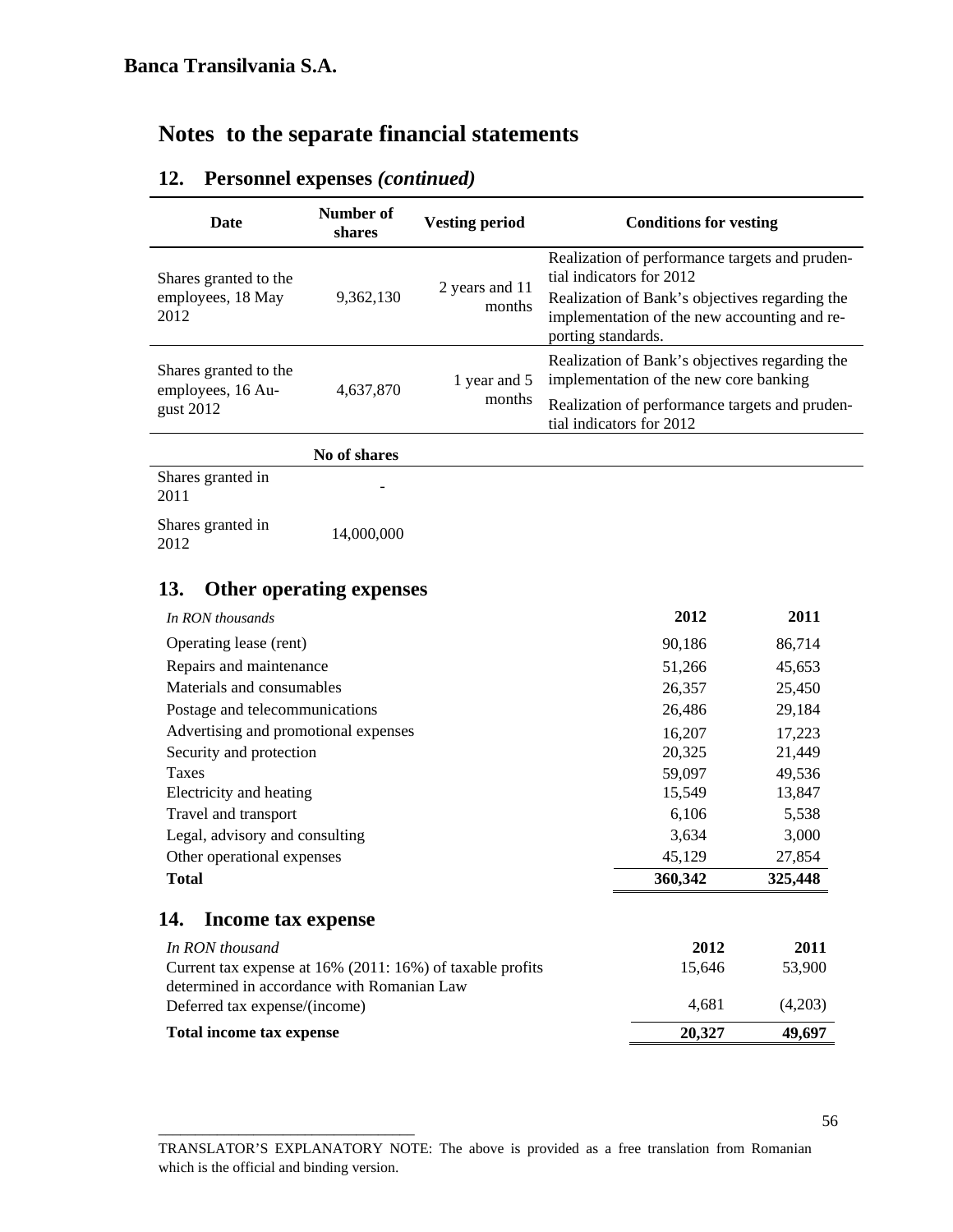# **Notes to the separate financial statements 14. Income tax expense (continued)**

| Tax reconciliation                                                                  |           |         |
|-------------------------------------------------------------------------------------|-----------|---------|
| In RON thousands                                                                    | 2012      | 2011    |
| <b>Profit Before tax</b>                                                            | 340,759   | 278,244 |
| Taxation at statutory rate of 16% (2010: 16%)                                       | 54,521    | 44,519  |
| Non-deductible expenses and non-taxable revenues and<br>other permanent differences | (34, 194) | 5,178   |
| <b>Taxation in the income statement</b>                                             | 20,327    | 49,697  |

## **15. Cash and cash equivalents**

| In RON thousands                                   | 31 December | 31 December |
|----------------------------------------------------|-------------|-------------|
|                                                    | 2012        | 2011        |
| Minimum compulsory reserve $(i)$                   | 4,974,894   | 4,178,416   |
| Cash on hand                                       | 519,554     | 334,258     |
| Current accounts held with other banks <i>(ii)</i> | 81,842      | 33,858      |
| <b>Total</b>                                       | 5,576,290   | 4,546,532   |

- *(i)* At 31 December 2012 the minimum compulsory reserve, held with the National Bank of Romania, was established at 15% for RON and 20% for USD or EUR (31 December 2011: 15% for RON and 20% for USD or EUR) denominated funds. The balance of mandatory reserve can vary on a daily basis, The interest paid by the Central Bank for the reserve held by banks was 0,93% – 1,43% p,a, for RON denominated reserves, 0,56% – 0,79% p.a. for EUR and 0,24% - 0,50% p.a. for US Dollars denominated reserves, The mandatory reserve can be used by the Bank's day to day activities providing the average balance for the month is maintained within required formula.
- *(ii)* Current accounts held with other banks are at immediate disposal of the Bank and unencumbered.

#### **16. Placements with banks**

\_\_\_\_\_\_\_\_\_\_\_\_\_\_\_\_\_\_\_\_\_\_\_\_\_\_\_\_\_\_\_\_\_\_\_

| In RON thousand                               | 31 December<br>2012 | 31 December<br>2011 |
|-----------------------------------------------|---------------------|---------------------|
| Sight and term deposits placed at other banks | 1,237,227           | 498.464             |
| Loans and advances to banks $(i)$             | 145.887             | 270.963             |
| <b>Total</b>                                  | 1,383,114           | 769,427             |

 *(i)* Investment securities reclassified by the Bank during 2008 and 2010 from assets available for sale into loans and advances (see note 19).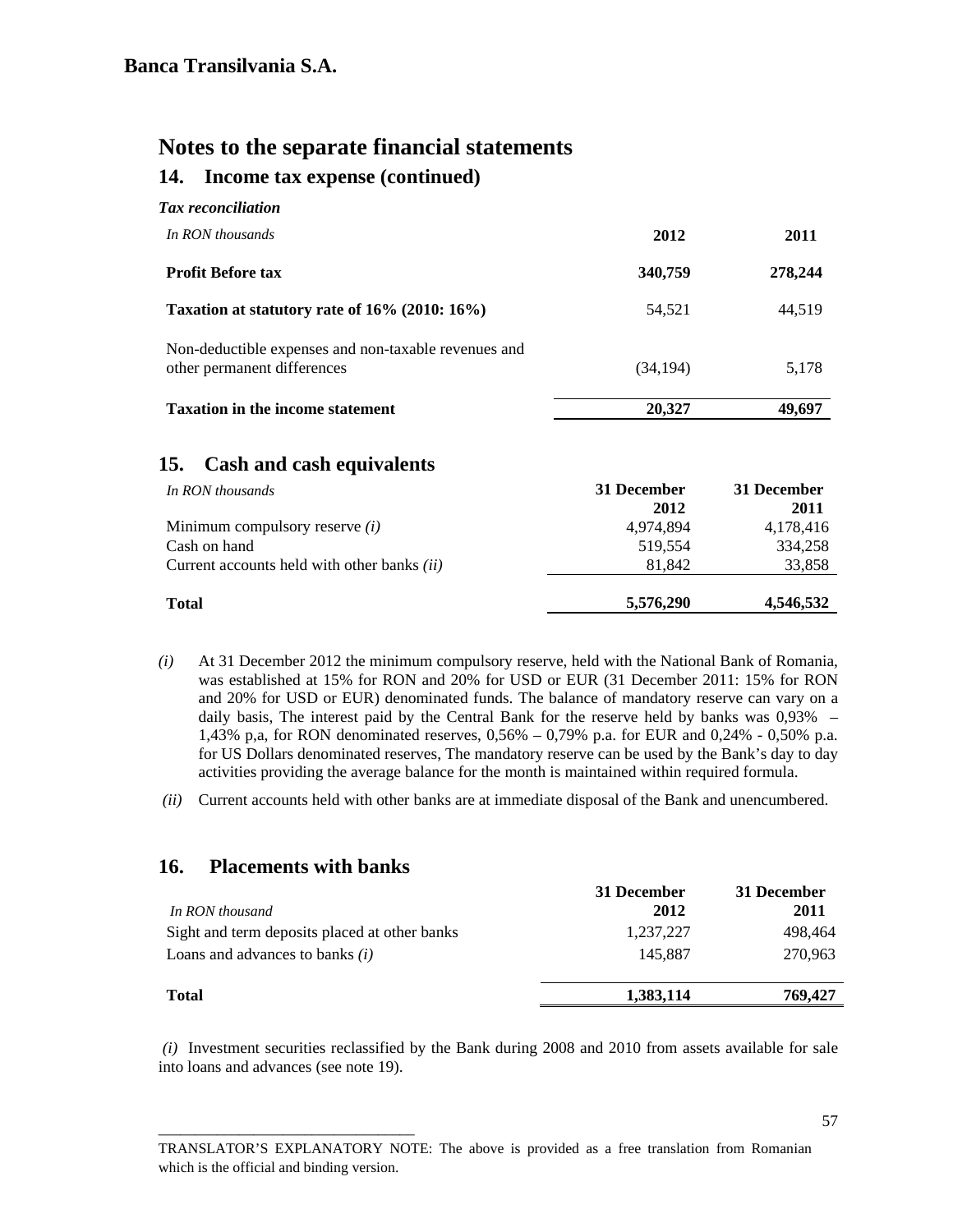## **17. Financial assets at fair value through profit and loss**

| In RON thousand                       | 31 December<br>2012 | 31 December<br>2011 |
|---------------------------------------|---------------------|---------------------|
| <b>Trading assets (quoted shares)</b> | 39.179              | 119.521             |
| <b>Total</b>                          | 39,179              | 119.521             |

All shares in listed companies are quoted on the Bucharest Stock Exchange.

### **18. Loans and advances to customers**

\_\_\_\_\_\_\_\_\_\_\_\_\_\_\_\_\_\_\_\_\_\_\_\_\_\_\_\_\_\_\_\_\_\_\_

The Bank's commercial lending is concentrated on companies and individuals domiciled in Romania and Cyprus, Economic sector risk concentrations within the customer's loan portfolio as at 31 December 2012 were and 31 December 2011, was as follows::

| In RON thousands                                    | 31 December 2012 | 31 December 2011 |
|-----------------------------------------------------|------------------|------------------|
| Individuals                                         | 6,325,313        | 5,819,493        |
| Trading                                             | 2,882,807        | 2,712,410        |
| Manufacturing                                       | 2,507,113        | 2,196,027        |
| Construction                                        | 990,287          | 838,050          |
| Services                                            | 941,908          | 829,219          |
| Transport                                           | 702,256          | 632,995          |
| Real estate                                         | 526,755          | 474,057          |
| Agriculture                                         | 729,524          | 560,453          |
| Free lancers                                        | 382,202          | 340,535          |
| Chemical industry                                   | 315,305          | 322,707          |
| Energy industry                                     | 322,277          | 249,034          |
| Financial institutions                              | 312,254          | 197,103          |
| Telecommunication                                   | 125,484          | 108,477          |
| Mining industry                                     | 170,697          | 142,517          |
| Fishing industry                                    | 7,255            | 4,607            |
| Governmental bodies                                 | 31,030           | 27,560           |
| Others                                              | 296,018          | 239,398          |
| <b>Total loans and advances to customers before</b> |                  |                  |
| impairment allowance                                | 17,568,485       | 15,694,642       |
| Less allowances for impairment losses on loans      | (2,111,004)      | (1,659,352)      |
| Total loans and advances to customers, net of       |                  |                  |
| impairment allowance                                | 15,457,481       | 14,035,290       |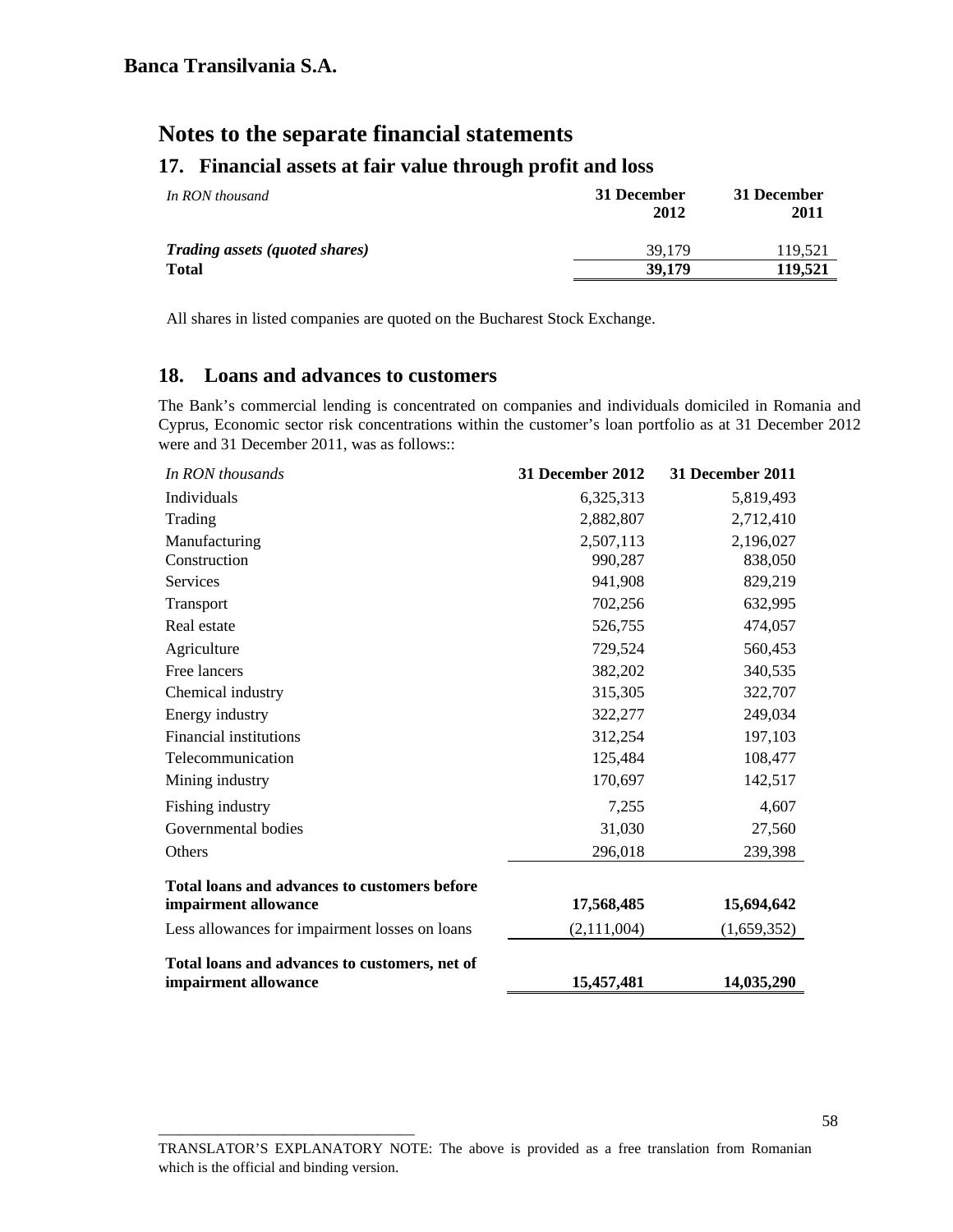### **18. Loans and advances to customers** *(continued)*

Movement in allowance for impairment loss on loans and advances to customers granted was as follows:

| In RON thousand                                           | 2012      | 2011      |
|-----------------------------------------------------------|-----------|-----------|
| Balance at 1 January                                      | 1,659,352 | 1,277,866 |
| Net impairment loss                                       | 369,662   | 310,298   |
| Impairment allowance for written off loans                | (63, 404) |           |
| Efect of adjustment of interest income for impaired loans | 137,632   | 71.188    |
| FX gain/loss                                              | (7,762)   |           |
| <b>Balance at 31 December</b>                             | 2,111,004 | 1,659,352 |

### **19. Investment securities**

\_\_\_\_\_\_\_\_\_\_\_\_\_\_\_\_\_\_\_\_\_\_\_\_\_\_\_\_\_\_\_\_\_\_\_

|                                                               | 31 December<br>2012 | 31 December<br>2011 |
|---------------------------------------------------------------|---------------------|---------------------|
| In RON thousand                                               |                     |                     |
| Investment securities available-for-sale                      | 6,374,614           | 5,794,266           |
| Unlisted debt and other fixed income instruments:             |                     |                     |
| Treasury securities issued by the Government of Romania $(i)$ | 5,540,477           | 5,395,348           |
| Discount certificates                                         | 13,405              | 1,967,099           |
| Coupon certificates<br>$\overline{\phantom{a}}$               | 30,635              | 30,107              |
| Benchmark bonds (RON)                                         | 4,305,860           | 2,324,989           |
| Treasury bills with coupon (EUR)                              | 1,190,577           | 1,073,153           |
| Eurobond issued by the Romanian Government                    | 824,357             | 359,532             |
| Bonds and Eurobonds (ii)                                      | 9,780               | 39,386              |
| <b>Bucharest municipality bonds</b>                           | 9,128               | 8,000               |
| Alba Iulia municipality bonds                                 | 652                 | 706                 |
| <b>Black Sea Trade and Development Bank</b>                   |                     | 30,680              |
| - Unit funds                                                  | 153,407             | 17,273              |
| Equity investment valued at cost                              | 1,680               | 1,680               |
| Total investment securities available-for-sale                | 6,529,701           | 5,813,219           |
| Investment securities held-to-maturity                        |                     |                     |
| Treasury securities issued by the Government of Romania       |                     | 819                 |
| Total investment securities held-to-maturity                  |                     | 819                 |
| <b>Total investment securities</b>                            | 6,529,701           | 5,814,038           |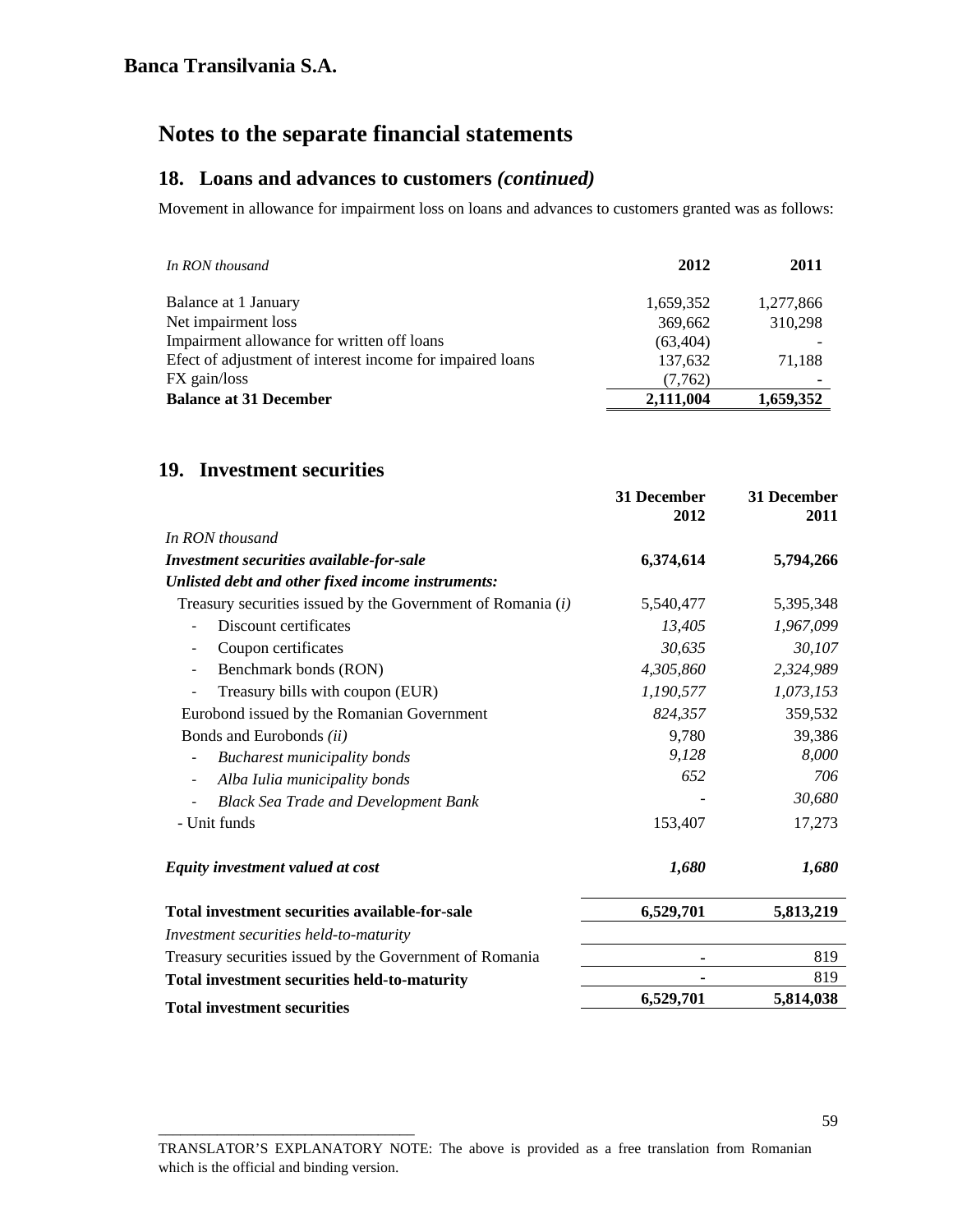### **19. Investment securities** *(continued)*

*(i)* As at 31 December 2012 the value of RON 28,450 thousand (31 December 2011: RON 28,450 thousand) were pledged for other current operations (RoClear, Sent, MASTERCARD and VISA).

Benchmark bonds issued by the Government of Romania mature between 2013 and 2022.

As of 31 December 2012, the Bank has concluded repo transactions having as supporting assets investment securities available for sale amounting to RON 1,721,650 thousand (31 December 2011: RON 1,276,023 thousand). Also, the Bank had pledges on the investment securities available for sale amounting to RON 466,819 thousand (31 December 2011: RON 346,518 thousand).

*(ii)* Bonds issued by Alba Iulia municipality carries a variable interest (Robid  $6M + R$ obor  $6M/2 + 1,5%$  (31 December 2012: 6.5%; 31 December 2011: 7.5%). Bonds issued in EUR by Bucharest Municipality carries a fixed interest rate of 4.125%.

#### **Reclassification of available-for-sale investments securities into loans and advances**

Starting with the year 2008, the Bank classified the Euro-bonds from the category of available for sale to the category of other loans and receivables under the amendment to IAS 39 "Financial Instruments - Recognition and Measurement" and IFRS 7 "Financial Instruments: Disclosure". The Bank has identified the financial assets that have fulfilled the conditions imposed by this category (the non-derivative financial assets with fixed and determinable payments that are not quoted on an active market) and the condition of holding them for the foreseeable future.

The value of securities classified as "loans and advances" at the end of 2011 was RON 202,819 thousand.

During 2012 the Bank has purchased and classified as loans and receivables Euro-bonds in the amount of RON 25,000 thousand and Euro-bonds securities that reached maturity in 2012 amounted to RON 143,190 thousand.

Movement of titles in the category "loans and advances to customers" in 2012 is reflected in the table below:

| <b>Balance at 31 December 2011</b>                                                   | 202,819              |
|--------------------------------------------------------------------------------------|----------------------|
| Aquisitions 2012<br>Decreases 2012                                                   | 25,000<br>(143, 190) |
| Cupon for bonds                                                                      | 8,022                |
| Cupon cashed during the year<br>Amortization of the difference betwen fair value and | (15,051)             |
| aquisition value                                                                     | 724                  |
| <b>Balance 31 December 2012</b>                                                      | 78,324               |
|                                                                                      |                      |

\_\_\_\_\_\_\_\_\_\_\_\_\_\_\_\_\_\_\_\_\_\_\_\_\_\_\_\_\_\_\_\_\_\_\_

**For the year 2012**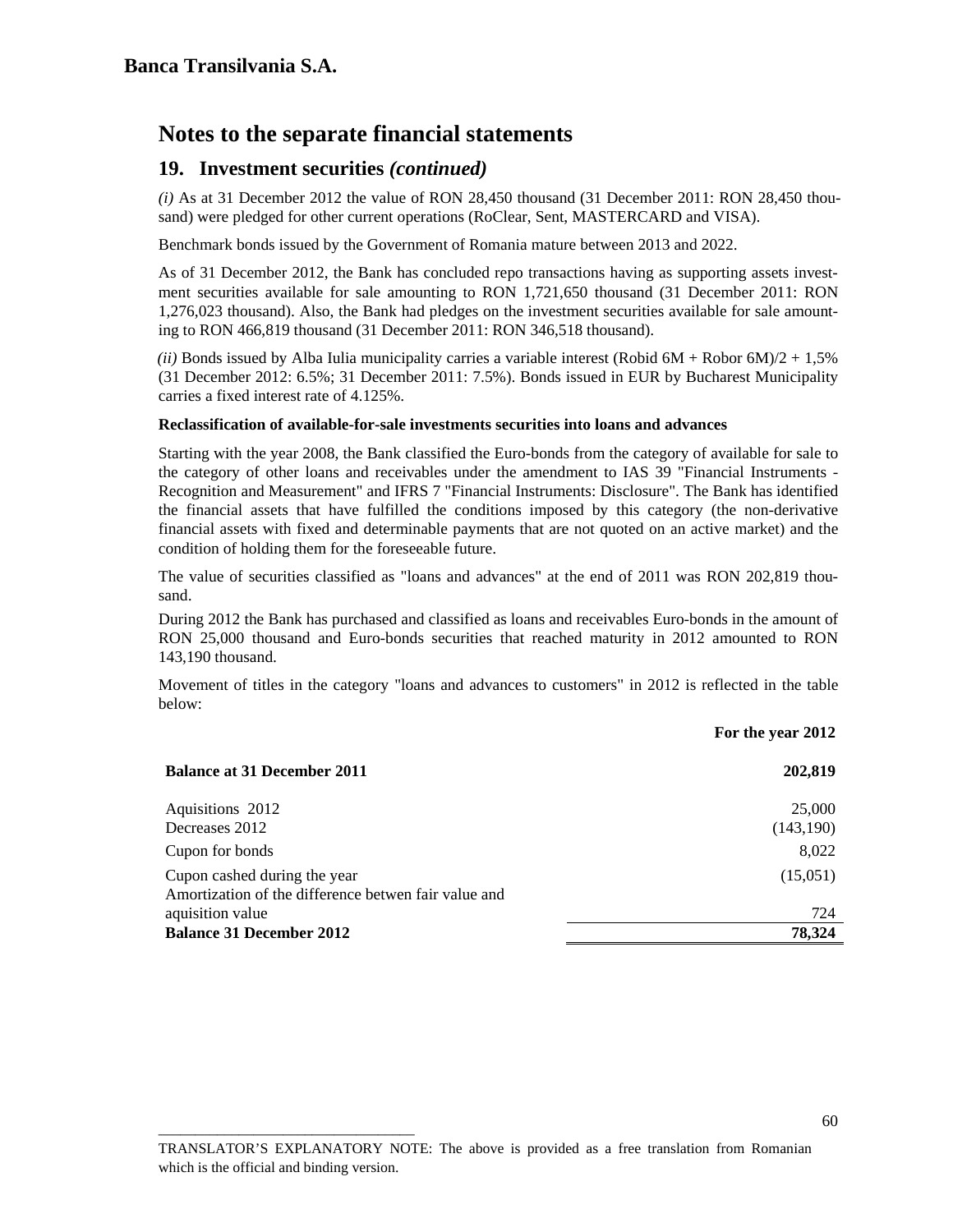## **19. Investment Securities** *(continued)*

The movement in investment securities may be summarized as follows:

| In RON thousands                                   | <b>Available for sale</b> | <b>Held to maturity</b> |
|----------------------------------------------------|---------------------------|-------------------------|
| At 1 January 2012                                  | 5,813,219                 | 819                     |
| Additions (acquisitions and increase in value)     | 19,544,157                | 70                      |
| Disposals (sale, redemption and decrease in value) | 18,827,675                | 889                     |
| At 31 December 2012                                | 6,529,701                 |                         |
| At 1 January 2011                                  | 3,774,843                 | 820                     |
| Additions (acquisitions and increase in value)     | 5,903,751                 | 195                     |
| Disposals (sale, redemption and decrease in value) | 3,865,375                 | 196                     |
| At 31 December 2011                                | 5,813,219                 | 819                     |

# **20. Equity investments**

\_\_\_\_\_\_\_\_\_\_\_\_\_\_\_\_\_\_\_\_\_\_\_\_\_\_\_\_\_\_\_\_\_\_\_

|                                                          | 31 December | 31 December |
|----------------------------------------------------------|-------------|-------------|
| In RON thousands                                         | 2012        | 2011        |
| Participations of which:                                 | 74.053      | 69,978      |
| - Gross participations                                   | 171,253     | 167,178     |
| - Impairment alloawance for impairment of participations | (97.200)    | (97,200)    |
| <b>Total net participations</b>                          | 74,053      | 69,978      |

Changes in impairment allowance for participation depreciation:

| In RON thousands                 | 2012   | 2011   |
|----------------------------------|--------|--------|
| Balance as at 1 January          | 97.200 | 45.130 |
| Net impairment loss              |        | 52,070 |
| <b>Balance as at 31 December</b> | 97,200 | 97,200 |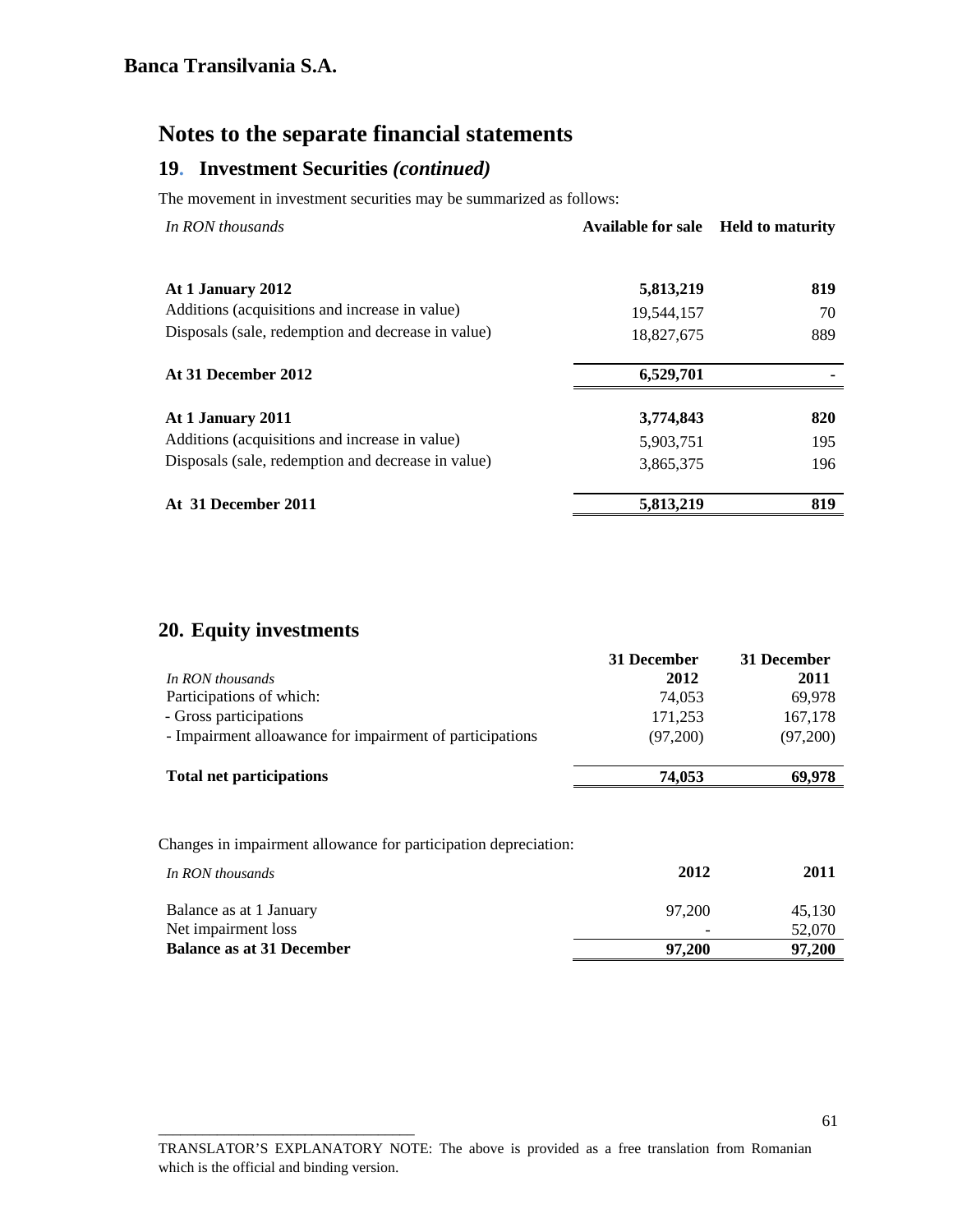## **20. Equity investments** *(continued)*

*In RON thousand* 

| <b>Related party</b>                                    | <b>Head Office</b>                                                | % of shares<br>owned | Capital | <b>Reserves</b> | Profit/(loss)<br>2012 |
|---------------------------------------------------------|-------------------------------------------------------------------|----------------------|---------|-----------------|-----------------------|
| <b>BT Leasing Transilvania</b><br>IFN S.A.              | Cluj-Napoca, str.<br>G. Baritiu nr.1                              | 100.00%              | 39,012  | 10,308          | 7,707                 |
| <b>BT</b> Securities S.A.                               | Cluj-Napoca, Bd.<br>21 Decembrie<br>1989 nr.104                   | 98.68%               | 12,470  | 288             | (848)                 |
| <b>BT Direct IFN S.A.</b>                               | Cluj-Napoca, str.<br>G. Baritiu nr.1                              | 100.00%              | 26,880  | 3,253           | 2,671                 |
| <b>BT Building SRL</b>                                  | Cluj-Napoca, str.<br>G. Baritiu nr.8                              | 100.00%              | 448     | 6,243           | 1,428                 |
| <b>BT Investments SRL</b>                               | Cluj-Napoca, Bd.<br>Eroilor nr.36                                 | 100.00%              | 50,940  | (596)           | 8,141                 |
| <b>BT Asset Management SAI</b><br><b>SA</b>             | Cluj-Napoca, Bd.<br>21 Decembrie<br>1989 nr.104                   | 80.00%               | 7,166   | (1,379)         | 3,161                 |
| <b>Compania de Factoring</b><br><b>SRL</b>              | Bucuresti, Sos.<br>Bucuresti-Ploiesti<br>nr.43                    | 100.00%              | 36,600  | (57, 136)       | 958                   |
| <b>BT Medical Leasing IFN SA</b>                        | Bucuresti, Sos.<br>Bucuresti-Ploiesti<br>nr.43<br>Bucuresti, Sos. | 100.00%              | 59,949  | (50, 400)       | (5,205)               |
| <b>Rent a Med SRL</b>                                   | Bucuresti-Ploiesti<br>nr.43                                       | 100.00%              | 0,50    | (2,177)         | (110)                 |
| <b>BT Solution Agent de Asig-</b><br>urare SRL          | Cluj-Napoca, str.<br>G. Baritiu nr.1                              | 95.00%               | 0,20    | 67              | 38                    |
| <b>BT Safe Agent de Asigurare</b>                       | Cluj-Napoca, str.<br>G. Baritiu nr.1                              | 99.99%               | 77      | 15              | 78                    |
| <b>BT</b> Intermedieri Agent de<br><b>Asigurare SRL</b> | Cluj-Napoca, str.<br>G. Baritiu nr.1                              | 99.99%               | 507     | 101             | 829                   |
| <b>BT Finop Leasing SA</b>                              | Bucuresti, Sos.<br>Bucuresti-Ploiesti<br>nr.43                    | 91.98%               | 2,294   | (4,526)         | 1,984                 |
| <b>BT Leasing Moldova SRL</b>                           | Republica Moldo-<br>va, Chisinau, str.<br>A.Puskin nr.60          | 100.00%              | 5,638   | (2,085)         | 281                   |
| <b>BT Asiom Agent de Asig-</b><br>urare SRL             | Cluj-Napoca, str.<br>G. Baritiu nr.1                              | 95.00%               | 0,20    | 16              | 38                    |
| Transilvania Imagistica SA                              | Bucuresti, Sos.<br>Bucuresti-Ploiesti<br>nr.43                    | 80.48%               | 1,000   | (377)           | (722)                 |

The financial information presented, related to the Bank's subsidiaries were prepared in accordance with the statutory requirements in force.

TRANSLATOR'S EXPLANATORY NOTE: The above is provided as a free translation from Romanian which is the official and binding version.

\_\_\_\_\_\_\_\_\_\_\_\_\_\_\_\_\_\_\_\_\_\_\_\_\_\_\_\_\_\_\_\_\_\_\_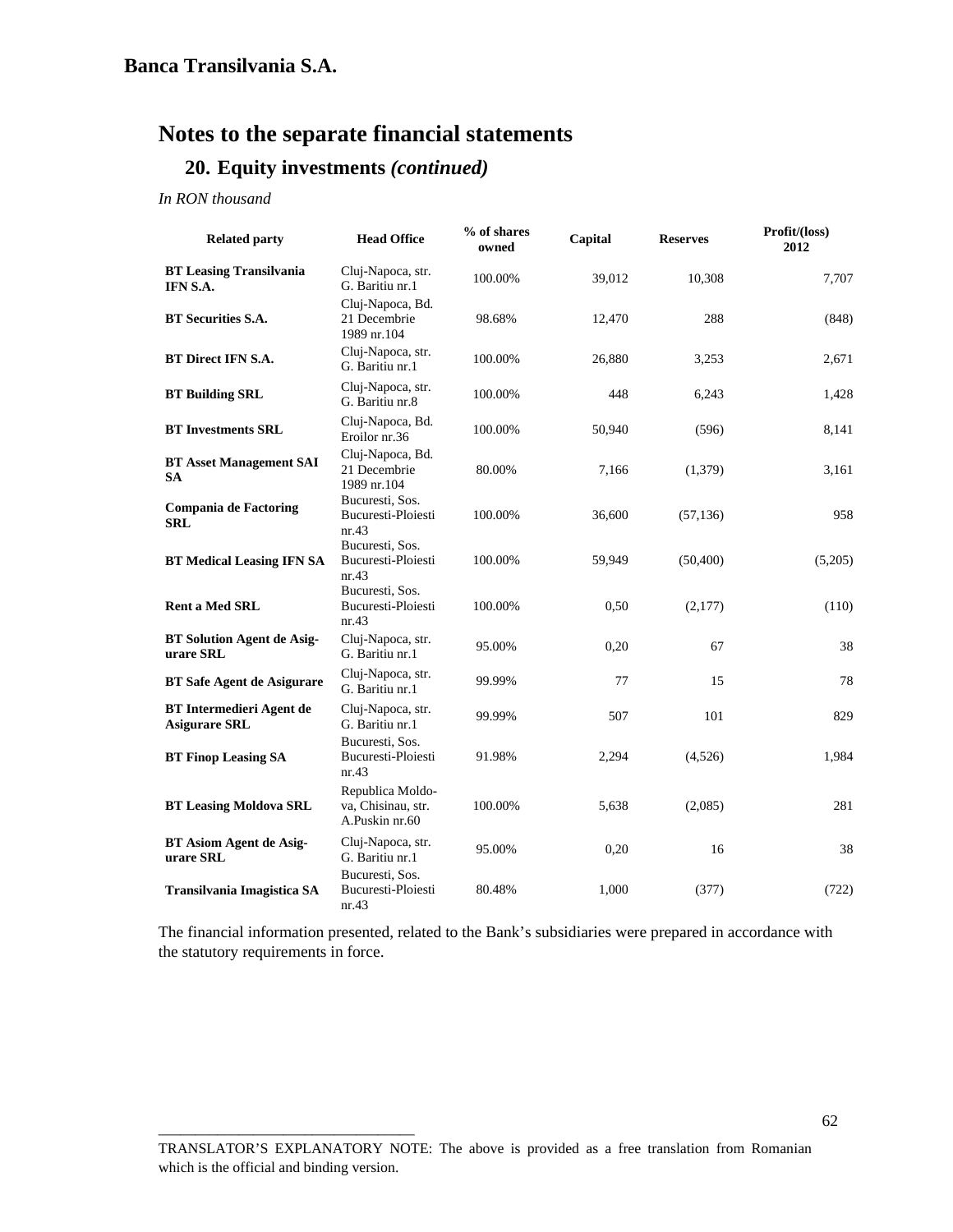# **21. Property and equipment**

\_\_\_\_\_\_\_\_\_\_\_\_\_\_\_\_\_\_\_\_\_\_\_\_\_\_\_\_\_\_\_\_\_\_\_

|                                               |                 | Comput-  |                 |                          |           |
|-----------------------------------------------|-----------------|----------|-----------------|--------------------------|-----------|
|                                               |                 | ers and  |                 |                          |           |
|                                               | <b>Land and</b> | equip-   |                 | Assets in                |           |
|                                               | buildings       | ments    | <b>Vehicles</b> | progress                 | Total     |
| In RON thousands                              |                 |          |                 |                          |           |
| <b>Gross carrying amount</b>                  |                 |          |                 |                          |           |
| <b>Balance at 1 January 2011</b>              | 285,106         | 183,748  | 26,596          | 6,391                    | 501,841   |
| Additions                                     | 40              | 10,123   | 936             | 42,864                   | 53,963    |
| Transfers from investment in progress         | 6,703           | 8,816    | 1,072           |                          | 16,591    |
| Additions (reclassification)                  | 630             |          |                 |                          | 630       |
| Disposals                                     | (991)           | (9,153)  | (544)           | (16,936)                 | (27, 624) |
| Disposals (reclassification)                  | (816)           |          |                 | (4,602)                  | (5, 418)  |
| <b>Balance at 31 December 2011</b>            | 290,672         | 193,534  | 28,060          | 27,717                   | 539,983   |
| <b>Balance at 1 January 2012</b>              | 290,672         | 193,534  | 28,060          | 27,717                   | 539,983   |
| <b>Additions</b>                              | 617             | 13,060   | 392             | 44,803                   | 58,872    |
| Transfers from investment in progress         | 17,903          | 23,419   | 1,221           |                          | 42,543    |
| Reevaluations                                 | 321             | 1,804    | 2,506           |                          | 4,631     |
| Disposals                                     | (2, 857)        | (7,109)  | (3,371)         | (42, 543)                | (55,880)  |
| <b>Balance at 31 December 2012</b>            | 306,656         | 224,708  | 28,808          | 29,977                   | 590,149   |
| Depreciation and impairment loss              |                 |          |                 |                          |           |
| <b>Balance at 1 January 2011</b>              | 100,652         | 121,975  | 18,701          |                          | 241,328   |
| Charge for the year                           | 17,842          | 20,778   | 3,838           |                          | 42,458    |
| Accumulated depreciation of disposals         | (926)           | (8, 804) | (473)           | $\overline{a}$           | (10,203)  |
| Accumulated depreciation of reclassifications | (186)           |          |                 | $\overline{\phantom{a}}$ | (186)     |
| <b>Balance at 31 December 2011</b>            | 117,382         | 133,949  | 22,066          | ä,                       | 273,397   |
| <b>Balance at 1 January 2012</b>              | 117,382         | 133,949  | 22,066          |                          | 273,397   |
| Charge for the year                           | 13,947          | 22,245   | 3,141           |                          | 39,333    |
| Accumulated depreciation of disposals         | (2,751)         | (6,748)  | (3,287)         |                          | (12,786)  |
| Reevaluation                                  | 199             |          |                 |                          | 199       |
| <b>Balance at 31 December 2012</b>            | 128,777         | 149,446  | 21,920          |                          | 300,143   |
| <b>Carrying amount</b>                        |                 |          |                 |                          |           |
| <b>Balance at 1 January 2012</b>              | 173,290         | 59,585   | 5,994           | 27,717                   | 266,586   |
| <b>Balance at 31 December 2012</b>            | 177,879         | 75,262   | 6,888           | 29,977                   | 290,006   |

At 31 December 2012 the Bank does not have leased property and equipment. At 31 December 2012 the Bank had no pledged property, equipment or intangible assets.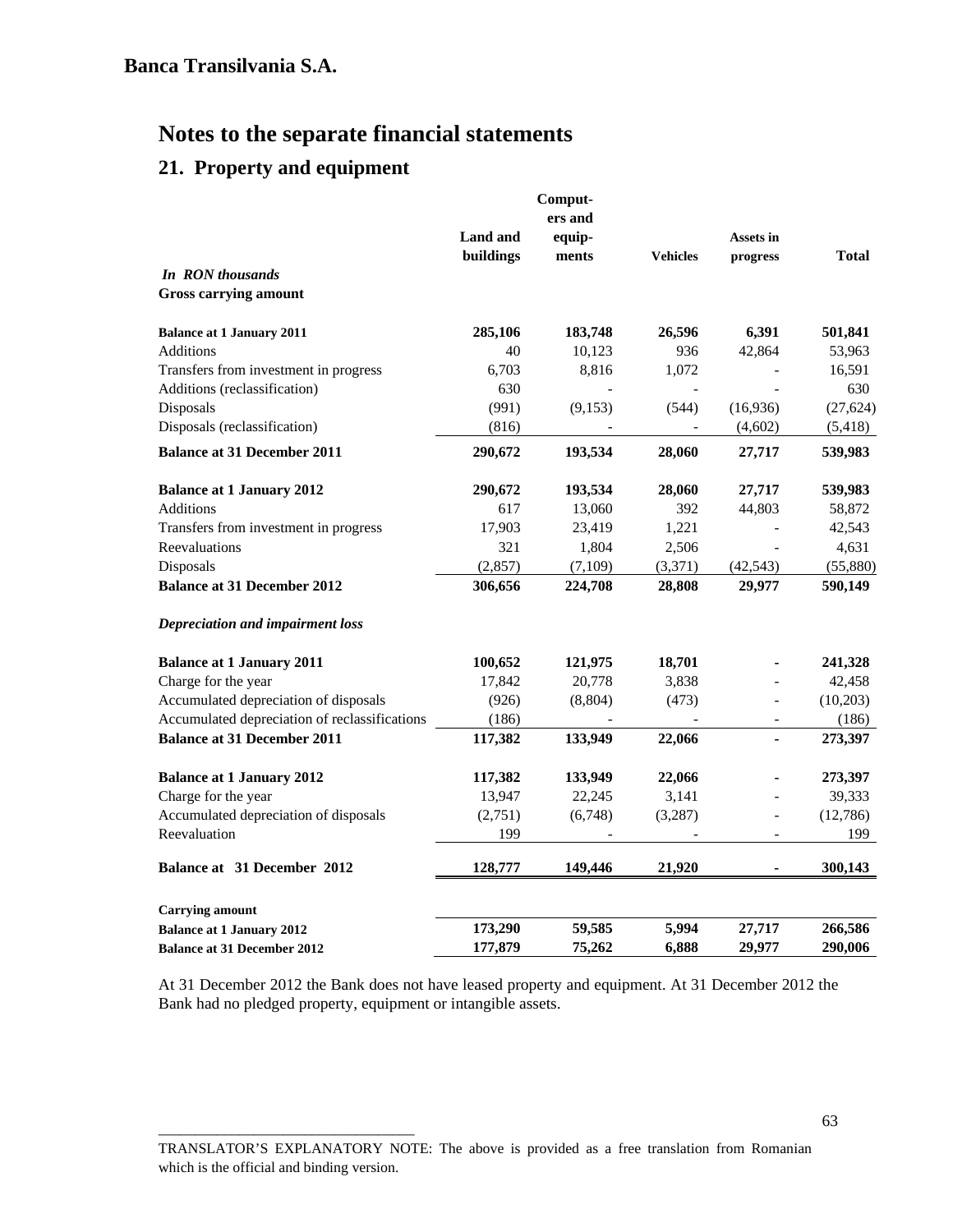## **22. Intangible assets**

| In RON thousands                      | <b>Software</b> |          |
|---------------------------------------|-----------------|----------|
|                                       | 2012            | 2011     |
| <b>Gross carrying amount</b>          |                 |          |
| <b>Balance at 1 January</b>           | 110,620         | 87,442   |
| <b>Additions</b>                      | 18,044          | 29,966   |
| Transfers from investment in progress | 1,923           | 6,270    |
| Disposals                             | (2,092)         | (13,058) |
| <b>Balance at 31 December</b>         | 128,495         | 110,620  |
| <b>Accumulated amortization</b>       |                 |          |
| <b>Balance at 1 January</b>           | 41,484          | 40,079   |
| Charge for the year                   | 7,089           | 6,803    |
| Disposals                             | (168)           | (5,398)  |
| <b>Balance at 31 December</b>         | 48,405          | 41,484   |
| <b>Carrying amount</b>                |                 |          |
| <b>Balance at 1 January</b>           | 69,136          | 47,363   |
| <b>Balance at 31 December</b>         | 80,090          | 69,136   |

#### **23. Deferred tax assets and liabilities**

\_\_\_\_\_\_\_\_\_\_\_\_\_\_\_\_\_\_\_\_\_\_\_\_\_\_\_\_\_\_\_\_\_\_\_

| In RON thousands                          | 31 December 2012 |            |            |
|-------------------------------------------|------------------|------------|------------|
|                                           | Asset            | Liability  | <b>Net</b> |
| Loans and advances to customers           | 135,600          | (209,770)  | (74, 170)  |
| Investment securities, available-for-sale |                  | (102, 252) | (102, 252) |
| <b>Total</b>                              | 135,600          | (312,022)  | (176, 422) |
| Net temporary differences                 |                  |            | (176, 422) |
| Deferred tax liability at 16%             |                  |            | 28,228     |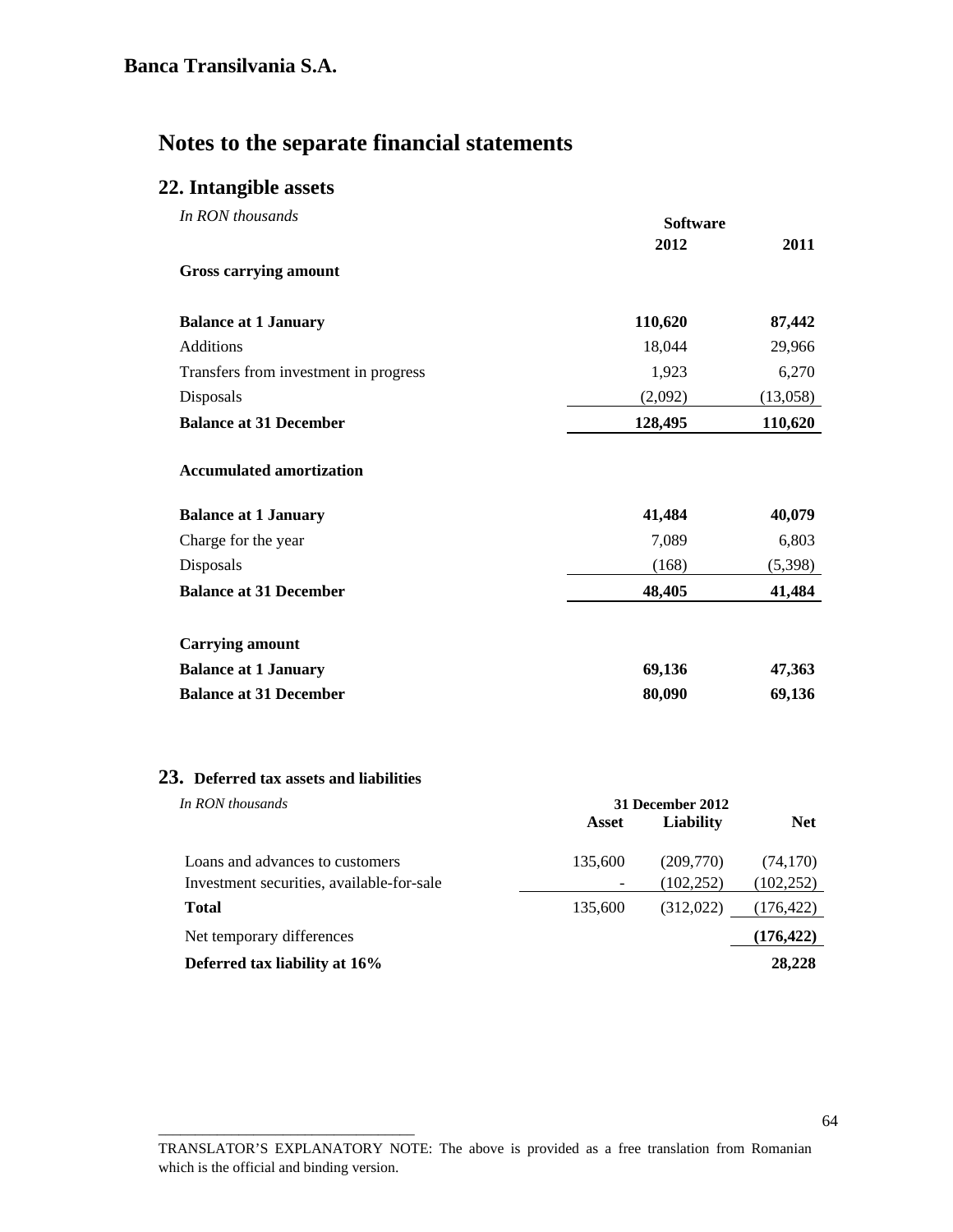## **23. Deferred tax assets and liabilities (continued)**

| In RON thousands                          | 31 December 2011 |                          |            |
|-------------------------------------------|------------------|--------------------------|------------|
|                                           | <b>Assets</b>    | Liability                | <b>Net</b> |
| Loans and advances to customers           | 169,670          | $\overline{\phantom{a}}$ | 169,670    |
| Investment securities, available-for-sale |                  | (3,020)                  | (3,020)    |
| Other assets                              | 1,938            |                          | 1,938      |
| <b>Total</b>                              | 171,608          | (3,020)                  | 168,588    |
| Net temporary differences                 |                  |                          | 168,588    |
| Deferred tax asset at 16%                 |                  |                          | 26,974     |

### **24. Other assets**

\_\_\_\_\_\_\_\_\_\_\_\_\_\_\_\_\_\_\_\_\_\_\_\_\_\_\_\_\_\_\_\_\_\_\_

| In RON thousand                         | 31 December 2012 | 31 December 2011 |
|-----------------------------------------|------------------|------------------|
| Amounts under settlement                | 30,036           | 21,845           |
| Assets repossessed                      | 39,713           | 42,304           |
| Prepayments                             | 18,129           | 15,060           |
| Sundry debtors                          | 29,044           | 19,313           |
| Income tax receivable                   | 26,885           |                  |
| Other assets                            | 603              | 2,545            |
| Less impairment losses for other assets | (2,280)          | (1, 431)         |
| <b>Subsidies</b>                        |                  | 721              |
| <b>Total</b>                            | 142,130          | 100.364          |

Movement in impairment allowance for losses on other assets for the year was as follows:

| In RON thousand                            | 2012  | 2011    |
|--------------------------------------------|-------|---------|
| Balance at 1 January                       | 1.431 | 2.854   |
| Net impairment allowance expense (Note 11) | 849   | (1.423) |
| <b>Balance at 31 December</b>              | 2.280 | 1.431   |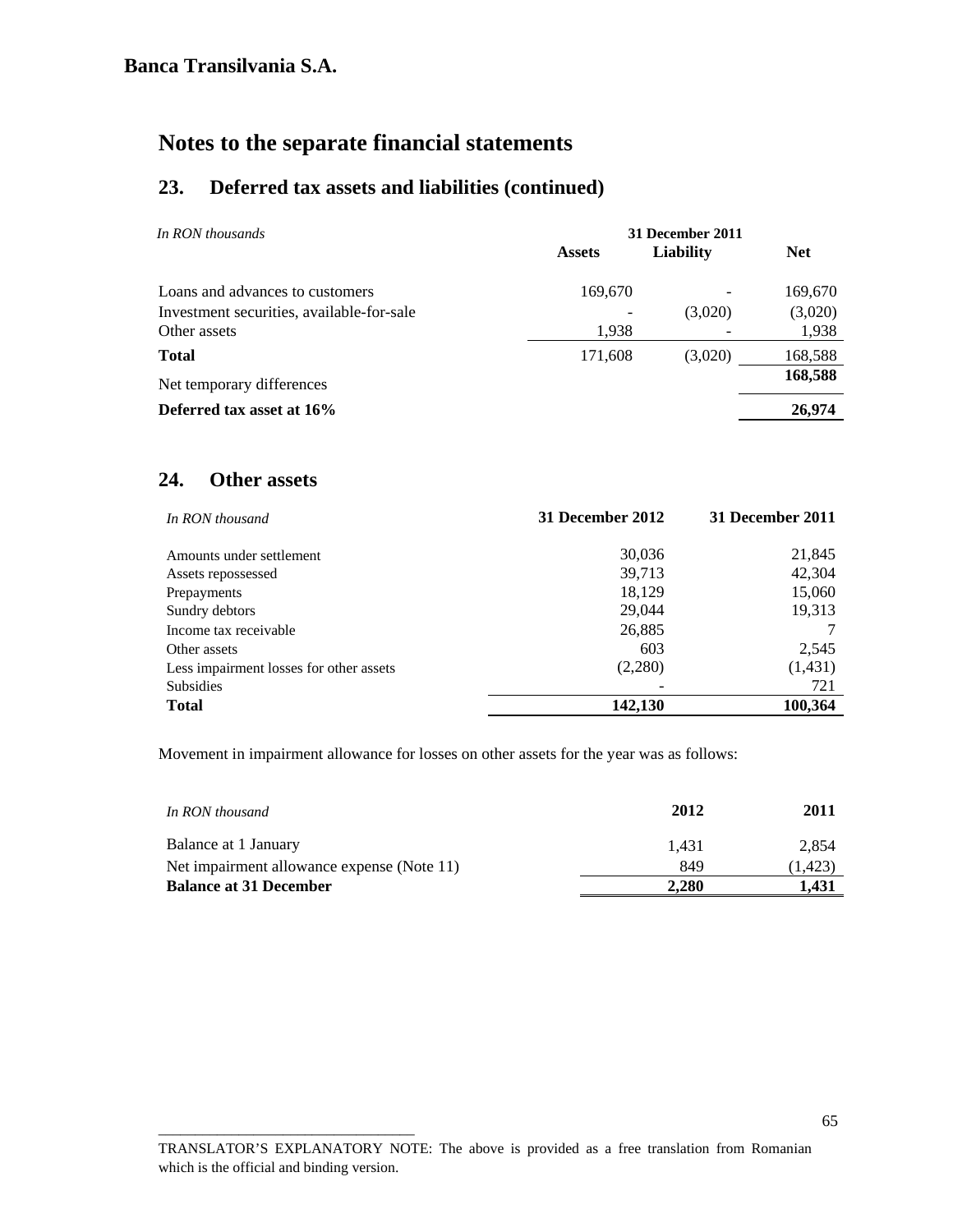## **25. Deposits from banks**

| In RON thousands | 31 December<br>2012 | 31 December<br>2011 |
|------------------|---------------------|---------------------|
| Sight deposits   | 1.617               | 135,767             |
| Term deposits    | 44.336              | 115.414             |
| <b>Total</b>     | 45,953              | 251,181             |

# **26. Deposits from customers**

\_\_\_\_\_\_\_\_\_\_\_\_\_\_\_\_\_\_\_\_\_\_\_\_\_\_\_\_\_\_\_\_\_\_\_

| In RON thousand     | 31 December<br>2012 | 31 December<br>2011 |
|---------------------|---------------------|---------------------|
| Current accounts    | 3,663,733           | 3,137,219           |
| Sight deposits      | 156,541             | 142,330             |
| Term deposits       | 18,922,365          | 16,521,761          |
| Collateral deposits | 490,283             | 478,920             |
| <b>Total</b>        | 23.232.922          | 20,280,230          |

Deposits from customers can be also analyzed as follows::

| In RON thousand     | 31 December<br>2012 | 31 December<br>2011 |
|---------------------|---------------------|---------------------|
| Retail customers    | 15,655,353          | 13.401.149          |
| Corporate customers | 7.577.569           | 6,879,081           |
| <b>Total</b>        | 23.232.922          | 20,280,230          |

## **27. Loans from banks and other financial institutions**

| In RON thousand                                                                     | 31 December<br>2011  | 31 December<br>2010  |
|-------------------------------------------------------------------------------------|----------------------|----------------------|
| Loans from development banks (EBRD, IFC)<br>Other funds from financial institutions | 530.261<br>2,439,041 | 756.393<br>1,712,595 |
| Out of which: Repurchase transactions with financial<br>institutions                | 1.721.650            | 1.276.023            |
| <b>Total</b>                                                                        | 2,969,302            | 2,468,988            |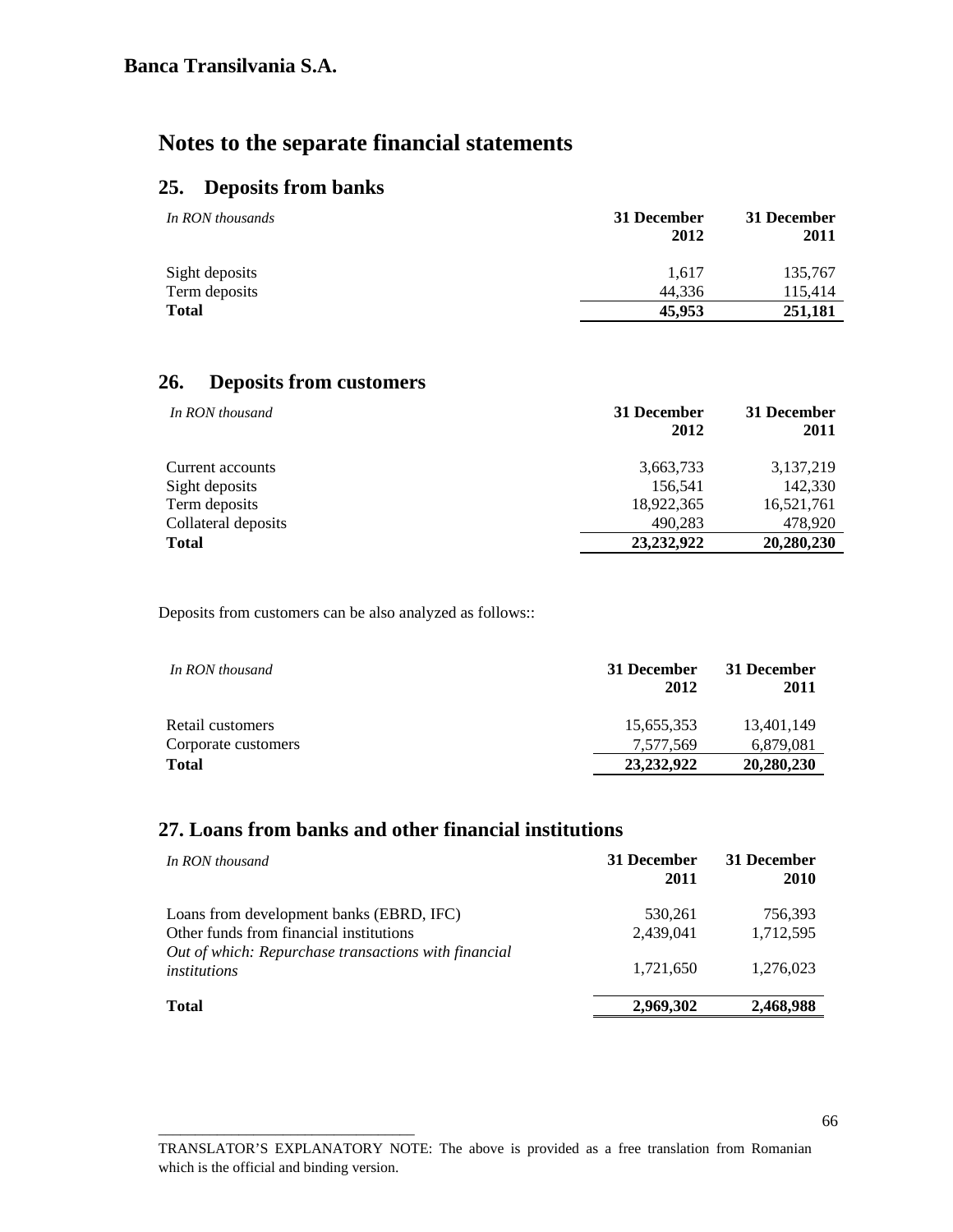### **27. Loans from banks and other financial institutions (continued)**

The interest rates range for loans from banks and financial institutions was as follows:

|                                           |                   | 2012                |                   | 2011               |
|-------------------------------------------|-------------------|---------------------|-------------------|--------------------|
|                                           | minimum           | <b>Maximum</b>      | minimum           | maximum            |
| EUR                                       | 0.75%             | Euribor $6M+4.50\%$ | 1%                | Euribor $6M+3.9%$  |
| LEI                                       | 5.25%             | 5.25%               | 6%                | 6%                 |
| <b>USD</b>                                | Libor $6M+0.51\%$ | Libor $6M + 4.50\%$ | Libor $6M+0.38\%$ | Libor $6M + 3.0\%$ |
|                                           |                   |                     |                   |                    |
| $\bullet \bullet \bullet \bullet \bullet$ |                   |                     |                   |                    |

## **28. Subordinated liabilities**

| In RON thousand                   | 2012    | 2011    |
|-----------------------------------|---------|---------|
| Loans from financial institutions | 288.810 | 260,148 |
| <b>Total</b>                      | 288.810 | 260,148 |
|                                   |         |         |

In 2006, the Bank contracted a subordinated loan agreement with five credit institutions for EUR 60,000 thousand bearing an inter-banking interest rate available during the respective period Euribor 6M + 3,4%. The inter-banking rate is, for each period, the annual interest rate offered for deposits in the respective currency, which is published on the reference page at 11:00 am, Bruxelles time. The loan shall be repaid by one installment at the seventh anniversary from the contract date.

 The payments of any amounts payable under this contract are subordinated to the payment of all Senior Indebtedness, so that no amount shall be paid in respect of the loan in such bankruptcy, insolvency, winding-up or liquidation of the borrower or in any other similar event affecting the borrower, until all claims in respect of Senior Indebtedness admitted in such cases.

In 2012 the Bank contracted a loan in amount of EUR 5 million from The European Found for Eastern Europe, at an interest rate Euribor 3M +6.5%.

### **29. Other liabilities**

\_\_\_\_\_\_\_\_\_\_\_\_\_\_\_\_\_\_\_\_\_\_\_\_\_\_\_\_\_\_\_\_\_\_\_

| In RON thousands                 | 31 December<br>2012 | 31 December<br>2011 |
|----------------------------------|---------------------|---------------------|
| Amounts under settlement         | 217,664             | 124,797             |
| Other fees payable               | 21,611              | 45,120              |
| Sundry creditors                 | 14.590              | 23,500              |
| Other liabilities                | 21,187              | 17,561              |
| Provisions for risks and charges | 36,840              | 26,517              |
| <b>Total</b>                     | 311,892             | 237,495             |
|                                  |                     |                     |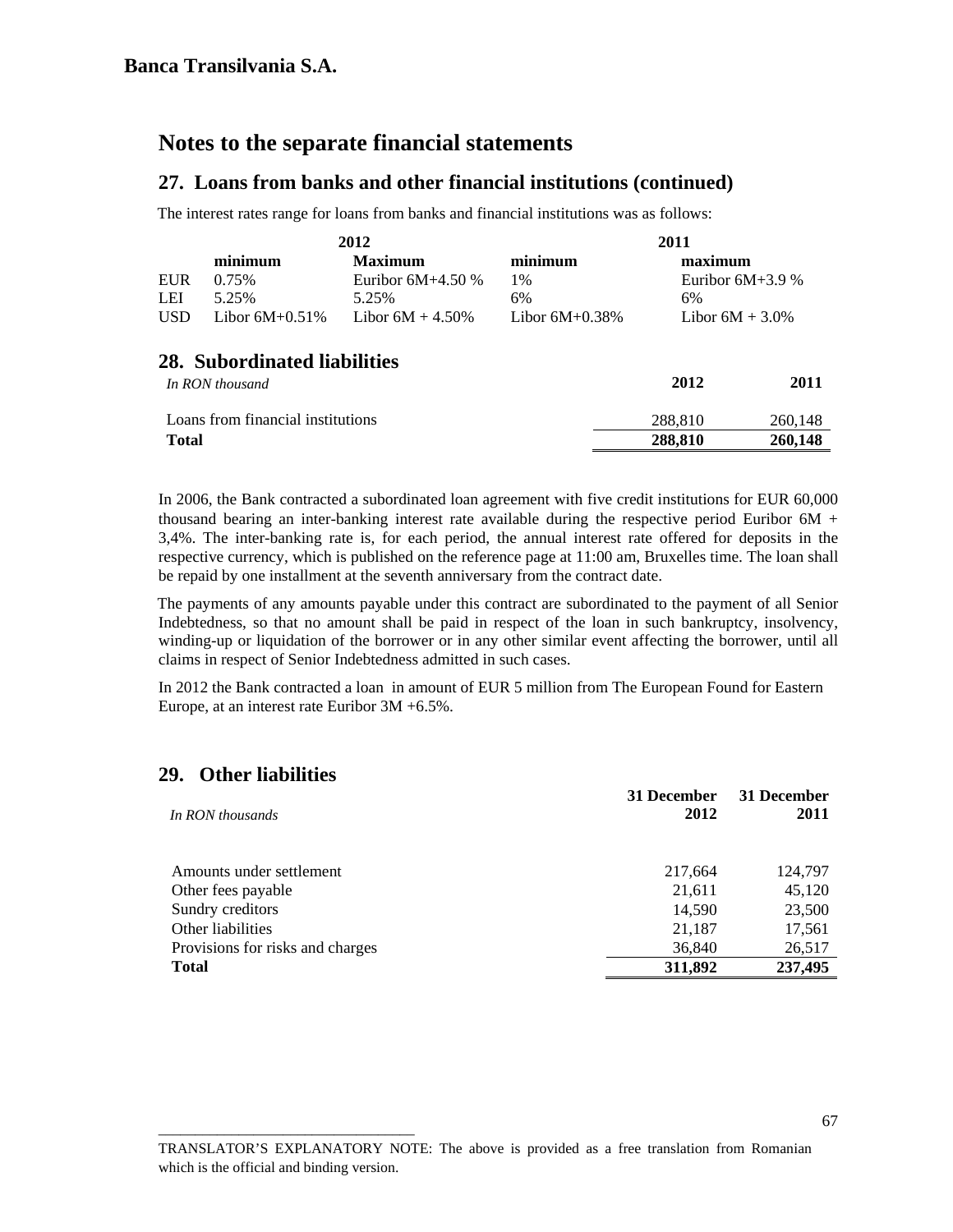### **30. Share capital**

The statutory share capital of the Bank as of 31 December 2012 was represented by 1,903,042,413 ordinary shares of RON 1 each (31 December 2011: 1,773,658,066 shares of RON 1 each). The shareholders structure of the Bank is presented in Note 1.

The capital increase by cash contribution and incorporation of reserves from the statutory profit amounting to RON 129,384,347 was registered at the Trade Register in 2012.

| 31 December<br>2012 | 31 December<br>2011 |
|---------------------|---------------------|
| 1,903,042           | 1,773,658           |
| 89.899              | 89,899              |
|                     |                     |
| (3.398)             | (3,398)             |
| 1,989,543           | 1,860,159           |
|                     |                     |

### **31. Other reserves**

As at 31 December 2012 and 31 December 2011 the reserves include the following:

| In RON thousands                                            | 31 December<br>2012 | 31 December<br>2011 |
|-------------------------------------------------------------|---------------------|---------------------|
| General banking risks $(i)$                                 | 77,893              | 77,893              |
| Statutory reserve <i>(ii)</i>                               | 133,977             | 116,939             |
| Fair value losses taken to equity (net of tax) on available |                     |                     |
| for sale investments                                        | 87,007              | (3,132)             |
| Total                                                       | 298,877             | 191,700             |
| Statutory reserves                                          |                     |                     |
| In RON thousand                                             | 2012                | 2011                |
| At 1 January                                                | 116,939             | 107,650             |
| Appropriations from profit                                  | 17,038              | 9,289               |
| <b>Total</b>                                                | 133,977             | 116,939             |

- *(i)* The general banking risks reserve include amounts set aside in accordance with local banking regulations for future losses and other unforeseen risks or contingencies, are separately disclosed as appropriations of profit. The general banking risks reserve is appropriated from the statutory gross profit at the rate of 1% of the balance of the assets carrying specific banking risks. The general banking risks reserve was set up, starting financial year 2004 up to the end of financial year 2006.
- *(ii)* Statutory reserves represent accumulated transfers from retained earnings in accordance with local banking regulations that require 5% of the Bank's net profit to be transferred to a non-distributable statutory reserve until such time this reserve represents 20% of the Bank's share capital

The statutory reserves are not distributable.

\_\_\_\_\_\_\_\_\_\_\_\_\_\_\_\_\_\_\_\_\_\_\_\_\_\_\_\_\_\_\_\_\_\_\_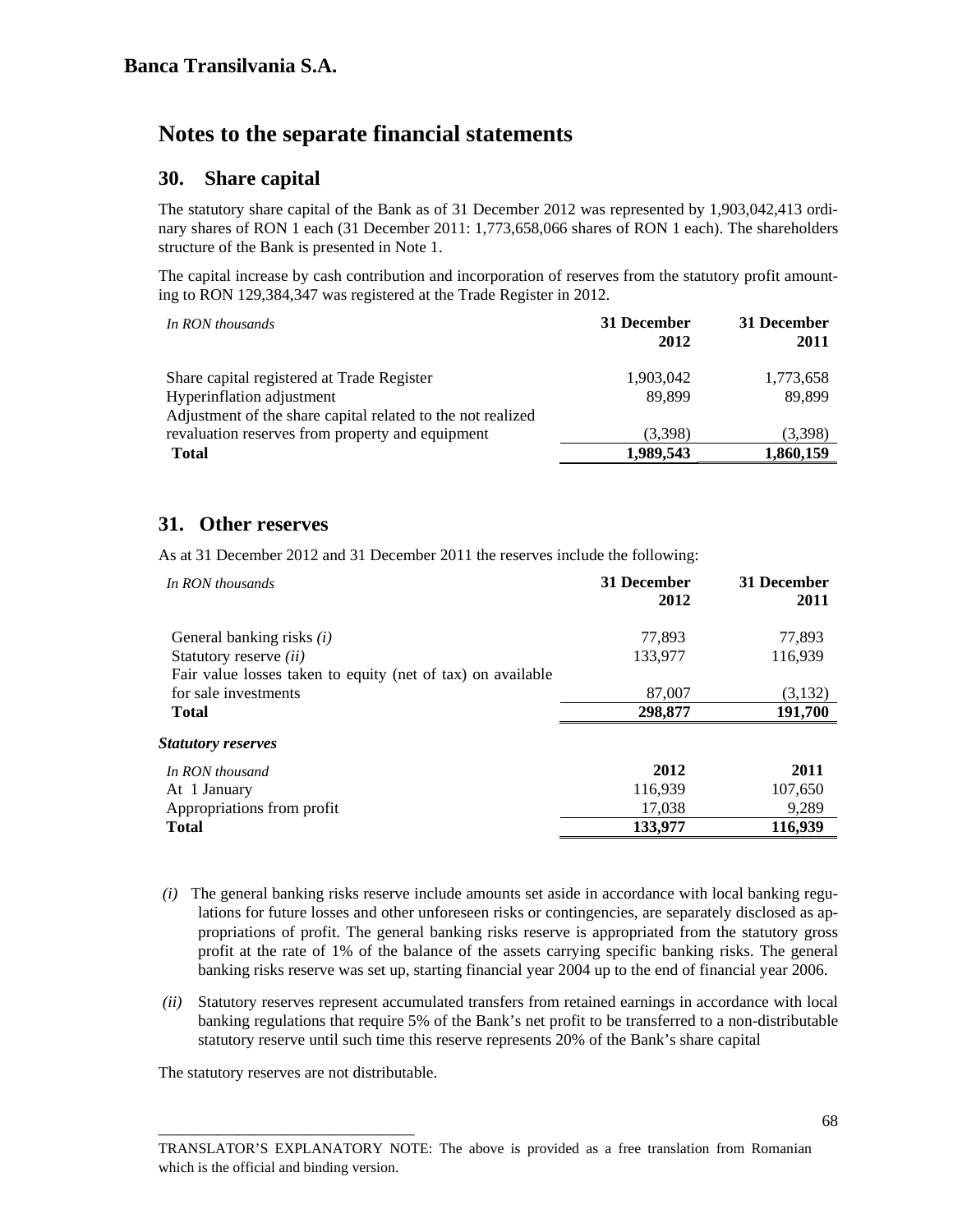### **32. Related parties transactions**

#### **Transactions with shareholders**

During the year ended 31 December 2012, the following banking transactions were carried out with the shareholders:

| In RON thousands                                                                            | 31<br><b>December</b><br>2012 | 31<br><b>December</b><br>2011 |
|---------------------------------------------------------------------------------------------|-------------------------------|-------------------------------|
| <b>Assets</b>                                                                               |                               |                               |
| Loans to shareholders granted by Banca Transilvania SA, related interest and<br>provisions. | 763                           | 53                            |
| <b>Liabilities</b>                                                                          |                               |                               |
| Current accounts and deposits                                                               | 114,422                       | 155,323                       |
| Loans from financial institutions                                                           | 146,805                       | 265,325                       |
| Subordinated loans                                                                          | 53,331                        | 52,030                        |
| <b>Income statement</b>                                                                     |                               |                               |
| Interest income and fees                                                                    | 156                           | 42                            |
| Performance commission income                                                               | 294                           | 521                           |
| Interest, commission expense                                                                | 18,848                        | 23,813                        |

#### **Transactions with personnel**

\_\_\_\_\_\_\_\_\_\_\_\_\_\_\_\_\_\_\_\_\_\_\_\_\_\_\_\_\_\_\_\_\_\_\_

During the year ended 31 December 2012, the following banking transactions were carried out with key personnel:

| In RON thousands                                                                                | 2012   | 2011    |
|-------------------------------------------------------------------------------------------------|--------|---------|
| <b>Assets</b><br>Loans to key personnel granted by the Bank, related interest and<br>provisions | 96.992 | 108,076 |
| <b>Liabilities</b><br>Current accounts at the Bank, deposits and accrued                        | 50.584 | 41,469  |
| <b>Commitments to key personnel</b>                                                             | 557    | 5,266   |
| Income statement                                                                                |        |         |
| Interest income                                                                                 | 4,695  | 7,717   |
| Commission expense                                                                              | 1,885  | 4.903   |

During 2012 the total salaries paid by the Bank to the Board of Directors' members and Executive

Management amounted to RON 3,257 thousand (2011: RON 3,744 thousand).